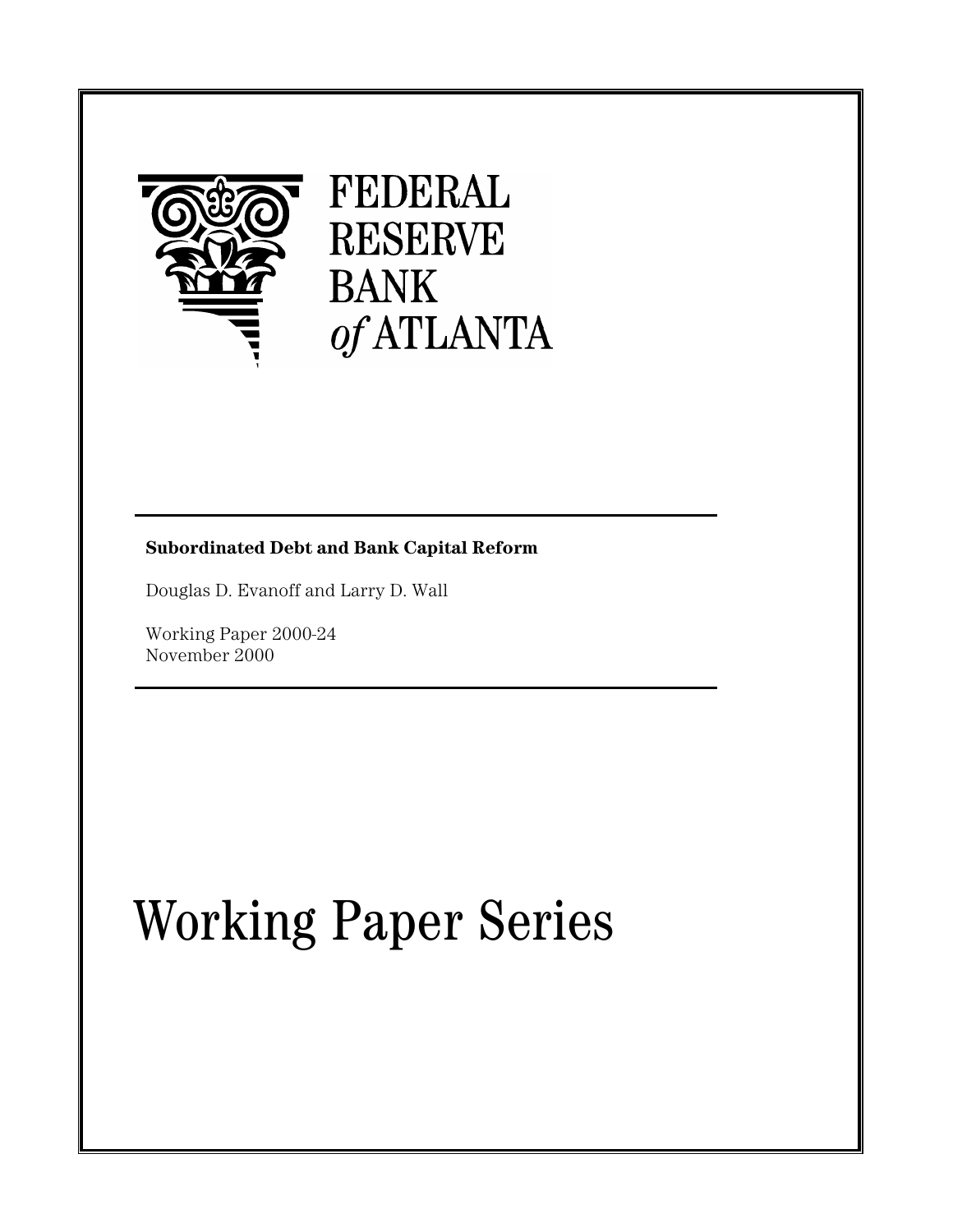#### **Subordinated Debt and Bank Capital Reform**

Douglas D. Evanoff and Larry D. Wall

Federal Reserve Bank of Atlanta Working Paper 2000-24 November 2000

**Abstract:** In recent years there has been a growing realization that there are significant problems with the current bank risk-based capital guidelines. As financial firms have become more sophisticated and complex they have effectively arbitraged the existing capital requirements. They have become so good at avoiding the intent of capital regulation that the regulations have essentially ceased to be a safety and soundness issue for supervisors and have become more a compliance issue. There is also a growing realization that bank regulation must more effectively incorporate market discipline to encourage prudent risk management. One means recommended to accomplish this is to increase the role of subordinated debt in the bank capital requirement. Arguments have been made that this could lead to improvements in both market and supervisory discipline. Although a number of such proposals have been made, there appears to be significant misunderstanding of how bank capital requirements would be modified and what might be accomplished by the modification. On the one extreme, some discussions of sub-debt seem to imply that merely requiring banks to issue debt would solve all safety and soundness related concerns. At the other extreme are a series of questions that raise doubts as to whether any change in the role of sub-debt could contribute toward safety and soundness goals.

The goal of this article is to provide a comprehensive review and evaluation of the purpose and potential of subordinated debt proposals and to present a regulatory reform proposal that incorporates what we believe are the most desirable characteristics of subordinated debt. The article is intended as a reference piece from which readers new to the topic may find a thorough review of the issues, and others can draw on specific aspects of the debate. Coverage includes (1) a discussion of the characteristics of sub-debt that make it attractive for imposing market and supervisory discipline on banks; (2) explanation of how current regulatory arrangements do not allow these features to be fully utilized; (3) discussion of the role of debt markets, equity markets, and supervision in disciplining firm behavior, and how the use of sub-debt avoids many of the problems associated with alternative regulatory proposals; (4) a review of the evidence on the extent of market pricing and disciplining of risk imposed by holders of bank liabilities; (5) a review of some of the existing subdebt proposals emphasizing their differences and the reasoning for those differences; (6) a new regulatory reform proposal which increases the role of sub-debt; and (7) a discussion of some of the standard questions raised about sub-debt proposals and, when appropriate, explanation of how our proposal addresses these concerns.

(Accepted for publication in the book *Bank Fragility and Regulation: Evidence from Difference Countries,* edited by George G. Kaufman, forthcoming 2000.)

JEL classification: G28, G21, K23

Key words: bank, deposit insurance, subordinated debt

The authors acknowledge constructive conversations about the topic with Herb Baer, Rob Bliss, Charles Calomiris, Dan Covitz, Bob DeYoung, Mark Flannery, Hesna Genay, Diana Hancock, George Kaufman, Myron Kwast, David Marshall, Jim Moser, and members of the Federal Reserve System's Task Force on Subordinated Debt. The views expressed, however, are those of the authors and do not necessarily reflect the views of the colleagues mentioned above, the Federal Reserve Banks of Atlanta or Chicago, or the Federal Reserve System. Any remaining errors are the authors' responsibility.

Please address questions regarding content to Douglas D. Evanoff, Federal Reserve Bank of Chicago, P.O. Box 834, 230 South LaSalle Street, Chicago, Illinois 60690-0834, devanoff@frbchi.org, or Larry D. Wall, Research Department, Federal Reserve Bank of Atlanta, 104 Marietta Street, N.W., Atlanta, Georgia 30303, 404-521-8937, larry.wall@atl.frb.org.

The full text of Federal Reserve Bank of Atlanta working papers, including revised versions, is available on the Atlanta Fed's Web site at http://www.frbatlanta.org/publica/work\_papers/index.html. To receive notification about new papers, please use the on-line [publications order form,](http://www.frbatlanta.org/publica/ordform.cfm) or contact the Public Affairs Department, Federal Reserve Bank of Atlanta, 104 Marietta Street, N.W., Atlanta, Georgia 30303-2713, 404-521-8020.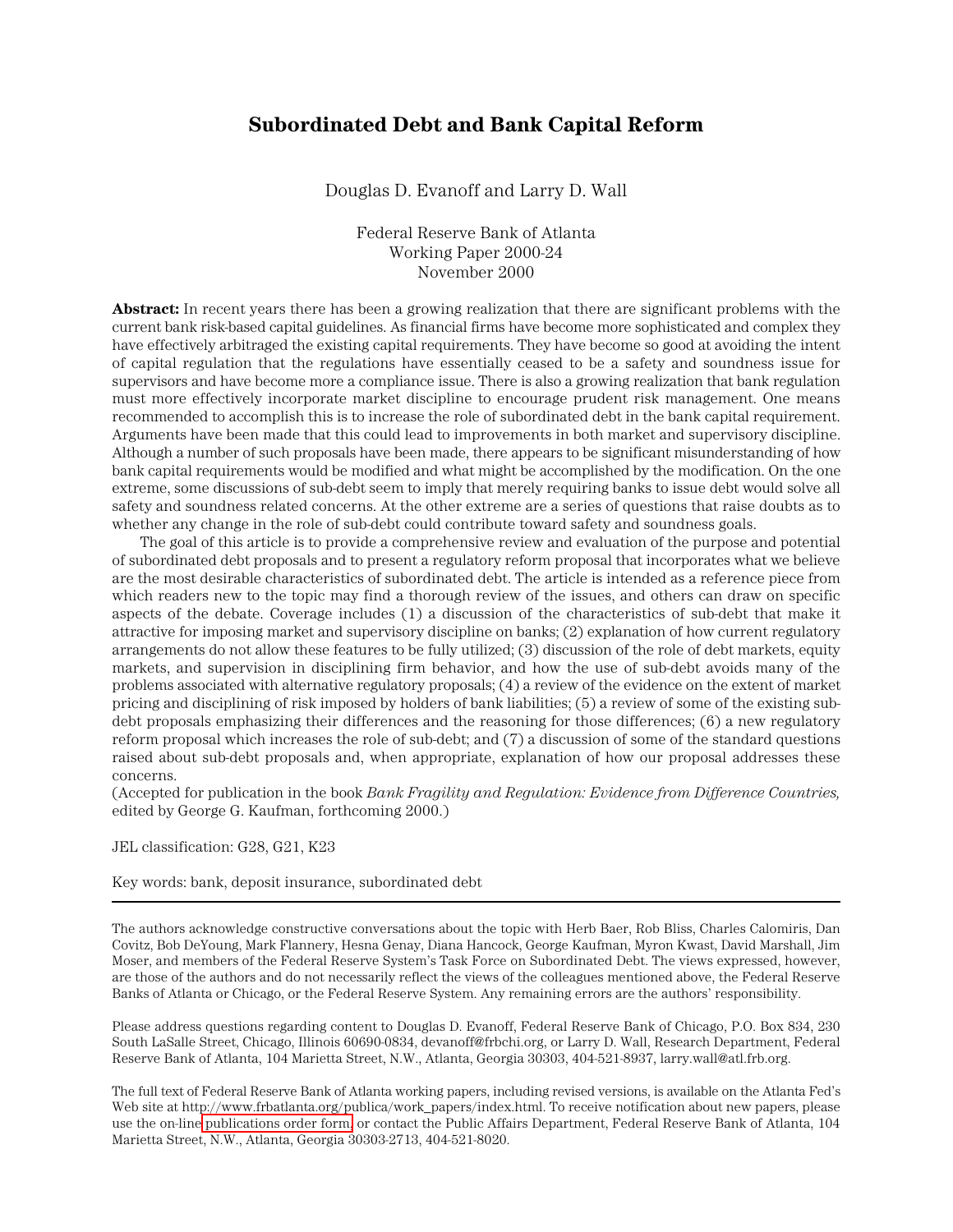#### **Subordinated Debt and Bank Capital Reform**

#### I. INTRODUCTION AND OVERVIEW

In the early 1980s Paul Horvitz recommended that mandatory bank capital requirements, which had been introduced in the U.S. only a few years previously, be modified to increase the amount held in the form of debt. Since then several proposals have recommended that banks increase reliance on subordinated debt (sub-debt) to serve the role of bank capital. Recent responses to those recommendations include the expressed interest by financial regulatory authorities in the U.S. [see Ferguson (1999) and Meyer (1999)], recommendations by academics and regulatory scholars [see U.S. Shadow Regulatory Committee (2000) and Benink and Schmidt (2000)], and the introduction of a bank regulatory framework in Argentina which has characteristics similar to those suggested in recent sub-debt proposals [see Calomiris and Powell (2000)]. More importantly, in the U.S. the 1999 U.S. Financial Services Modernization Act (Gramm-Leach-Bliley Act) requires large U.S. national banks to have outstanding debt that is highly rated by independent agencies to fund expansion of financial activities into areas not previously allowed. The Act also instructs the Board of Governors of the Federal Reserve System and the Secretary of the Treasury to conduct a joint study of the potential use of sub-debt to protect the financial system and deposit insurance funds from "too big to fail" institutions.<sup>1</sup>

The argument behind proposals to increase the role of sub-debt in the bank capital structure is the potential improvement in market and supervisory discipline over bank risk-taking activities. Although a number of such proposals have been made, there appears to be significant misunderstanding of how bank capital requirements would be modified and what might be accomplished by the modification. On the one extreme, discussions of sub-debt seem to imply that merely requiring banks to issue some debt would solve all safety and soundness related concerns. At the other extreme, are a series of questions that raise doubts as to whether any change in the role of sub-debt could contribute toward safety and soundness goals.

The goal of this article is to provide a comprehensive review and evaluation of bank capital reform proposals that incorporate a mandatory sub-debt component, and to present a new proposal that we believe incorporates the most desirable characteristics of sub-debt.

As general background, in the basic model of financial intermediation, bankers purchase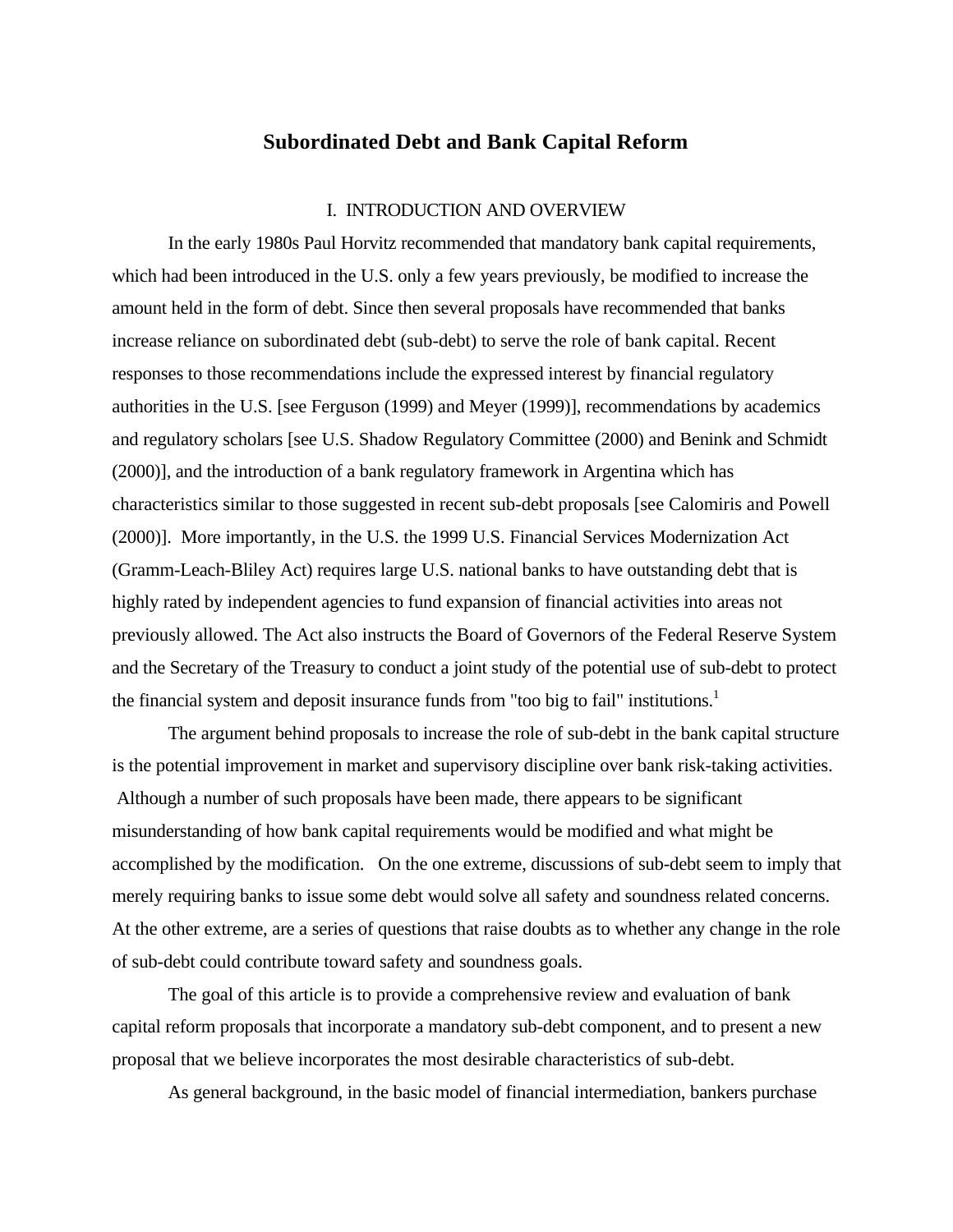short-term funds in the marketplace and transform them into risky earning assets. The risk of these assets derives both from their maturities and from default prospects. Absent the safety net (particularly deposit insurance) the providers of this funding are at risk. Uninsured depositors as providers of these funds can reduce their risk by evaluating the banks' activities to insure that the portfolio generated is of acceptable risk. If the quality of the portfolio declines, or the capital, which serves to absorb variations in income, decreases, the depositors will demand a higher return on their investment commensurate with the increased risk; or will simply withdraw their funds. Banks, needing a steady flow of reasonably priced funds, have an incentive to maintain high quality portfolios.

For numerous reasons, policymakers moved away from this market-driven environment and introduced a bank safety net. However, the presence of this safety net can sever the investor relationship between the depositor and the bank, weakening market discipline. Without this discipline, the risk-taking incentives of bank management and investors are distorted and increased risk is likely to be incurred.

 For years, industry scholars argued that industry risk-taking was too far removed from this market-driven model. The resulting distortions were labeled moral hazard problems.<sup>2</sup> The arguments intensified during the 1980s as substantial public funds were used to recapitalize the S&L sector following depletion of its deposit insurance fund. Indeed, during this period numerous alternative means to increase reliance on market forces and market discipline were proposed.<sup>3</sup>

To maintain social welfare, discipline not provided by the marketplace must be supplemented or replaced via the supervisory process. During the 1990s, discipline was imposed primarily through supervisory oversight and through risk-based capital requirements. In many cases, however, depository institutions have employed methods that weaken the relationship between capital levels and risk.<sup>4</sup> Indeed, in today's markets there is little doubt that, particularly at larger institutions, there has been a significant deterioration in this relationship. As the bank's ability to measure and manage their risk exposures improved, their ability to avoid binding capital requirements also improved. At the same time, as banks became more complex, supervising and regulating banking organizations became more difficult.<sup>5</sup> Thus, once again there has been a call for increased reliance on market discipline to augment supervisory discipline, particularly in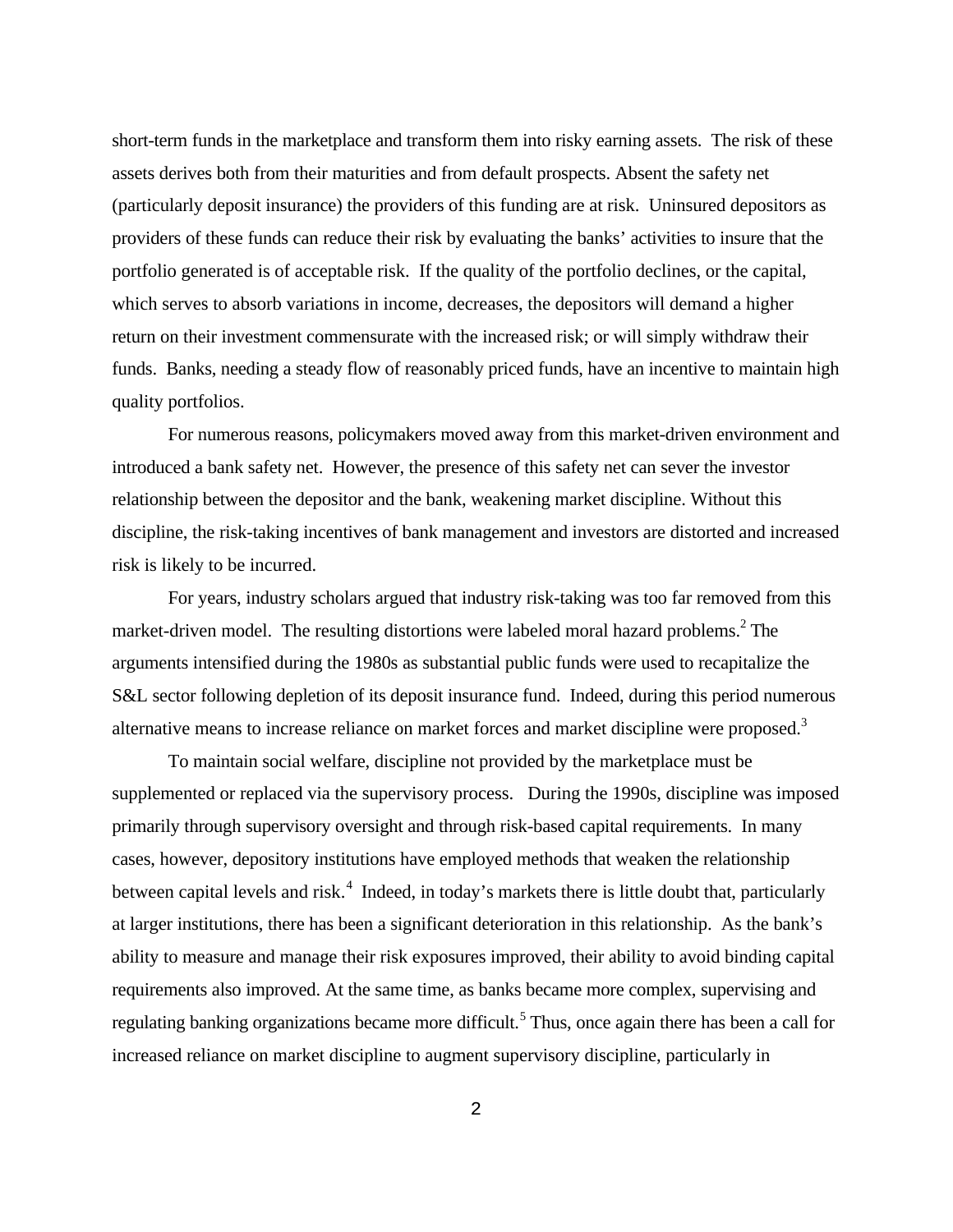overseeing the activities of large financial conglomerates.

With the growing interest in increasing market discipline, there have been a number of proposals to increase the role of sub-debt in the bank capital structure. Although the specifics of these proposals differ, all rely on one or both of two arguments that sub-debt has desirable properties for regulatory purposes. One argument is that expanded use of sub-debt allows regulators to require banks to have more private funds at risk without mandating that they adopt ratios of debt-to-equity that place them at a competitive disadvantage. Bankers have long complained that regulatory equity capital requirements placed them at a competitive disadvantage because, for example, the interest on debt is deductible but dividends to equity-holders are not. Expanded use of sub-debt may allow banks to choose their debt-to-equity ratios while assuring regulators that at least a minimal amount of private funds are outside the safety net and are at risk. The other argument for sub-debt is that the risk signals from this debt more closely follow the needs of the regulators. That is, both are concerned more with guarding against the potential for bank failure than they are with the potential for higher profits from taking on additional risk. In contrast, equity-holders may gain from increased risk taking since they reap all of the profits and do not bear all of the costs because the current pricing of the safety net is insufficiently sensitive to changes in risk exposure. Thus, sub-debt yields are likely to be more informative about a bank's risk exposure.

Authors of reform proposals generally agree that increasing the role of sub-debt in the bank capital structure should result in greater discipline over the risk-taking activities of banks, decrease potential losses to the deposit insurance funds, and, by having the debt-holders gradually apply increasing pressure to the bank as its condition deteriorates, help manage the failure resolution process when larger banks encounter difficulties. However, there are differences in the proposals based on the specific goals and objectives of the author. Some attempt to supplant supervisory oversight while others strive to provide supervisors with an additional tool to enable them to better supervisor banks. Some rely on pressure being exerted on the bank by increasing its cost of funding while others rely more on the signal sent by changing debt prices in the secondary market.

A requirement for these proposals to be effective as a regulatory tool is that the debt-

3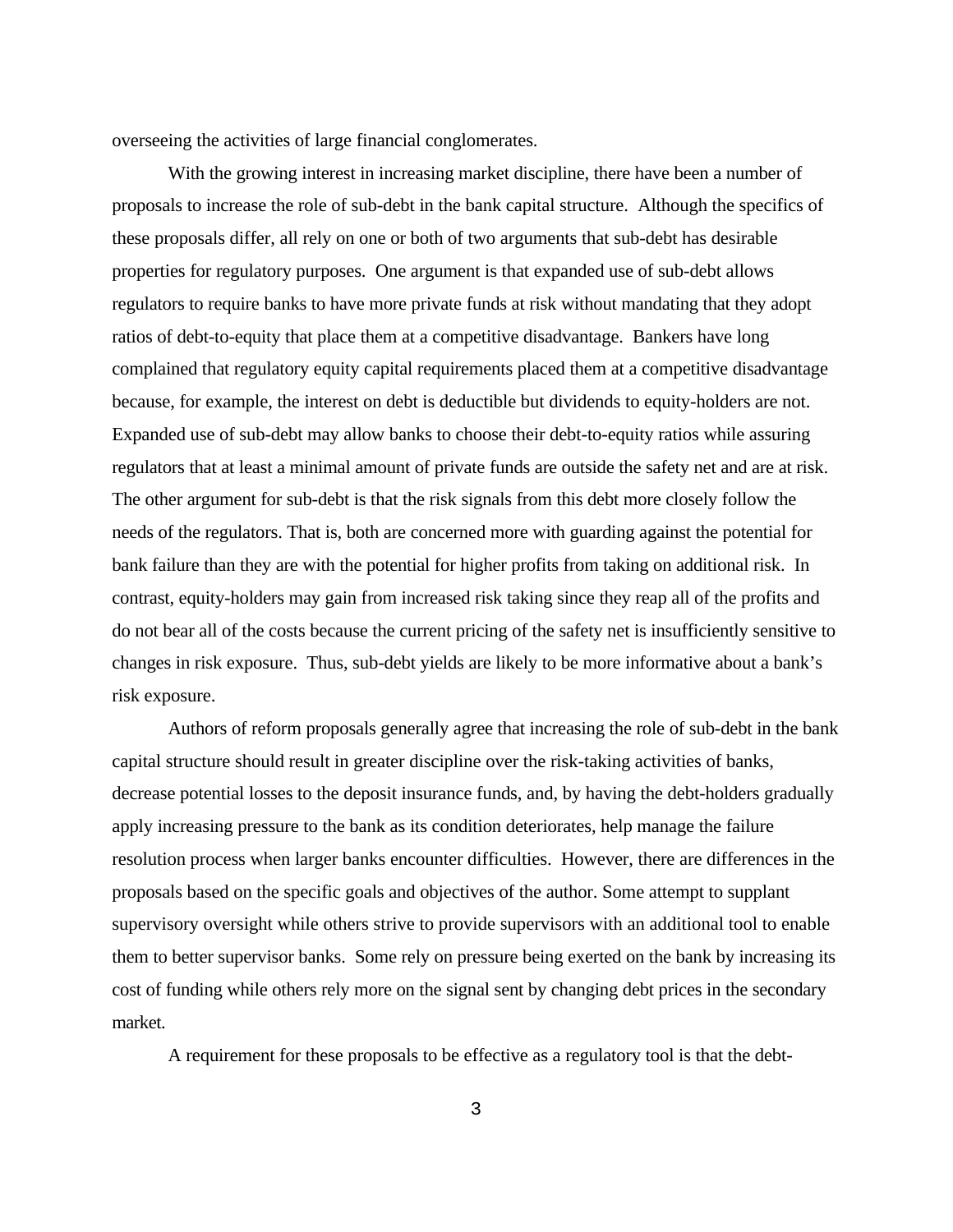holders be capable of distinguishing between banks with different risk profiles. Studies dating back to the 1970s have evaluated whether various holders of bank liabilities price differences in banks' risk. The majority of this literature suggests that liability holders do effectively price such risk in the expected manner. The exception to this finding concerns debt-holders at large U.S. banks during the 1980s. This too, it is argued, can be explained by rational, informed behavior. During this period it was commonly believed that these investors fell under an implicit too-big-tofail guarantee.<sup>6</sup> Investors rationally expected to be protected from bank problems. Thus, the literature suggests that investors behave rationally and demand higher compensation from banks when they are at risk of loss.

After a discussion of the relevant issues, we present a new sub-debt proposal that incorporates many of the characteristics, and resulting advantages, of earlier proposals, but offers some new characteristics that address specific regulatory concerns. The timing seems particularly good for consideration of such a plan as the U.S. Congress has expressed interest in the potential merits of sub-debt as a regulatory tool. Additionally, recognizing problems with the current Basel Capital Accord, the Basel Committee on Banking Supervision is currently evaluating alternative means to improve capital regulation to make capital more reflective of banks' actual risk levels. In the U.S., banks as a group are relatively healthy which allows time for a carefully thought out plan instead of quickly imposing a plan in response to a financial crisis. Worldwide, there seems to be the realization that regulators need to find means to avoid the financial crises seen in recent years, and increased reliance on market discipline is gaining acceptance as a means to regulate banks.<sup>7</sup> Sub-debt proposals seem to be gaining support as a preferred means to impose this discipline.

In the remaining pages we provide a comprehensive review of issues associated with subdebt proposals. The article is intended as a reference piece from which readers new to the topic may find a thorough review of the issues, and others can draw on specific aspects of the debate. Readers most familiar with the topic may want to go directly to the new regulatory reform proposal. The paper is organized as follows: in the next section we discuss the characteristics of sub-debt that make it attractive for imposing market and supervisory discipline on banks and explain how current regulatory arrangements do not allow these features to be fully utilized. We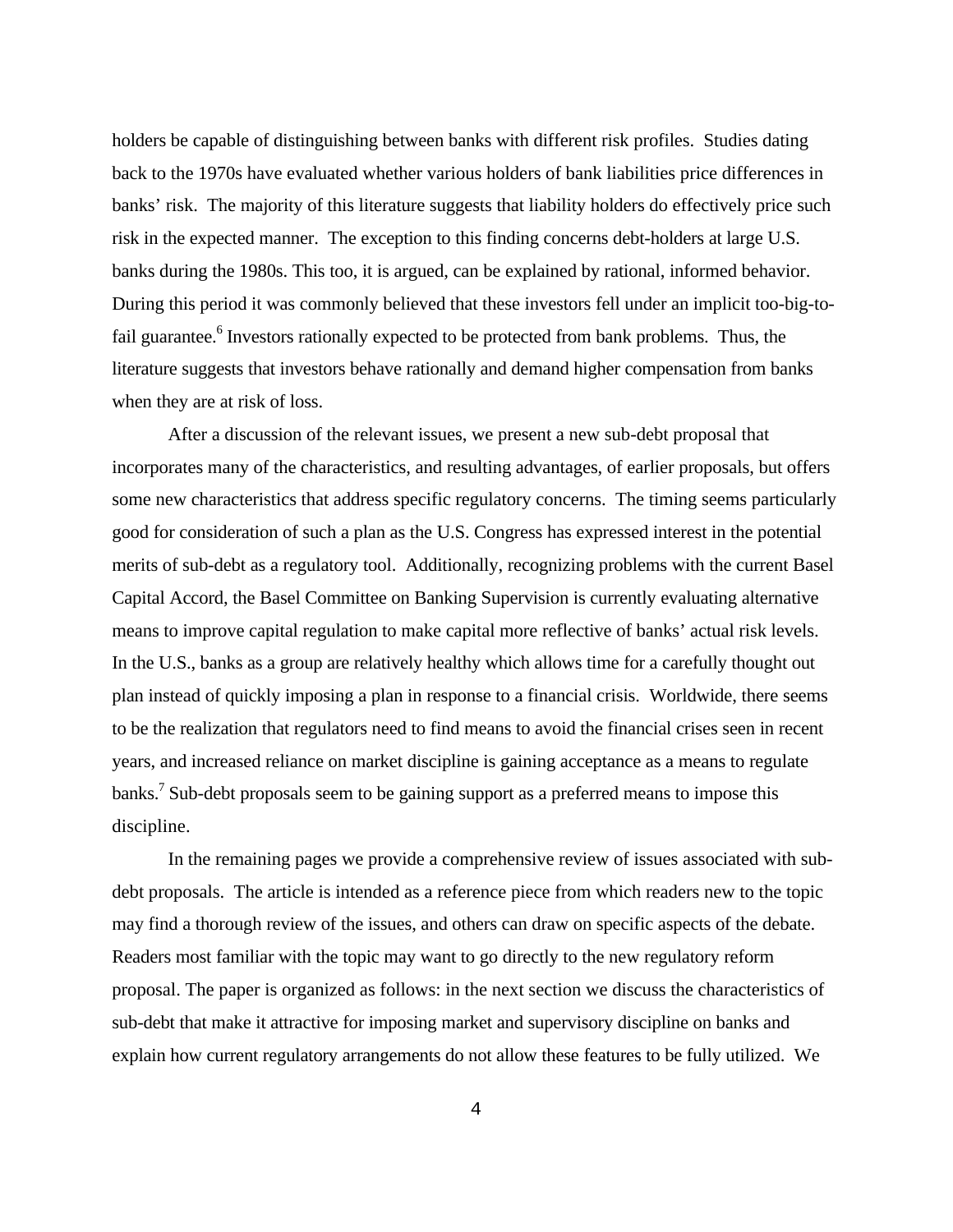emphasize the role of debt markets, equity markets and supervision in disciplining firm behavior, and show how the use of sub-debt avoids many of the problems associated with alternative regulatory proposals (such as elimination or significant reductions in deposit insurance). Since the effectiveness of sub-debt proposals rely on the market's effectiveness in influencing firm behavior, in Section III we review the evidence on the extent of market pricing and disciplining of risk imposed by holders of bank liabilities. Section IV summarizes some of the existing sub-debt proposals emphasizing their differences and the reasoning for those differences. Our regulatory reform proposal which increases the role of sub-debt is presented in Section V. Finally, for completeness, in Section VI we address some of the standard questions raised about the sub-debt proposals and, when appropriate, explain how our proposal addresses these concerns. The last section summarizes.

## II SUBORDINATED DEBT AS THE PREFERRED MECHANISM FOR REIMPOSING MARKET DISCIPLINE.

The problem of disciplining firm risk taking is not unique to banks. Ordinarily the focus in evaluating risk taking is on the equity-holders' incentives. Limited liability, however, may provide equity-holders with an incentive to have the firm take excessive risk, particularly when equity is low. This occurs because limited liability gives equity-holders almost all of the gains if the risky investment pays off, whereas their losses are limited to the extent of their investment. Losses in excess of their investment are borne by the firm's creditors. This asymmetry in the sharing of risks leads equity-holders to demand excessive risk.<sup>8</sup> Similarly, it leads debt-holders to be more risk adverse.

If the desire is to rely on equity holders to impose discipline, the most straightforward means to insure they do not have an incentive to take excessive risk is to require that the firm have sufficient equity to absorb *any* potential losses. In this case, the equity-holders would obtain all of the benefits and, similarly, bear all of the costs of risks undertaken by the firm. The costs of allequity financing, however, are typically too high, and a firm will choose to issue debt to help finance activities. The U.S. tax code heightens the advantages of debt financing by allowing the interest expenses to be deducted as a business expense.<sup>9</sup>An important characteristic of debt in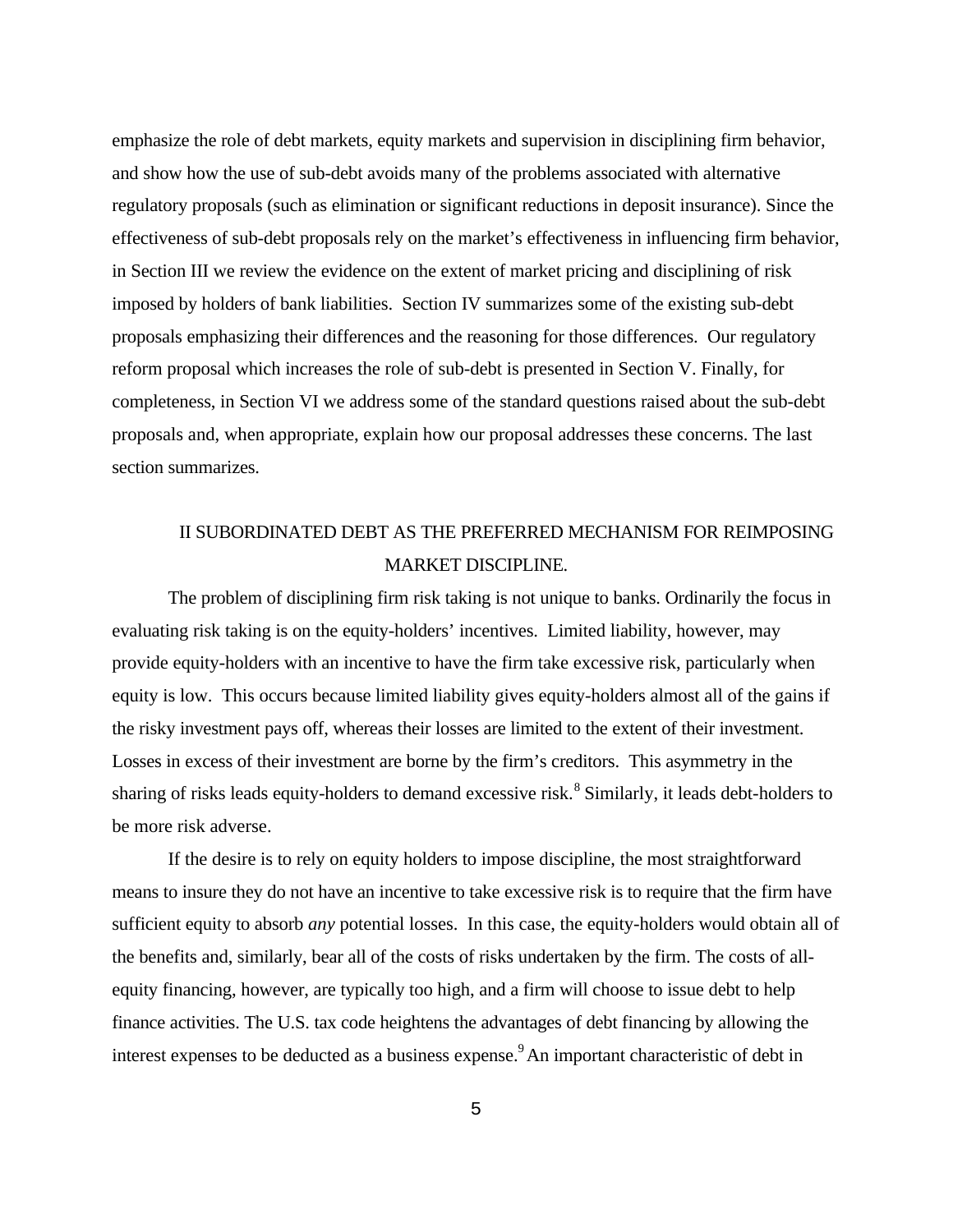determining the degree of discipline that debt-holders can exert on the issuing firm is its maturity structure. The shorter the maturity, the more discipline that can be imposed by either requiring higher yields to rollover the debt or simply by refusing to roll it over.<sup>10</sup> Flannery (1994) and Calomiris and Kahn (1991) argue that portfolio composition, particularly, the opaqueness and information intensiveness of the assets (particularly loans), leads banks to rely on lower capital ratios and more short-term debt. This results from the dynamic characteristic of bank portfolios; that is managers have the ability to quickly change risk profiles by altering asset composition. Flannery emphasizes that high debt levels constrain managerial discretion in making investment decisions. However, the high debt levels also afford managers a chance to own a larger fraction of the equity, which increases their incentive to maximize shareholder wealth by increasing risk. The combination of high debt levels with long-term debt would induce a strong preference for risky projects on the part of management. Shortening the maturity of the debt can reduce this incentive. Thus, banks typically issue the shortest-term debt possible, debt that must be repaid upon demand.

The extensive use of short-term debt raises concerns about the stability of the financial system.<sup>11</sup> Depositors, lacking full information about the quality of a bank's assets may demand repayment and make a bank illiquid even though it remains solvent. Policy makers responded to this concern and introduced a safety net in the form of deposit insurance, the discount window, and payments system guarantees. While the bank safety net addresses liquidity concerns, it also distorts behavior and alters the effectiveness of market discipline as it reduces incentives for depositors to discipline banks through higher interest rates. In the absence of closure by the regulatory agencies, depositories could, as some did in the 1980s, continue to operate and be primarily funded by deposits even though they were insolvent; e.g., see Kane (1989). Thus, instead of depositors discouraging excessive risk-taking, they were essentially indifferent to it. Equity-holders at poorly capitalized banks were put in a position that can be summarily described as "heads, I win; tails the deposit insurer covers most of the losses."<sup>12</sup>

Losses can continue to accumulate in this environment as long as the bank is allowed to operate once it becomes insolvent. This was a somewhat common occurrence in the U.S. in the 1980s, particularly in the Savings and Loan industry, as regulatory forbearance allowed losses to

6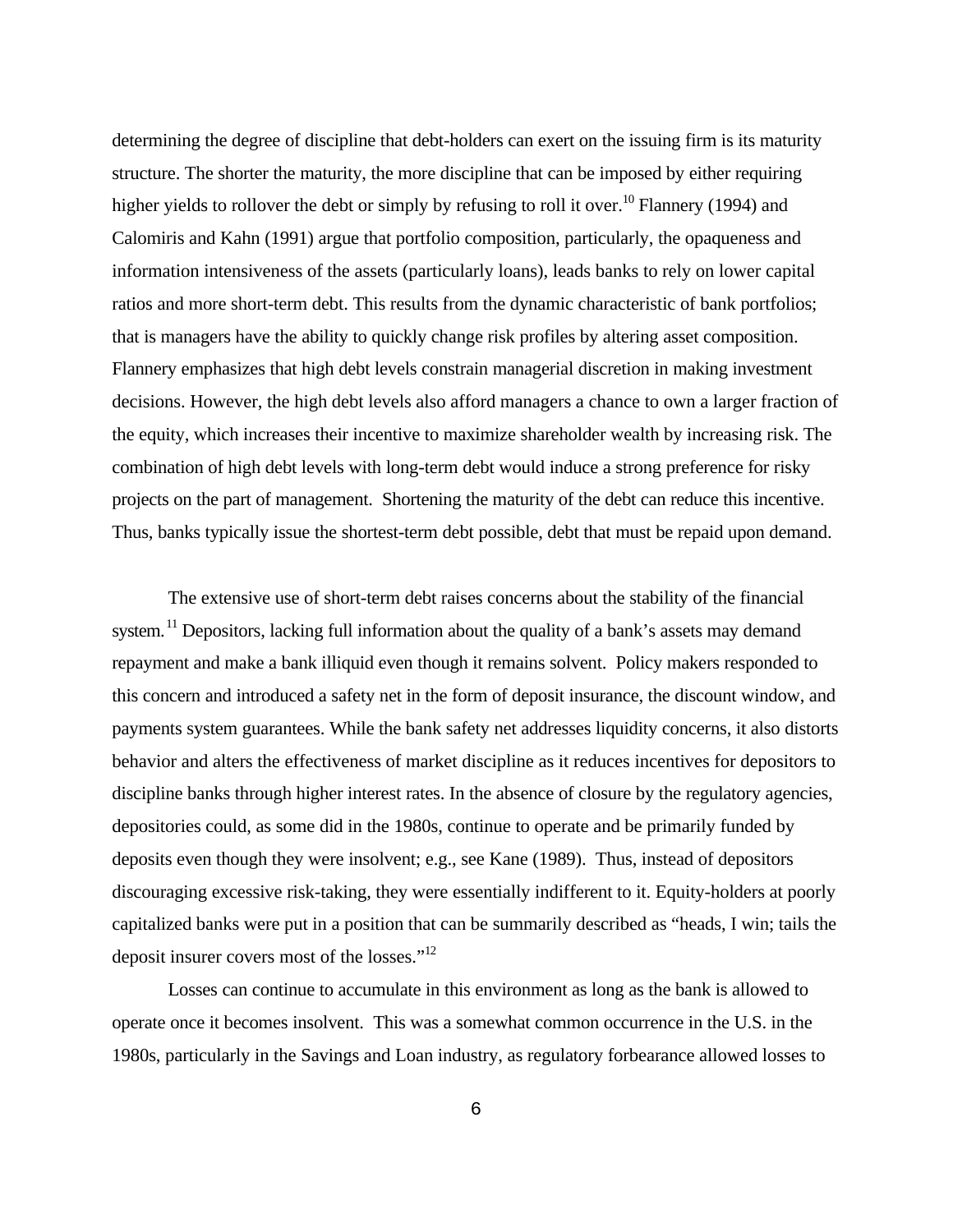grow and be passed on to the deposit insurance funds. In response, in 1991 Congress adopted prompt corrective action as part of the Federal Deposit Insurance Corporation Improvement Act (FDICIA). The goal is to require banks to adhere to capital requirements by having progressively stricter supervisory action as the ratio of capital to portfolio risk declines. This action is triggered in a stepwise fashion by declining bank capital-to-risk-weighted-asset ratios.<sup>13</sup> However, weaknesses in both the numerator and denominator of this ratio raise concerns that, as currently structured, prompt corrective action may be inadequate.

One major problem with the current procedures, but one that can be relatively easily fixed, is that the "triggers" are based on capital valued at book rather than at market-value. A more fundamental problem exists however in accurately measuring the riskiness of the bank and having meaningful triggers to initiate the restrictions. Although portfolio risk measurement, especially estimating the probability of large losses, is difficult, banks are almost always in a better position, *vis a vis* supervisors, to estimate that risk. As a result, they are positioned to exploit any inaccuracies in the regulatory capital requirements. Moreover, with the development of improved risk management tools and more accurate internal models, banks are in a better position to decrease over-weighted, and increase under-weighted risks; that is, to arbitrage or "game" the capital requirements.<sup>14</sup>

If under current regulatory procedures the safety net is creating moral hazard, and the relationship between bank risk and the triggers used to initiate supervisory action is making the prompt corrective action procedures less effective at resolving troubled institutions, then alternative means to reduce these problems should be pursued. One potential method frequently recommended is to reduce the safety net by severely limiting deposit insurance coverage.<sup>15</sup>The U.S. has attempted to move in this direction with passage of prompt corrective action and the least-cost resolution provisions of FDICIA, and the depositor preference provision as part of the Omnibus Budget Reconciliation Act of 1993. In theory these provisions make all other liability holders junior to domestic deposits and limit deposit insurance coverage to the *de jure* coverage limit of \$100,000. These provisions should provide uninsured liability holders an incentive to discipline troubled banks and force the closure of insolvent ones before they can generate large losses. As a result, this should further reduce the insurance fund's expected losses. Additionally,

7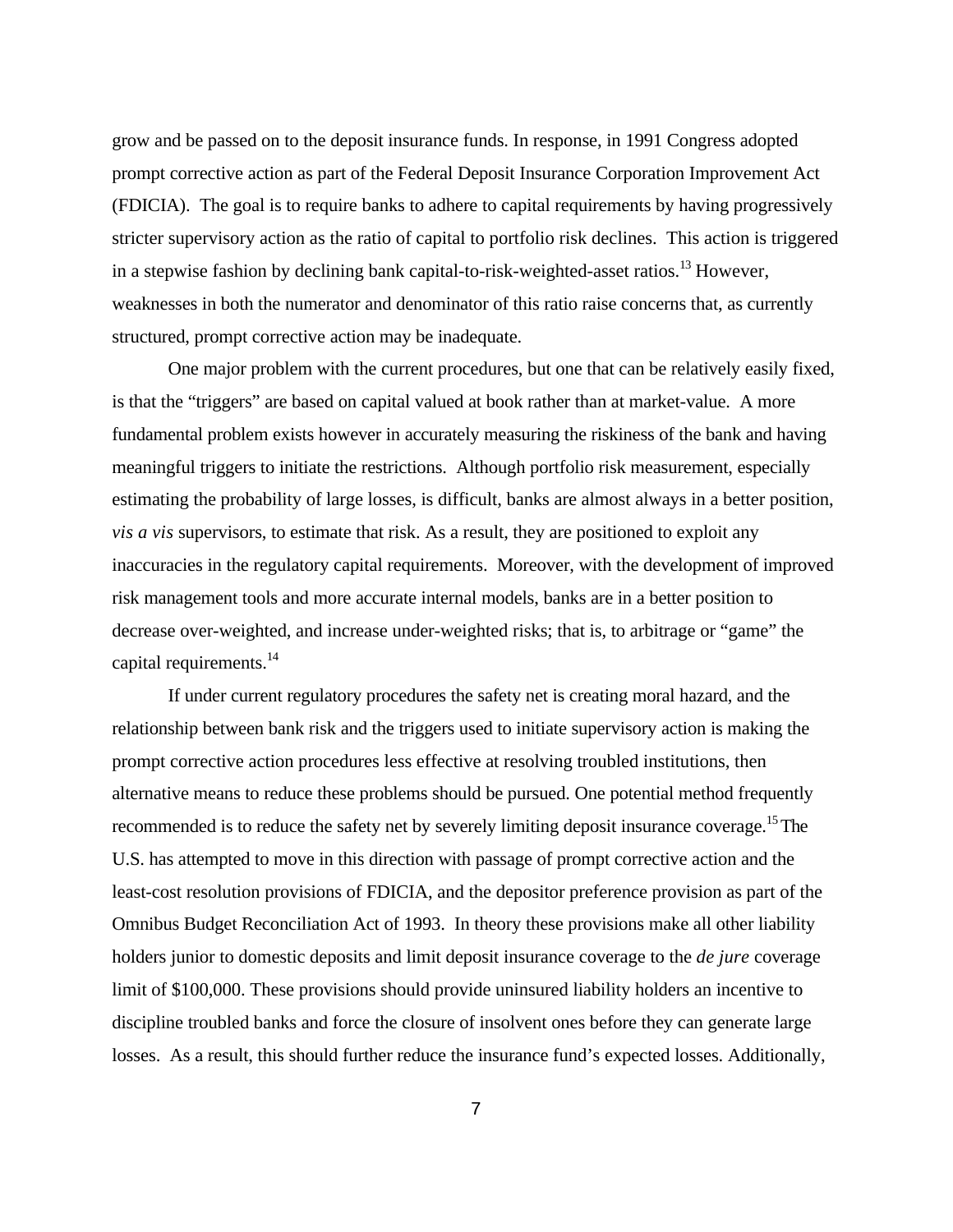the net effect of substantially reducing the safety net should be to decrease banks' *ex ante* risk exposure, and, hence, reduce their probability of failure.

Although curtailing deposit insurance may have substantial merits, it also has some potentially significant drawbacks. Banks, especially banks that obtain a large fraction of their funding from retail customers, may reduce the effectiveness of *ex ante* discipline by reducing their reliance on uninsured funds relative to insured funds, and by providing collateral to uninsured nondepositor creditors. Moreover, while explicit insurance coverage may be reduced, there are a number of reasons to expect that total coverage may remain relatively high. The experience around the world in recent decades has been that de facto deposit insurance exists regardless of the extent of *de jure* coverage. For example, in the U.S. the least cost resolution provisions of FDICIA provide for what is commonly called the systemic risk exception. The FDIC may nevertheless cover losses to liability holders that are not covered by *de jure* insurance in an attempt to preclude systemic problems. Such coverage is possible if the Secretary of the Treasury, the FDIC Board and the Federal Reserve Board concur that least cost resolution would "have serious adverse effects on economic conditions or financial stability." Implicit coverage may also be provided by Federal Reserve discount window loans that provide banks with the funds needed to redeem uninsured liabilities prior to closure.<sup>16</sup>

Not only might implicit deposit insurance lead to more severe moral hazard problems, but it may also induce government actions that could further decrease market discipline beyond what an explicit deposit insurance system would. Milhaupt (1999) reviewed the experience of Japan in the 1990s; which had a very limited explicit deposit insurance system, but an implicit system essentially promising 100 percent coverage of deposits. He argues that the existence of the implicit system of deposit insurance likely resulted in substantially worse outcomes than would have an explicit system with more extensive coverage. The major argument is that implicit safety nets provide more scope for regulatory officials to make *ad hoc* decisions that appear optimal in the short-run (during their tenure in office) but led to sub-optimal long-run outcomes. In contrast, an explicit safety net can be accompanied with explicit closure and resolution rules that provide adequate weight to the long-run consequences of bank closure and resolution decisions.<sup>17</sup>

Although least cost resolution and depositor preference may reduce moral hazard, their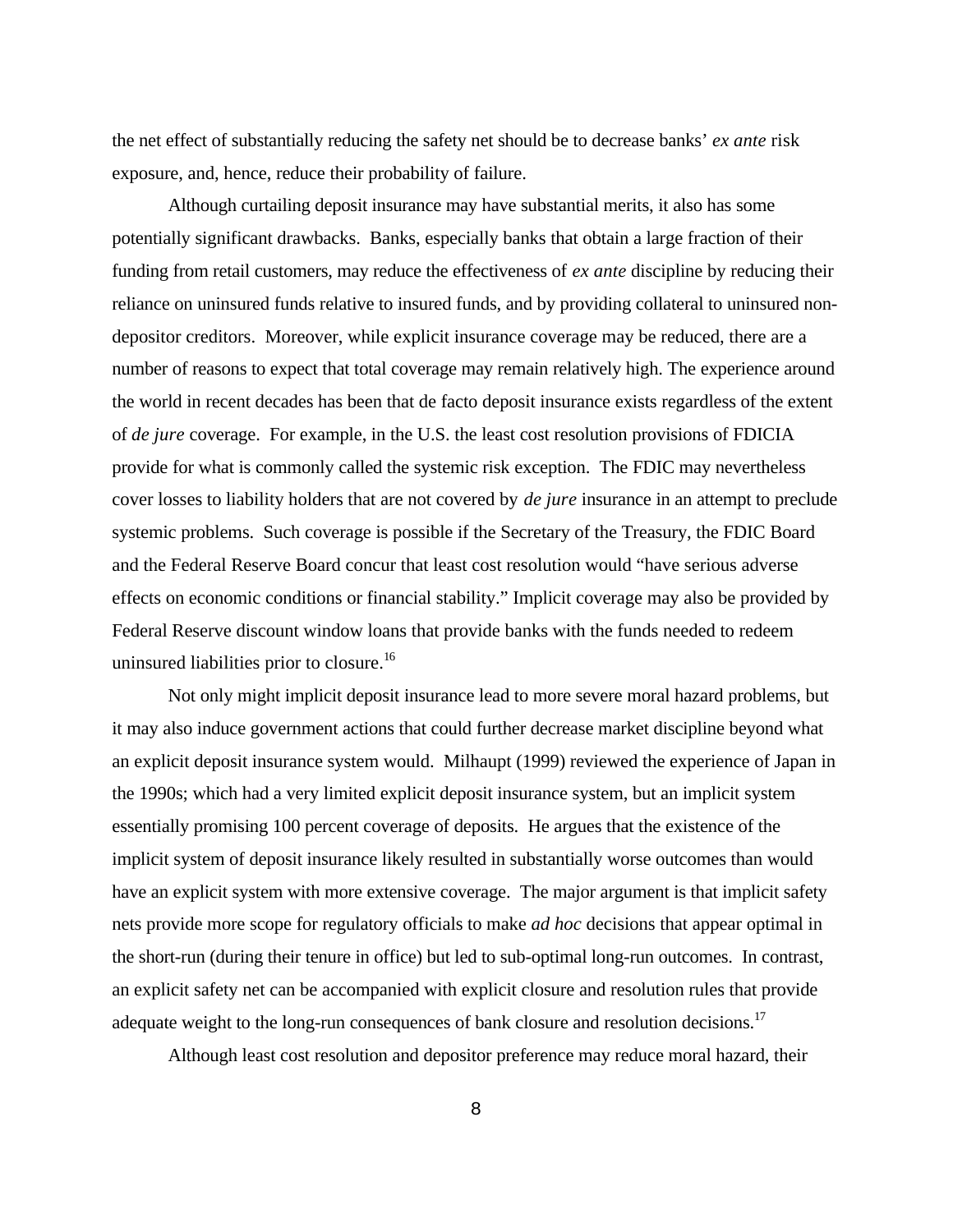potential weaknesses suggest that regulators could benefit from another source of market information and discipline. Ideally, this alternative source could not be repaid by insolvent banks, could not be collateralized, and would be highly unlikely to benefit from an *ex post* extension of the safety net. Liabilities that may meet these requirements are bond issues that explicitly state that their repayment is subordinated to the payment of all other creditors and the FDIC; that is, subdebt.

From a regulatory standpoint, sub-debt has a number of attractive characteristics. One is that the debt-holders would take the entire portfolio risk into account when pricing a bank's risk exposure and not, as is common under current supervisory procedures, emphasize individual asset risks. Existing evidence, summarized in section III, indicates that sub-debt yields are sensitive to the risk exposure of the issuing banking organization. Therefore, the regulator could structure the terms of qualifying sub-debt to make it homogeneous across firms so that the pricing of the debt could serve as a signal of the financial market's assessment of a bank's risk. Other market participants could also use the debt pricing to obtain a low cost signal of the bank's risk which they could then use to determine if, and on what terms, they would contract with the bank. Additionally, as detailed below in our proposed sub-debt plan, supervisors could use information from the sub-debt markets in the examination and supervisory process.

The existing capital requirements, however, hinder the use of sub-debt as an effective source of market discipline. Required characteristics for sub-debt to qualify as capital have been imposed which attempt to essentially transform it into a cheaper form of equity. For example, to qualify as capital under the existing guidelines, the debt must have an original maturity of at least five years and must be discounted on a straight-line bases when it has a maturity of less than five years. This effectively prevents distressed banks from having to redeem sub-debt that is being counted as regulatory capital, but it also hinders the direct disciplining role of debt since the bank does not have to approach the market very often. Additionally, the regulators' ability to use the pricing of bank's sub-debt to initiate prompt corrective action is inhibited by the lack of restrictions on who may own the debt. Currently it is common practice for banks to issue sub-debt to their parent holding company. Most large parent bank holding companies issue sub-debt to the financial markets, but nothing in the current regulations prevent the parents from issuing the debt in

9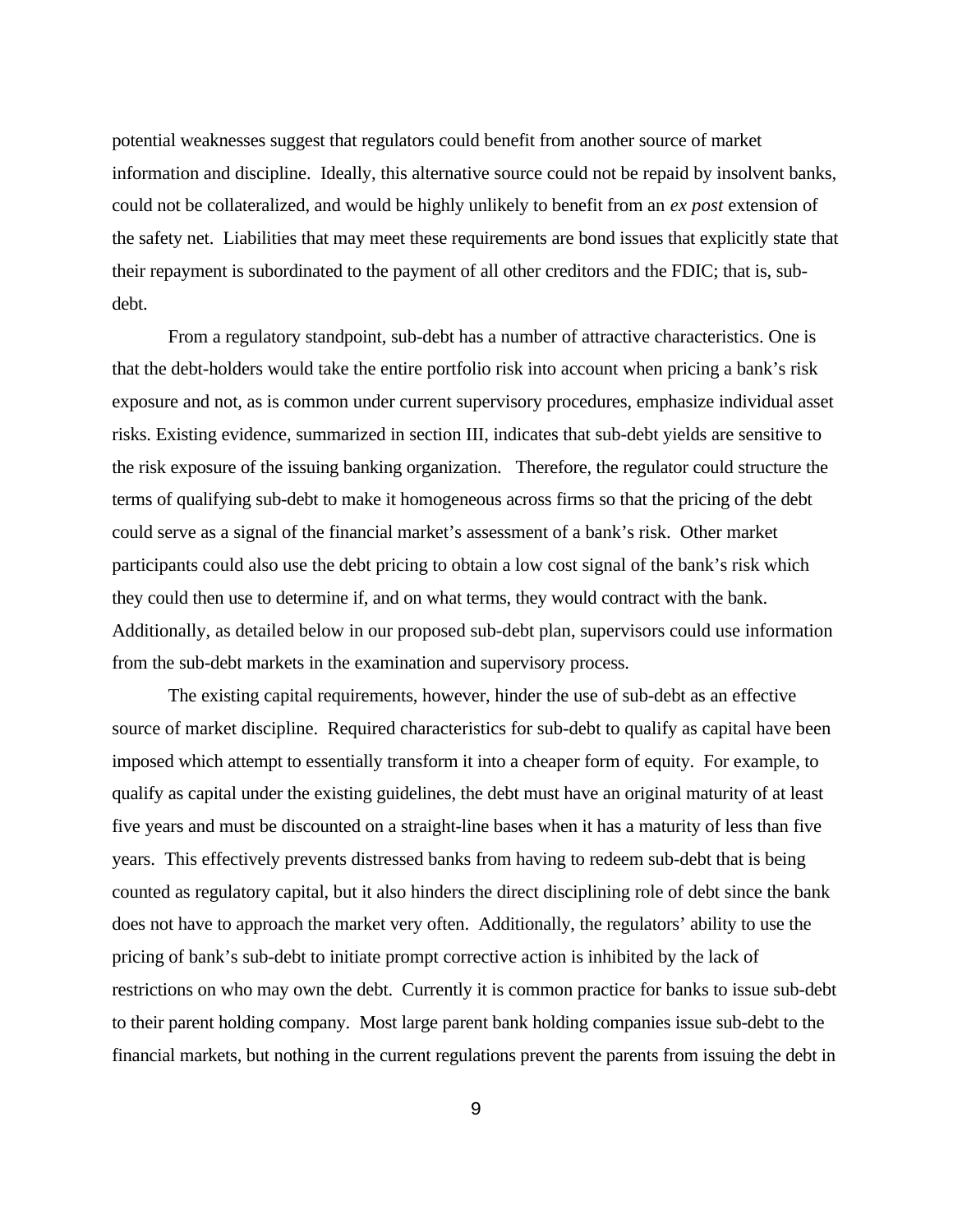a private placement under which the current yield on the outstanding debt would not be publicly observable.

Although current restrictions on sub-debt limit its effectiveness as a capital source, on the surface there appears to be three potential means by which sub-debt could be used to achieve regulatory goals. It could provide (1) a cushion to absorb losses and, thereby, reduce the expected cost of failure to the safety net, (2) a source of *direct discipline* on the bank in the form of higher funding costs, and (3) a source of *derived discipline* by providing risk signals to other market participants and to supervisors who can then discipline the bank. Whether sub-debt adequately serves as a *cushion* to absorb losses depends largely on the size of the debt issues, and, when appropriate, the type of funding source that sub-debt is substituting for. Whether it provides *direct discipline* depends on the extent to which the funding costs of banks are sufficiently affected by introducing sub-debt requirements and, therefore results in a change in their risk-taking behavior. This depends on the size of the debt requirement and the resulting degree to which the marketplace prices the risk and disciplines the bank. The extent to which sub-debt may be used to provide *derived discipline* depends largely on whether its yield accurately reflects changes in a bank's riskiness and the extent to which it is used by supervisors and other market participants.

For both direct and derived discipline the market must be capable of distinguishing risk differentials across banks and translating those into differential yields. Thus to be effective at achieving regulatory goals, the characteristics of a sub-debt program must be carefully determined to allow some combination of these three forces to operate. We will return to what we believe to be the preferred characteristics of a sub-debt program in a later section. Next we evaluate the evidence on whether the market is capable of differentiating riskiness across banks.

## III. SUBORDINATED DEBT PRICING AND DIRECT DISCIPLINE IN BANKING: THE EMPIRICAL EVIDENCE

Above we argue that there are potential benefits of moving to a regulatory regime in which banks are required to issue sub-debt to have it comprise a significant portion of their capital. Many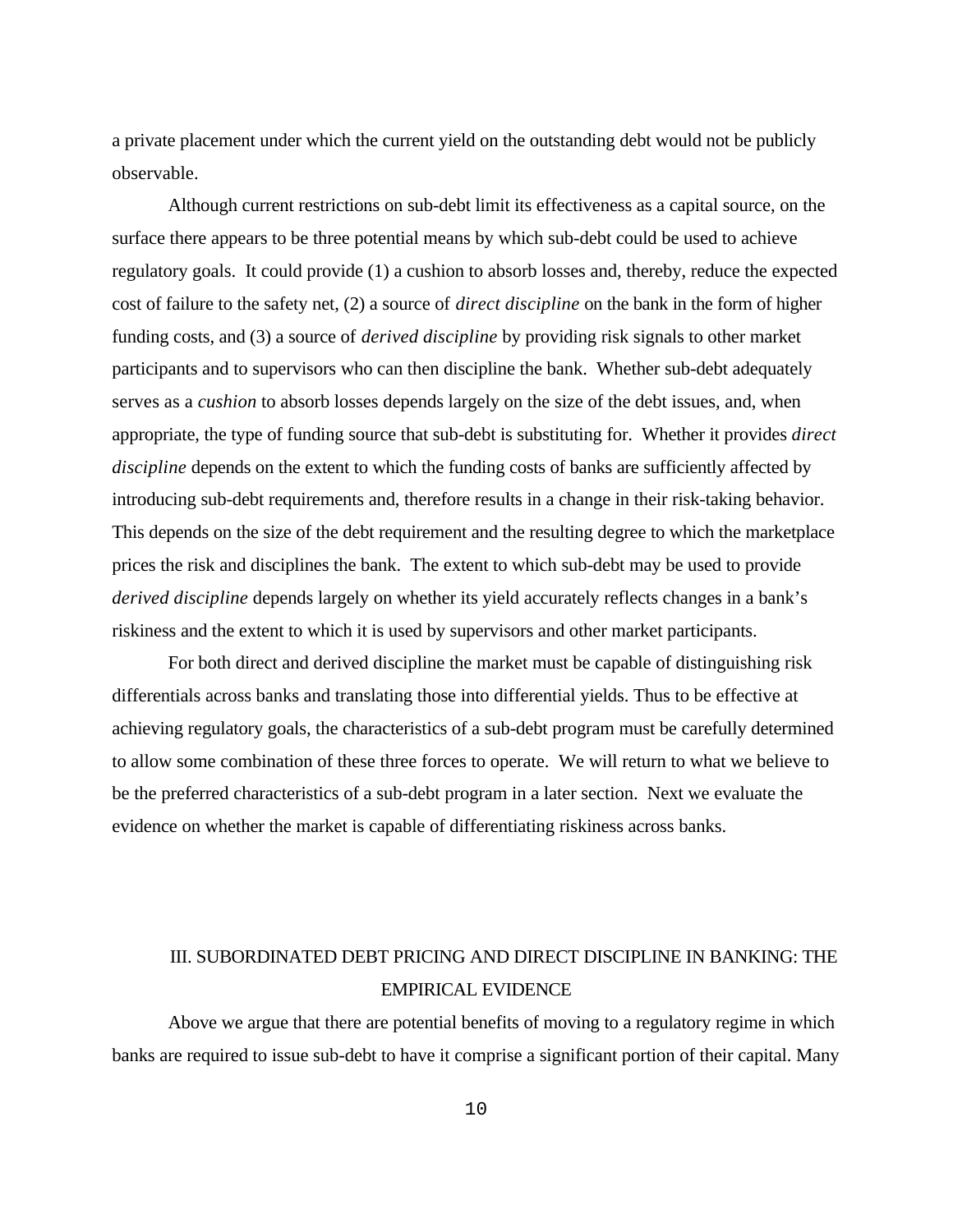of these benefits occur because holders of sub-debt are likely to be at risk if a bank should fail, and they have an incentive to demand compensation for that risk. The demands for compensation for risk bearing should exert direct discipline on banks and provide a risk signal. These benefits, however, exist only to the extent that holders of sub-debt effectively price the riskiness of the bank in a manner suggested by economic theory. Therefore, before consideration can be given to introducing a new sub-debt proposal one must evaluate whether holders of sub-debt can be expected to demand a higher yield from riskier banks. Will investors gather information about a bank's activities and prospects, and the current condition of the bank, and effectively incorporate that information into the decision to buy and price that bank's debt? More generally, is market discipline effective in banking?

Here we summarize the empirical research on market pricing of risk and exerting of direct discipline in banking. We briefly touch on the pricing of risk in general, as revealed through analyses of bank liability prices and deposit flows, and we then give a more detailed coverage of the recent literature on sub-debt yields. $18$  Most of the work on direct and derived discipline focuses on the pricing of sub-debt, however there is some analysis of the resulting behavioral changes of banks resulting from risk-related yield differentials. Finally we review the literature on whether there is additional information in debt prices beyond the information set of bank supervisors.

The most common empirical tests have analyzed the cross sectional relationship between interest rates paid on bank liabilities (typically large, uninsured certificates of deposit) and various measures of bank riskiness. Using supervisory information on the riskiness of the firm (e.g., CAMEL ratings), accounting measures or market measures of riskiness, most studies have found rates to be positively and significantly associated with the risk measures.<sup>19</sup> Additionally, the studies found that "bad" news was quickly incorporated into the cost of issuing large, uninsured certificate of deposits (CDs). In fact, even the largest banks, which many would argue were too-big-to-fail, and therefore had liabilities essentially guaranteed by an implicit safety net, were shown to have a risk premia embedded in the CD rates. Similarly, studies which have viewed the relationship between deposit growth and portfolio risk have generally found a relationship consistent with market discipline: uninsured depositors reduce their holdings at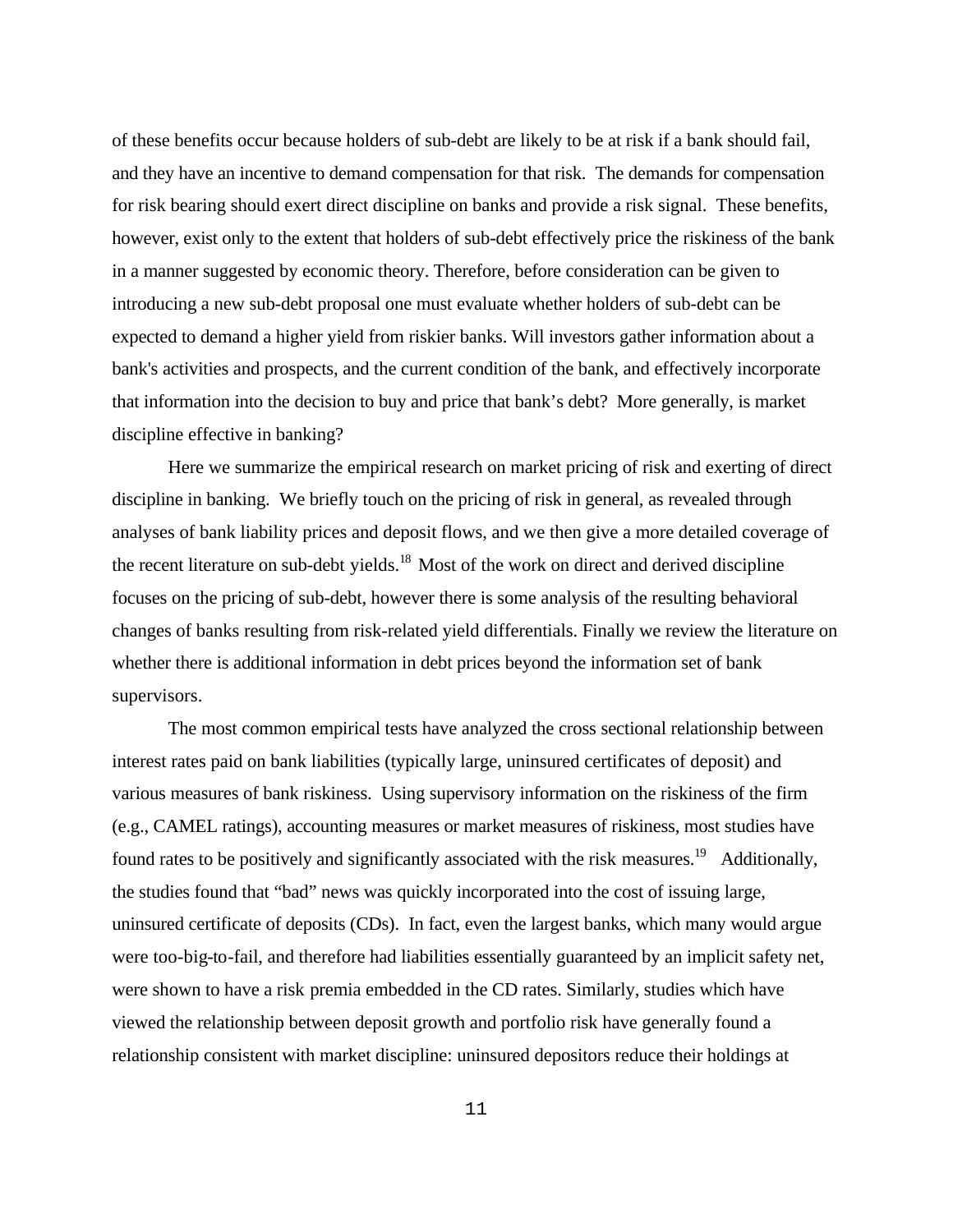riskier institutions relative to those held at safer institutions.

More relevant for our purposes, however, is an assessment of the evidence of market pricing of risk and exerting of direct discipline in the market for sub-debt issued by banking organizations. We divide these studies into two groups. The early studies tested the relationship between the interest rate premium (defined as the rate on sub-debt minus the rate on long term U.S. Treasury securities) and various risk measures derived from balance sheets and income statements; e.g., leverage ratios, measures of profit variability, and loan loss ratios. These studies evaluated the pre-FDICIA period and did not find a significant statistical relationship between risk and the expected return demanded by investors.<sup>20</sup>

More recent research, however, analyzes data for a longer time period and generates results consistent with the earlier findings, and consistent with the market pricing of risk in the subdebt market. Flannery and Sorescu (1996) argue that the apparent lack of relationship between risk and sub-debt yields in the earlier studies was most likely a result of conjectural government guarantees during the 1980s. This perceived guarantee was re-enforced by the regulatory treatment of holders of sub-debt during the rescue of Continental Illinois National Bank, and the formalization of the too-big-to-fail provision by the Comptroller of the Currency in Congressional testimony. The market clearly believed that banking policy would at least partially protect the owners of banks during this period. Being senior to bank equity, sub-debt-holders could have rationally believed that they were protected as well. This implicit guarantee lasted until the late 1980s.

The implications of this perceived guarantee are that the degree of evidence concerning market pricing of risk in sub-debt markets should vary over the pre- and post-FDICIA period. Market pricing of risk should be more apparent in the latter portion of the period as Congress passed legislation (FIRREA and FDICIA) which was explicitly directed at curtailing these guarantees. Indeed, Flannery and Sorescu found bank-specific risk measures to be correlated with option-adjusted spreads in the 1983-91 period for a sample of 422 bonds issued by 83 different banking organizations. Further, this correlation appears to have increased as conjectural government guarantees weakened in the late 1980s and early 1990s. Despite this trend, however, option-adjusted spreads on sub-debt may also reflect the market's bank-specific estimate of a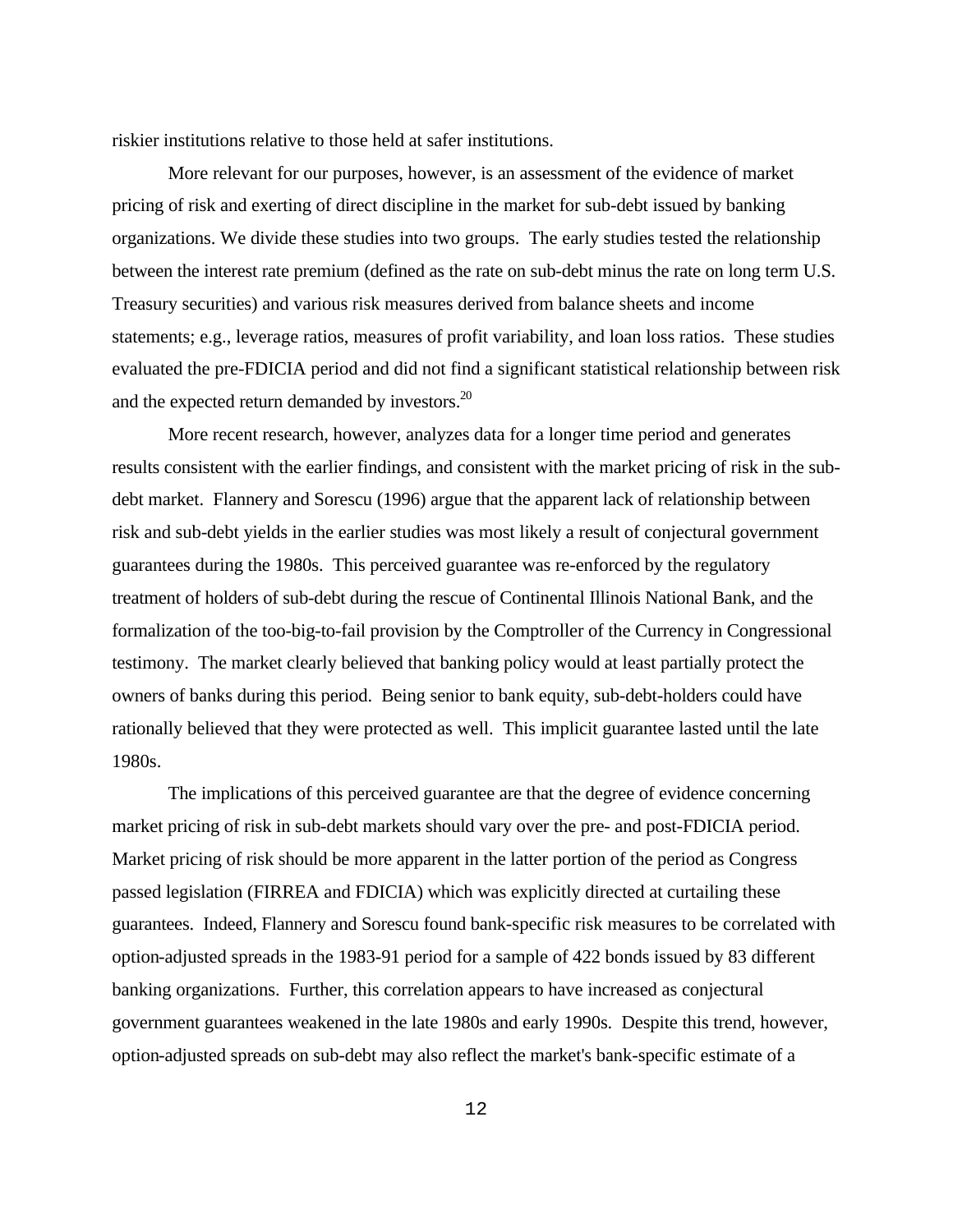government bailout. The primary empirical model contains the log of bank assets as an explanatory variable and it is statistically significant in six of nine years in their sample, sometimes at the one percent level. This variable could indicate that the other balance sheet variables overstate the risk borne by sub-debt holders because these banks are safer (better diversified, or better managed) or because the conjectural guarantee is of greater value to large banks, or both. The paper addresses the conjectural guarantee issue more directly by replacing the log of total assets, with a binary variable for inclusion on either the Comptroller's list or The Wall Street Journal's list of too-bigto-fail banks [see Carrington (1984)]. The binary variable is negative and statistically significant at the 10 percent level in explaining option-adjusted spreads on their sub-debt in 1985-87 and in 1991. However, this binary variable does not exclude the possibility that balance sheet variables overstate the risks of banks on too-big-to-fail lists because these banks are more diversified or have better managers. Thus, based on these findings, it appears that bank sub-debt market participants are willing to invest in evaluating bank-specific risks when it is clearly in their interests to do so.

DeYoung, Flannery, Lang and Sorescu (1998) reaffirmed the results of the Flannery-Sorescu analysis over the 1989-95 period. This is valuable information because the earlier study had a relatively few number of years for inclusion in the post too-big-to-fail period. Over this longer period, without the presence of a conjectural government guarantee, spreads were found to be closely related to balance sheet and market measures of bank risk.<sup>21</sup>

Although the required sub-debt proposals have typically focused on individual banks, the studies discussed above have by necessity focused on sub-debt issues of bank holding companies. Until very recently almost all publicly traded debt was issued at the bank holding company level. Since problems at a bank holding company's bank affiliate can affect the profitability and value of the organization, there are incentives for investors to put pressure on the bank holding company to resolve these problems. These incentives, however, are less direct than are the incentives for investors that hold sub-debt that is issued directly by the bank; that is, the holder of bank holding company debt has a claim on additional assets controlled by the holding company and a lower priority claim on the bank's assets. Additionally, the strength of market discipline that is exerted by sub-debt-holders may also depend on who the owners are. In the case of independent banks,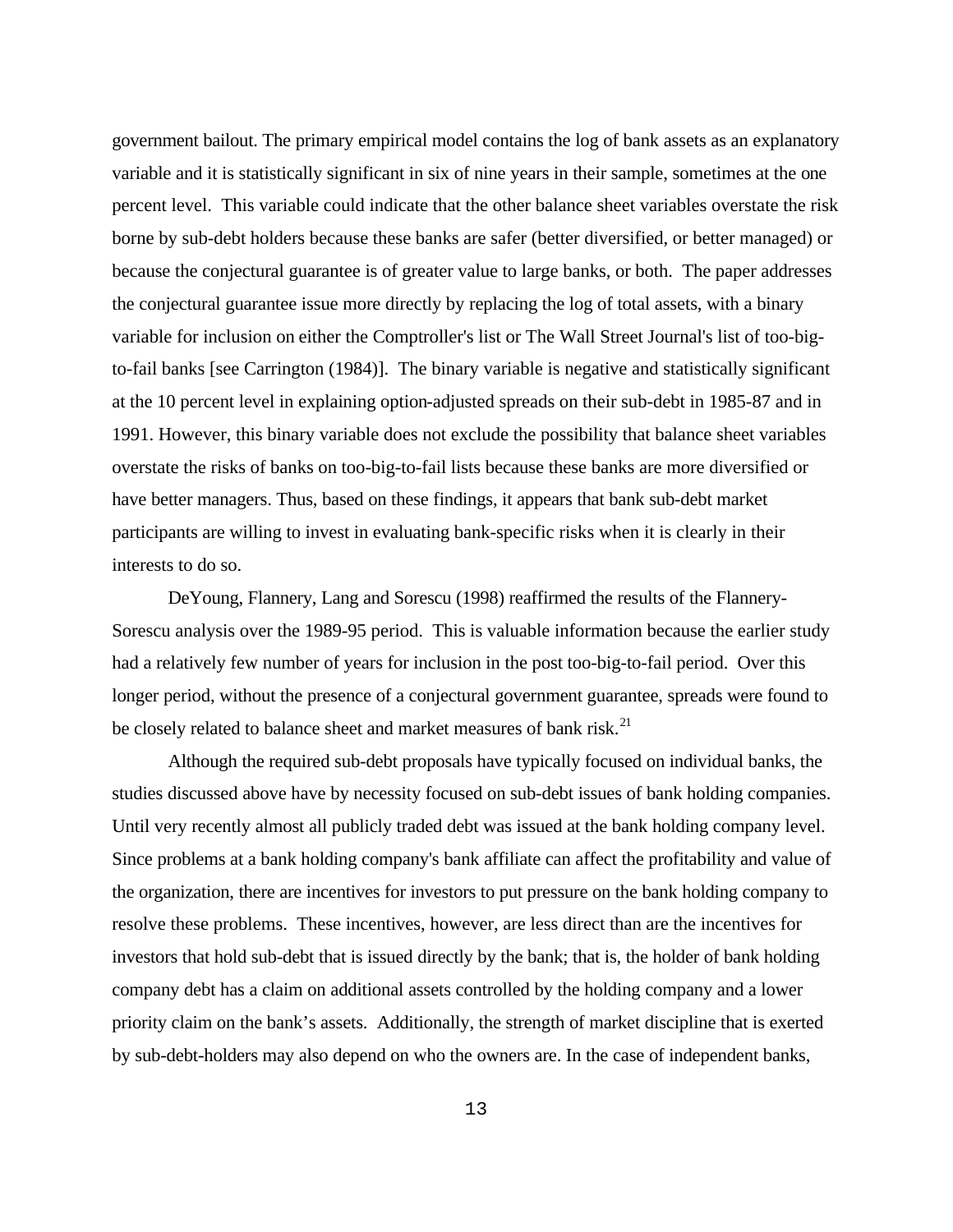discussions with bank supervisors suggest that "insiders" hold most of their sub-debt. Although such debt does provide an additional cushion for the FDIC, it is not clear that these debt-holders would have risk-preferences that are closely aligned with the risk-preferences of the deposit insurer. Nor is it obvious that they would have the incentive to pressure regulators to intervene promptly with capital deficient banks. If sub-debt was issued by a bank that was part of a bank holding company, then it was typically held or guaranteed by the bank holding company itself. Such investors may not have the same incentives as would third-party investors when a bank was under financial stress.

One recent study evaluates publicly traded sub-debt issued both by bank holding companies and directly by banks. Analyzing sub-debt issues for 19 banks and 41 bank holding companies over the 1992-97 period, Jagtiani, Kaufman and Lemieux (1999) attempt to contrast the extent of market pricing of risk for two samples of debt issuers. They find that the market prices risk for both types of sub-debt about equally although bank holding company debt yields a higher risk premium. This reflects the lower priority on the bank's assets in case of insolvency or, as argued by others, is a result of the safety net being directed at the bank.<sup>22</sup> The important finding is that under a number of alternative specifications the market did appear to impose a risk premia on sub-debt issued at the *bank* level. They also find that the market tends to price risk more severely at poorly capitalized banks--that is, as predicted by theory, the spread-risk relationship is nonlinear based on the capitalization of the bank. This is important since most sub-debt proposals require that the bank issue the debt.

Finally, Morgan and Stiroh (2000) analyze whether or not the market is "tough enough" in pricing bank risk. Evaluating new bond issues between 1993-98 they test to see whether debt spreads reflect the risk of a bank's portfolio; thus they are evaluating whether the market prices *ex ante* risk. They do similar analysis for non-banks to evaluate whether the risk-spread relationship varies between the two sectors. Finally, they evaluate subsamples of the bank data to see if the "toughness" of the market differs across different sized banks. Their concern is that too-big-to-fail policies may still result in the market being "easier" on larger institutions.<sup>23</sup>

They find that the market does price risk exposure at banks. As the bank shifts its portfolio into riskier activities it is forced to pay greater spreads to investors. The risk-spread relationship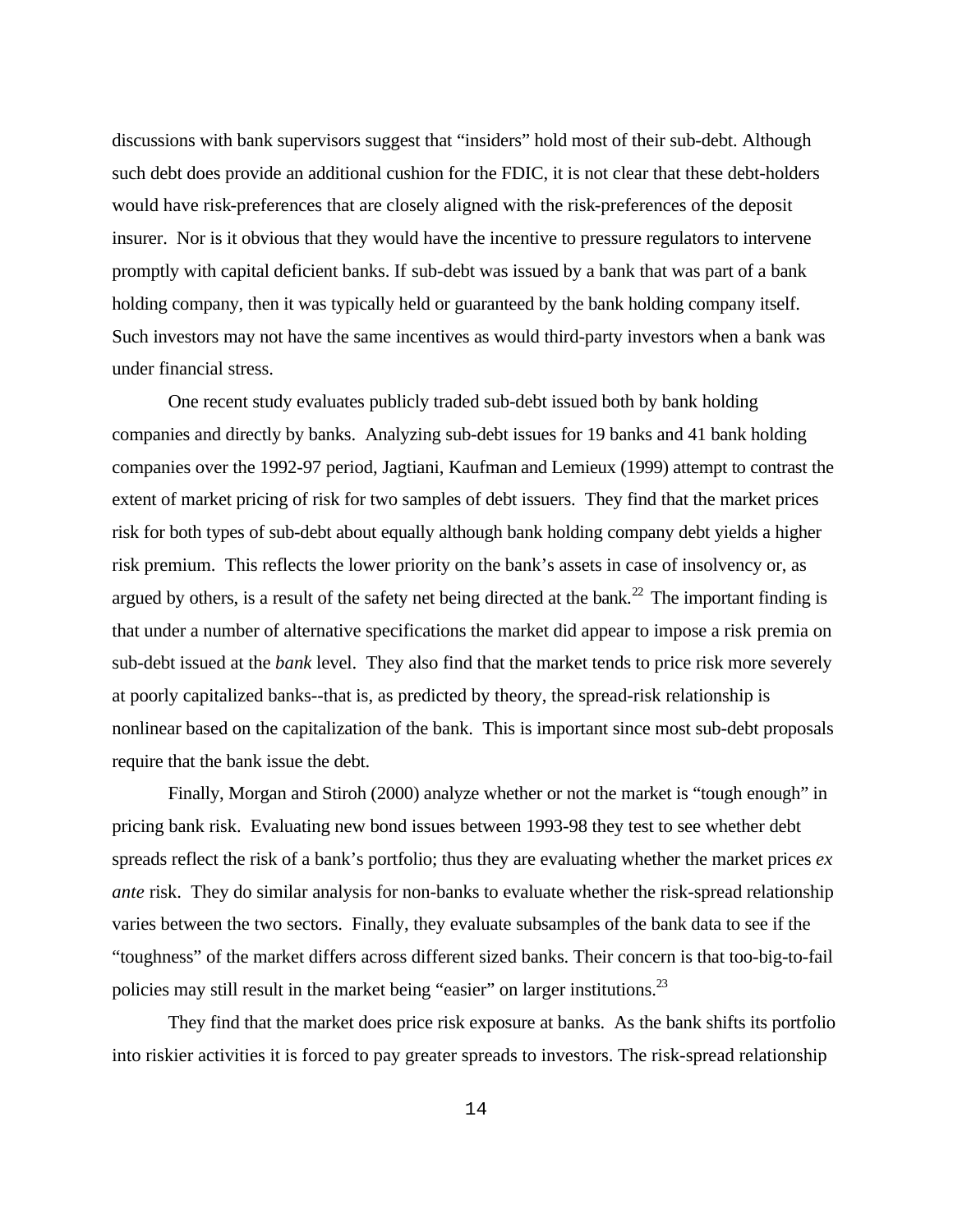is nearly identical across the bank and non-bank sectors. However they find that the risk-spread relationship is weaker for the larger banks. One interpretation of this result, the one they provide, is that larger banks are more likely to benefit from implicit guarantees. While there may be merit in this interpretation, balance sheet variables could be poorer proxies for several other (non-mutually exclusive) reasons including: (1) balance sheets may comprise a smaller fraction of the available information about larger banks because these banks appear more frequently in the news media and are covered by more analysts, (2) larger banks may have a larger fraction of their earnings determined by off-balance sheet items and non-traditional activities, such as securities underwriting, and (3) loans within a given category may be less homogenous for some large banks because of their greater involvement in foreign markets.

In summary, the majority of the literature suggests that the market accounts for risk when pricing sub-debt issued by banking organizations. During those periods when sub-debt premia was not found to be related to risk measures, there is significant evidence indicating that debtholders were not at risk in spite of the riskiness of the debt-issuing bank and were relying on the government's conjectural guarantee. As the guarantee was decreased via policy and legislative changes in the late 1980s and early 1990s, debt-holders came to realize that they were no longer protected from losses and they rationally responded by more effectively taking market risks into account. Therefore, sub-debt-holders appear to be willing and able to invest in evaluation of the riskiness of bank assets, but only when they benefit from doing so.

While the above discussion indicates that the market incorporates risk differences into debt prices, a few related studies evaluate whether banks respond in an attempt to decrease the adverse (costly) impact of the higher yields. That is, do banks logically respond to market discipline in the expected manner, or do they essentially ignore the discipline and continue operating as usual. Is bank behavior affected by pricing of risk in credit markets?

Billett, et al. (1998) evaluated the change in bank liability composition following a rating downgrade. Analyzing 109 downgrades by Moody's during the 1990-95 period they found that in the quarter of downgrades, bank's insured deposits significantly increased in both a relative and absolute sense. In contrast, the interest-sensitive uninsured liabilities (uninsured deposits and commercial paper) decreased significantly (by 6.6% and 28.0% respectively) over this same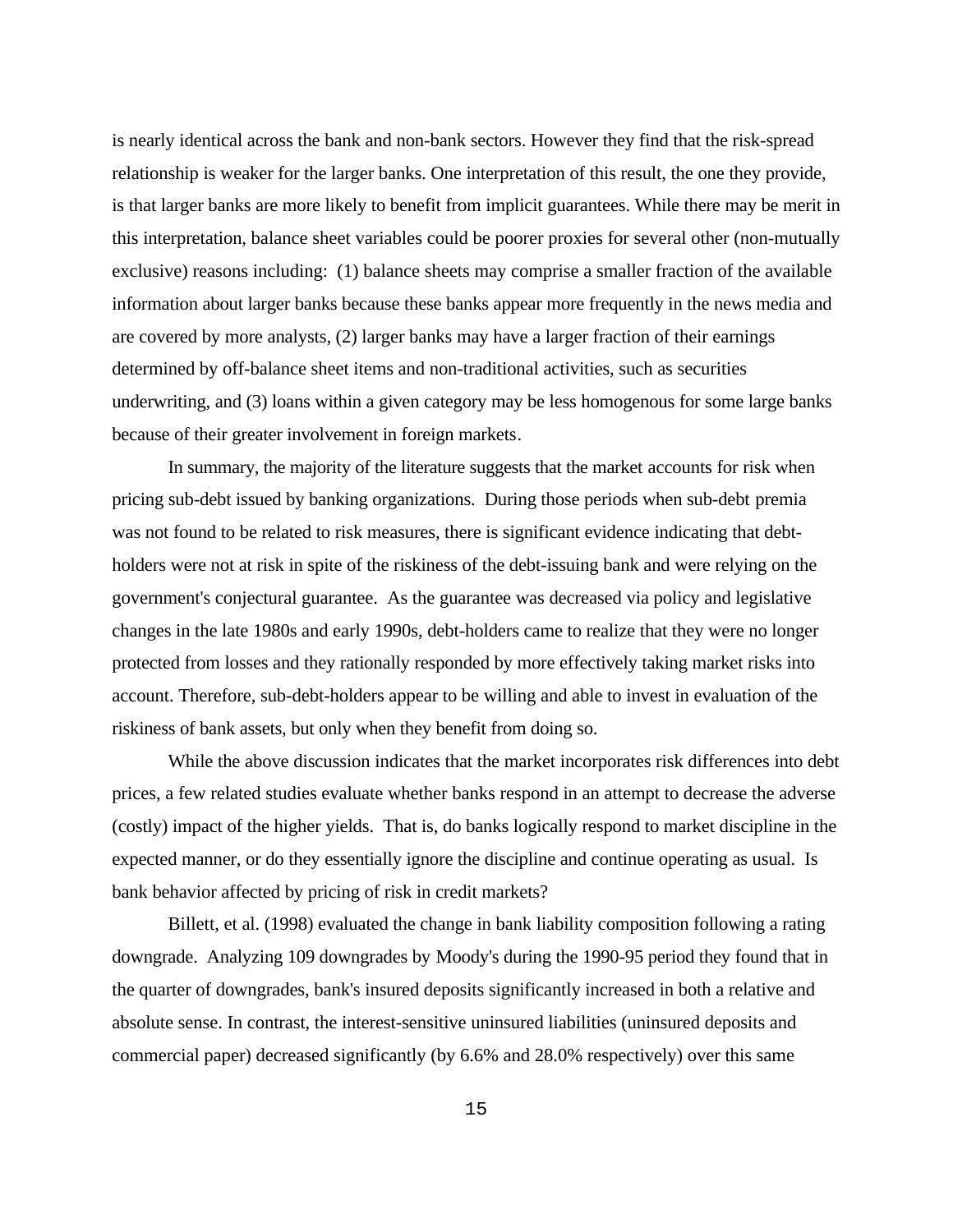period. The authors found the shift toward insured deposits to continue into the following quarter. Similarly, evaluating the response to ratings upgrades they found that banks responded by significantly increasing their reliance on uninsured liabilities for two quarter following the ratings change. Both sets of findings are consistent with banks responding in the expected manner to market discipline.

Marino and Bennett (1999) found similar results when analyzing the shift in liabilities at large failing banks prior to their demise. Viewing portfolio trends for several years before failure they found that the liability structure of a troubled bank changed significantly in the period prior to failure, with uninsured and unsecured liabilities declining rapidly just before failure. "At failure, the amount of uninsured deposits and unsecured liabilities is much less than it was in the months or years before failure." They argue that the introduction of depositor preference legislation may lead to even stronger responses by liability holders in future bank failures as uninsured (and other lower priority depositors) seek means to protect themselves.

Instead of evaluating the relationship between risk and sub-debt yield spreads, Covitz, et al. (2000) evaluated the decision of banking organizations to issue sub-debt. That is, was the riskiness of the institution associated with the decision to approach the market? The failure of riskier institutions to issue, other things constant, would be consistent with a rational response to market discipline; to avoid the associated high costs. Findings on the issuance decision also have implications for the yield spread analysis reviewed above. If the issuance decision is negatively associated with bank risk then spread analysis may actually *understate* the actual extent of market discipline.

Evaluating the issuance decision for the 50 largest banking organizations for each quarter over the 1987-1997 period, the findings of Covitz et al.were somewhat similar to those of Flannery and Sorescu (1996) in that there was little evidence of bank risk measures being associated with the probability of debt issuance in the earlier period. However, they had a significant negative effect on the decision during the 1988-92 period. Again, the changing relationship is typically associated with the regulator's decision to remove implicit coverage of all liabilities. These results are consistent with the firm avoiding new debt issues to circumvent the additional associated costs, and with the contention that the debt pricing literature may actually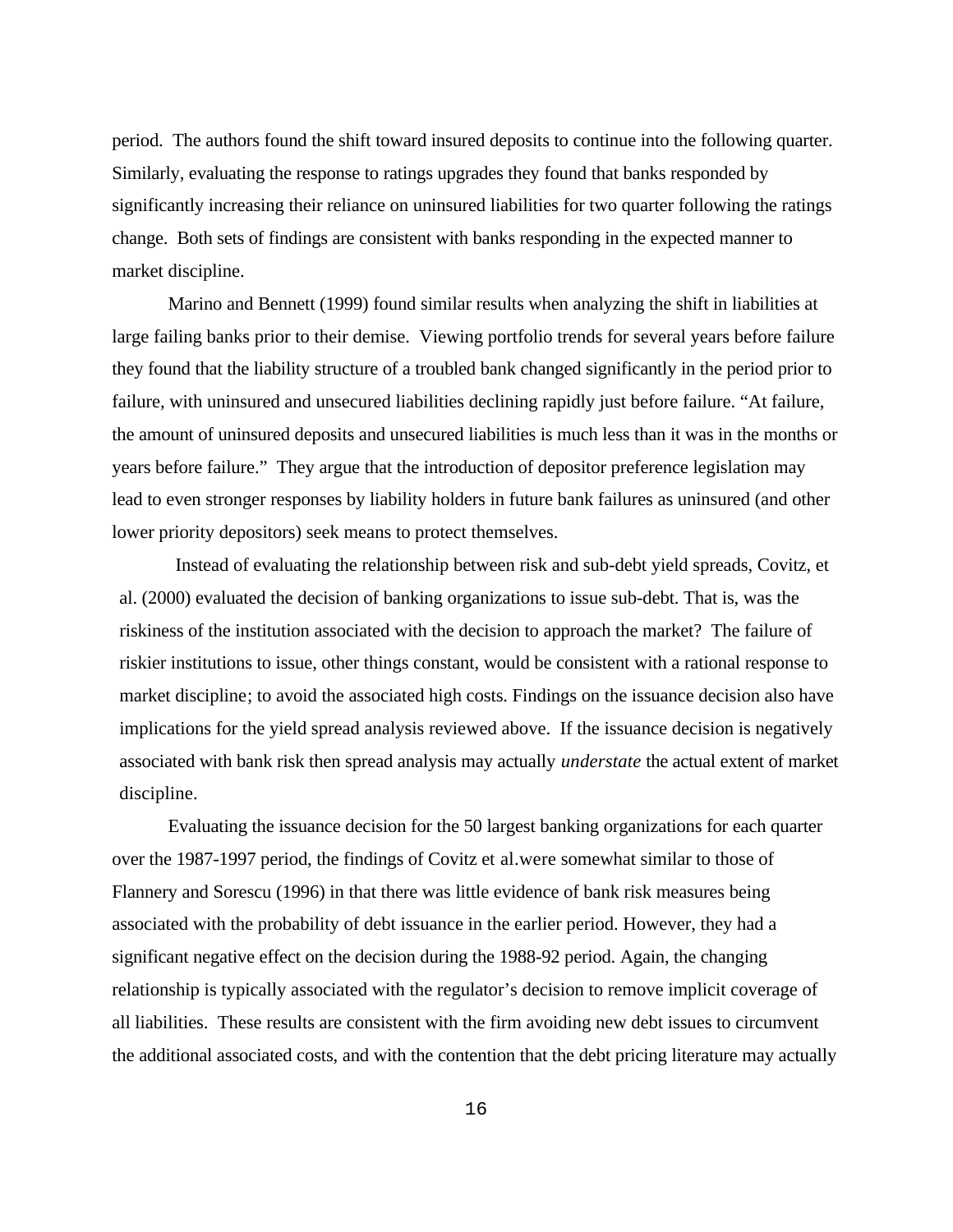understate the full extent of market discipline by excluding banks which avoided issuing debt. The findings are not as strong after 1992, and the authors attribute this to the rather sanguine time period for banks and the resulting narrow spreads for all banks.

While most of the research reviewed here deals with banks in the U.S., Martinez Peria and Schmukler (1998) evaluate market discipline in banking in Argentina, Chile, and Mexico during the 1980s and 1990s. Using an unbalanced panel of banks in these countries, they test whether changes in bank fundamentals result in changes in deposits. They find evidence of market discipline. Accounting for macroeconomic influences, banking system factors, and bank-specific characteristics, they find that bank fundamentals are at least as important as other factors affecting changes in deposits. $^{24}$  Both insured and uninsured deposits respond to changes in bank fundamentals (risk measures), as do both large and small deposits. They attribute the market discipline imposed on insured deposits to a possible lack of credibility in the insurance scheme and the potential for delays in repayments. They conclude that their results are prima facie evidence in favor of recent regulatory efforts to increase the reliance on market discipline to control bank risk taking.

Finally, Bliss and Flannery (2000) stress that while previous studies found evidence of the ability of the market to *evaluate* the riskiness of banks (that is, to monitor firm behavior) they questioned whether the debt markets were able to *influence* the behavior of bank managers. Does management respond with portfolio shifts in an attempt to decrease the risk of the bank after debt holders inform them that they have become concerned with their risk profile (via larger debt spreads)? Evaluating large U.S. bank holding companies over the 1986-97 period the authors find no evidence that bank managers respond to changes in debt spreads by adjusting variables that they control in an attempt to realign the risk profile of the bank in a manner consistent with the wishes of debt holders. They conclude that there is no evidence of influence by debt holders and argue that regulators would be unwise to pursue a sub-debt program. Instead, efforts to influence the behavior of management must be retained by bank supervisors.

The Bliss and Flannery findings are significant outlyers in the literature. Unlike the findings of Billett, et al., Covitz, et al., Marino and Montgomery, and Martinez Peria and Schmukler, they do not find bank management responding to market signals in a way that elicits a positive response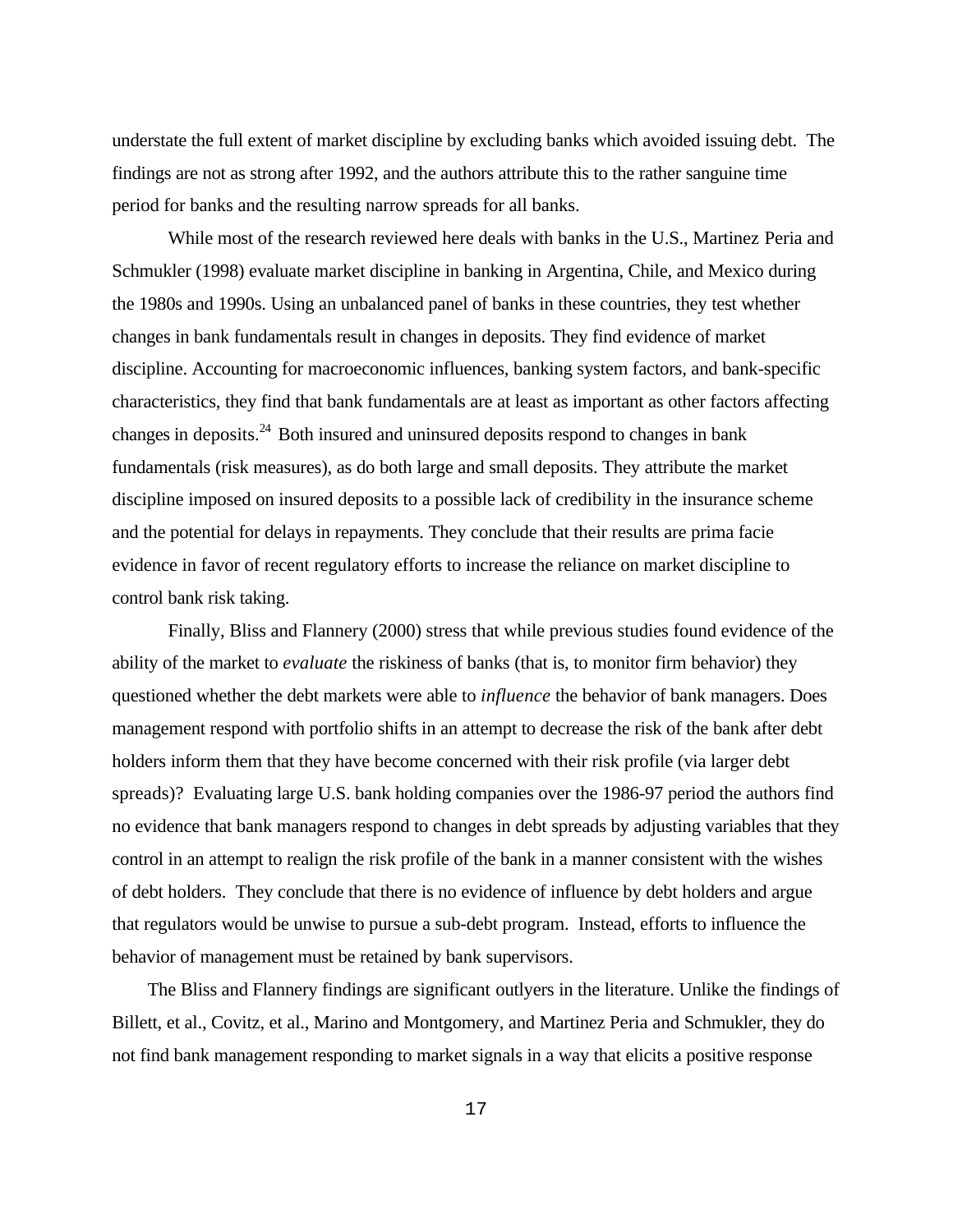from the securities market. They conclude: "we find no prima facie support for the hypothesis that bond holders or stock holders consistently influence day-to-day managerial actions in a prominent manner consistent with their own interests."

Actually, they do not test this hypothesis. They attempt to capture one aspect of discipline imposed by the debt markets—*ex post* discipline. Do managers change their behavior following a change in yield spreads? However, this ignores the discipline most typically associated with subdebt proposals—that is, the steady pressure or disciple that encourages management to behave in a conservative manner to avoid having the market impose direct costs through increased yield spreads. It is this *ex ante* disciple that encourages the firm to prudently manage risk, and is what most people think of when considering market discipline.<sup>25</sup> Their conclusions are analogous to saying that speed limit laws (or laws against robbing banks) are not effective in influencing behavior because speeders (bank robbers) are often repeat offenders. However, the argument entirely ignores the influence these laws have on the behavior of the vast majority of people. Similarly, viewing *ex post* responses to changing sub-debt yields totally ignores the influence on managers seeking to avoid "punishment" by the market.

Moreover, there are potential biases in the Bliss-Flannery methodology against finding evidence of debt holder influence. Security prices may change as a result of a bank announcing a new policy or as a result of new information reaching the market about existing policies. Consider first the case of a bank announcing a new policy. In the course of setting the policy, management should anticipate the impact on the wealth of the firm's shareholders.<sup>26</sup> If management anticipates that the action will reduce shareholder wealth then it should not undertake the policy. This is the *ex ante* discipline discussed above that will be unobservable because the managers do not announce and implement the policy change. Although corporate finance theory suggests that managers should not undertake actions that reduce shareholder wealth, the evidence suggests that they sometimes do. For example, a managerial action that often appears to reduce shareholder value is the acquisition of another firm.<sup>27</sup> However, in this case a manager with rational expectations would expect that announcing the new policy or action would be accompanied by a reduction in the per share value of the firm's common stock.<sup>28</sup> Given that the manager rationally anticipated the reduction in shareholder wealth, and nevertheless proceeded with the action, there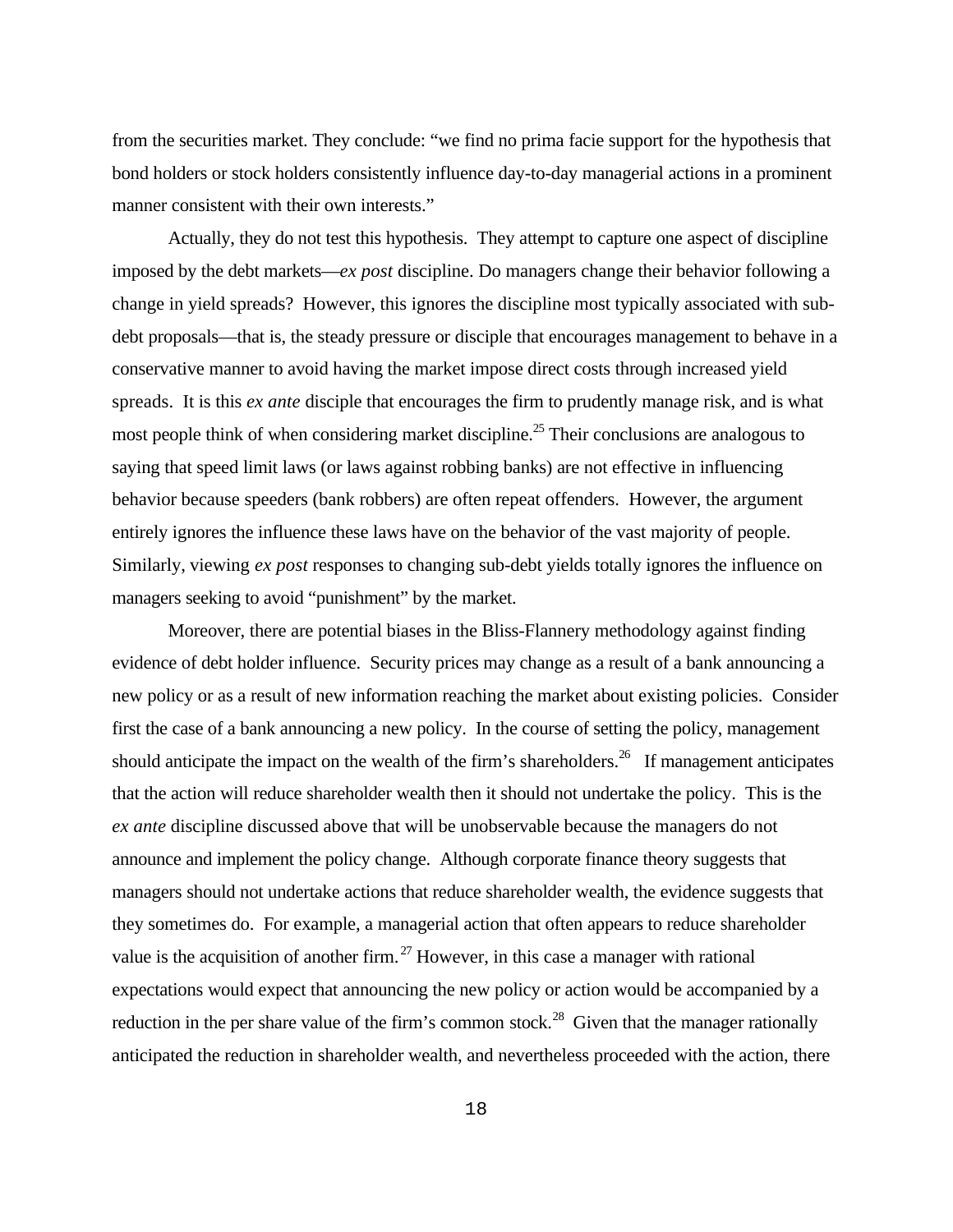is no reason to expect the firm to undertake some further action in response to the drop in share price (or increase in debt spreads). Thus, in those cases where market discipline is ineffective *ex ante*, we would ordinarily not expect to observe such discipline *ex post*

Now consider the case of adverse new information arriving about past policies. Assume first that the signal to the market is fully revealing; that is, the market knows the exact extent of the loss to the bank. In this case, the bank managers must compare the costs and benefits of alternative means of responding to the new information. If the loss is small and the cost of all the responses is high then senior bank management may rationally do nothing. Alternatively, senior management may respond, but in ways that do not appear in the banks' financial statement, such as by firing the individuals responsible for the losses. Finally, Bliss and Flannery also evaluated whether the securities markets responded favorably to any response that does come from management. However, if management responds in an observable manner, we will not observe a subsequent positive market response unless market participants were sufficiently uncertain that management would take the appropriate action. If such action is assigned a high probability at the time the bad news is revealed then most of the positive effect of the subsequent action will be priced into the stock at the time the bad news is announced. Thus, unless we confine our observations to large stock price changes, we are unlikely to see them undertake costly responses, and even when the losses are large the response may take a form not readily observable in financial statements or may not be a surprise to the financial markets.

Next consider the case of adverse new information arriving about past policies, where the signal is only partially revealing to the market. In this case, management's response to the news may provide additional information to the market. If management does nothing then the market may assign a higher probability to the belief that the losses were small relative to their initial expectations. This could encourage fewer responses by managers. However, if management takes drastic action, such as cutting dividends or issuing new stock, then the market may infer that the losses were larger than they initially anticipated and further reduce the firm's share price. In this case, the Bliss and Flannery test would find that the market was effective in inducing managers to act but that the effect of their action was perverse which in their model raises doubts about market discipline.

19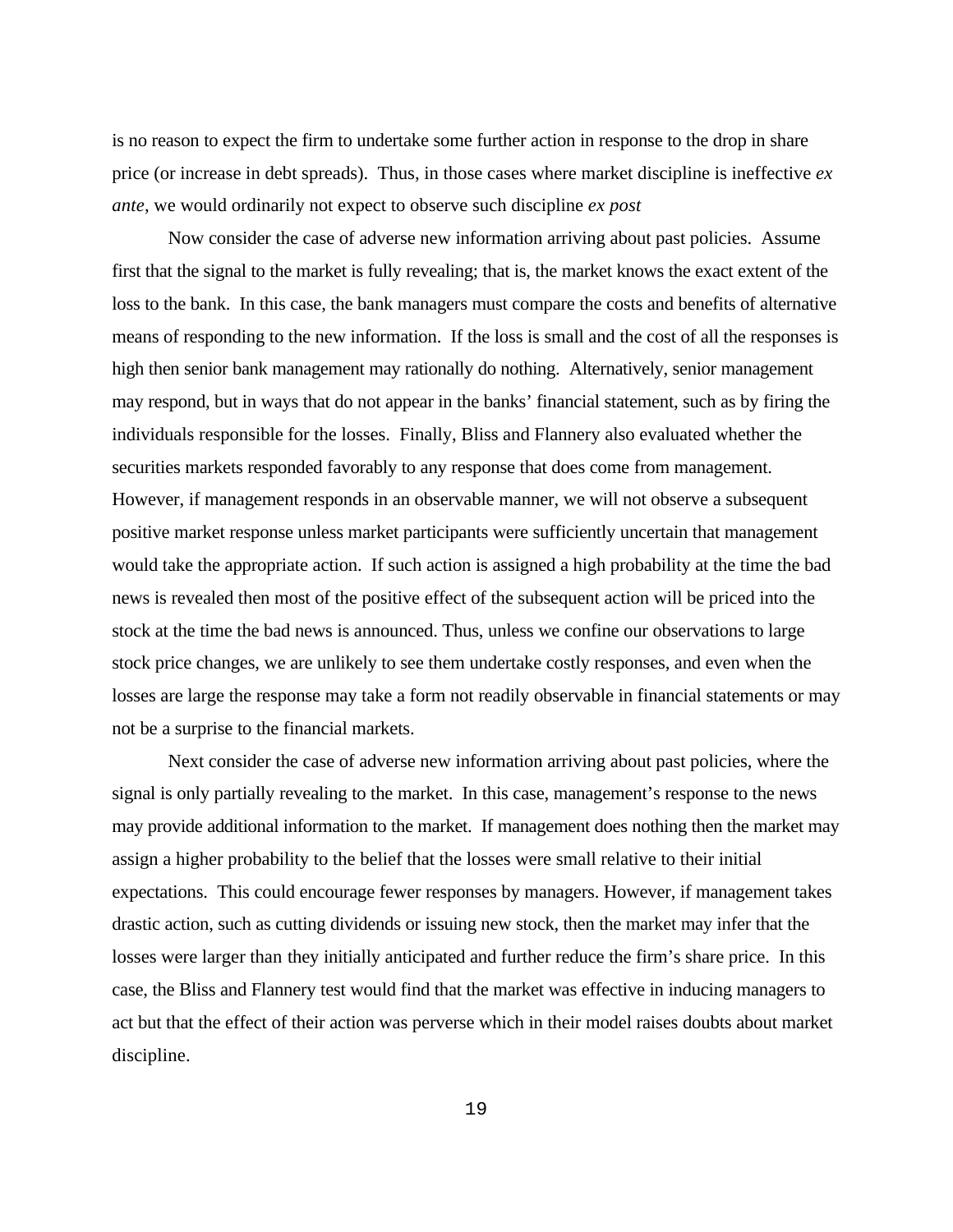Thus, the Bliss and Flannery methodology and tests are likely to reveal beneficial market discipline only if: (1) new information arises about past policies, (2) the signal to the market reveals almost all of the information, (3) market participants assign a significant probability that the manager will not take the appropriate action, (4) the gain from taking action exceeds the cost of the action, and (5) the optimal set of actions includes actions observable on the balance sheet. Such situations undoubtedly occur. However, Bliss and Flannery incorporate all stock price moves and, hence, their sample almost surely includes a large number of shocks to stock prices where we would not expect to identify a managerial response using their empirical technique. Thus, one should not be surprised if noise from all other possible situations where the firm's stock price declines obscures the market signal that the authors are looking for.

Nevertheless, based on their findings, Bliss and Flannery claim a rather strong policy position. They argue that "supervisors would be unwise to rely on investors—including subordinated debenture holders—to constrain BHC risk-taking….(S)upervisors must retain the responsibility for influencing managerial actions." The conclusions seem rather strong given the rather limited scope of their analysis and the associated biases against finding evidence of "influence."

In summary, the literature on the behavioral response of banks to market and supervisory discipline suggests that they respond in the expected manner: to decrease the costs of the discipline. Bliss and Flannery seem to be the only exception to this finding. The literature, however, is rather limited and there is a need for additional research.

A related topic concerns whether the information used by private markets to price bank risk is similar to that available to bank supervisors; either in content or the timing of its availability. It has been argued that via the on-sight examination process, bank supervisors have access to insider information, which the market generally does not have. Alternatively, the private market has the stronger incentive to obtain the necessary information to make informed investment decisions. Additionally, it may be that the information sought by the various "bankwatchers" differs since they each serve different roles. Equity-holders, for example, may be concerned with the potential for banks to generate efficiency gains instead of concentrating on the bank's probability of failure. In contrast, the objectives of sub-debt-holders and bank supervisors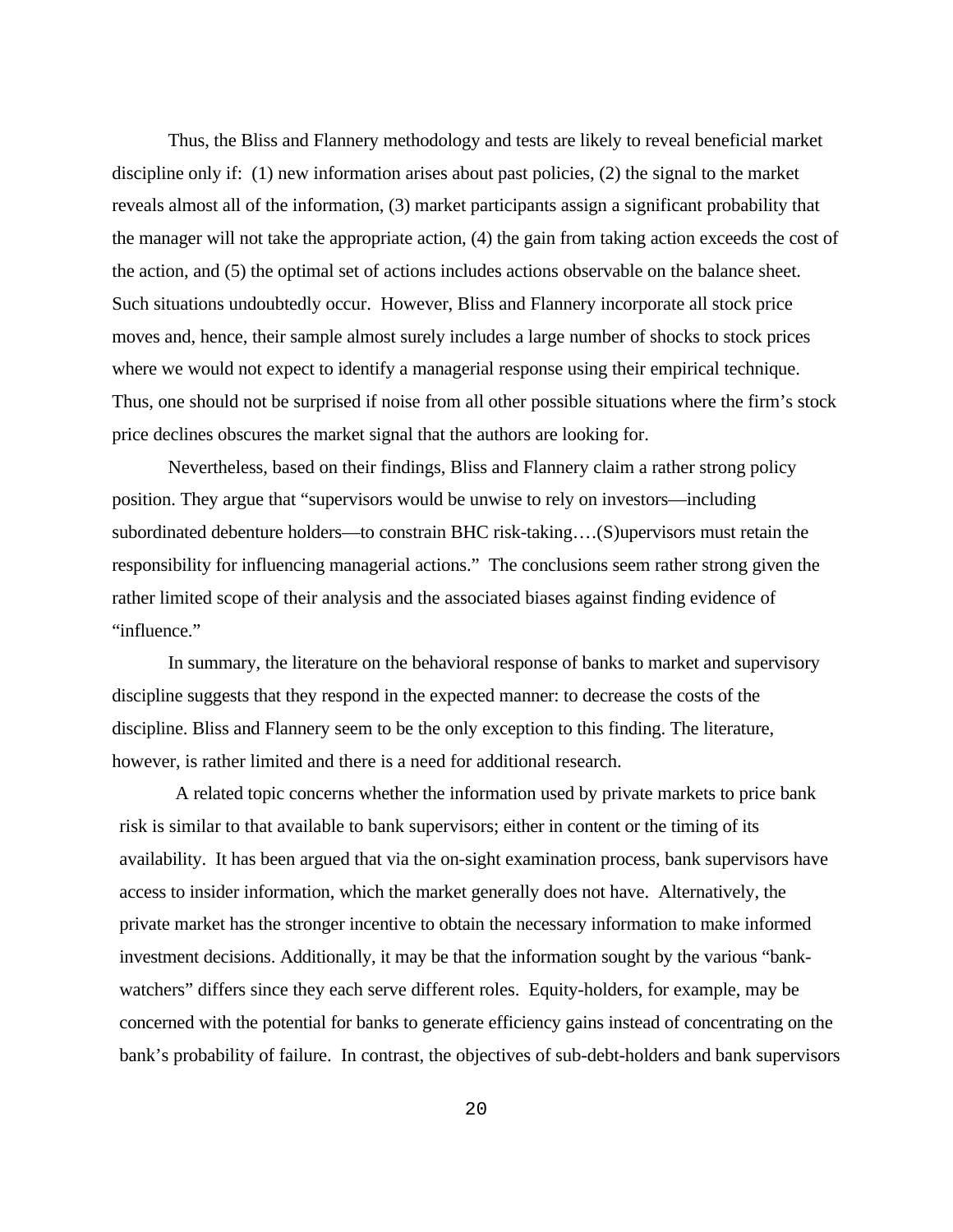probably align quite well in that both are most interested in protecting against failure. Thus, it would be informative to contrast the availability of information available to the two potential disciplinarians.

Most of the recent research in this area suggests that supervisors may temporarily have inside information not immediately observable on bank financial statement and, hence, possibly not known by the market. Dahl, Hanweck and O'Keefe (1995) found that significant contributions to loan loss reserves typically occurred immediately following a bank examination, suggesting new information was uncovered during the exam and/or pressure exerted to have the bank report more accurately. Cole and Gunther (1998) attempted to predict bank failure with models using publicly available financial data, and then augmented their model with CAMEL ratings to test if the additional information improved the predictive power of the model. They found that the augmented model did more accurately predict bank failure, but only if the CAMEL rating was less than six months old. After that, the data appeared to be "stale" and to have already been incorporated into the market's information set. This staleness finding is rather typical in the literature suggesting that over time the additional information permeates to the broader market. Berger and Davies (1994), for example, found that CAMEL upgrades were quickly integrated into market prices (suggesting that the bank's may have been releasing the new examination information to the market) but downgrades were only incorporated with a lag (suggesting the bank was able to temporarily keep adverse information from the market, but not from examiners).

More directly related to sub-debt proposals, the study by DeYoung, Flannery, Lang, and Sorescu (1998) considered the information content of bank examinations as it relates to secondary market sub-debt spreads. The study compared CAMEL ratings against various market assessments of bank condition and found that bank examination ratings contained private information about a bank's safety and soundness not available to the market. They tested whether the market incorporated new private supervisory information into the risk premium paid on holding company debentures, with a lag. They concluded that bank exams provided significant new information that was not internalized by financial markets for several months. The study did not consider the opposite effect: whether there was information in the private market beyond that which the examiners already had access to.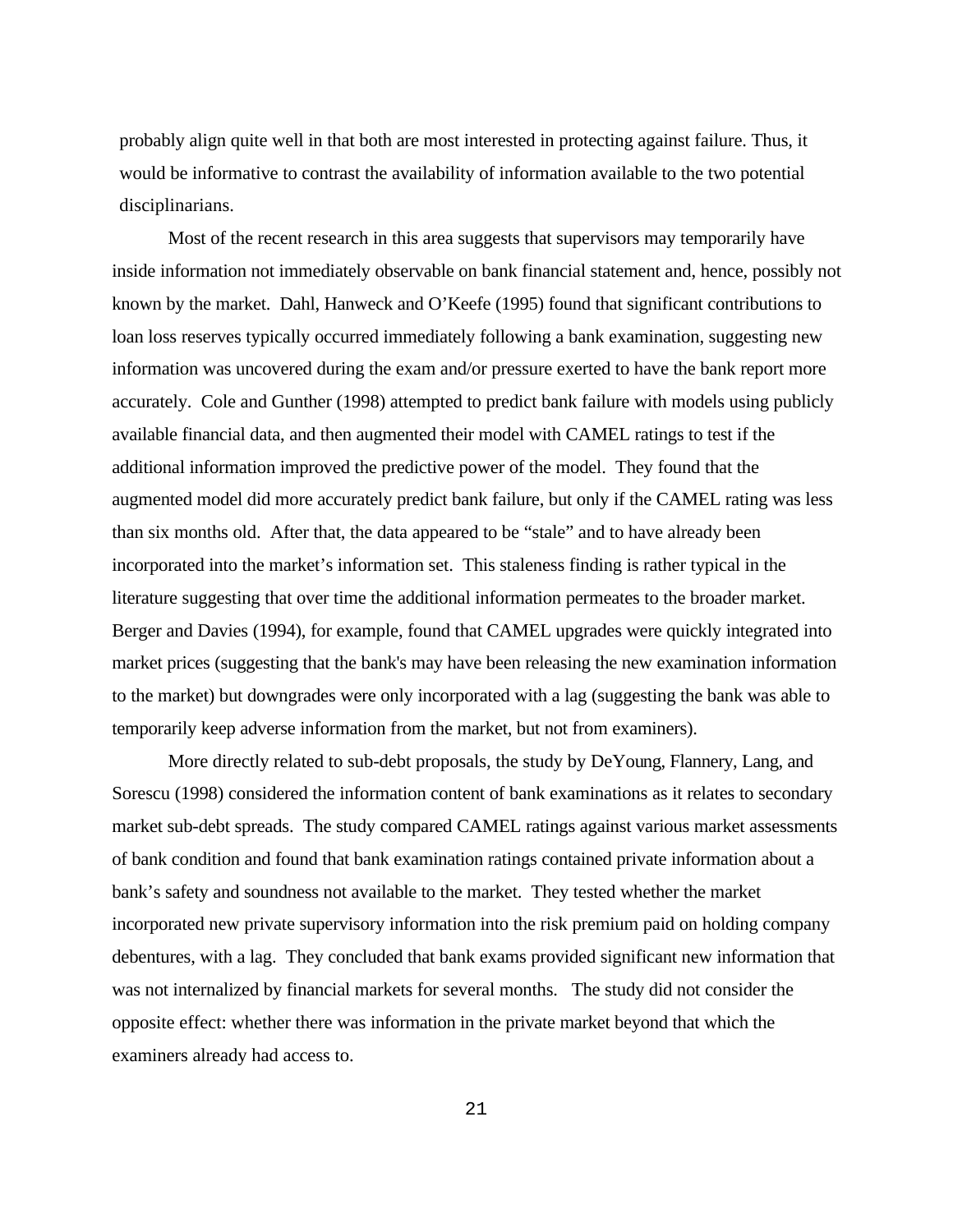This last issue, however, was examined by Berger, Davies and Flannery (1999) when they analyzed the information sets of examiners<sup>29</sup> and the private market to see "who knows what, when?" They test to see whether private market assessments of the condition of bank holding companies change before or after supervisors change their assessments. Similarly, they evaluate whether information in private markets precedes changes in the assessments of supervisors?<sup>30</sup> Their general conclusion was that supervisory assessments and private market assessments complement each other in that pertinent information obtained by each group is only subsequently incorporated into the other group's assessments. Thus, each group appears to bring new and valuable information to the table, and that information is incorporated with a lag into the other group's information set. $31$ 

The bottom line appears to be that different market participants (supervisors, bond market participants, rating agencies, etc.) generate valuable complementary information which can be useful in the governance of banks, albeit more work in this area is warranted.

Therefore the evidence as a whole appears to be consistent with the presumption that subdebt-holders effectively discipline banks in the expected manner. The effectiveness of a sub-debt requirement, however, would depend critically on the structure of the program. Below we briefly review previous sub-debt proposals and present a new one that we believe to have the most desirable characteristics.

#### IV. SUMMARY OF PAST PROPOSALS

Since the mid-1980s there have been a number of regulatory reform proposals aimed at capturing the benefits of sub-debt. $32$  A detailed survey of past proposals is provided in Kwast et al. (1999) and is summarized in Table 1. Below we provide a partial review of these proposals stressing only those that emphasize the characteristics on which the proposal we develop in the next section is based. The typical benefits emphasized in the previous proposals result from the ability of sub-debt to provide a capital cushion, to impose both direct- and derived-discipline on banks, and from the tax benefits associated with debt.<sup>33</sup> Summarily, this results in the following benefits:

-a bank riskiness or asset quality signal for regulators and market participants,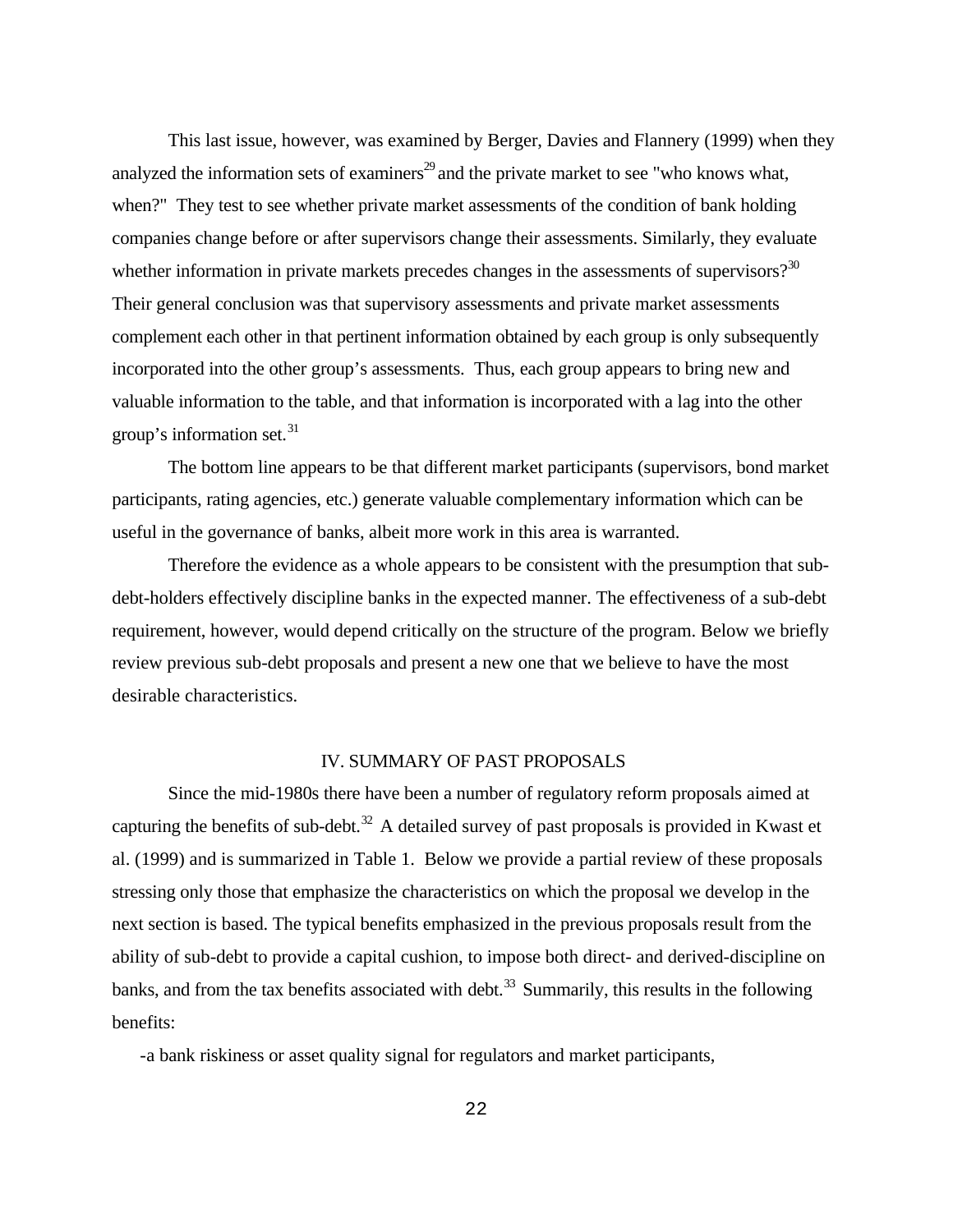-the potential for a more prompt failure resolution process resulting in fewer losses to the insurance fund,

-a more methodical failure resolution process resulting from the rather methodical pressure imposed by debt-holders as they, unlike depositors, are forced to wait until the debt matures to "walk" away from the bank rather than run, and -lower cost of capital because of the tax advantages of deducting interest payments on debt as an expense, enabling bank's cost of capital to decrease and/or supervisors to increase capital requirements.

Horvitz (1983, 1984, 1987) discussed each of these advantages in his initial sub-debt proposal and extended that discussion in Benston, et al. (1986). He challenged the view that equity capital is necessarily preferred to debt. While equity is permanent and losses can indeed be charged against it, he questioned why one would want to keep a troubled bank in operation long enough to make this feature relevant. Similarly, while interest on debt does represent a fixed charge against bank earnings, whereas dividends on equity do not, a bank with problems significant enough to prevent these interest payments has most likely already incurred deposit withdrawals and has reached, or is approaching, insolvency. Arguing that higher capital levels were needed at the bank level, and were simply not feasible through equity alone, Horvitz stated that sub-debt requirements of "say, 4% of assets" were a means to increase total capital requirements to nine or 10 percent. Without providing specifics, it was argued that debt-holders would logically require debt covenants that would give them the right to close or take over the bank once net worth was exhausted. Thus, sub-debt was seen as an ideal cushion for the FDIC.

In a comprehensive bank regulatory reform proposal, Keehn (1989) incorporated sub-debt as a centerpiece of the "FRB-Chicago Proposal" for deregulation.<sup>34</sup> The plan called for a modification of the eight percent capital requirement to require a minimum of four percent of riskweighted assets be held as sub-debt. The bonds would have maturities of no less than five years, with the issues staggered to insure that between 10 and 20 percent of the debt would mature and be rolled over each year. The inability to do so would serve as a clear signal that the bank was in financial trouble triggering regulatory restrictions and debt covenants.<sup>35</sup> Debt covenants would enable the debt-holders to initiate closure procedures and would convert debt-holders to an equity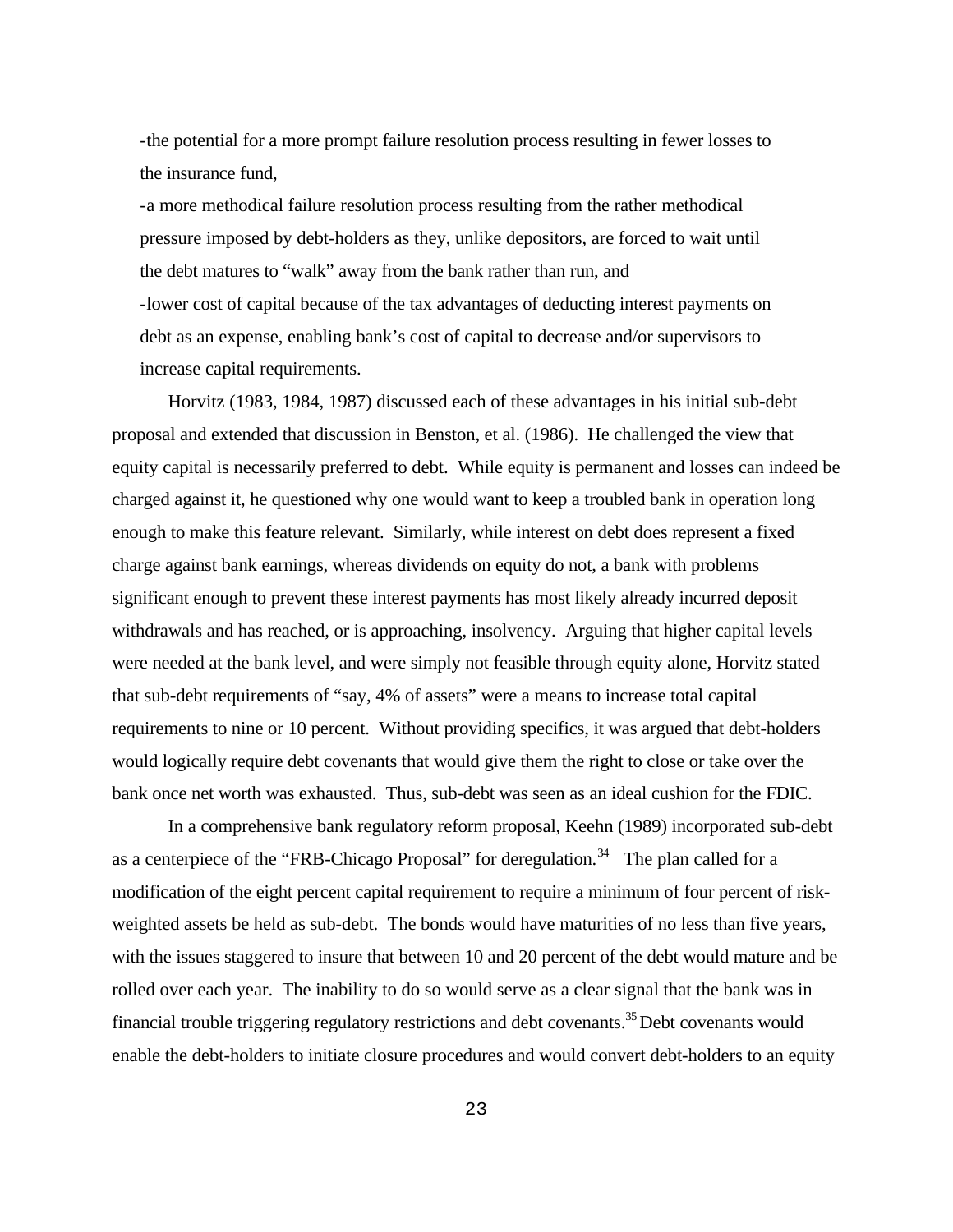position once equity was exhausted. They would have a limited time to recapitalize the bank, find a suitable acquirer, or liquidate the bank. It was argued that debt-holders could be expected to effectively discipline bank behavior, and provide for an orderly resolution process when failure did occur. The discipline imposed by sub-debt-holders could differ significantly from that imposed by depositors as outstanding sub-debt could not run from the bank. The potential for regulatory forbearance was also thought to be less as holders of sub-debt would be less concerned with giving the troubled bank additional time to correct its problems and would pressure regulators to act promptly when banks in which they were invested encountered difficulties.

To address concerns about the mispriced bank safety net and potential losses to the insurance fund, Wall (1989) introduced a sub-debt plan aimed at creating a banking environment that would function similar to one without deposit insurance; but the insurance would be maintained. The plan was to have banks issue *and maintain* 'puttable' sub-debt equal to four or five percent of risk-weighted assets. If the debt was put on the bank by debt-holders, the bank would have 90 days to make the necessary adjustments to insure the minimum regulatory requirements were satisfied. That is, it could either retire the debt and continue to meet the regulatory requirement because of excess debt holdings, issue new puttable debt, or shrink assets to satisfy the requirement. If after 90 days the bank could not satisfy the requirement, it would be resolved. The put option has advantages in that it would force the bank to continually satisfy the market of its soundness and not just when new debt issues come due. Additionally, while earlier plans discussed the need for bond covenants to protect debt-holders, *all* contingencies would be covered under this plan as the market could demand redemption of the bonds without cause. This would essentially eliminate the practice of regulatory forbearance, a significant concern during the late 1980s, and would subject the bank to increased market discipline. Wall also stressed the need for restrictions on debt-holders to limit insider holdings.

Calomiris (1997, 1998, 1999) augmented previous sub-debt proposals by imposing a minimum sub-debt requirement (say two percent of total assets) *and* imposing a yield ceiling (say 50 basis points above the riskless rate). The spread ceiling is seen as a simple means of implementing regulatory discipline for banks. If banks cannot roll over maturing debt at the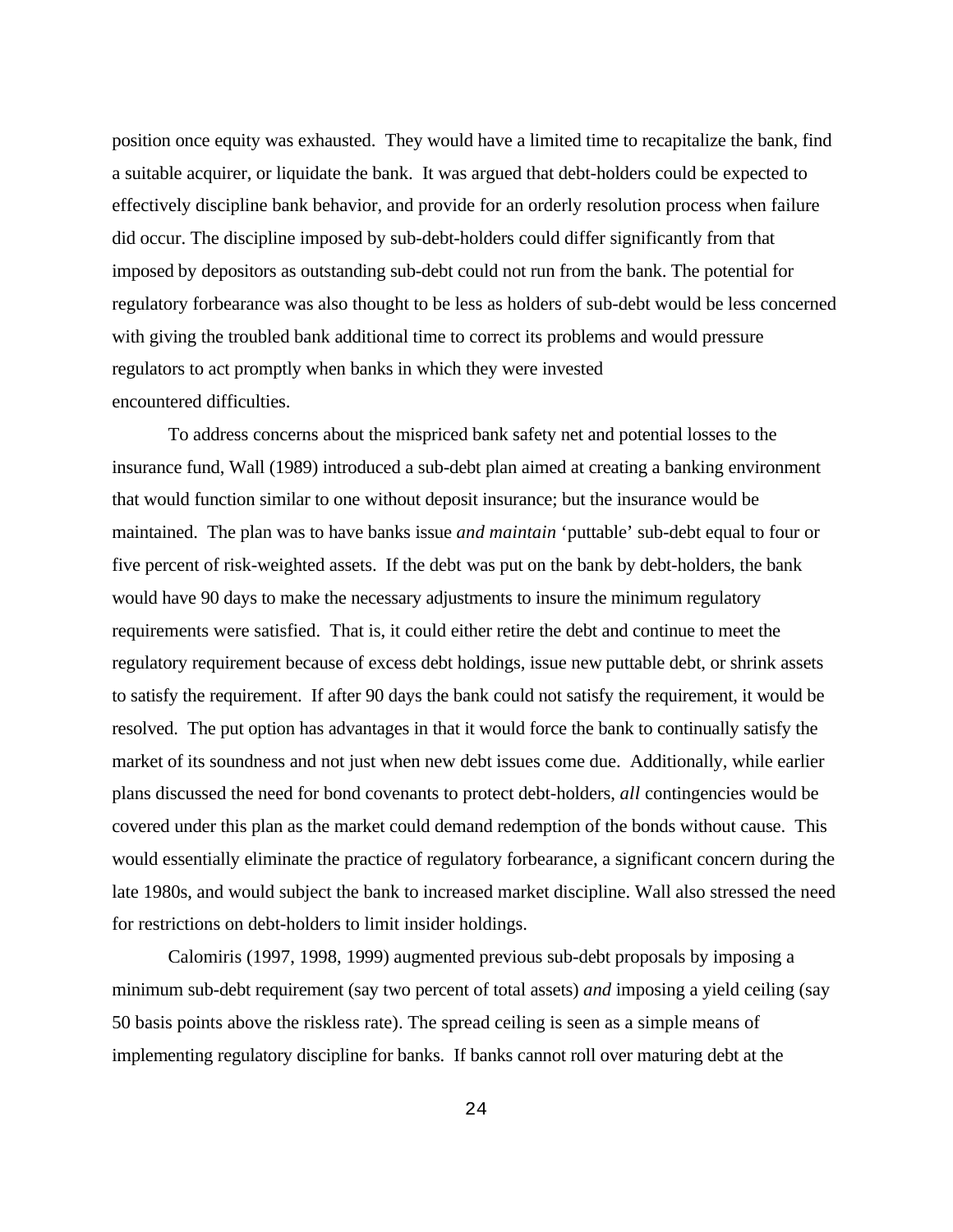mandated spread, they would be required to shrink their risk-weighted assets to maintain regulatory compliance. Debt would have two-year maturities with issues being staggered to have equal portions come due each month. This would limit the maximum required monthly asset reduction to approximately four percent of assets. To insure adequate discipline, Calomiris also incorporated restrictions on who would be eligible to hold the debt.<sup>36</sup>

The effectiveness of any sub-debt requirement depends critically on the structure and characteristics of the program. Most importantly, the characteristics should be consistent with the regulatory objectives such as increasing direct discipline to alter risk behavior, to increase derived discipline, or to limit or eliminate regulatory forbearance. The proposals discussed above each have some of these objectives in mind in determining their characteristics. Keehn, for example, was particularly interested in derived discipline. Wall's proposal is most effective at addressing regulatory forbearance. Calomiris' spread ceiling most directly uses derived discipline to force the bank into mandated behavioral changes when the spread begins to bind.

We believe that subordinated debt's greatest value in the near term is as a risk signal. However, the earliest proposals had limited discussion of the use of sub-debt for derived regulatory discipline. The next round of plans, such as those by Keehn and Wall, use derived discipline but the only signal that they obtain from the sub-debt market is the bank's ability to issue debt. We have considerable sympathy for this approach. These types of plans maximize the scope for the free market to allocate resources by imposing minimal restrictions while eliminating forbearance and protecting the deposit insurance fund. However, the cost of providing bank managers with this much freedom is to delay regulatory intervention until a bank is deemed by the markets to be "too risky to save." As Benston and Kaufman (1988a, 1988b) argue, proposals to delay regulatory intervention until closure may be time inconsistent in that such abrupt action may be perceived by regulators as suboptimal when the tripwire is finally triggered. Moreover, market discipline will be eroded to the extent that market participants do not believe the plan will be enforced. Benston and Kaufman argue that a plan of *gradually* stricter regulatory intervention as a bank's financial condition worsens may be more credible. A version of that proposal, commonly labeled "structured early intervention" or "prompt corrective action," was adopted as a part of the FDIC Improvement Act of 1991.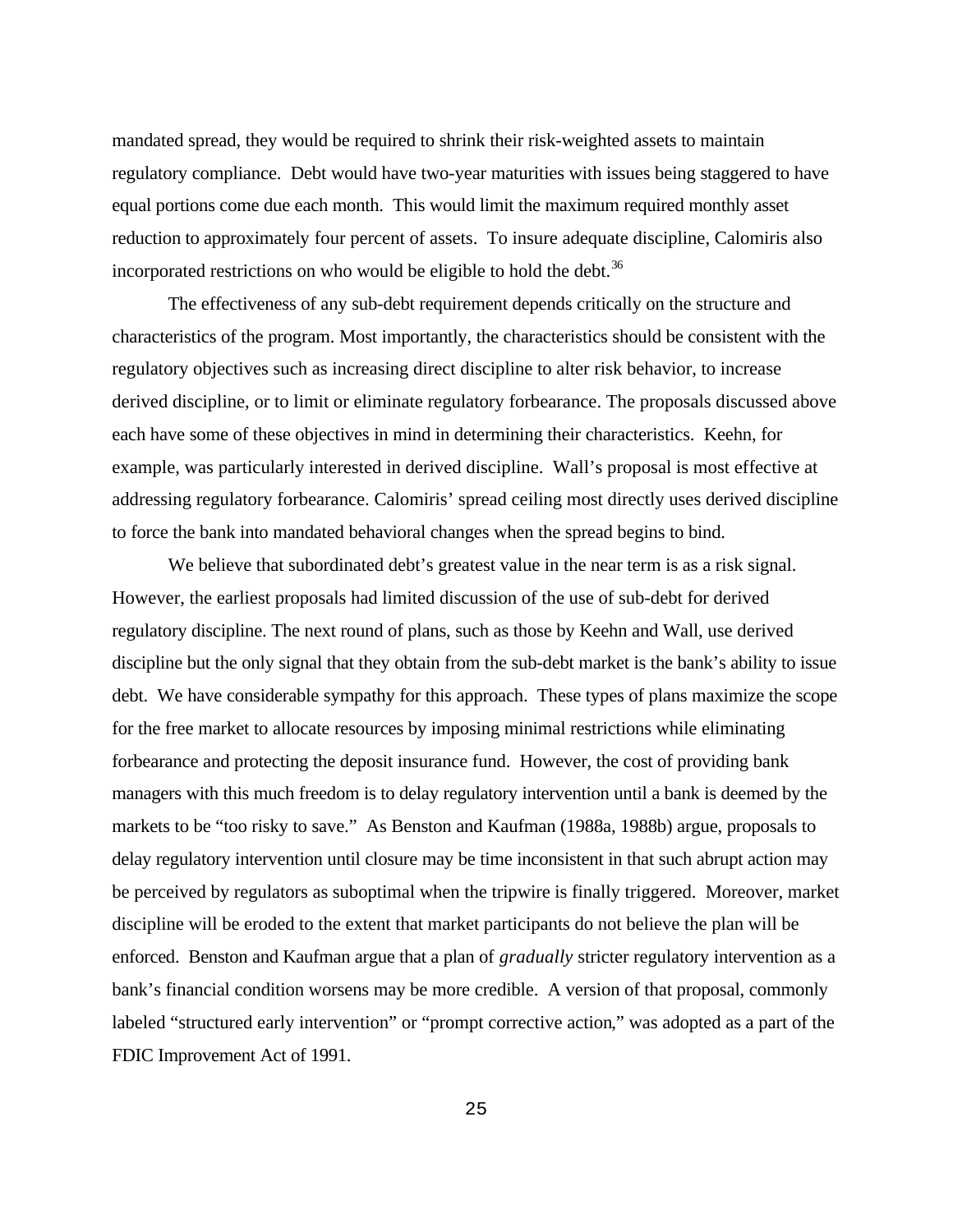In theory, by imposing limits on sub-debt rates Calomiris provides a mechanism for this progressive discipline that could last for approximately two years. In practice, however, his plan would likely provide the same sort of abrupt discipline as would the prior proposals, with the primary difference being that Calomiris would likely trigger the discipline while the bank was in a stronger condition. By requiring banks to shrink if they cannot issue sub-debt at a sufficiently small premium, his plan would provide banks with a period of time during which they could respond by issuing new equity. If the bank could not issue equity then it would have to shrink and would most likely accomplish this by calling in maturing loans to good borrowers and selling its most liquid assets to minimize losses. However, the most liquid assets are also likely to be among the lowest risk assets implying that with each monthly decline in size, the bank would be left with a less liquid and more risky portfolio. This decrease in liquidity and increase in risk is likely to reduce most banks' viability significantly within, at most, a few months. Yet, the prior proposals that would rely on bank's ability to issue sub-debt at any price also gave managers some time to issue new equity either by automatically imposing a stay (Wall's proposal) or by requiring relatively infrequent rollovers (Keehn's proposal). Thus, Calomiris' proposal is subject to the same sorts of concerns that arise with the earlier proposals.

Although Calomiris' proposal for relying on progressive discipline is more abrupt than it appears at first glance, his suggestion that regulators use the rates on sub-debt to trigger supervisory action provides a mechanism for phasing in stricter discipline. In the next section we provide a combination of Calomiris' idea of using market rates with Benston and Kaufman's proposal for progressively increasing discipline.<sup>37</sup>

#### V. A COMPREHENSIVE SUBORDINATED DEBT PROPOSAL

As discussed earlier, banking organizations' entry into new activities is raising additional questions about how to best regulate the risk behavior of financial firms. Ideally the new activities could avoid either greatly extending the safety net beyond its current reach or imposing costly supervision procedures to new activities. A plan incorporating sub-debt could help in meeting these challenges. Markets already provide most of the discipline on non-depository financial institutions, as well as virtually all non-financial firms. A carefully crafted plan may be able to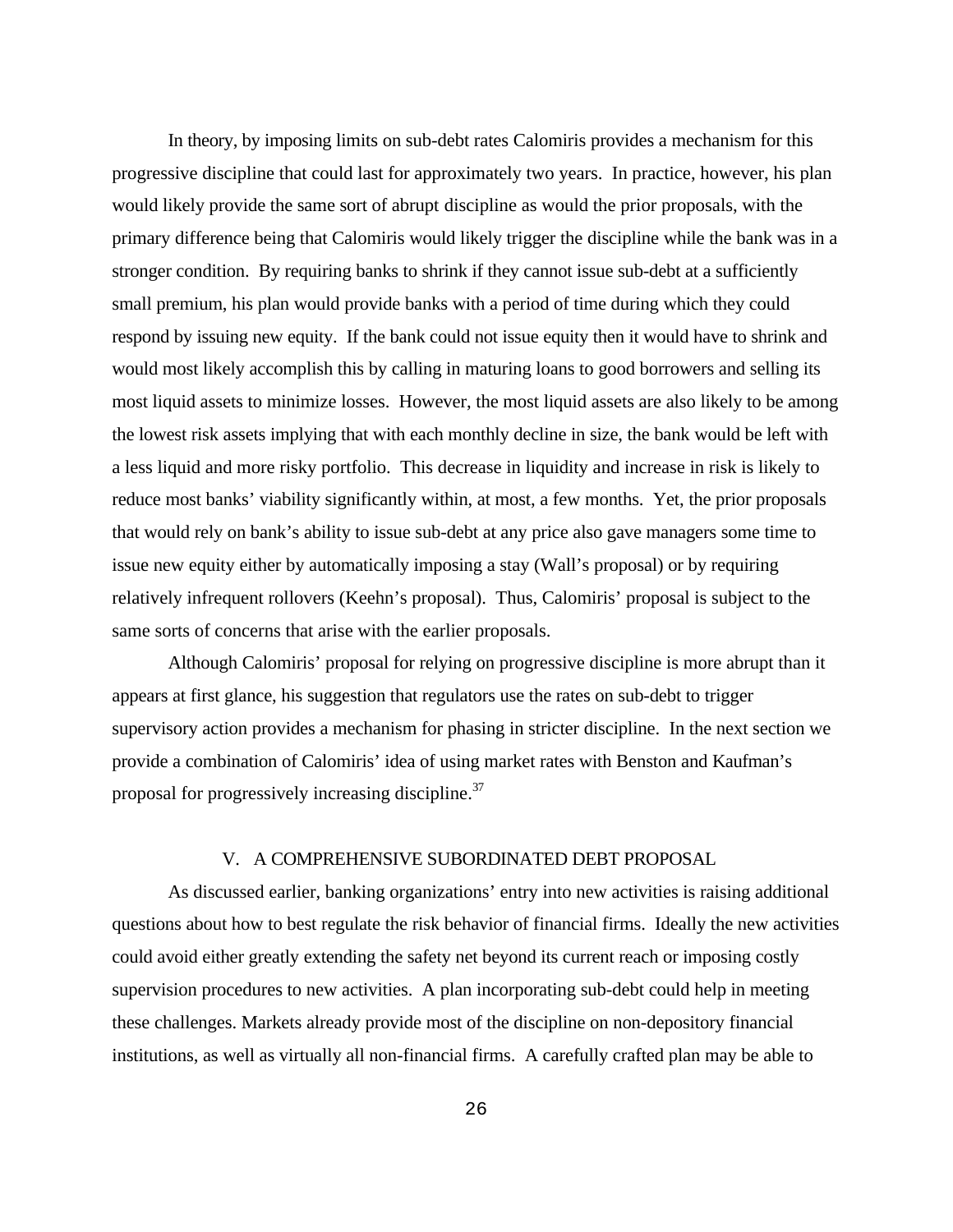tap similar market discipline to help limit the safety net without extending costly supervision.

Below we present and describe a detailed sub-debt proposal.<sup>38</sup> While the U.S. banking sector is the target, there are broader implications as international capital standards come into play. While others have argued that U.S. banking agencies could go forward without international cooperation, we think there are benefits from working with the international banking agencies, if possible. The explicit goals of our proposal are to (1) limit the safety net exposure to loss, (2) establish risk measures that accurately assess the risks undertaken by banks, especially those that are part of large, complex financial organizations, and (3) provide supervisors with the ability to manage (but not prevent) the exit of failing organizations. The use of sub-debt can help achieve these goals by imposing some direct discipline on banks, providing more accurate risk measures, and providing the appropriate signals for derived discipline and, ultimately, failure resolution.

#### Setting the Ground Rules

As a starting point, a decision has to be made as to whether a new sub-debt program should be "fitted" within the existing regulatory framework, or whether adjustments to the framework are necessary to have the debt effectively fulfill its stated role. Obviously there are tradeoffs. In our view, however, the goals of the proposal cannot be effectively achieved in the current regulatory environment which *allows* banks to hold sub-debt, but does not require it. As a result, banks are most likely to opt-out of rolling over maturing debt or introducing new issues precisely in those situations when sub-debt would restrict their behavior and signal regulators that the bank is financially weak. Indeed, Covitz, et al. (2000) found evidence of such behavior. Only a mandatory requirement would achieve the expected benefits. Thus, our proposal requires banks to hold minimum levels of sub-debt.

Similarly, other restrictions in the current regulatory environment limit the potential effectiveness of a sub-debt program. In our view, when developing a sub-debt policy, the form of the proposal should follow function. However, the role that sub-debt serves is significantly driven by its role in bank capital guidelines. In the current regulatory environment, that role is determined by the Basel Accord that counts sub-debt as an element of Tier 2 capital, with the associated restrictions, and limits the amount that may be counted as regulatory capital.

Maintaining the current restrictions has two bothersome implications. First, it dictates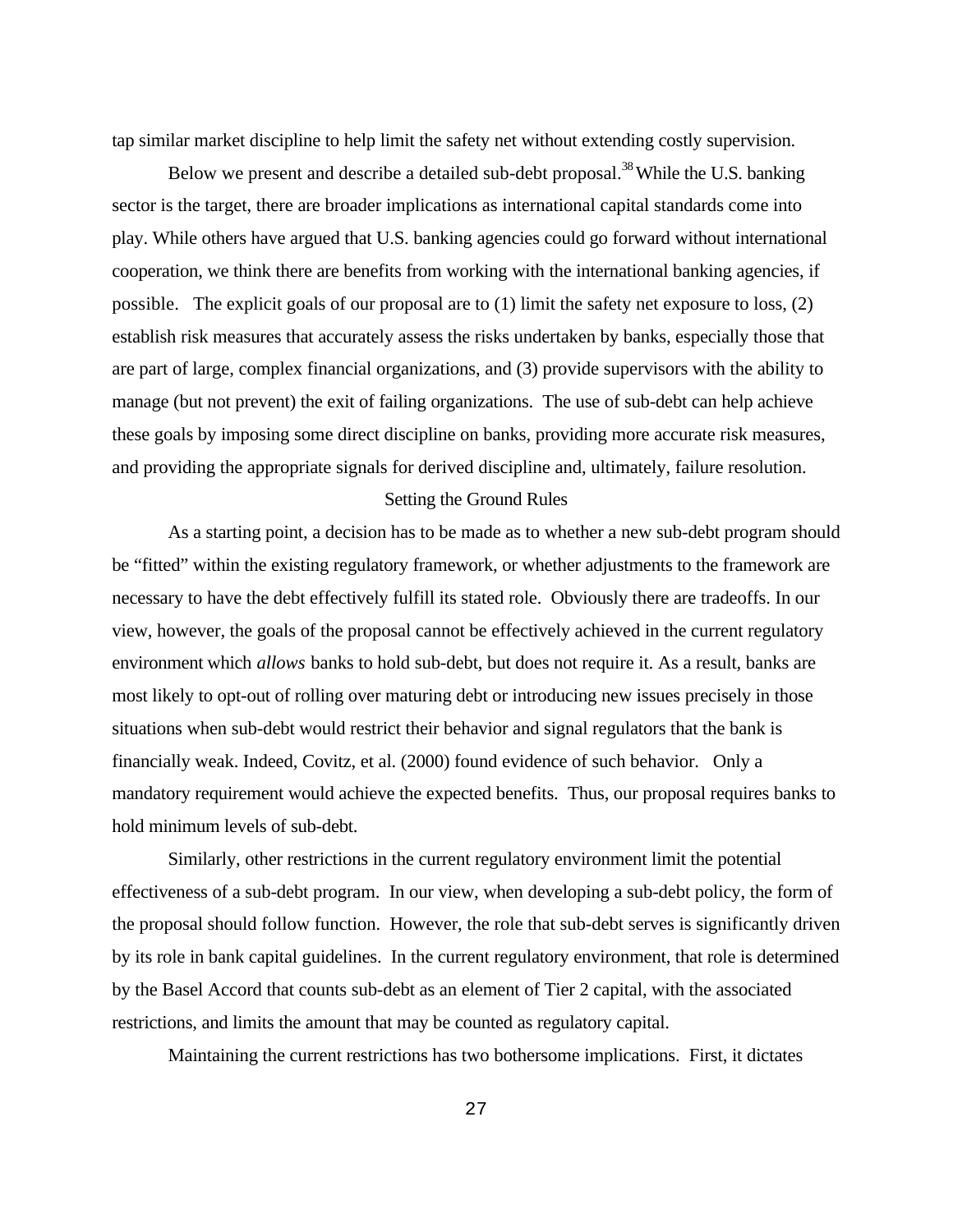almost all of the terms of the sub-debt proposal. For example, U.S. banks operating under current Basel constraints have generally chosen to issue 10-year sub-debt. If there are perceived benefits from having a homogeneous debt instrument, in the current regulatory environment the optimal maturity would appear to be ten years. This is not to say that if left unconstrained financial firms would prefer 10-year maturities. Indeed bankers frequently criticize the restrictions imposed on sub-debt issues that, as discussed above, make it a less attractive form of capital. Ideally, without the restrictions imposed by Basel, the maturity would be much shorter to allow it to better match the duration of the bank balance sheet. However once the 10-year maturity is decided upon as a result of the restrictions, to avoid "chopping" the debt requirement too finely the frequency of issuance is operationally limited. For example, with a two percent sub-debt requirement, mandating issuance twice a year would require a \$50 billion bank to regularly come to the market with \$50 million issues—significantly smaller than the standard issue in today's markets. Thus adhering to the current Basel restrictions would determine one of the interdependent parameters, and thus drives them all. Adjusting the Basel restrictions would "free up" the parameters of any new sub-debt proposal.

The second implication of following the current Basel Accord is that sub-debt is not effectively designed to enhance market discipline. Given that sub-debt was considered an equity substitute in the capital structure, it was designed to function much like equity and to provide supervisory flexibility in dealing with distressed institutions. In particular, the value of the subdebt is amortized over a five-year period to encourage banks to use longer-term debt. Further, the interest rate on the debt does not float; thus it is limited in its ability to impose direct discipline when there are changes in the banks risk exposure. Finally, because sub-debt is regarded as an inferior form of equity, the amount of sub-debt is limited in the Accord to 50 percent of the bank's Tier 1 capital. $39$ 

If indeed there are benefits to giving sub-debt a larger role in the bank capital structure, then consideration should be given to eliminating the current disadvantages to using it as capital. That is the approach taken in our proposal presented below.

28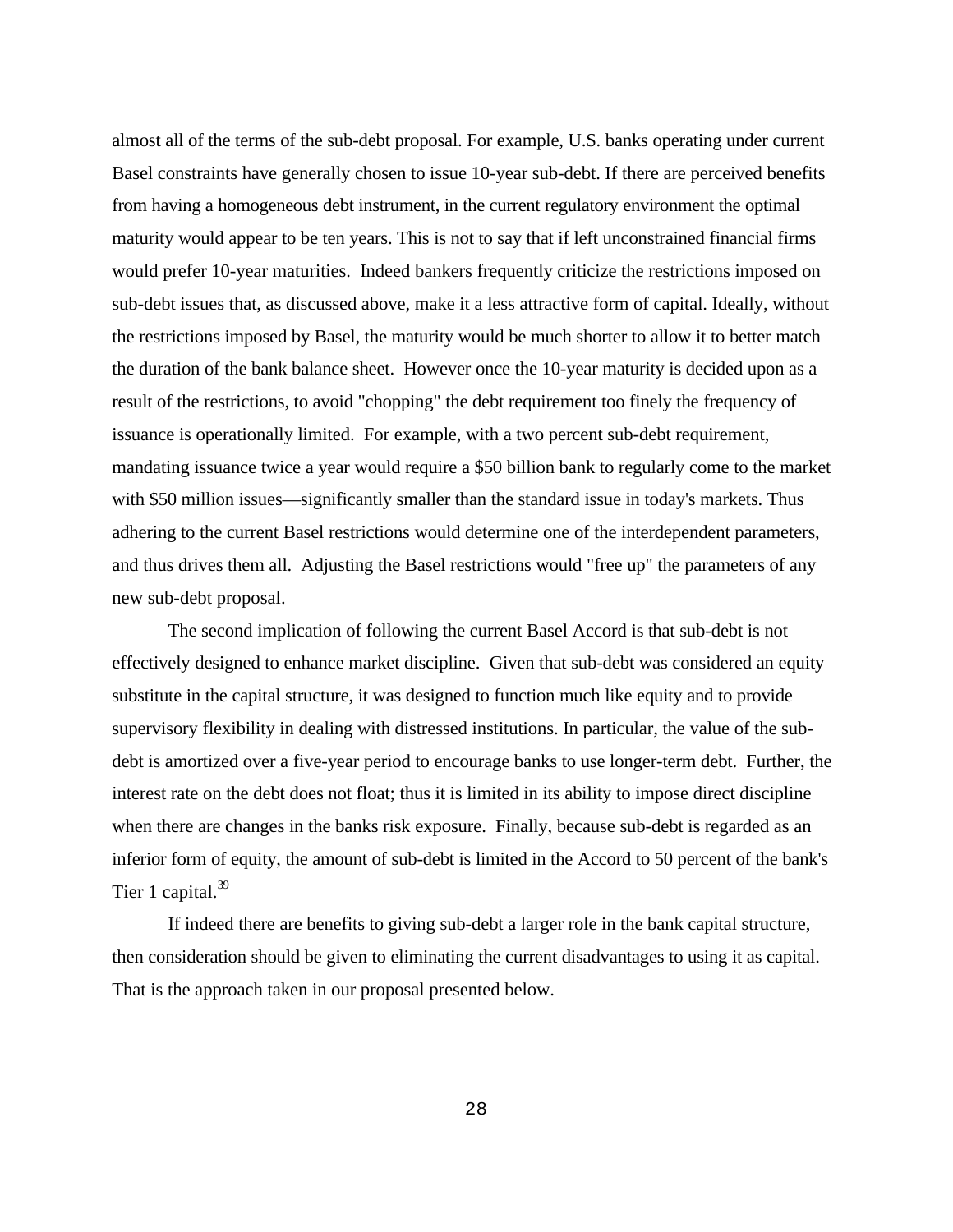#### The Proposal

Our sub-debt program would be implemented in stages as conditions permit.

#### Stage 1: Surveillance stage

For immediate implementation:

-Sub-debt prices and other information should be used in monitoring the financial condition of the 25 largest banks and bank holding companies in the U.S.<sup>40</sup> Procedures should be implemented for acquiring the best possible pricing data on a frequent basis for these institutions, with supplementary data being collected for other issuing banks and bank holding companies. Supervisory staff could gain experience in evaluating how bank soundness relates to debt prices, spreads, etc., and how changes in these elements correlate with firm soundness.

-Simultaneously, in line with the mandate of the Gramm-Leach-Bliley Act, staffs of regulatory agencies should study the value of information derived from debt prices and quantities in determining bank soundness, and evaluate the usefulness of sub-debt in increasing market discipline in banking. Efforts should be made to obtain information on the depth and liquidity of debt issues, including the issues of smaller firms.

-If deemed necessary, the regulatory agencies should obtain the necessary authority (via congressional action or regulatory mandate) to allow the federal banking agencies to *require* banks and bank holding companies to issue a minimum amount of sub-debt with prescribed characteristics, and to use the debt levels and prices in implementing prompt corrective action as described in FDICIA. The legislation would explicitly prohibit the FDIC from absorbing losses for sub-debt-holders, thus excluding sub-debt from the systemic risk exception in FDICIA.

-The bank regulatory agencies should work to alter the Basel Accord to eliminate the unfavorable characteristics of sub-debt: the 50 percent of Tier 1 limitation and the required amortization.

#### Stage 2: Introductory Stage

To be implemented when authority to mandate sub-debt is obtained:

-The 25 largest banks would be required to issue a minimum of two percent of riskweighted assets in sub-debt on an annual basis with qualifying issues at least 3 months apart to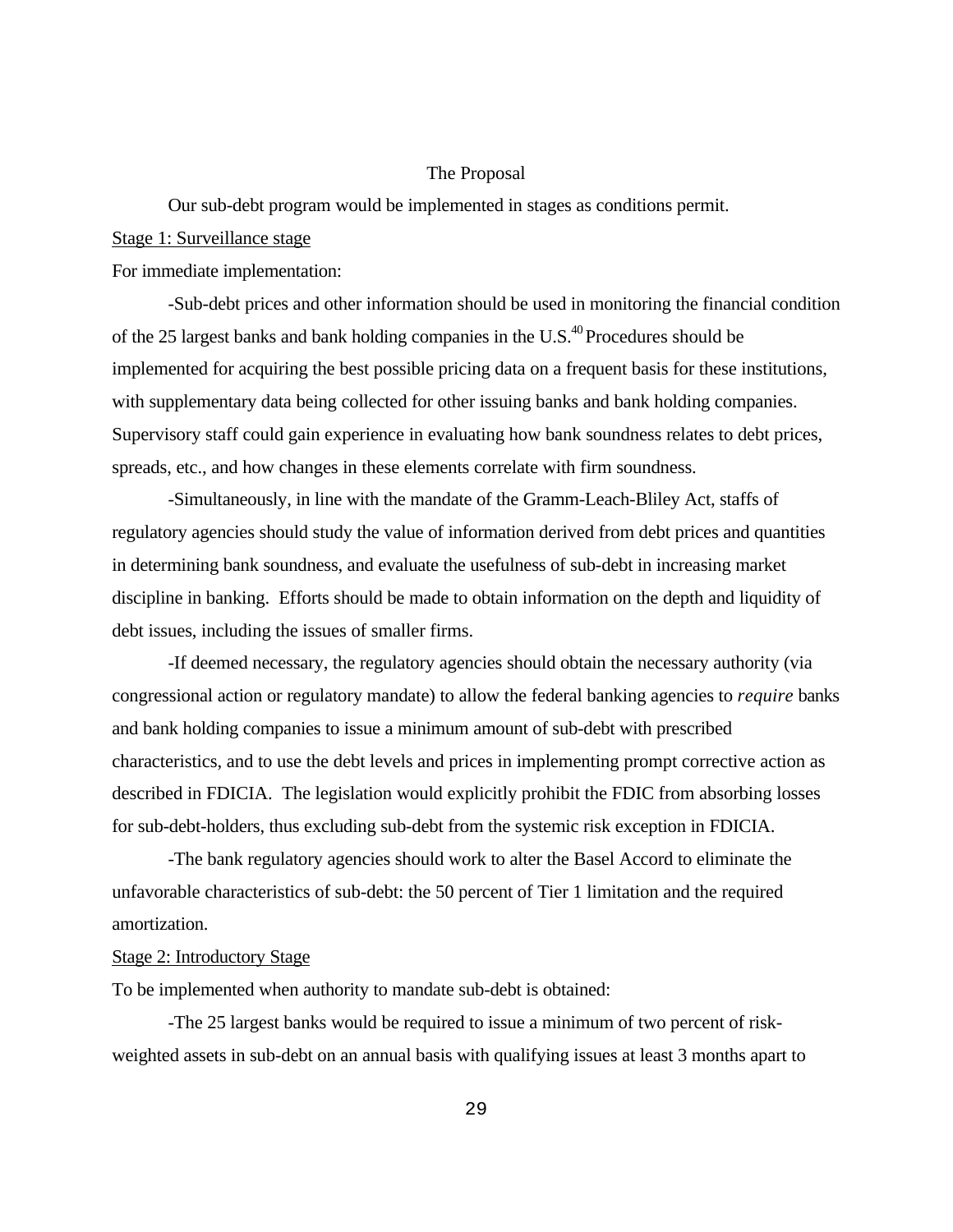avoid long periods between issues or "bunching" of issues during particularly tranquil times.<sup>41</sup>

-The sub-debt must be issued to independent third parties and be tradable in the secondary market. The sub-debt's lead underwriter and market makers may not be institutions affiliated with the issuing bank, nor may the debt be held by affiliates. Additionally, no form of credit enhancement could support the debt.<sup>42</sup>

-The terms of the debt should explicitly state and emphasize its junior status, and the understanding that the holder would not have access to a "rescue" under the too-big-to-fail systemic risk clause. It is imperative that the debt-holders behave as unsecured, junior creditors.

-Failure to comply with the issuance requirement would trigger a presumption that the bank was critically undercapitalized. If the bank's outstanding sub-debt traded at yields comparable to those of firms with a below investment grade rating (Ba or lower---that is, junk bonds) for a period of two weeks or longer then the bank would be presumed to be severely undercapitalized.<sup>43</sup>

-Regulators would investigate whether the remaining capital triggers or tripwires associated with prompt corrective action could be augmented with sub-debt rate-based triggers. The analysis would consider both the form of the trigger mechanism (e.g., rate spreads over riskfree bonds, or relative to certain rating classes, etc.) and the exact rates/spreads which should serve as triggers.

-The sub-debt requirement would be phased in over a transition period.

#### Stage 3: The Mature Stage

To be implemented when adjustments to the Basel Accord allow for sufficient flexibility in setting the program parameters, or at such time as it becomes clear that adequate modifications in the international capital agreement are not possible:

-A minimum sub-debt requirement of at least three percent of risk-weighted-assets would apply to the largest 25 banks, with the expressed intent to extend the requirement to additional banks unless regulator's analysis of sub-debt markets finds evidence that the costs of issuance by additional banks would be prohibitive. The increased flexibility is expected to allow for an increase in the number of banks which can cost effectively be included in the program.

-The sub-debt must be 5-year, non-callable, fixed rate debt.

-There must be a minimum of two issues a year and the two qualifying issues must be at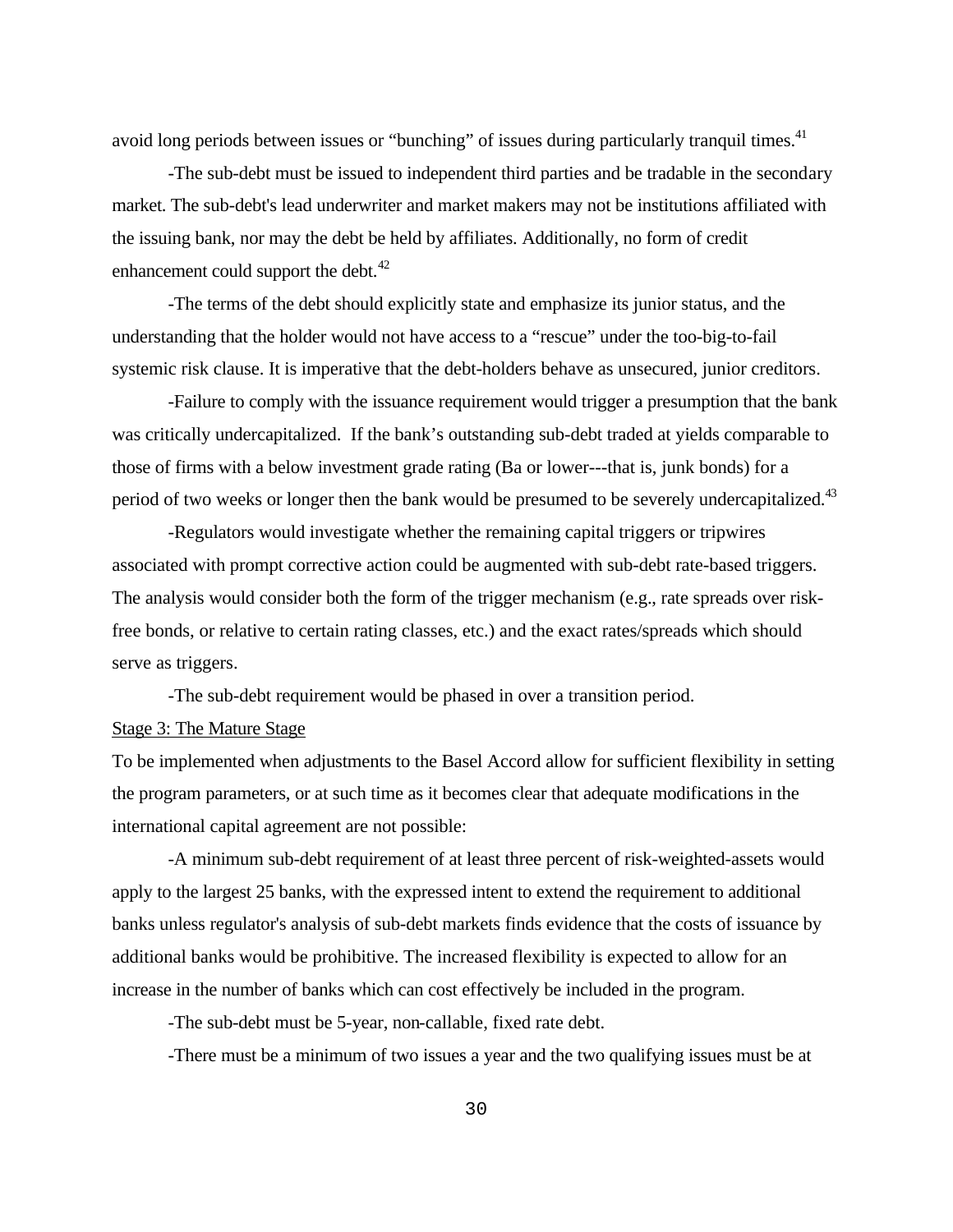least two months apart.

#### Discussion of the Proposal

#### Stage 1:

Stage 1 is essentially a surveillance and preparatory stage. It is necessary because more information about bank debt markets is needed, and the rest of our proposal requires that the regulators have the ability to require sub-debt issuance and access to data to implement the remaining aspects of the plan. This step is already being implemented in part. Information on bank debt markets is currently being developed. Staff at the Board of Governors of the Federal Reserve System are collecting and analyzing sub-debt price data, and research is underway at the Reserve Banks evaluating the relationship between bank risk and debt spreads.

#### Stage 2:

Stage 2 is designed to introduce a sub-debt program and begin using sub-debt as a supplement to the current capital tripwires under prompt corrective action. The ultimate goal of Stage 2 is to use sub-debt-based risk measures to augment capital-based measures, assuming a satisfactory resolution of some practical problems discussed below. The requirement that the debt be sold to independent third parties, be tradable, that the market makers be unaffiliated with the bank, and that affiliates cannot hold the debt are all intended to prevent the bank or its affiliates from "jamming" the signal by buying the debt at above market prices.

The sub-debt tripwires initially set out in Stage 2 may reasonably be considered "loose." Banks that cannot issue sub-debt are probably at or near the brink of insolvency, especially given that they only need to find one issuance window during the course of a year. If a bank's sub-debt is trading at yields comparable to junk bonds then the bank is most likely having significant difficulties and supervisors should be actively involved. We would not ordinarily expect the supervisors to need assistance in identifying banks experiencing this degree of financial distress. However, the presence of such tripwires would reinforce the current mandate of prompt corrective action. Further, it would strengthen derived discipline by other market participants by setting lower bounds on acceptable sub-debt rates.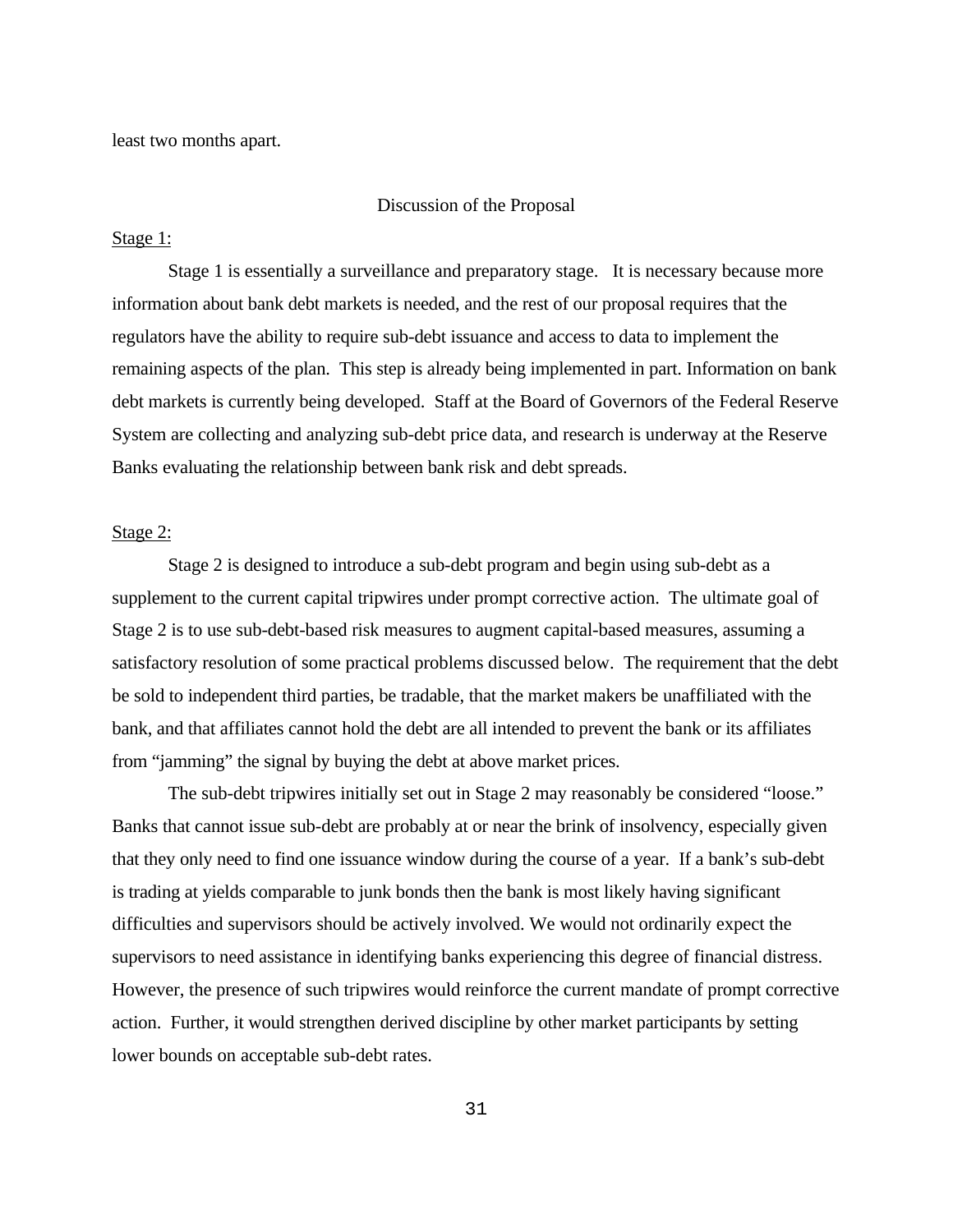The use of sub-debt yields for all of the tripwires under prompt corrective action could offer significant advantages. As discussed earlier, market based tripwires are expected to be more closely associated with bank risk. It should be emphasized, however, that the sub-debt signal is intended to augment and not replace supervisory oversight. In theory, it is clear how combining market signals with supervisory decisions can lead to improved bank regulation. For example, the financial condition of banks may be such that some obviously need intensive oversight, and others obviously do not. However, there may be a third group where the need is less obvious. Combining market with supervisory information may increase the potential for correctly identifying the problem institutions in the third group. Additionally, if supervisors would, absent use of a market-based signal, exercise forbearance for banks that they know need intensive oversight, then supervisory effectiveness may be enhanced by also incorporating the market signal.

Two dimensions will need further work, however, before heavy reliance on sub-debt spreads for supervisory intervention is possible. First, regulators need to review the history of sub-debt rates to determine how best to extract the risk signals from sub-debt yields, and how best to deal with periods of illiquidity in the bond market.<sup>44</sup> Concerning the risk signal, should subdebt spreads be measured relative to Treasury obligations? The yields on Aaa bonds? The yields on the lowest investment grade category (Baa) or some other instrument? Is it feasible to map subdebt yields to implied ratings by comparing the yields on sub-debt with comparable maturity corporate bonds of similar maturity? What are the properties of sub-debt yields through time? In particular, are there times when the yields become unreliable, as claimed by some market participants in discussions with Kwast et al. (1999)? If so, how long are these periods and how can they best be identified?

A second dimension that needs further analysis deals with determining "acceptable" bank failure rates. The linking of sub-debt rates to prompt corrective action will imply a tighter link between the prompt corrective action categories and the risk of failure than is possible under the current Basel Accord risk measures. As emphasized by Mingo (1999), an increase in precision will force senior policymakers to be careful in deciding where to set the tripwires. This decision is less important under the current risk based capital framework because the risk measures used by the capital adequacy standards are so inaccurate that there is little point in trying to estimate the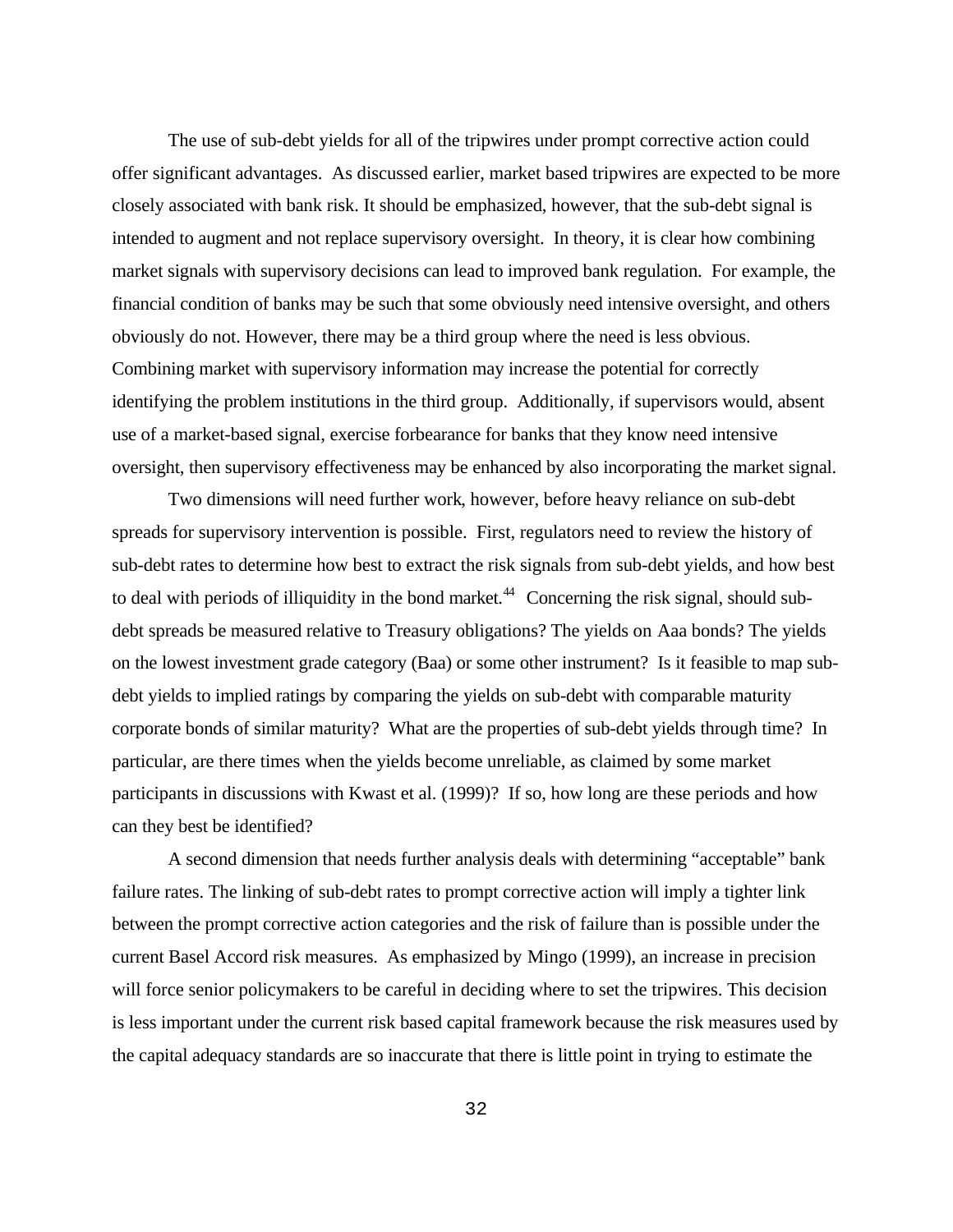expected failure rate associated with any given capital adequacy standard. With credit spreads, decisions will need to be made concerning what risk of failure is acceptable for a bank to be identified as "well capitalized," "adequately capitalized," or "undercapitalized"? If regulators require failure rates that are too low then some intermediation activity will be inefficiently pushed out of the banking system. If acceptable failure rates are set too high then both the FDIC's insurance fund and the financial system may be subject to excessive risk. Thus far, neither supervisors nor the academic literature has seriously addressed this problem. However, Mingo's question cannot be avoided if supervisors start using more accurate risk measures. We address these issues by initially setting rather loose prompt corrective action triggers, and in so doing keep supervisory judgement as the primary risk measure and using sub-debt spreads as a failsafe mechanism. Thus, at this stage we recommend rather loose triggers and further study by regulators, academics and bankers to determine the proper course to take before proceeding to the next stage of the plan.

#### Stage 3:

This is the mature stage. The increased amount of required sub-debt and the shorter maturity in Stage 3 should enhance the opportunity for sub-debt to exercise direct discipline on banks. Another advantage of this proposal is that banks would be somewhat compensated, via the increased attractiveness of sub-debt as regulatory capital, for any increased regulatory burden from holding the additional debt. The removal of these restrictions could be quite significant, as it would serve as a 'carrot' that will make the cost of holding the debt less burdensome than under current regulatory arrangements. While it is not obvious whether total regulatory burden will increase as a result of the proposal, it seems more likely that as a result of this carrot the net burden would be less. The 5-year maturities in this stage allow for more frequent issuance, which should increase direct market discipline and market information. At the same time, five years is thought to be sufficient to tie the debt to the bank and limit bank runs.

The principal difference in this stage is the recommendation to shorten the maturity of the sub-debt. The advantages of requiring a shorter maturity are that it will allow more frequent issuance and result in a larger fraction of the sub-debt being repriced every year. Banks should find this advantageous. A minor downside is that it may require regulators to recalibrate the sub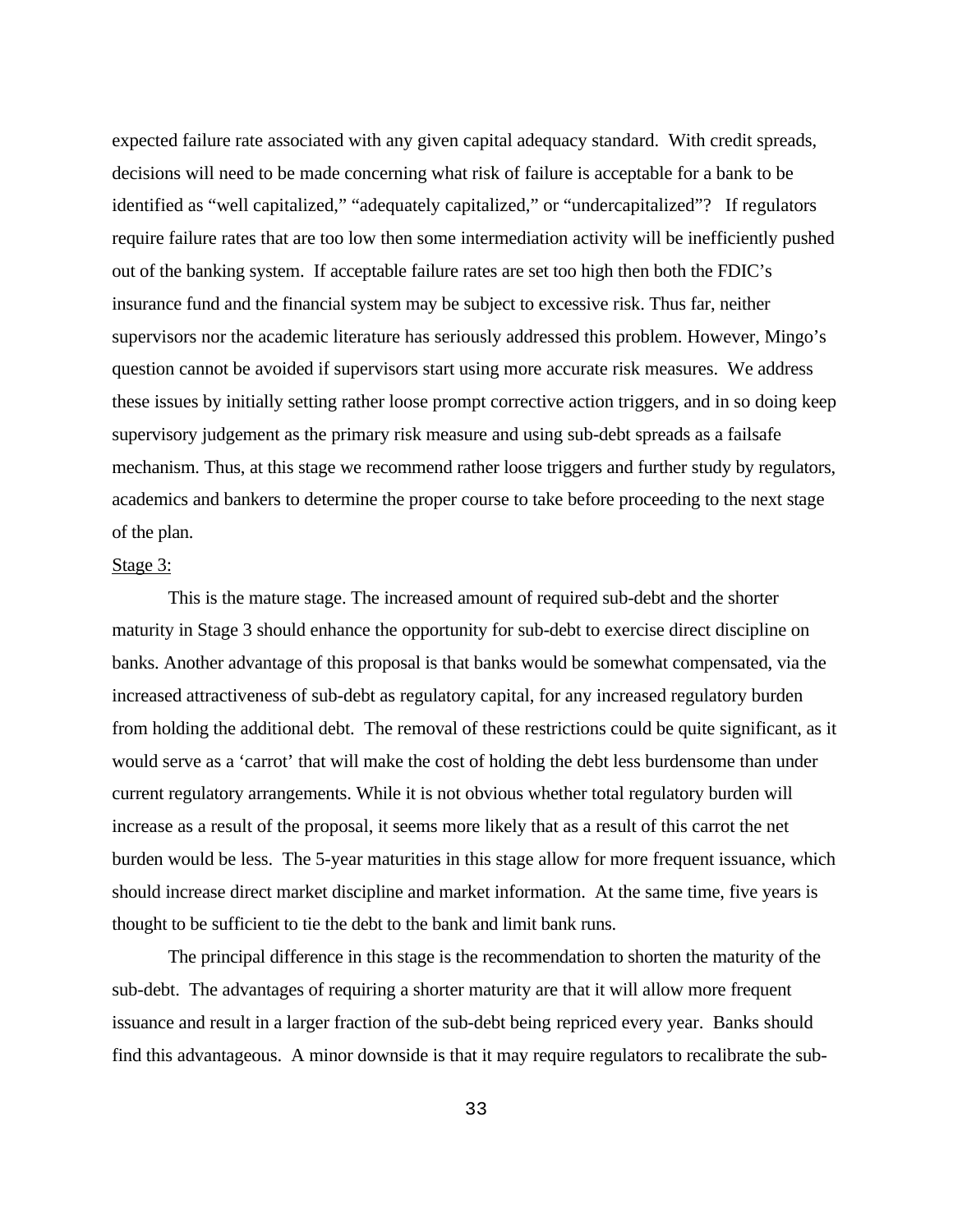debt yield trigger points for prompt corrective action for the categories of well capitalized, adequately capitalized and undercapitalized. However, as indicated above, this recalibration will most likely be an ongoing process as additional market expertise is obtained.

One aspect of our proposal that may appear to be controversial is the movement toward eliminating restrictions on sub-debt imposed by the Basel Accord. However, once the decision is made to employ sub-debt for overseeing bank activities, the restrictions appear unnecessary and overly burdensome. They only serve to increase the cost to participating banks and to limit the flexibility of the program. Without the current restrictions banks would prefer to issue shorterterm debt and, in some situations, would be able to count more sub-debt as regulatory capital. Similarly, as discussed earlier, the parameters of any sub-debt policy will be driven in great part by current regulatory restrictions. Keeping those restrictions in place would therefore place an unnecessary burden on participating banks, and would limit regulators, without any obvious positive payoff. This is not to say that initiating changes to the Accord would be costless. Obviously negotiations would be required since other country members may want to continue to have sub-debt be an inferior form of capital. But from the participating U.S. banks' perspective, and the regulators' perspective concerning program flexibility, the elimination of these restrictions should result in net benefits. The effort to adjust Basel also does not slow the movement toward implementation of a sub-debt program since the program would be phased in through the threestage process. However, laying out the broad parameters of the complete plan in advance would indicate a commitment by regulators and could increase the credibility of the program.<sup>45</sup> Once fully implemented, sub-debt would become an integral part of the bank regulatory structure.

## VI. COMMON CONCERNS AND FREQUENTLY ASKED QUESTIONS ABOUT SUB-DEBT PROPOSALS

There are a number of common issues raised about the viability of sub-debt proposals. For completeness, below we address some of these issues and clarify exactly what sub-debt programs can be expected to accomplish. We also highlight where our proposed sub-debt program specifically addresses these issues. Indeed these issues were important in the development of that program and we believe the concerns to be significantly less important under our proposal.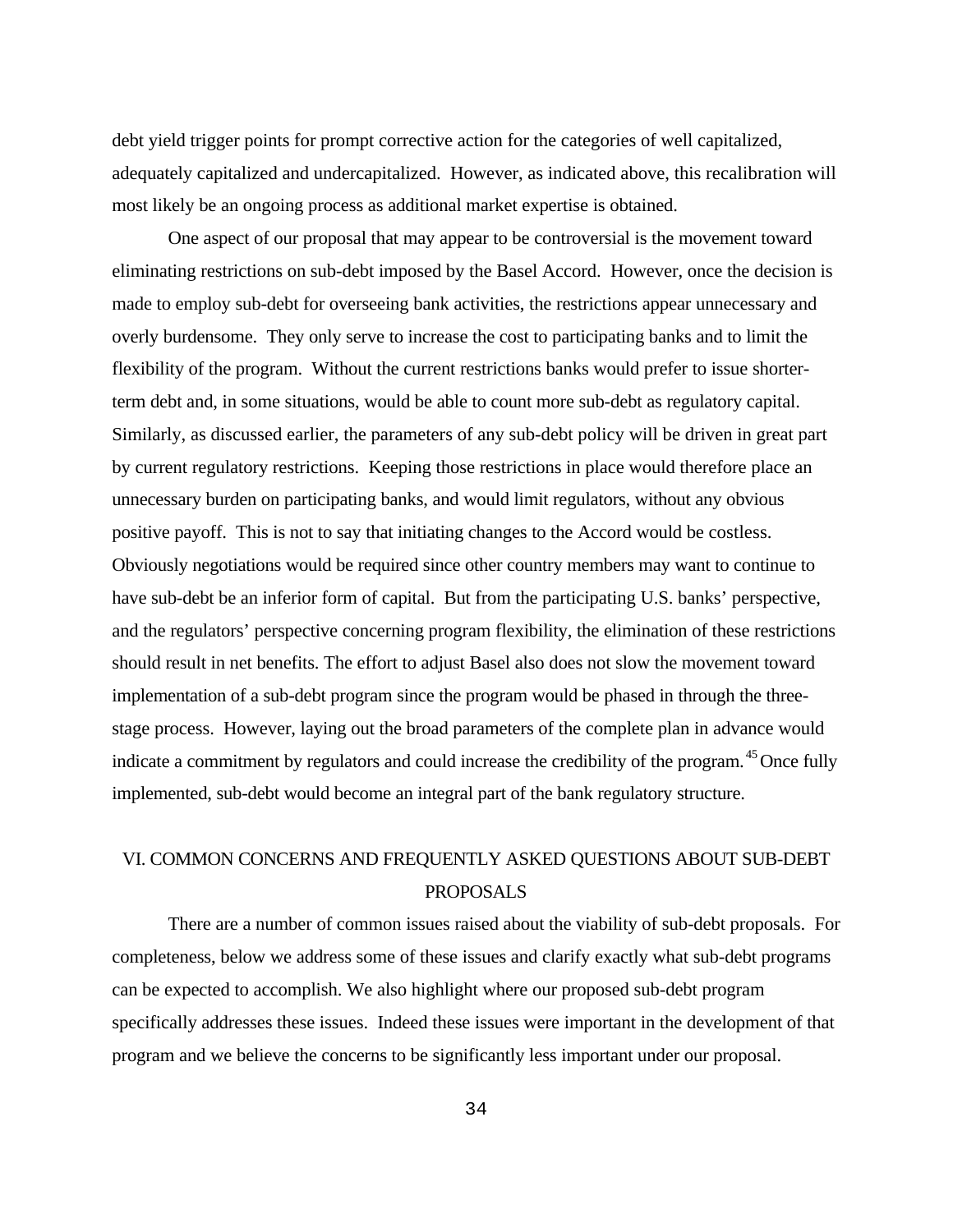<sup>q</sup> *Won't the regulatory agencies 'bail out' troubled institutions by making sub-debt holders at failed institutions whole if they would have suffered losses otherwise, thus eliminating the purported benefits of a sub-debt program?*

This is probably the most fundamental concern raised about the viability of sub-debt proposals. An implicit guarantee may at times be more distorting to market behavior than is an explicit guarantee. If debt-holders *believe* an implicit guarantee exists, that is, regulators will make them whole if the issuing bank encounters difficulties and cannot make payment on their debt, then they will behave accordingly. Acting as if they are not subject to losses, they will fail to impose the necessary discipline on which the benefits of sub-debt proposals rely. There was evidence of such indifference to bank risk levels in the 1980s when the handling of the Continental Illinois National Bank situation ingrained the too-big-to-fail doctrine into bank investor's decision making. In essence, if the market discipline is not allowed to work, it will not. This applies to sub-debt.

However, a bailout is unlikely under current arrangements and our proposal makes it even less likely. Sub-debt-holders are sophisticated investors. They understand their position of junior priority, and the resulting potential losses should the issuing firm encounter difficulties. There can be little merit in, nor sympathy to, arguments that the debt-holder was unsophisticated and unaware of their claimant status. Additionally, since banks are not subject to bankruptcy laws, the debtholders could not argue for a preferred position by refusing to accept the bankruptcy reorganization plan. Thus they are unable to block the resolution. So pressures to rescue debt-holders should not result from their status as unsophisticated investors, nor their bargaining power in the failure resolution process.

The FDIC guaranteed the sub-debt of Continental Illinois National Bank in 1984, but it did so to avoid having to close the bank and not to protect the sub-debt-holders per se. The effect of FDICIA and its prompt corrective action, least cost resolution requirements, and too-big-to-fail policies, was to significantly curtail and limit the instances when uninsured liability holders would be protected from loses. Benston and Kaufman (1998) found that policy did change as a result of FDICIA, as significantly fewer uninsured depositors were protected from losses at both large and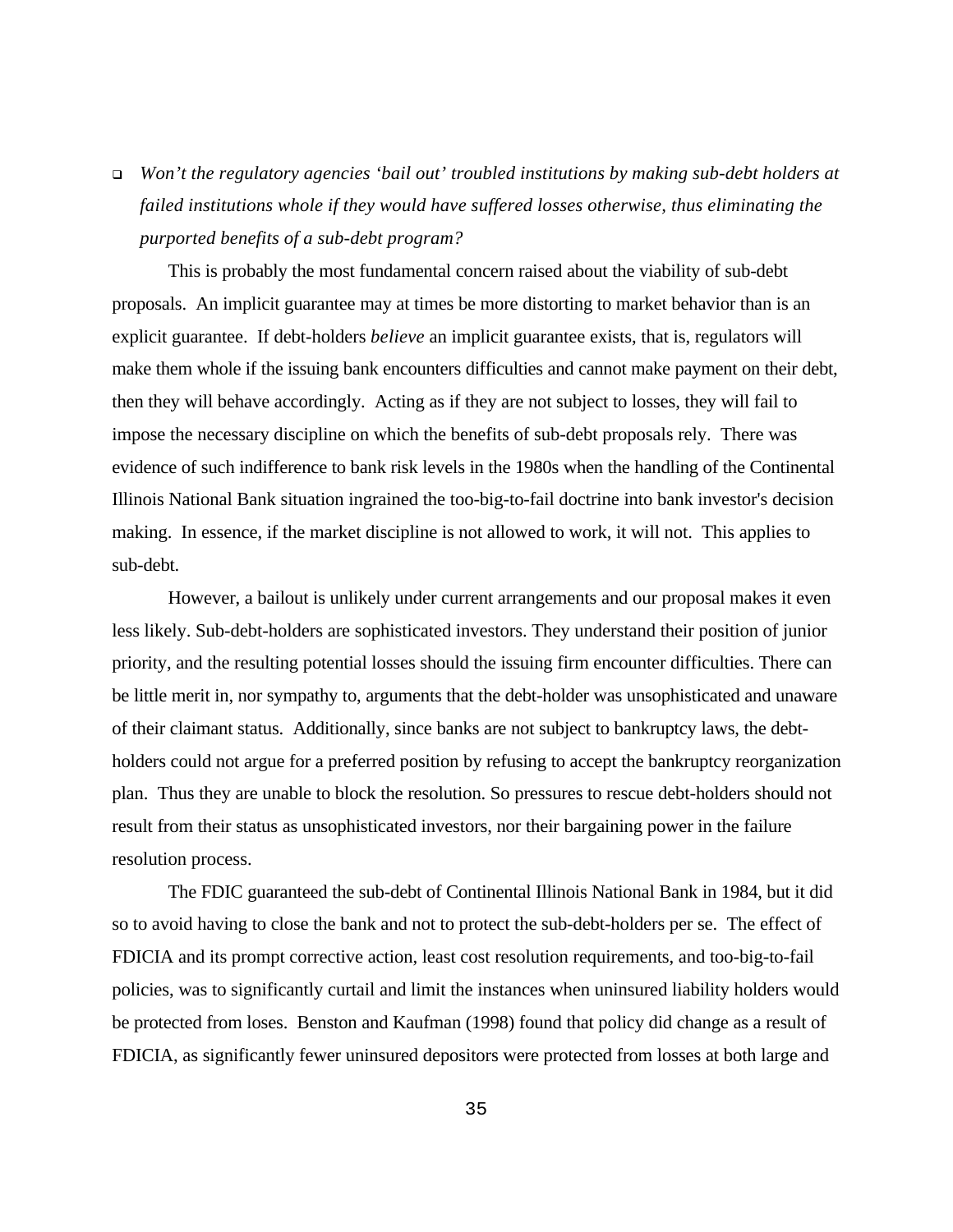small banks after passage of the legislation. Similarly, Flannery and Sorescu (1996) found evidence that the markets viewed FDICIA as a credible change in policy and, as a result, sub-debt prices began reflecting differences in bank risk exposures. Thus, the market apparently already believes that sub-debt-holders are unlikely to be bailed out in the future.

Under our sub-debt proposal there would be still less potential for debt-holder rescues. Unlike deposits that are callable on demand, the intermediate term debt could only leave as it matured instead of initiating a bank run which has typically prompted the rescues we have seen in the past. Additionally sub-debt yield spreads are likely to provide more accurate risk measures for prompt corrective action rather than are book value capital ratios. Finally, under our proposal the sub-debt-holder would be explicitly excluded from the class of liabilities that could be covered under the systemic risk exception. This exclusion should be viewed favorably by banks since under the terms of the too-big-to-fail exception in FDICIA, losses from the rescue would have to be funded via a special assessment of banks. Therefore, they should encourage the FDIC to strictly limit the extent of the liabilities rescued.

#### <sup>q</sup> *Are there cost implications for banks?*

 Interestingly, the costs associated with issuing sub-debt have been used as an argument both for *and* against sub-debt proposals. The standard argument is that there are relative cost advantages of issuing debt resulting from the tax treatment associated with it.<sup>46</sup> It is also argued that closely held banks may find debt to be a less expensive capital source as new equity injections would come from investors that realize they will have a minor ownership role.<sup>47</sup> Both influences would suggest increased reliance on sub-debt would be cost saving.

There are, however, some additional actual or potential costs to increased sub-debt issues. First, increased reliance on relatively frequent debt rollovers would generate transaction costs or issuance costs. There is disagreement as to just how expensive these costs would be. Some argue that the cost would be similar to that required for issuing bank CDs while others argue that the cost could be quite substantial. The issuance frequency discussed in most sub-debt proposals, however, is not very different from the current frequency of large banking organizations. Two issues per year, which is well within the recommendations in most sub-debt proposals, is relatively common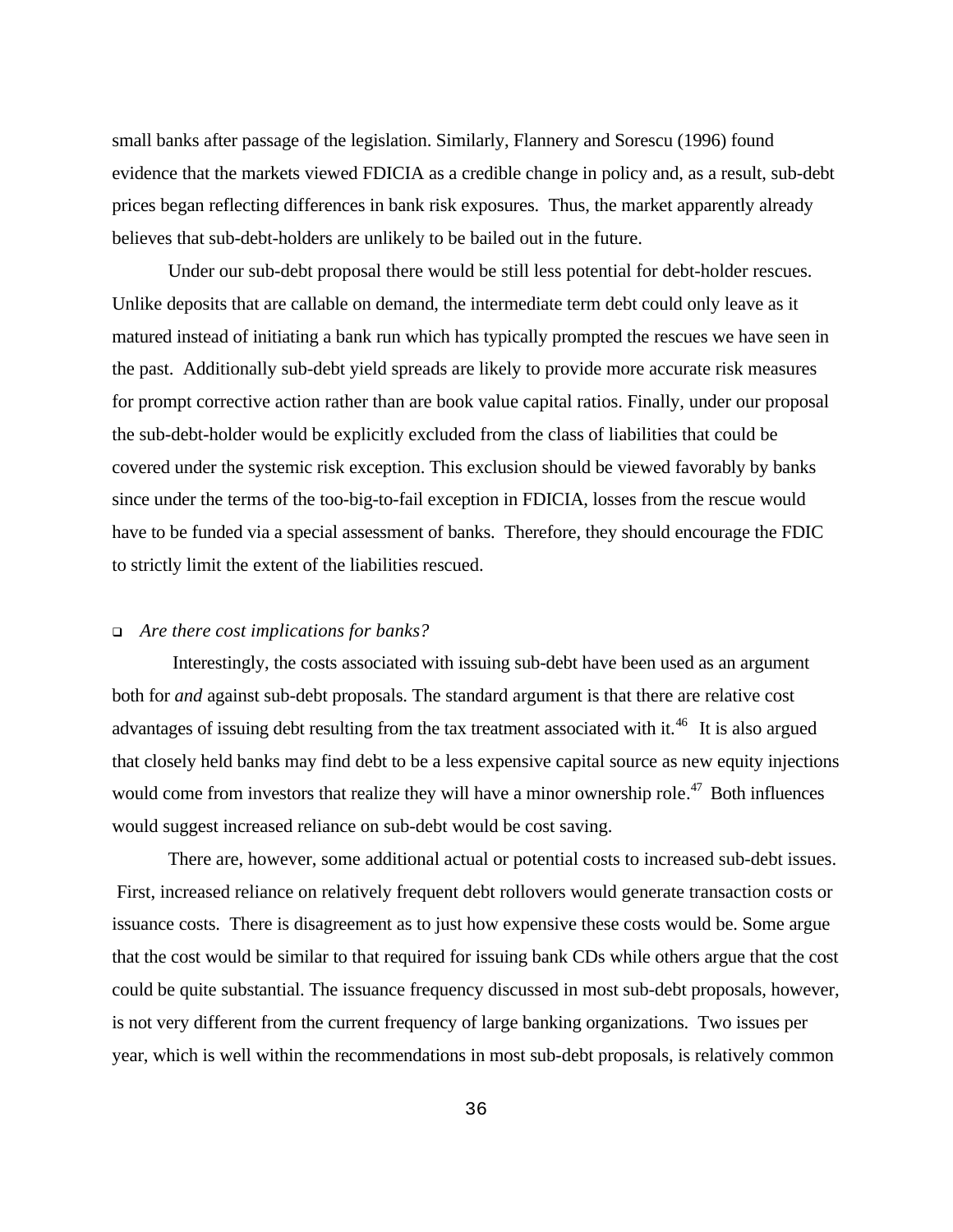in today's banking markets.<sup>48</sup>

A more significant concern seems to be where, within the overall banking organization, the debt would be issued. Most sub-debt proposals require the debt to be issued at the bank level whereas, until recently, most sub-debt was issued at the bank holding company level. This allowed the holding company the flexibility to distribute the proceeds throughout the affiliated firms in the organization. This occurred in spite of the fact that rating agencies typically rated bank debt higher than the debt of the holding company and, similarly, holding company debt typically traded at a premium to comparable bank debt.<sup>49</sup> This would suggest that the additional flexibility from issuing at the holding company level has value for the banking organization, and elimination of this flexibility, which most of the proposals would do, would impose costs. The recent trend toward issuing more debt at the bank level, however, would suggest the value of this flexibility has become less important than in the past.

A more important cost implication is imbedded in our sub-debt proposal. In the past, regulators have restricted the use of sub-debt by limiting the amount that could count as capital and by requiring that the value of the sub-debt be amortized over the last five years before maturity. These restrictions are imposed because, unlike equity, the firm will still need to make periodic payments on the debt, regardless of its financial condition. However, this does not decrease the effectiveness of sub-debt in serving the capital role as a cushion against losses. It still buffers the insurance fund. By eliminating these restrictions in our sub-debt proposal we enhance the value of the debt as capital and decrease the net cost of introducing the proposal.

# <sup>q</sup> *Isn't there a problem in that sub-debt proposals are procyclical?*

A possible concern with sub-debt requirements is that they may encourage procyclical behavior by banks, increased lending during economic expansions and exacerbating the decline in lending during recessions. However, this is not unique to sub-debt programs; any regulatory requirement that does not adjust over the course of a business cycle has the potential to be procyclical if banks seek to only satisfy the minimum requirements. For example, Appendix D of Kwast et al. (1999), points out that bank capital adequacy ratios are likely to decline during recessions as banks experience higher loan losses, implying that regulation based on capital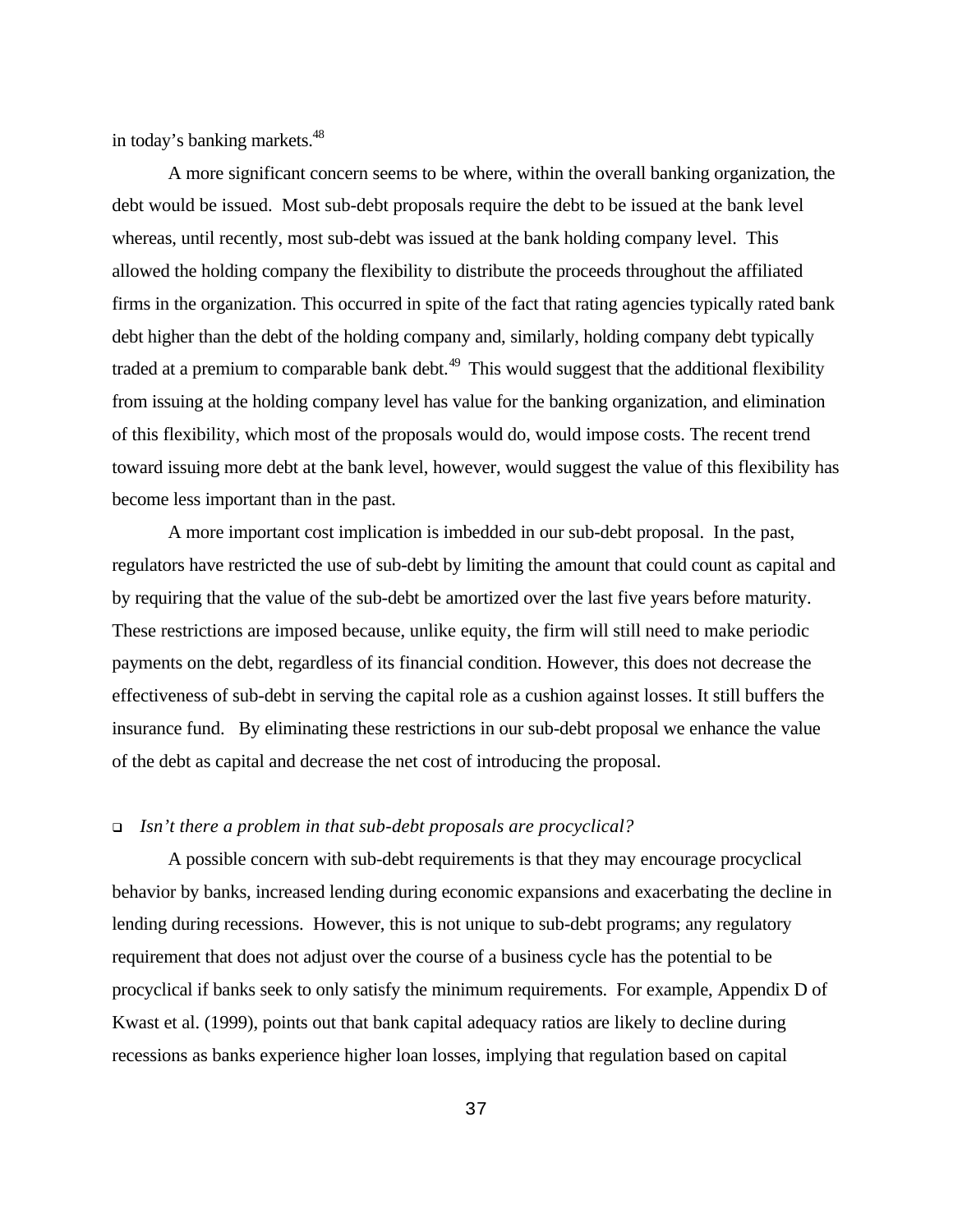adequacy ratios has the potential to be procyclical.<sup>50</sup>

The procyclicality of a regulatory requirement may be at least partially offset if banks seek to maintain some cushion above minimum regulatory requirements that they may draw on during economic downturns. In the case of the regulatory capital adequacy requirements, both casual observation of recent bank behavior and formal empirical analysis from the 1980s and early 1990s suggest that banks do indeed seek to maintain such a cushion for contingencies.<sup>51</sup>

Moreover, a regulatory program that uses sub-debt yields as triggers for regulatory action can be designed to induce less procyclical behavior than would other types of regulatory requirements. Consider two ways to design the sub-debt triggers as discussed in Kwast et al. (1999). One design is to base regulatory action on a constant basis point spread over bonds with little or no credit risk, such as Treasury securities. Such a standard is more likely to become binding during recessions when banks are experiencing loan losses and investors demand higher risk premiums to continue holding bank bonds. Thus, a policy that sets triggers at a constant premium over Treasury may result in procyclical regulation in a manner similar to that of standard capital requirements.

Another way of designing the triggers, however, is to base them on a measure that has yields which vary countercyclically over the business cycle. One such measure is the yields on corporate bonds of a given rating. There is evidence that bond-rating agencies seek to smooth ratings through business cycles. For example, Theodore (1999, p.10) describes Moody's ratings policies as follows:

Moody's bank ratings…aim at looking to the medium- to long-term, through cyclical trends. For example, a drop in quarterly, semi-annual or even annual earnings is not necessarily a reason to downgrade a bank's ratings. However, if the earnings drop is the result of a structural degradation of a bank's fundamentals, credit ratings need to reflect the new developing condition of the bank.

If the rating agencies are trying to "look through the business cycle," then the spreads on corporate bonds over default risk-free securities should be small during expansions because investors, but not the rating agencies, recognize a lower probability of default during expansions. Similarly, the spreads on corporate bonds over default risk-free bonds should rise during recessions as the market, but not the rating agencies, recognize the increased probability of default. Thus, prompt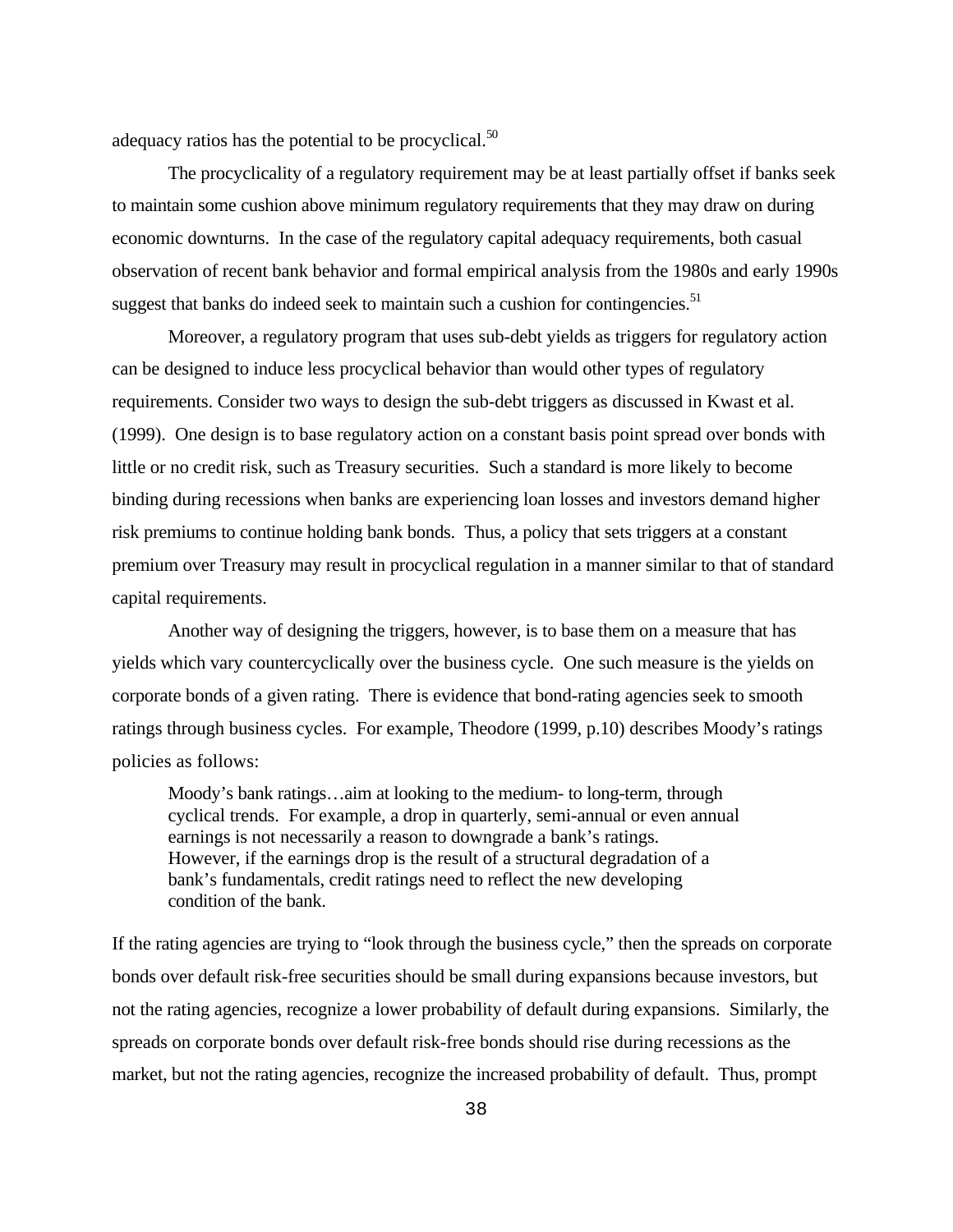corrective action triggers based on sub-debt yields relative to corporate yields introduce an element of smoothing into the triggers. The triggers may be relatively tight during expansions when banks should be building financial strength and relatively loose during downturns as they draw down part of their reserves.

One case where the use of sub-debt yields may tend to reinforce the business cycle is when liquidity drops in all corporate bond markets and risk premiums (including liquidity risk premiums) temporarily soar.<sup>52</sup> However, our proposal recognizes this potential problem and provides for temporary relief until liquidity improves.

# <sup>q</sup> *Aren't supervisors better gauges of the riskiness of a bank because they know more about each bank's exposure than does the market? If so, then why not rely exclusively on the supervisors instead of holders of sub-debt?*

In some cases the market's knowledge of a bank's exposure may indeed be a subset of the examiner's knowledge. However, we rely on markets to discipline firm risk taking in virtually every other sector of our economy, so markets must have some offsetting advantages. One such advantage is that the financial markets are likely to be better able to price the risks they observe because market prices reflect the consensus of many observers investing their own funds. Another advantage of markets is that they can avoid limitations inherent in any type of government supervision. Supervisors are rightfully reluctant to be making fundamental business decisions for banks unless or until results confirm the bank is becoming unsafe or unsound. Further, even when supervisors recognize a serious potential problem, they have the burden of being able to prove to a court that a bank is engaged in unsafe activities. In contrast, in financial markets the burden of proof is on the bank to show it is being safely managed. A further weakness of relying solely on bank supervisors is that they are ultimately accountable to the political system which suggests that noneconomic factors may enter into major decisions no matter how hard supervisors try to focus solely on the economics of a bank's position. $53$  Sub-debt investors have no such accountability; they may be expected to focus solely on the economic condition of individual banks.

A typical concern surrounding sub-debt proposals is that the perceived intent is to supplant supervisors and rely solely on the forces of the marketplace to oversee bank behavior. In our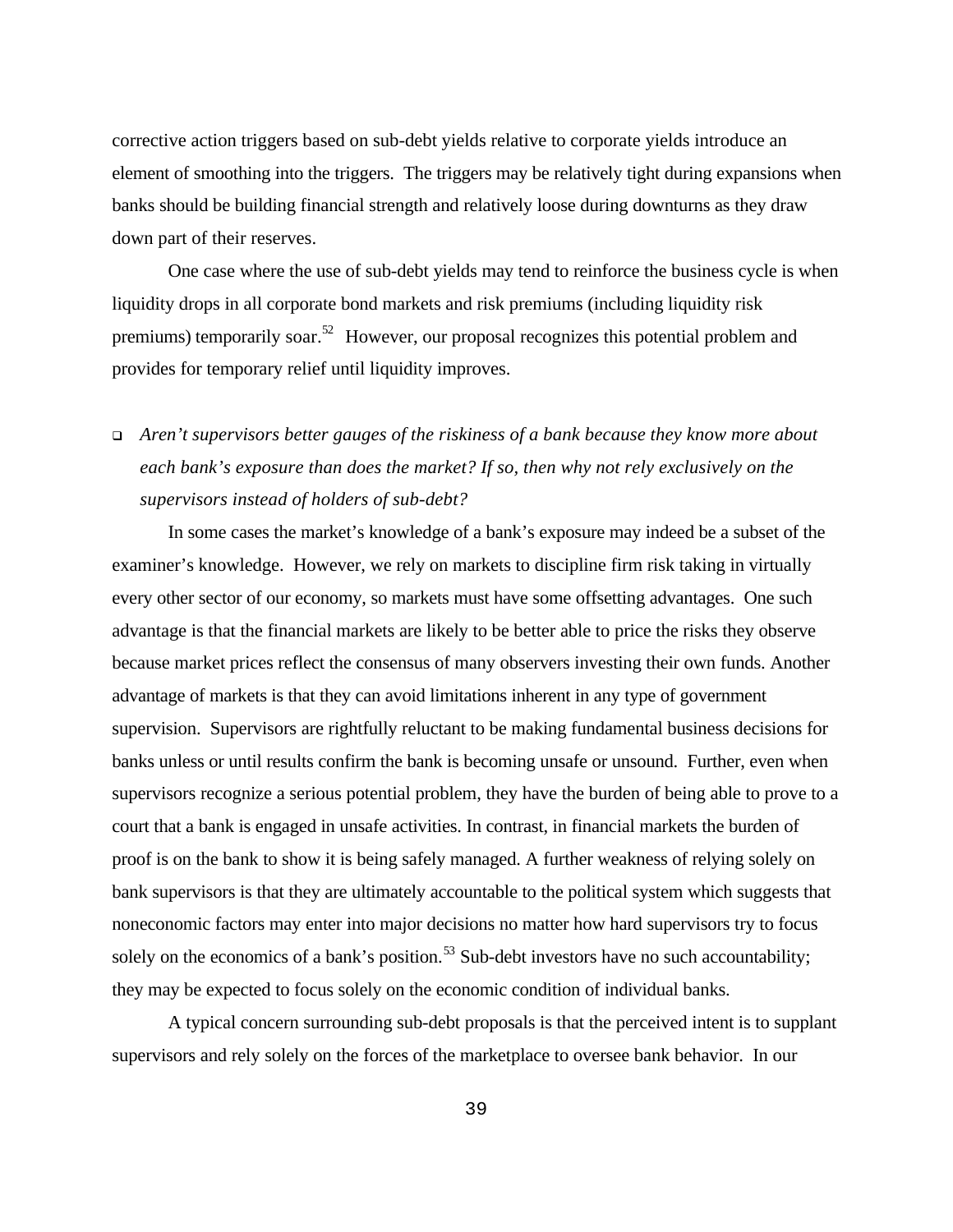proposal, the intent is to augment, not reduce supervisory oversight. If supervisors have additional information about the condition of a bank, there is nothing in the sub-debt proposals limiting their ability to impose sanctions on the activities of the bank. In addition to sub-debt serving the standard role as a loss absorbing capital cushion, it serves as an additional tool for use by both the private markets *and* the regulators to objectively discipline banks. In fact, one of the major components of our proposal was to have the supervisors incorporate the yield spreads for use in prompt corrective action. With private markets providing information, supervisors can focus their efforts on exceptional circumstances, leaving the well-understood risks for assessment by the marketplace.

### <sup>q</sup> *Can't the case be made that sub-debt is inferior to equity?*

An alternative argument against greater reliance on sub-debt is that the same benefits, plus additional ones could be obtained by relying exclusively on equity. For example, Levonian (1999) argues that (1) each dollar of increased equity will generate the same discipline as an additional dollar of sub-debt, (2) sub-debt is not a superior source of information about bank condition because market participants and regulators may use equity prices to infer the same information (thus, there is not difference in the extent of derived discipline), and (3) equity is more desirable because it can absorb losses without forcing the closure of the bank. These arguments have some theoretical merit, but are not nearly as strong in practice.

Levonian's argument that additional equity can generate as much direct discipline as a comparable amount of sub-debt is correct under certain circumstances. In some cases equityholders benefit from increased risk exposure because they receive all of the benefits, but bear only part of the losses if the bank should become insolvent. Sub-debt generates direct discipline by adjusting the bank's cost of funds to offset changes in the risk borne by sub-debt-holders and, thereby making equity-holders bear more of the expected losses resulting from failure. Indeed, *if* the closure rule is independent of a bank's equity level then equal increases in outstanding equity and sub-debt will have the same effect on the proportion of losses in failure borne by equityholders. The key to this result is that sub-debt-holders as well as equity-holders face limited liability. Thus, just as equity-holders do not demand compensation for risks they do not bear, sub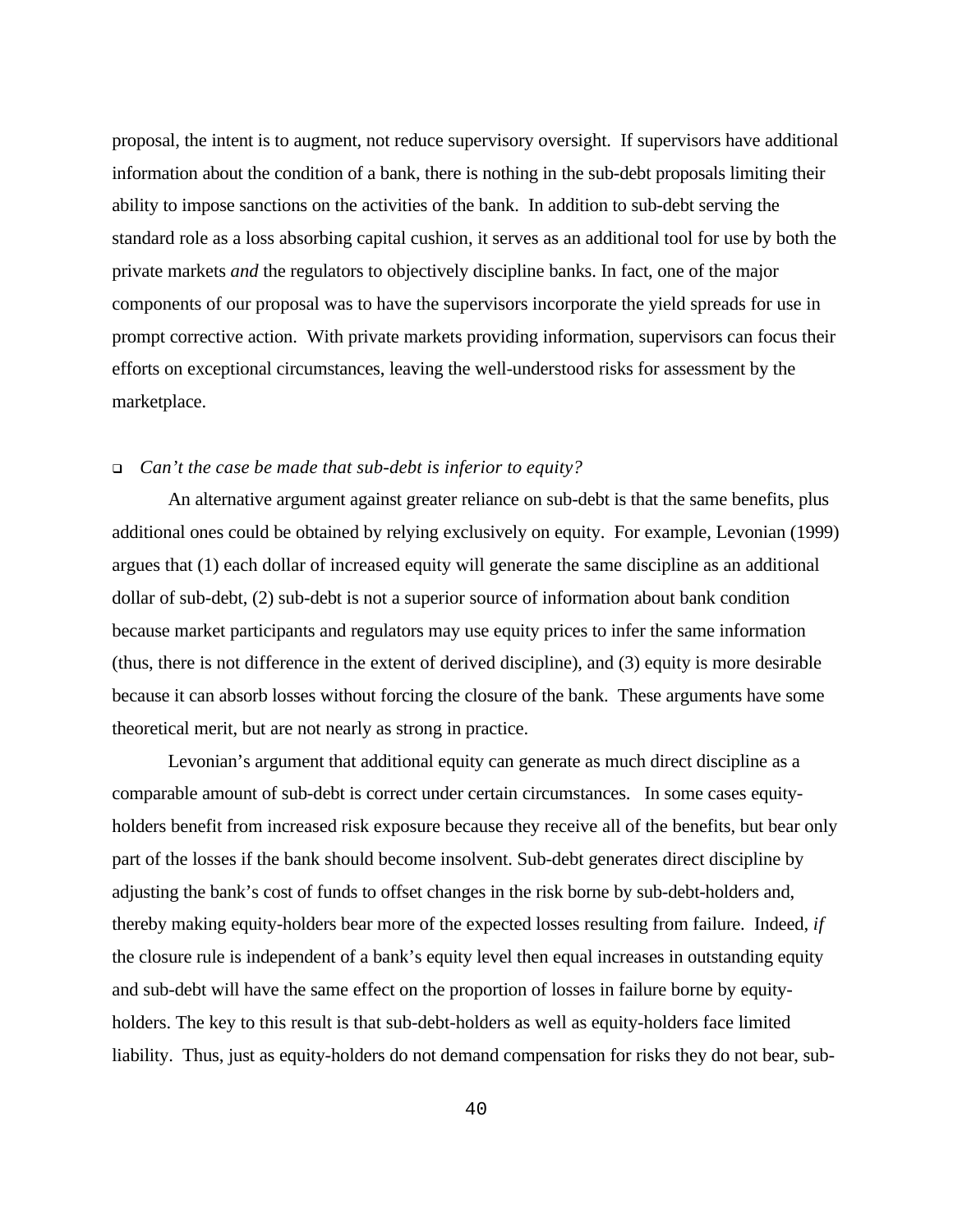debt-holders similarly do not demand compensation for risks they do not bear.

One weaknesses of Levonian's arguments on direct discipline is the assumption of a fixed closure rule; that is, the value of assets is assumed to be random and the bank will be kept open, regardless of its condition, until time T at which time it can be closed. As such, his analysis is incapable of fully analyzing the merits of many sub-debt proposals**,** *including ours***,** that are partially or wholly justified on the grounds that regulators have an incentive to engage in forbearance towards financially weak banks. These proposals advocate the use of sub-debt with mandatory triggers for regulatory action to limit bank regulators' ability to engage in forbearance. Moreover, if sub-debt is used to trigger regulatory action and this leads to reduced forbearance then that would have the desirable side effect of increasing the effectiveness of the direct discipline from both equity and sub-debt-holders. Equity-holders' incentive to take additional risk arises in large part because the bank's owners retain virtually all of the gains from successful, high risk ventures, but the safety net absorbs a large fraction of the losses. If the probability of forbearance is reduced then so is the probability that equity-holders may gain at the expense of the safety net.

An additional weakness of Levonian's argument on direct discipline is that it ignores the tax benefit of debt. One of Horvitz's arguments in favor of increased sub-debt requirements is that regulators could impose higher sub-debt requirements than they would impose on equity because of the cost advantages of sub-debt. Thus, Levonian's comparison of a bank issuing equal amounts of equity or sub-debt may understate the amount of discipline that would be generated by a plan that increases the role of sub-debt.<sup>54</sup> Furthermore, even if regulators do not impose higher capital requirements, banks' expected after tax earnings will be higher if they are allowed to issue debt rather than equity.

Levonian's finding that debt and equity provide equally good signals of a bank's risk exposure also collapses when we recognize some real world features that are not in his model. He builds his case by modeling subordinated debt as a contingent claim on the bank's assets and showing that, like equity-holders, debt-holders may also benefit from increased risk taking. He acknowledges that one important assumption of his analysis is that in constructing the model, one must know what investors assume about the rules used by regulators to determine when a bank will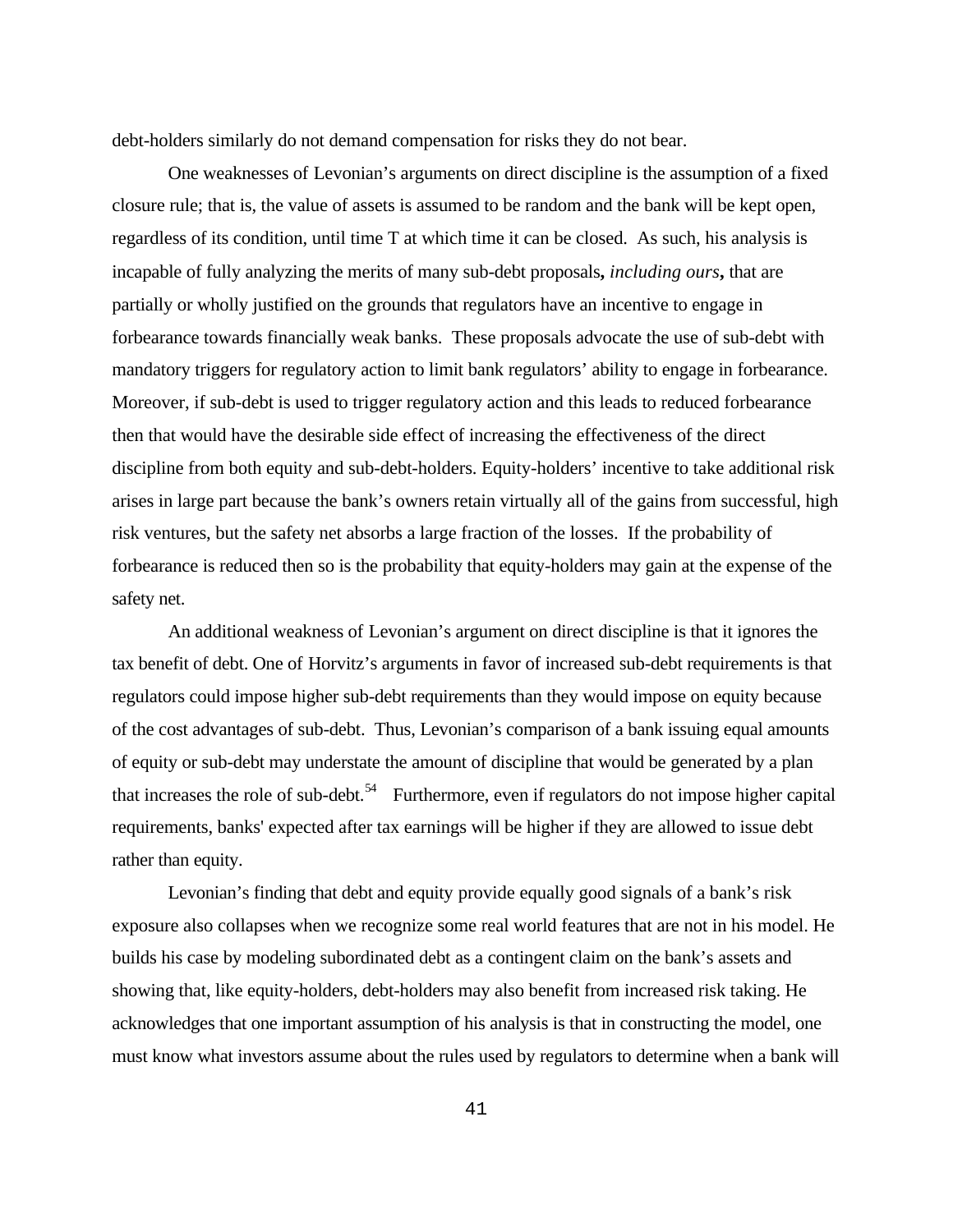be closed. Without this knowledge, the size of the safety net subsidy impounded in equity prices cannot be inferred and, thus, neither can the value of the bank absent the safety net. The result could be that regulators could infer that a bank was solvent when it is actually insolvent, and vice versa.

A second, unacknowledged assumption is that in constructing the model one must also know the statistical process generating bank returns and the model parameters must be accurately estimated using historical data. Losses sufficiently large to generate bank failure are relatively rare events or, in the terms used in Value at Risk (VaR) analyses, are tail events. VaR analysis is used to estimate the largest loss on bank market risk portfolios that could occur with a given probability. However, the results from analyzing different VaR models suggest that their results are sensitive to the statistical distribution of the returns and the method used to estimate the parameters from historical data.<sup>55</sup> Both the statistical process generating bank portfolio returns and the parameters of that distribution must be estimated from stock return data in order to obtain information about a bank's probability of failure. Significant errors in estimating either may translate into large errors in estimating a bank's risk of failure.<sup>56</sup>

The problems with model error are especially severe in interpreting equity returns and prices because the relationship between risk and equity prices is likely to be non-monotonic. That is, over some ranges equity prices may decline in response to an increase in risk, especially if the risk is not adequately compensated for by higher expected returns. However, over other, higher risk ranges, a similar uncompensated increase in risk may lead to higher stock prices. Why is the relationship not monotonic? At lower levels of risk, any increase in risk will be borne almost entirely by equity-holders and they may respond to the higher risk by bidding down the firm's stock price. However, at higher levels of risk, most of the increase in risk of losses will be borne by creditors, whereas equity-holders will obtain most of the gains and, therefore, will bid up the firms' stock price.<sup>57</sup> Thus, merely observing an increase in equity returns is not sufficient to determine whether a bank has become more or less risky. In order to interpret the returns, one must have an accurate model of bank portfolio returns.

In contrast, over the normal range of bank operations, an increase in risk will unambiguously lead to lower sub-debt prices. $58$  Supervisors would need the correct model of bank portfolio returns to obtain *all* of the information embedded in sub-debt prices. However, the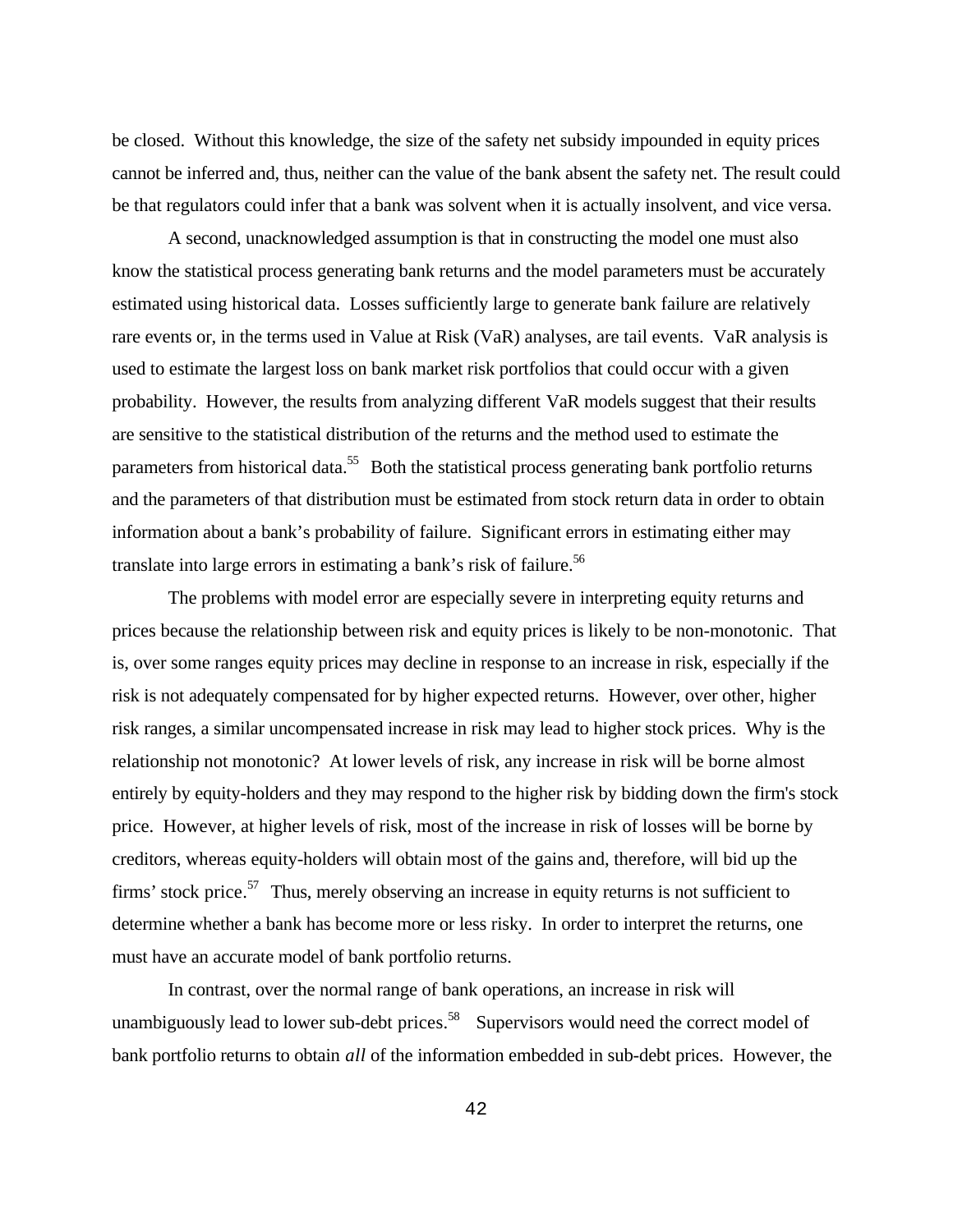monotonicity of the relationship implies that an increase in sub-debt risk premiums is almost certainly associated with an increase in a bank's risk.<sup>59</sup> Moreover, if the yield on sub-debt is at rates comparable to other credits rated "A" then all of the other bank's liabilities must similarly be no more risky than "A" because sub-debt is junior to all other debt.

A further practical problem with using equity prices arises if supervisors seek to focus on the riskiness of the bank, since that is the entity covered by the safety net. In the U.S., all large banks are virtually 100 percent owned by holding companies and do not have publicly traded stock. One possible reason for this is that the existence of minority shareholders at the bank level would inhibit managers' ability to operate the bank and its affiliates as a single entity. Thus, the regulators may be imposing substantial costs on holding companies if they require the subsidiary banks to issue publicly traded stock. In contrast, while most of the publicly traded sub-debt that is issued by banking organizations is issued by the holding company, a significant amount of traded sub-debt is also issued by the bank subsidiaries; and as noted above, this amount has increased in recent years. That some banks issue publicly traded sub-debt suggests that while the costs of issuing debt at the bank level may be greater than issuing at the holding company level, the cost difference may not be very large.

Finally, Levonian's analysis of the relative merits of increased equity and sub-debt in reducing the risk of failure relies on the argument that sub-debt will not generate additional direct discipline or provide superior risk signals. If sub-debt provides superior risk signals that may be used for derived supervisory discipline then a system relying on regulatory sub-debt requirements may be more effective at reducing the probability of failure than a system relying on equity. As argued in our proposal, the regulators may be able to use sub-debt yields in combination with prompt corrective action to encourage banks to reduce their risk of failure by setting the prompt corrective action triggers at yields comparable to highly rated firms. Thus, if further reducing the probability of failure is an important regulatory goal then the use of sub-debt yields as prompt corrective action triggers is more likely to be effective.

Thus, the argument that sub-debt is merely an inferior form of equity does not hold under closer analysis. Sub-debt does not have magical powers and higher equity levels do provide some discipline. However, the tax benefits of sub-debt reduce the cost of the debt relative to equity and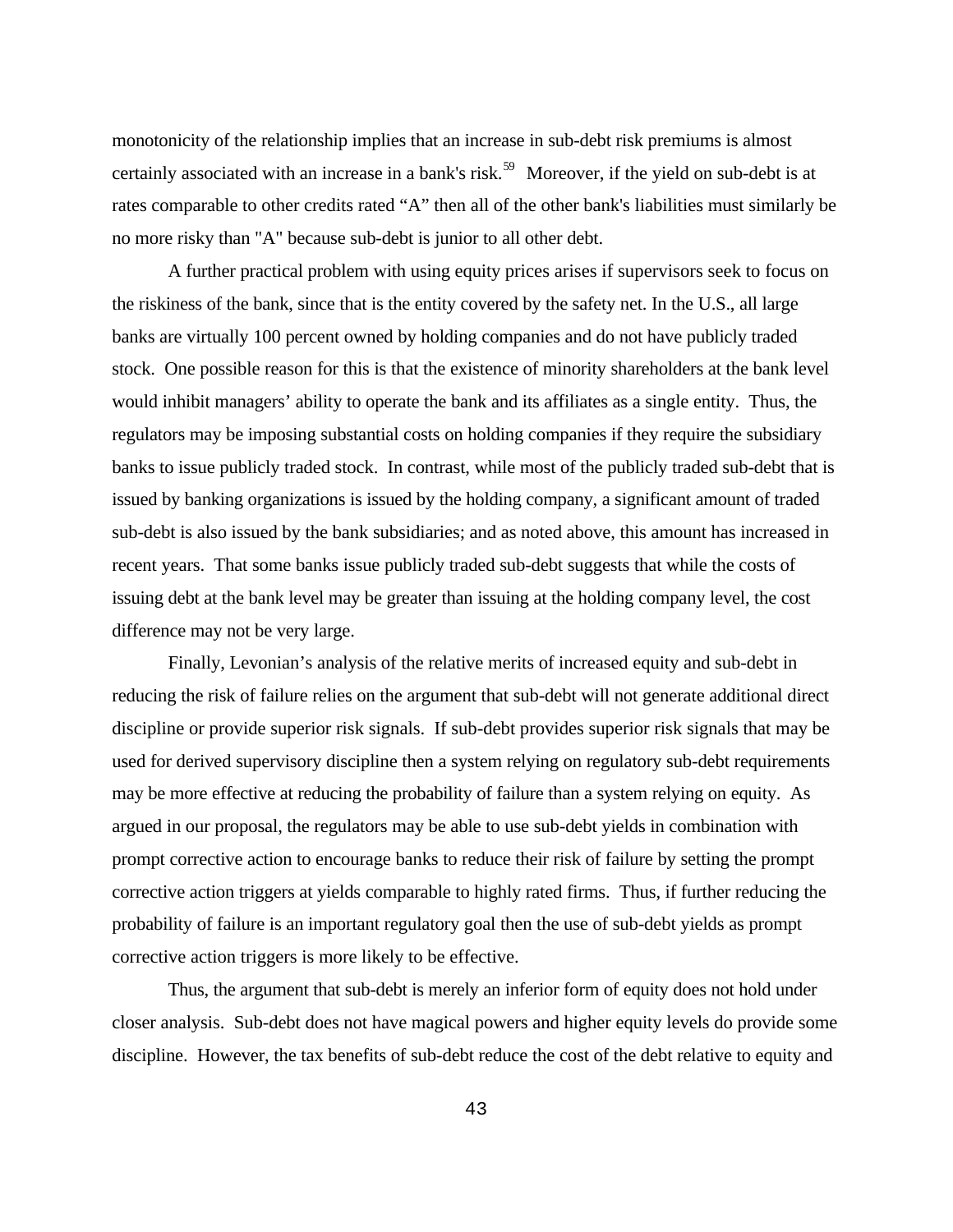imply that the regulators may impose higher total capital requirements if sub-debt is an important part of the mix. Furthermore, sub-debt may provide a useful signal about the riskiness of a bank's other liabilities even in the absence of a formal model of bank portfolio returns. In contrast, equity prices may be interpreted only in the context of a specific model, a model that will almost surely be wrong. Thus, sub-debt is superior both in providing information to regulators and as a trigger that limits regulatory forbearance.

# <sup>q</sup> *Won't banks attempt to circumvent sub-debt discipline?*

Banks may be reasonably expected to minimize their costs of production, including the costs of complying with supervisory requirements. If the sub-debt is used to help enforce discipline, banks will seek to minimize those costs just as they currently seek to minimize the costs associated with meeting the capital requirements. This involves efforts to reduce both direct and derived discipline. Banks may reduce the burden of direct discipline by minimizing the amount of debt they are required to issue. They can reduce the effectiveness of both direct and derived discipline by minimizing the rate they pay on the debt.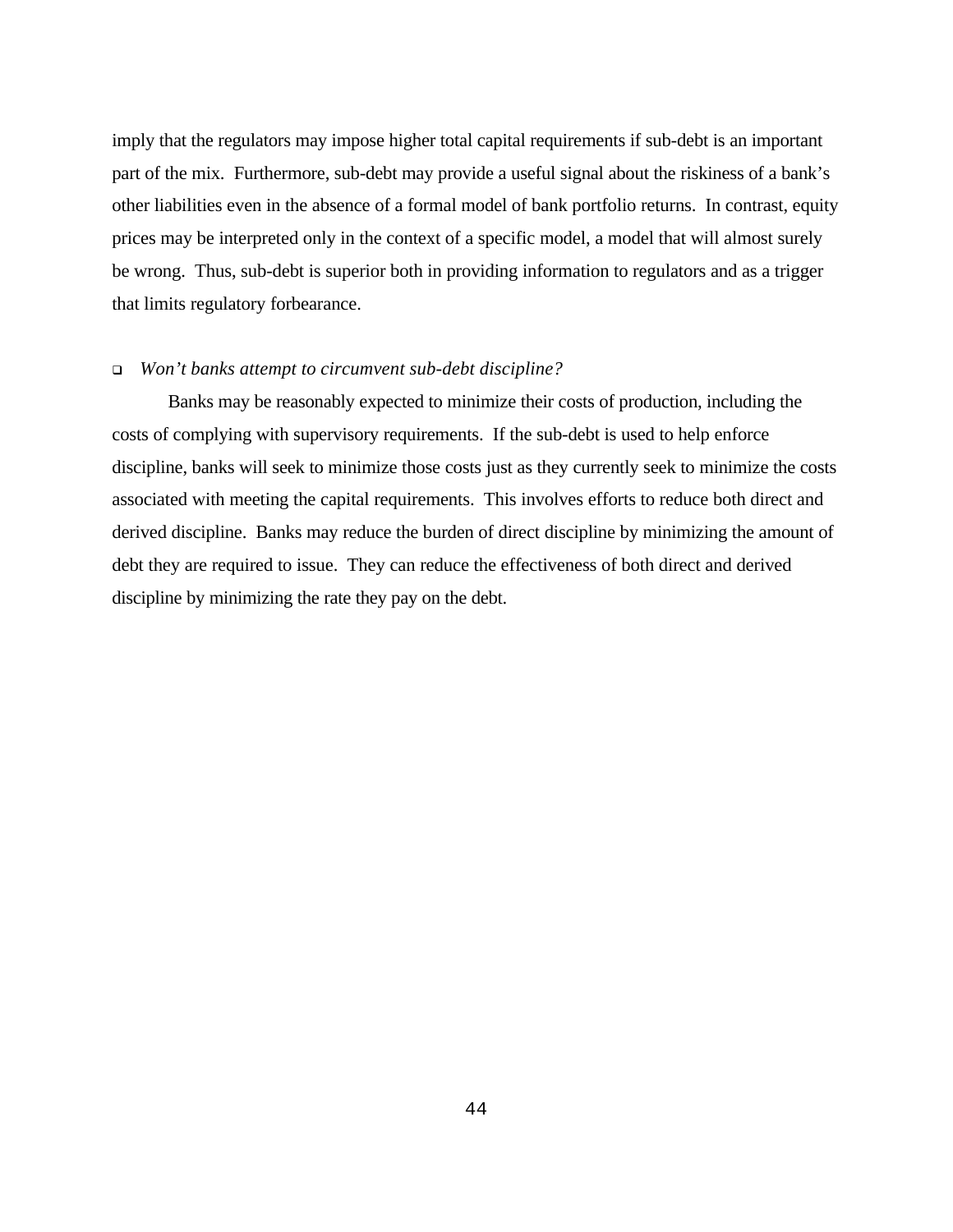Banks will attempt to minimize the amount of required sub-debt in the same way they currently reduce their capital requirements; by exploiting inaccuracies in the measurement of their risk exposure. Indeed, the problems with setting appropriate sub-debt requirements are identical to the problems with setting appropriate Tier 1 and total capital requirements under existing capital regulations. Consequently, the gains in direct discipline from sub-debt may be limited and may yield little more direct discipline than would result from an increase in the current capital requirements. Although efforts are ongoing to improve the regulatory risk measures used in the capital standards, we are not particularly sanguine about the near term prospects for the development of reliable, accurate measures of risk from direct analysis of bank portfolios. The problems of accurately measuring risk are likely to be especially severe for the banks the regulators are most concerned about, financially weak ones. Thus, while our proposal seeks to enhance direct discipline, it does not rely exclusively on this to discipline banks' risk exposure. As additional expertise is developed, it may be possible to place greater reliance on direct discipline in the future.

Banks may try to avoid derived discipline based on sub-debt yields by minimizing the rate they pay on sub-debt by misleading investors about the condition of the bank. However, again, this is not new. Banks currently have incentives to mislead investors (for example, to boost their stock price, or pay lower interest on current sub-debt or certificate of deposits). In fact, a variety of regulatory measures have been taken to reduce banks' ability to mislead; perhaps the most important of these being the disclosure and audit requirements imposed by the Securities and Exchange Commission on issuers of publicly traded securities. Bank regulators also require banking organizations to file financial statements and have on-site examinations during which the accuracy of the statements can be evaluated.

The ability of market participants to evaluate bank risk exposures given existing disclosure requirements may be seen from the performance of bank securities around the time of disclosures related to Latin American loan problems in the 1980s. Banks were not required to disclose lending by country at the start of these problems and refused to recognize the extent of the losses on their financial statements for several years. Nevertheless, several studies, most recently Musumeci and Sinkey (1990a, 1990b) find evidence that investors were able to determine which

45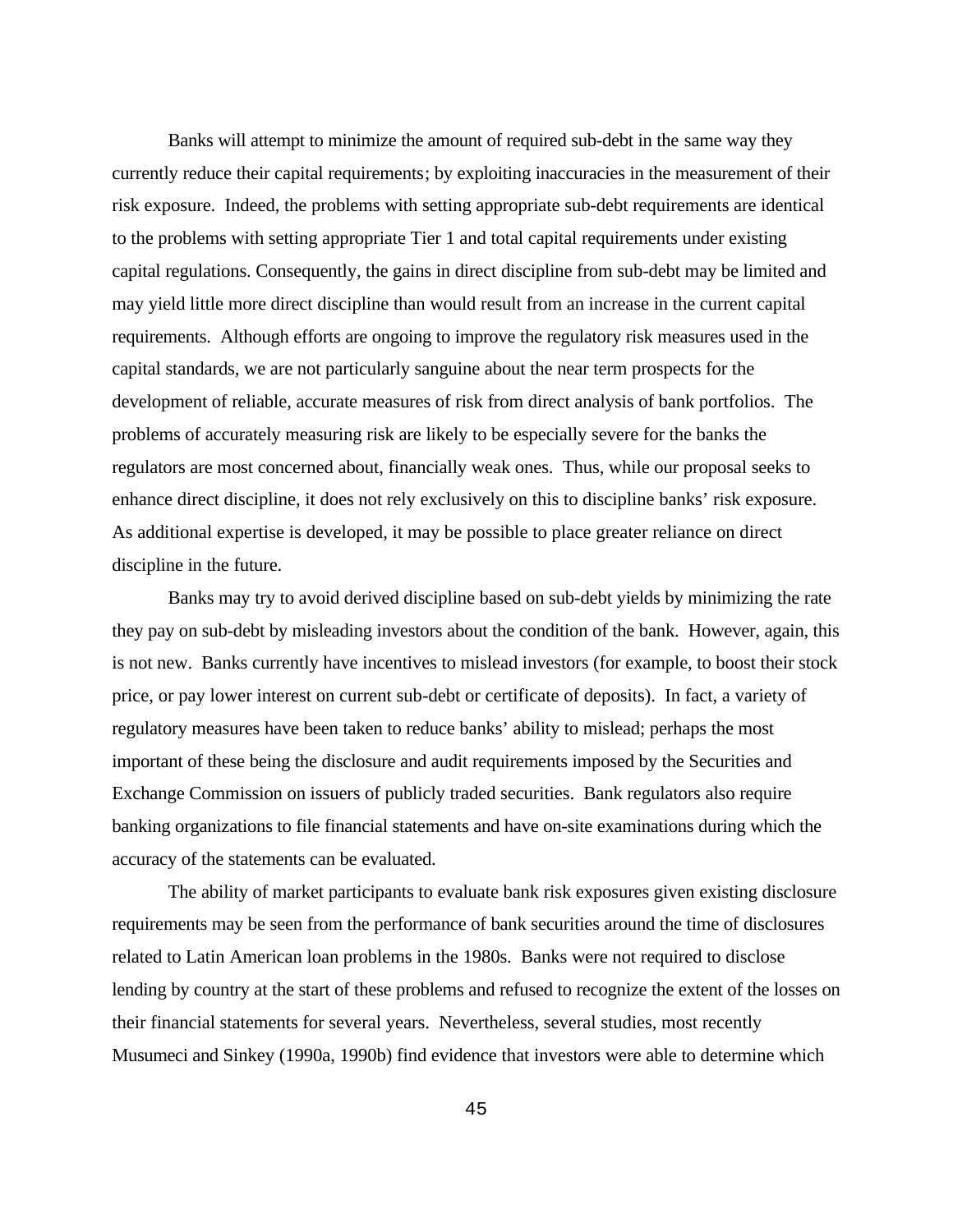banks were most at risk early in the crisis. Moreover, when banks finally recognized the loan losses in their financial statements the markets interpreted this as good news, suggesting that bank stock prices had already discounted the losses associated with the loans.

Derived discipline depends on the ability of bank regulators and other market participants to observe market prices that accurately reflect the riskiness of issuing banks. Financially troubled banks may try to reduce the sensitivity of market prices by encouraging related parties to buy the debt at artificially high prices. While this course may be tempting to banks facing significant regulatory sanctions, successful deception is likely to be limited. The investors, the rating agencies and the regulators are all likely to notice big discrepancies between observed sub-debt prices and prices that fairly reflect the riskiness of the bank.

#### <sup>q</sup> *Do we currently know enough about the sub-debt market to proceed?*

Although we would like to know more about the sub-debt market, we think considerable information is already available. The studies surveyed and the new evidence presented in Kwast et al. provide considerable insight into the sub-debt market. These studies suggest that investors in sub-debt do discriminate on the basis of the riskiness of their portfolios.

Moreover, a review of the regulatory alternatives suggests that any durable solution to achieving an objective measure of banks' risk exposure will look something like our proposal. The problems that plague the existing risk-based capital guidelines are inherent in any attempt by the supervisors to measure the riskiness of a bank's portfolio based on a pre-specified set of criteria. Overtime, banks will find or will manufacture claims whose intrinsic contribution to the riskiness of the bank's portfolio is underestimated by the supervisory criteria. $^{60}$  That is, banks will attempt to arbitrage the capital requirements.

An alternative to supervisory determined criteria is to use market evaluations. The Basel Committee on Banking Supervision correctly moved in this direction with its proposed new capital adequacy framework. However, it chose to ask opinions of market participants rather than observing market prices and quantities. The Committee then compounded this by proposing to ask the opinions of the two parties, the banks and their rating agencies, with incentives to underestimate the true risk exposure.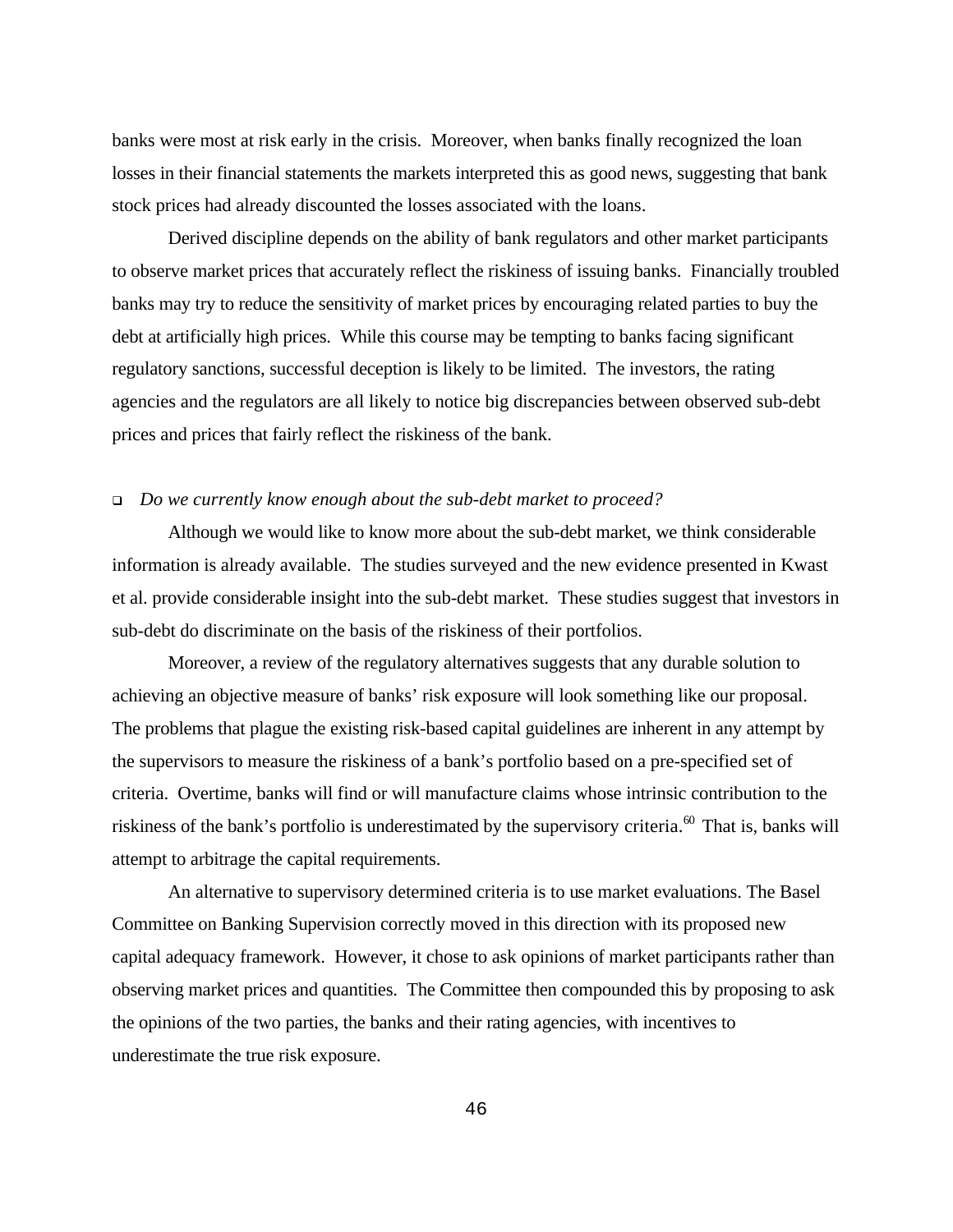A superior system for obtaining a market based risk measure will use observed data from financial markets on price or quantity, or both. That is, it will use a market test. The relevant question to be addressed is which instruments should be observed, how should these instruments be structured, and how can supervisors best extract the risk signal from the noise generated by other factors that may influence observed prices and quantities. In principle, any uninsured bank obligation can provide the necessary information. We favor sub-debt because we think it will provide the cleanest signal.

There are alternatives to sub-debt. Common equity may currently have the advantages of being issued by all large banks and of trading in more liquid markets. However, investors in bank common equity will sometimes bid up stock prices in response to *greater* risk taking so their signal can only be interpreted in the context of a model that backs the option value of putting the bank back to the firm's creditors (including the deposit insurer). In contrast, valuable information can be extracted from sub-debt without a complicated model. If a bank's debt trades at prices equivalent to Baa corporate bonds then its other liabilities are at least Baa quality.

Banks also issue a variety of other debt obligations that could be used to measure their risk exposure.<sup>61</sup> The use of any debt obligation that was explicitly excluded from the systemic risk exception in FDICIA could provide a superior risk measure to those proposed by the Basel Committee. We think that sub-debt is the best choice because it is the least senior of all debt obligations if a bank should fail and, therefore, its yields provide the clearest signal about the potential risk that the bank will fail. We think sufficient information exists to adopt a sub-debt proposal with the understanding that the plan will be refined and made more effective as additional information and analyses becomes available.

# VII. SUMMARY AND CONCLUSIONS

The goal of this article has been to provide a comprehensive review and evaluation of bank capital reform proposals that incorporate a mandatory sub-debt component. Toward that goal, we provided the arguments behind capital proposals incorporating sub-debt, and emphasized that the stated objective of the capital program should dictate which of the characteristics are included. We then reviewed the evidence on the extent of market pricing of risk and the direct discipline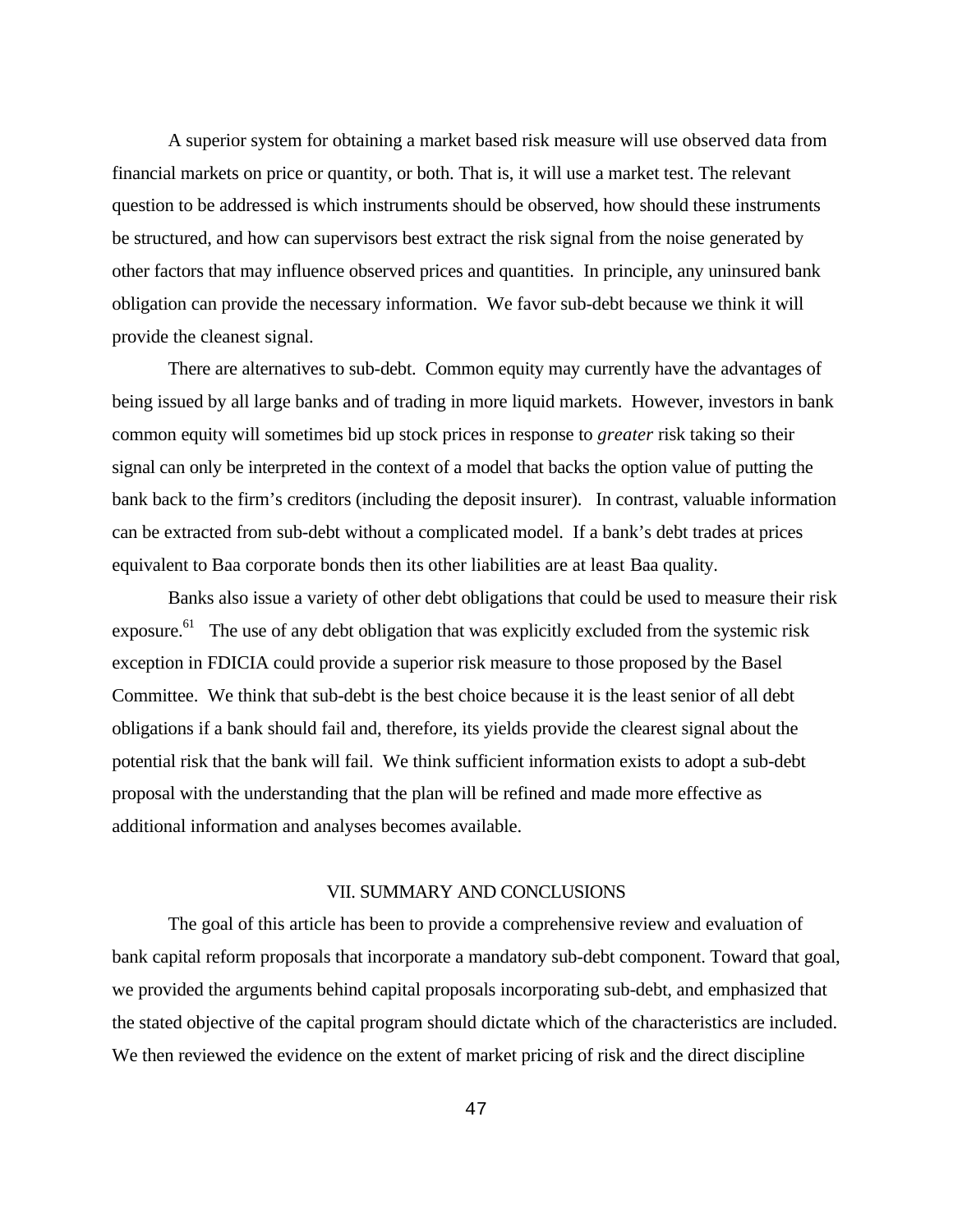imposed by holders of bank liabilities and briefly summarized some of the existing sub-debt proposals emphasizing their differences and the reasoning for those differences. Next, we presented a new sub-debt proposal which incorporates many of the characteristics, and resulting advantages, described in the early sections of this article, as well as some new characteristics. Finally we responded to some of the common issues raised about the potential viability of subdebt proposals.

We conclude that although legislative and regulatory reform during the 1990s attempted to properly align the incentives of both banks and bank supervisors, ongoing market developments are undercutting the effectiveness of both market and supervisory discipline. Arguably, the potential for systemic risk has increased in recent years as banks have grown larger and more complex. Unquestionably, banks' ability to game the regulatory risk measures has grown significantly over the same period.

We argue that a well structured sub-debt program provides a viable mechanism for providing increased market *and* supervisory discipline in banking. While markets do not have perfect foresight, they are both flexible enough to accept promising innovations and willing to acknowledge their mistakes, even if such recognition is politically inconvenient. Sub-debt is already proving to provide workable signals in today's financial markets. We propose to combine these signals with the gradual discipline provided under prompt corrective action with a goal of augmenting supervisory oversight with market-based discipline.

Our sub-debt proposal is couched within the existing evidence on market discipline in banking and draws on the insights of previous proposals and policy changes. It provides for phased implementation and leaves room for future modifications as additional details concerning the market for sub-debt are determined. The plan calls for specific changes in those areas were we feel confident the evidence is relatively clear, such as the fact that large solvent banks should be able to issue sub-debt at least once a year. In those areas where the evidence is weak to nonexistent, we defer decisions until additional study has taken place. This should enhance the credibility of the plan. Although the details of the plan can evolve over time, once the basics are implemented the industry and the public would have the benefit of having bank behavior be significantly influenced by both market and supervisory oversight. The effective combination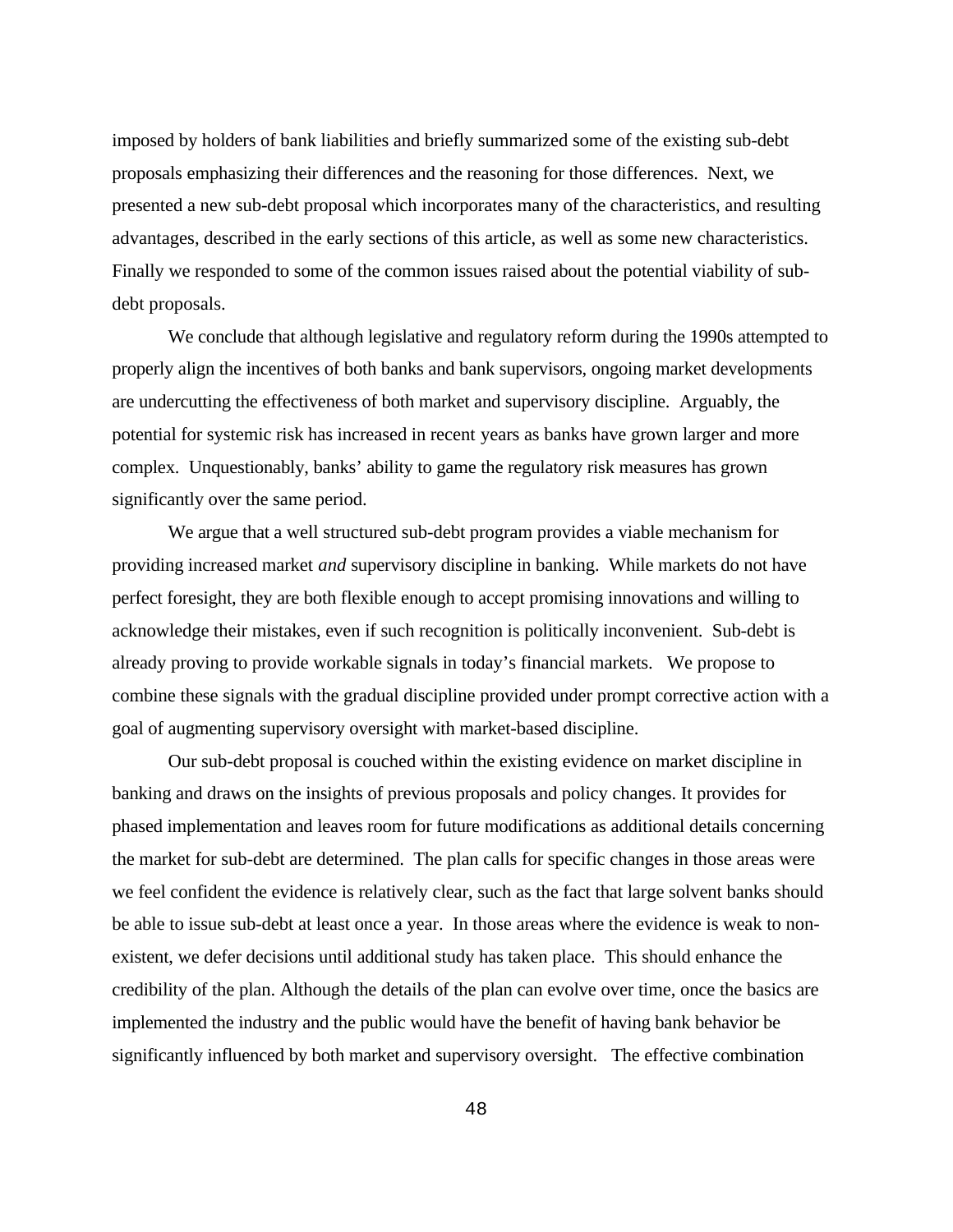should make for a more efficient, safe and sound industry.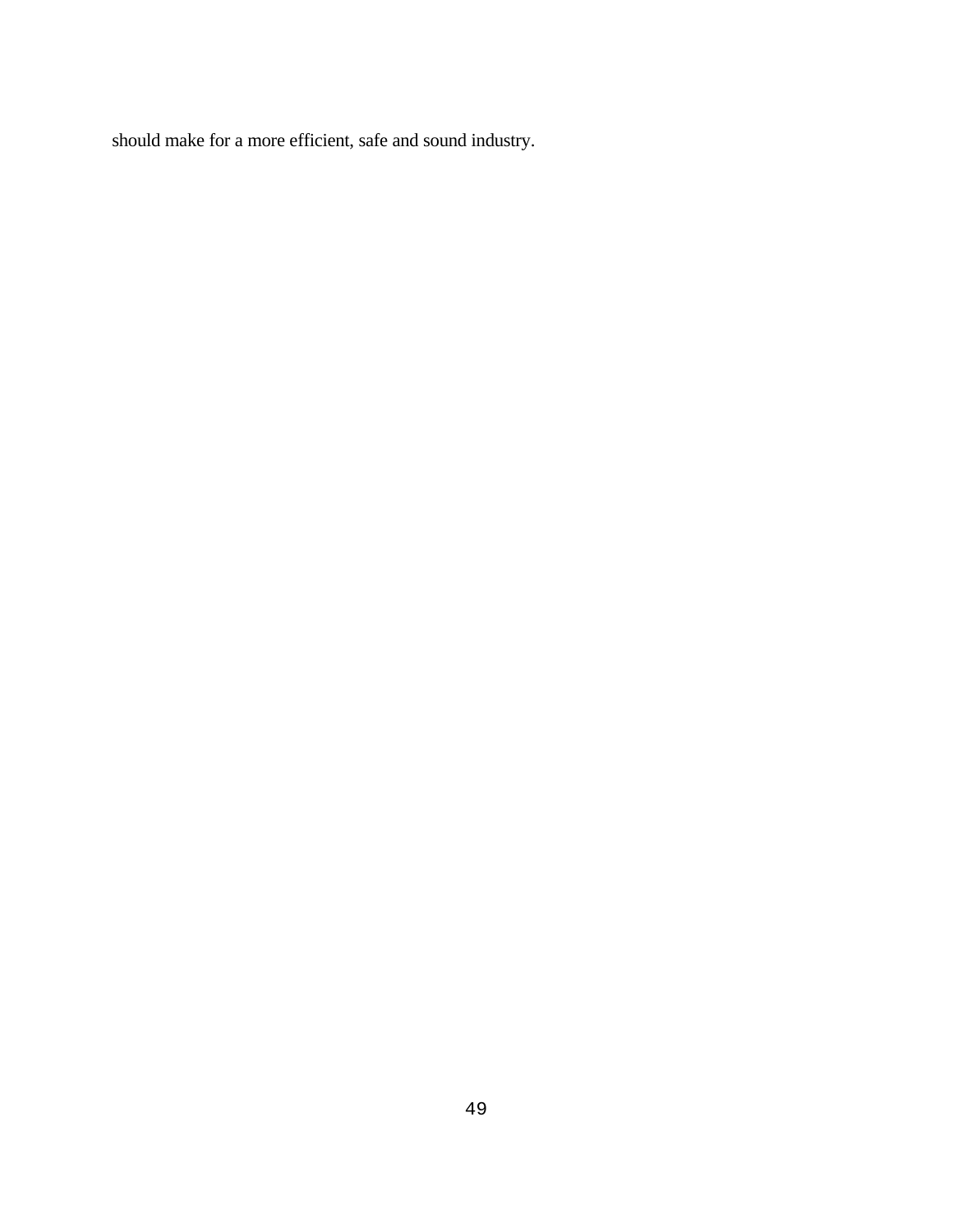# **ENDNOTES**

1. See Title 1, Section 108 of the Gramm-Leach-Bliley Act.

2. For a relatively recent discussion of this issue see Stern (1992).

3. Alternatives include eliminating or lowering deposit insurance coverage (Volcker 1985), privatizing deposit insurance (England 1985, Ely 1985), introducing co-insurance programs in which publicly provided deposit insurance would be heavily augmented with private insurance coverage (Baer 1985, Stern 1988,1997), as well as returning deposit insurance to the *de jure* levels and encouraging regulatory discipline to mimic market discipline through some form of structured early intervention by supervisors (Benston and Kaufman 1988a, 1988b, 1994).

4. Kane's (1977) analysis suggests that any binding regulation will elicit avoidance behavior by firms. Numerous empirical studies of banking support his contention; e.g., Pyle (1974), Startz (1979), Brewer (1988), Evanoff (1988).

5. For example, see Carey and Hrycay (2000).

6. Some would argue it was an explicit guarantee as a result of Comptroller of the Currency Conover's comments surrounding the Continental of Illinois reorganization in the 1980s; see O'Hare and Shaw (1990).

7. For example, see Caprio, Hunter, Kaufman and Leipziger (1998).

8. A key assumption in the argument that shareholders prefer more risk is that they may diversify across many companies so that their losses from the failure of any given firm is a small proportion of their total wealth. A firm's managers are likely to have a substantially larger part of their wealth invested in the firm, especially when the manager's human capital is included in wealth. Thus, managers may be more risk averse than are shareholders and may have an incentive to take less than the optimal amount of risk. However, equity-holders are likely to recognize the manager's incentives and to encourage managers (through additional compensation) to take more risk when the increased risk maximizes the value of the firm's equity. Noe, Rebello and Wall (1996) provide an example of how such compensation would work for banks.

9. See Buser, Chen and Kane (1981).

10. In contrast, if a firm issues long term debt and the debt matures after the investment is completed, then the firm may take on relatively high-risk projects before debt-holders can respond. Firms with long-lived, illiquid assets tend to rely more on long-term debt in part because they have a greater potential to experience an involuntary increase in their riskiness (such as during a recession) and want to avoid the additional funding cost short-term debt would impose during these periods.

11. See section 4 of Berger, Herring and Szego (1995) for a discussion of "systemic risk." In the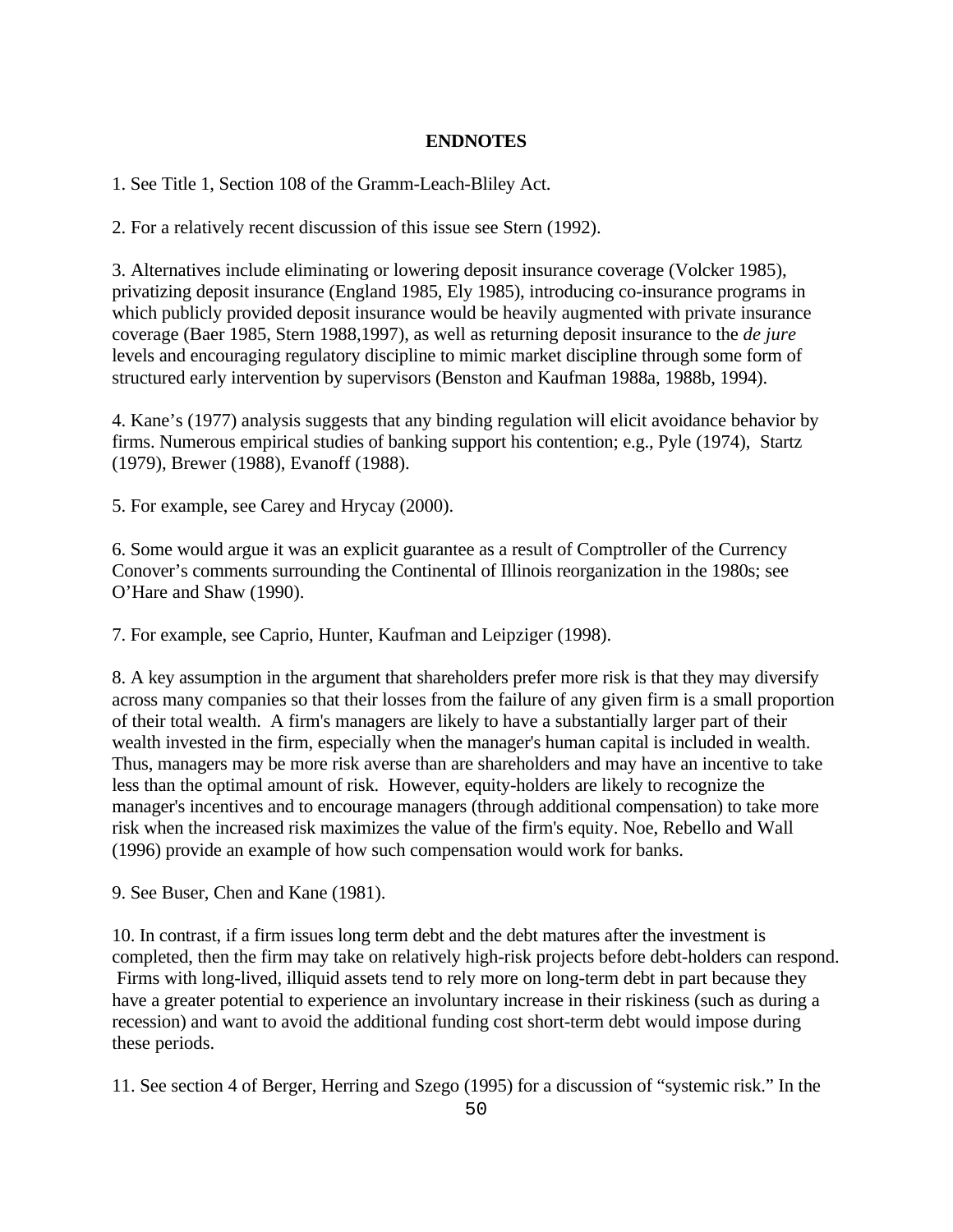literature there is disagreement on precisely what constitutes systemic risk and the extent to which it exists; see Bartholomew and Caprio (1998), Kaufman (1996) and Basing (1993).

12. It should be emphasized that introduction of the safety net did not result in all banks immediately taking excessive risks. In most cases the expected gains from excessive risk taking were less than the expected gains from operating prudently—those being the value of the government charter and the value of existing intangible assets that would be lost if the bank failed. Furthermore, both suppliers of funds and customers may be less likely to commit to long-term relationships with a bank that has a substantial probability of failing. However, the distorting impact of the safety net should not be understated. As the riskier banks took on additional risk, they funded those activities by paying more for deposits. To remain competitive, the banks choosing not to take on risky projects still had to respond by paying more for funding. The higher funding cost might then make riskier investments look more attractive for all banks.

13. For example, dividend payments may become restricted if the bank's total capital ratio falls below eight percent. Interest rates paid on new deposits may be restricted when it falls to six percent.

14. See Jones 2000. While the development of more accurate risk models opens up the possibility for basing regulatory capital requirements on a bank's internal model, there are problems with confirming the accuracy of these models. Measuring the probability of large losses is extremely difficult, especially for those parts of the bank portfolio that are not traded in liquid financial markets. Moreover, the problems are exacerbated in that the very banks that are most likely to produce models that underestimate their true risk (i.e., financially weak banks) are precisely the ones that are likely to be of greatest supervisory concern.

15. Somewhat surprisingly, however, there have recently been statements by U.S. financial regulators about increasing deposit insurance to \$200,000 per account [see Tanoue (2000)].

16. FDICIA discourages such loans. However, the Federal Reserve is only penalized and not prohibited from making extended discount window loans to undercapitalized banks. Additionally, the FDICIA penalties arise only if the bank is undercapitalized under the regulatory capital measures. A bank with market-value capital that is clearly inadequate for its actual risk exposure may have *book value* capital that is easily sufficient to cover its risks as measured by existing regulatory capital measures. For a discussion of potential problems induced by inappropriate discount window administration see Broaddus (2000).

17. Calomiris (1998) also strongly advocates the advantages of an explicit safety net over an implicit one. While regulators cannot prevent market participants from assigning positive probability to the existence of an implicit safety net, the approach currently being taken in the U.S. towards least cost resolution is likely contributing to the belief that the future use of implicit guarantees will be uncommon. Statements by regulatory authorities projecting the end of too-bigto-fail policies may also contribute to this belief [see Greenspan (2000)]. However, the closure of a large, complex bank raises a number of difficult questions about the treatment of some of its more complex activities, such as its derivatives activities. The market may reasonably conjecture that a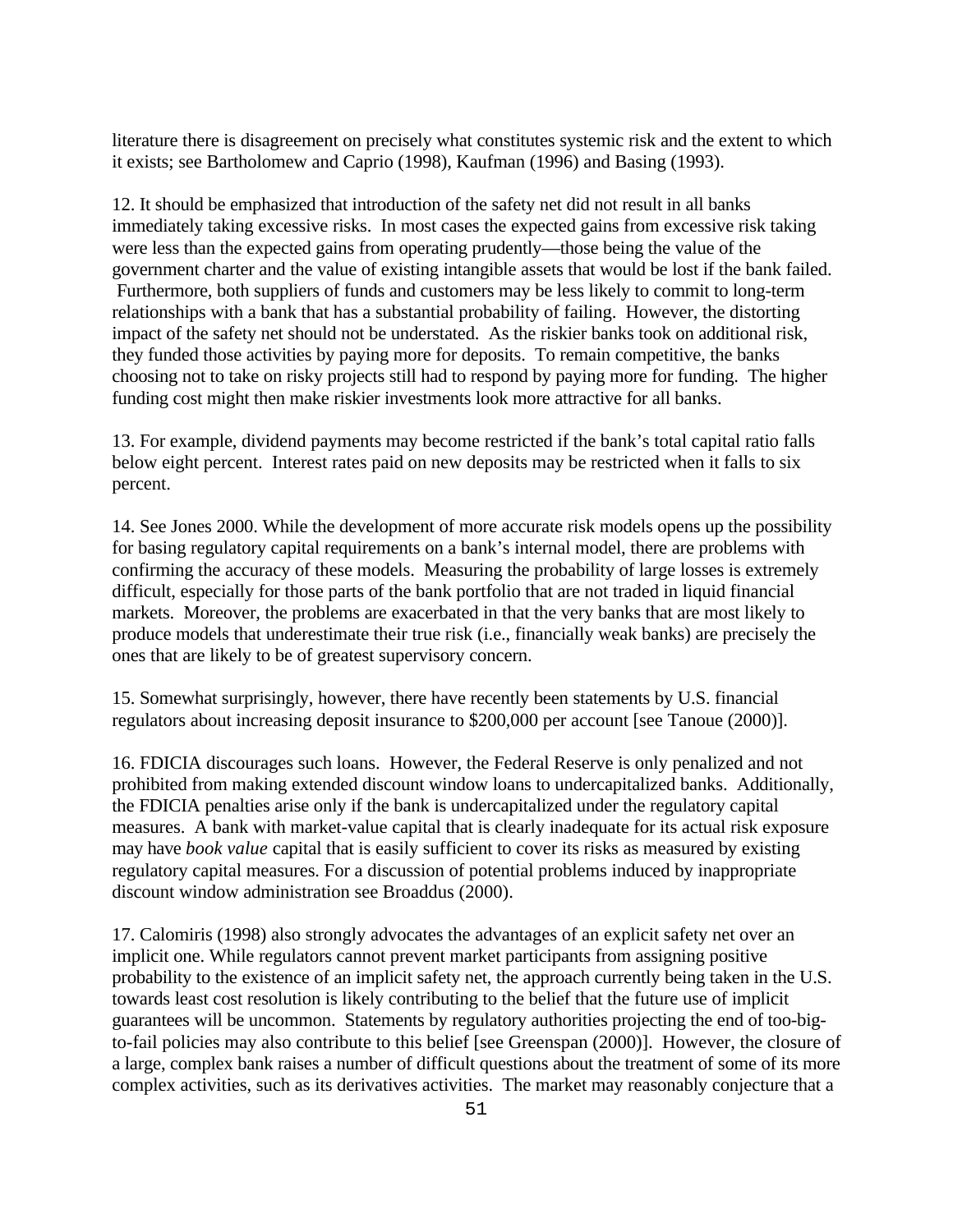high probability exists that the systemic risk exception will be invoked in the absence of a credible, previously announced plan for closing such a bank. Thus, if least cost resolution is to help generate additional market discipline at the largest and most complex banks, the regulatory agencies should develop and announce how these banks would be closed without invoking the system risk exception.

18. With few exceptions we only survey the literature on market discipline in the U.S. A review of the literature for developing countries is provided in Martinez Peria and Schmukler (1998). A more comprehensive literature survey of U.S. banking is provided in Kwast, et al. (1999).

19. A risk premia was found in Baer and Brewer (1986), Cargill (1989), Ellis and Flannery (1992), Hannan and Hanweck (1988), James (1988, 1990), and Keeley (1990). Earlier studies by Crane (1976), and Herzig-Marx and Weaver (1979) did not find evidence of market discipline. These earlier studies are reviewed in Gilbert (1990); particularly pp. 13-15. A more recent study of CD rates is Hall, et al. (1999).

20. These early studies include Beighley (1977), Fraser and McCormack (1978), Herzig-Marx (1979), Pettway (1976), Avery, Belton and Goldberg (1988), and Gorton and Santomero (1990).

21. Although an analysis of the spread-to-bank-risk relationship was not the expressed purpose of this study, it was a byproduct. Rather the purpose was to determine the extent to which bank examiners could ascertain information about banks beyond that obtained by private market agents. Nevertheless, part of the analysis included changes in bank spreads regressed on an array of balance sheet and market risk measures.

22. For a discussion of the latter argument see Kwast and Passmore (1997).

23. Kane (2000) and Penas and Unal (2000) also question whether too-big-to-fail, and the resulting implicit guarantees, is exclusively a policy of the past.

24. The authors compute the proportion of the variance explained by the bank risk measures and find that these variables explain a significant portion of the variance of deposits; a larger portion in more recent years.

25. The authors acknowledge that they ignore this aspect of potential influence by debt holders. Nevertheless, they still draw rather strong policy conclusions.

26. The bank should, of course, consider the impact of the action on its creditors. However, the impact on the creditors is important through its affect on the expected profitability of the action to the firm's shareholder.

27. See Pilloff (1996) and Pilloff and Santomerro (1997) for a review of the literature on merger effects.

28. While acquiring another firm may reduce shareholder wealth, such actions are unlikely to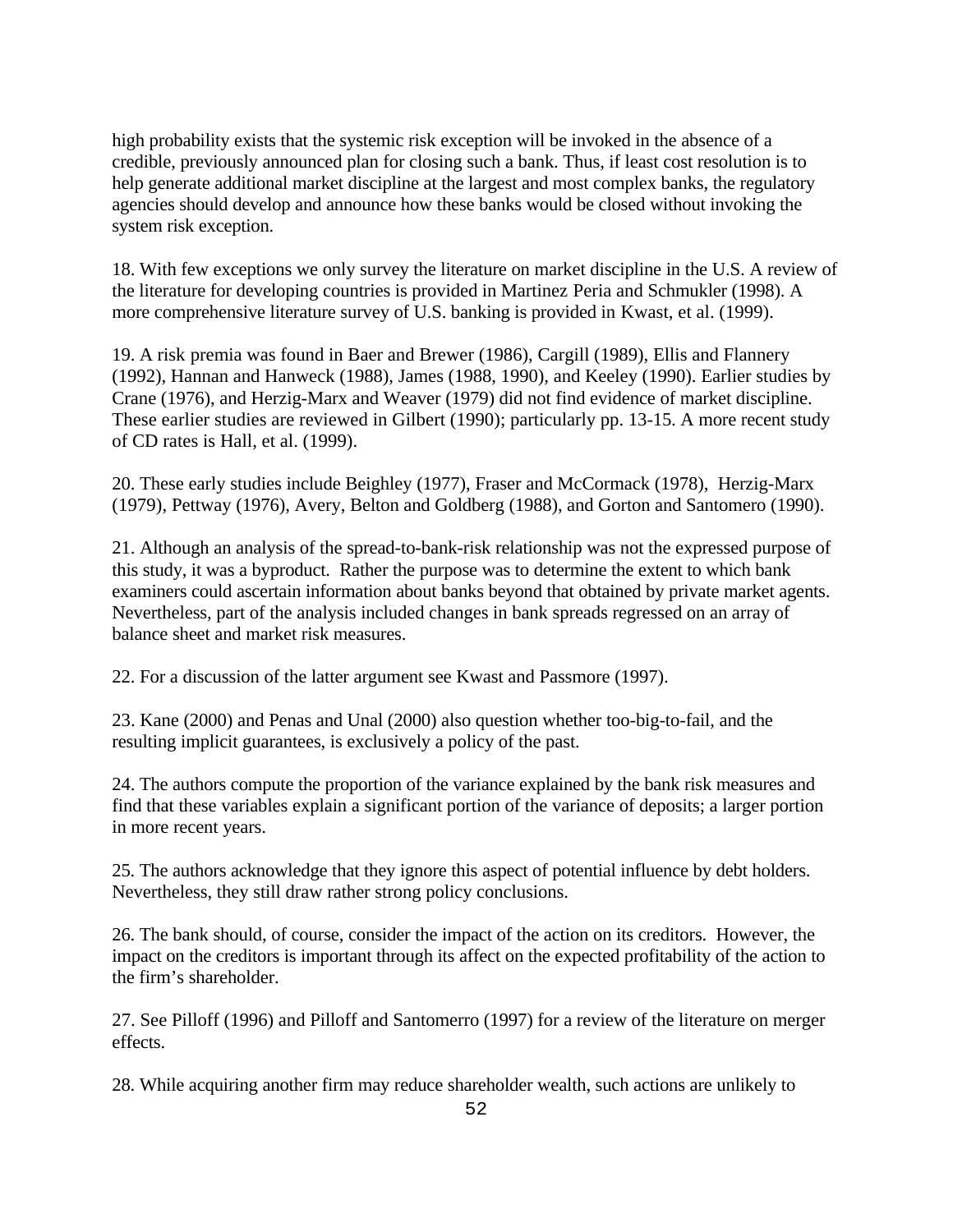materially increase a bank's risk of failure given that bank supervisors must have approved all acquisitions during the Bliss and Flannery sample period. Indeed, we have difficulty imagining a situation where a manager would undertake action that would materially increase a bank's risk of failure and simultaneously reduce shareholder wealth. If the bank fails then the manager lose not only their investment in the bank's stock but also any firm specific human capital they may have developed and they may damage their reputation in the managerial labor market.

29. In this study, and others, the information available to examiners is assumed to be embedded in the official bank or holding company ratings; i.e., CAMEL or BOPEC ratings.

30. Formally the authors test to see if lagged supervisory variables help predict current market variables and if lagged market variables help predict current supervisory variables. They use Granger causality tests to determine whether information from one group helped 'predict' the assessment of the other group. The private market assessment used was ratings by Bond Market Rating agencies.

31. They also found that after taking into account the market assessment of bank condition, additional supervisory information (BOPEC data) did not contribute significantly to predicting future bank holding company performance.

32. More generally, in recent years there have been growing concern about the need to increase the role of market discipline in banking. See, for example, Ferguson (1999), Meyer (1999), Stern (1998), Boyd and Rolnick (1988), Broaddus (1999), and Moskow (1998).

33. This benefit is not relevant for all countries. Our emphasis is on U.S. banks.

34. Additional discussion of the role of sub-debt in this plan can be found in Evanoff (1993, 1994).

35. Regulatory restrictions would be prompt-corrective-action-type constraints such as limits to dividend payments, or restrictions on deposit and asset growth rates once core equity fell below two percent of risk weighted assets.

36. The sub-debt requirement is only one component of Calomiris' regulatory reform proposal aimed at modifying industry structure and the operating procedures of the International Monetary Fund. It would also include a mandatory minimum reserve requirement (20 percent of bank debt in Calomiris (1998)), minimum securities requirement, and explicit deposit insurance. Although some details of his proposal, such as requiring the debt be issued to foreign banks, may not be feasible for U.S. banks, the general approach provides interesting insights into the issues in designing a sub-debt plan for the U.S.

37. This is not the first time proposals have suggested sub-debt be linked with prompt corrective action, see Evanoff (1993, 1994) and Litan (2000).

38. The proposal is also discussed in Evanoff and Wall (2000a) and a more detailed description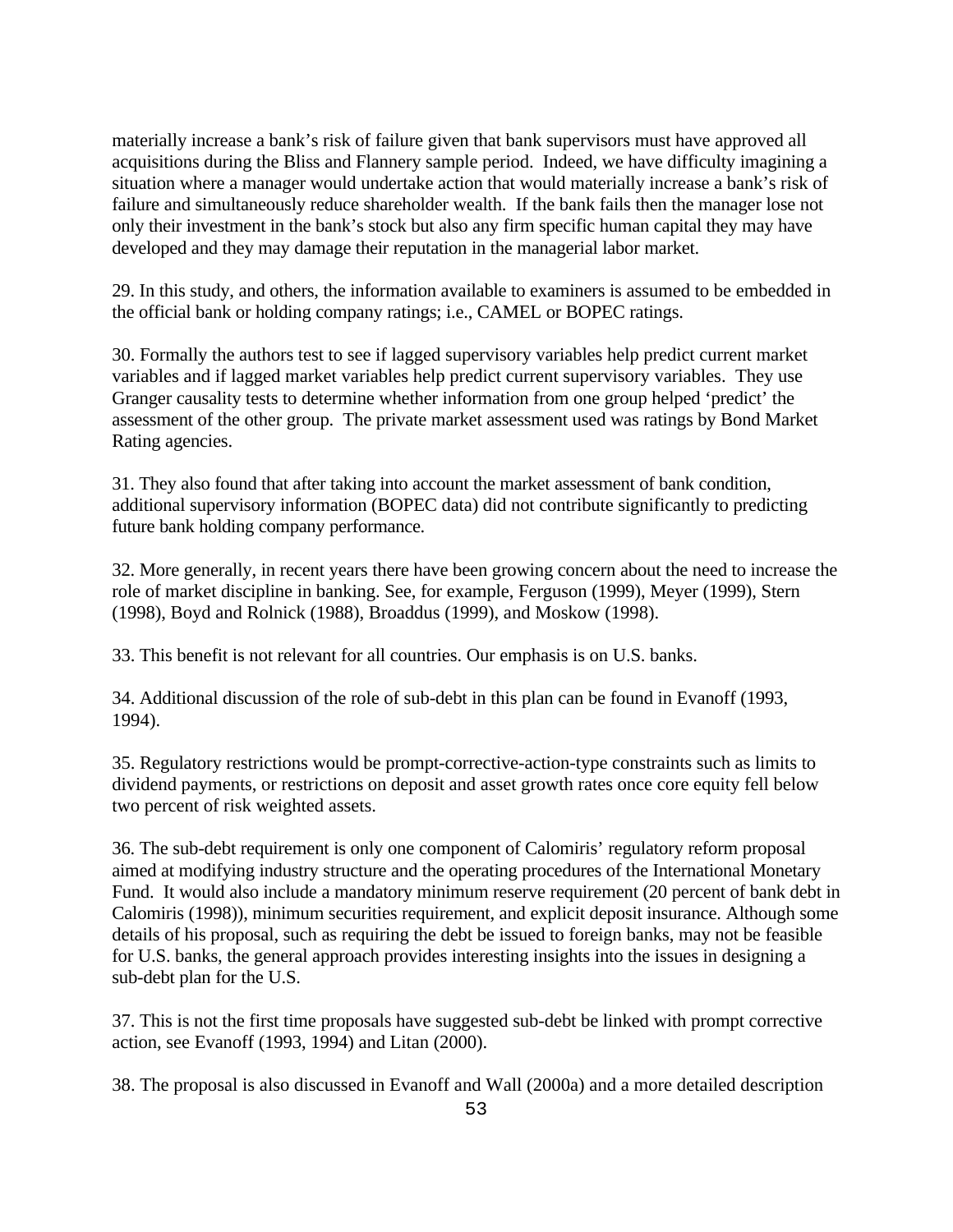of the potential use of debt spreads for prompt corrective action is discussed in Evanoff and Wall (2000b).

39. As discussed earlier, the current bank capital requirement framework is being reevaluated [see Bank for International Settlement (1999)]. As part of the debate, some have recommended total elimination of the Tier 1 versus Tier 2 distinction [e.g., Litan (2000)]. If this approach is taken we would recommend that minimum leverage requirements be maintained to insure sufficient levels of equity (although it would be in sub-debt holders self interest to insure this occurs) and to provide supervisors with an official tool for intervening when equity levels fall to unacceptable levels.

40. When fully implemented, the policy would apply to 'banks' instead of the bank holding company. During this surveillance stage, however, information could be gained at both levels.

41. The only exception would occur if general market conditions precluded debt issuance by the corporate sector (both financial and nonfinancial firms). This exception requires more specific details, but it would be an industry-wide exception instead of bank-specific.

42. The objective is to limit "regulatory gaming"; see Jones (2000). Additional minimum denomination constraints could be imposed to further insure that debt holders are sophisticated investors [e.g., see U.S. Shadow Regulatory Committee 2000)].

43. Depending on the depth of the secondary market, this time period may need to be extended to a couple of weeks. Again, the timeframe could be modified as more market information is obtained. Additionally, to allow for flexibility under extreme conditions, procedures could be introduced by which the presumption could be overturned given the approval of the FDIC upon request by the bank's primary federal supervisor. The procedures for this exception, however, would be quite stringent. It would be somewhat similar to the procedures currently in place for too-big-to-fail exceptions; e.g., submission of a public document to Congress, etc.

44. For example, should risk be measured as the spread between the yield on a sub-debt issue and a comparable maturity U.S. Treasury security? The yield on a bank's sub-debt versus the yield on comparable maturity corporate bonds in different ratings classes? Or the spread over Libor after the bond is swapped into floating rate funds?

45. This is not to say that the detailed parameters should be introduced at this time. As argued above, additional analysis is required before these could be decided upon.

46. Jones (1998) suggests the cost of equity could be twice that of debt once the tax differences are accounted for. Benston (1992) discusses the cost differences and other advantages of sub-debt over equity capital.

47. Alternatively, the current owners could inject equity but that may be costly in that it places them in a situation where they are relatively undiversified.

48. See Kwast et al. (1999) for a discussion of current market practices.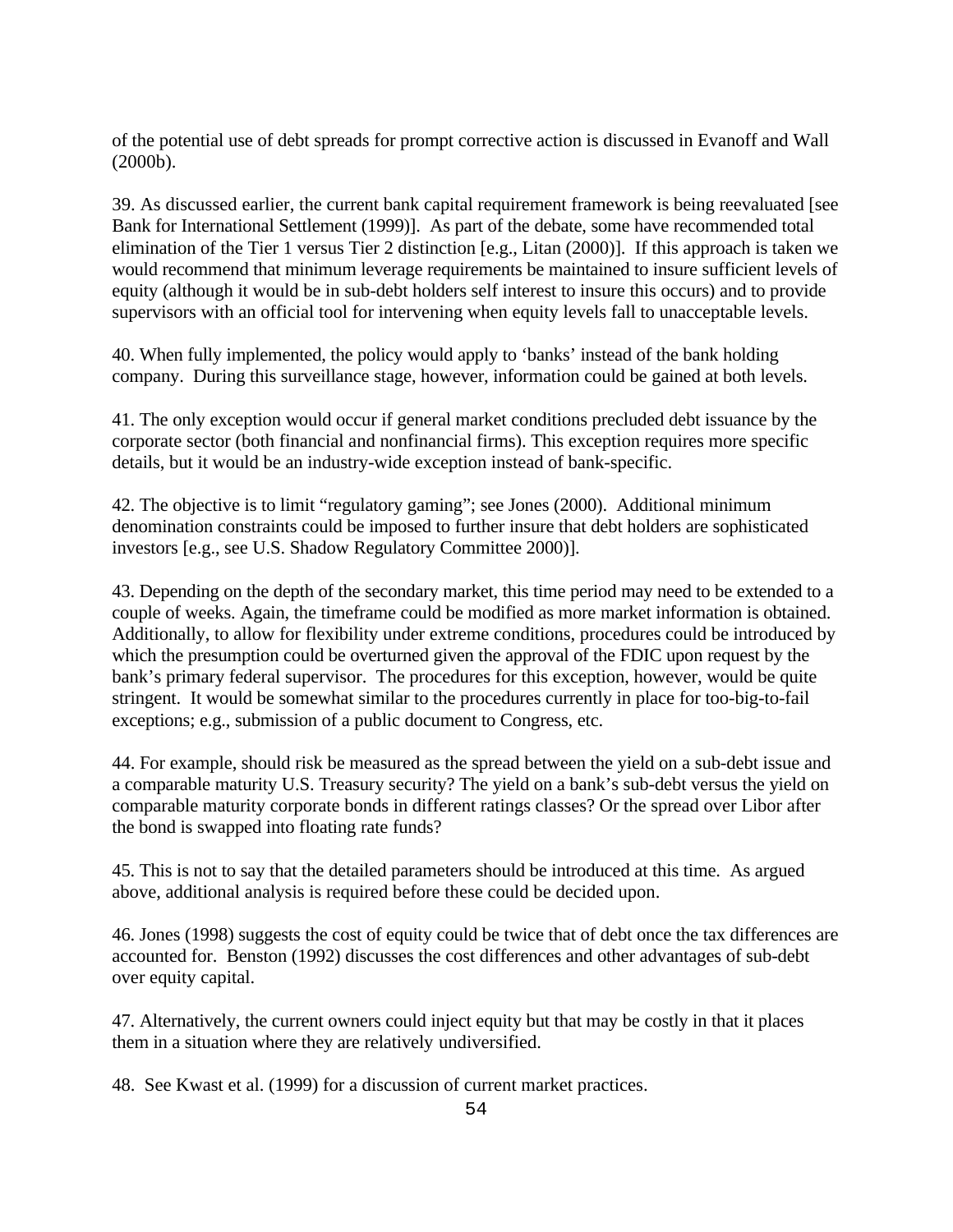49. This holding company premium is typically associated with the bank having access to the safety net and the associated lower risk of default during times of financial stress. Alternatively, it has been argued the differential results from the different standing of the two debt-holders. Holders of bank debt have a higher priority claim on the assets during liquidation of the bank than do the holders of holding company debt, which essentially have an equity claim on the bank.

50. The appendix was prepared by Thomas Brady and William English of the Board of Governors of the Federal Reserve System. Most of the comments in this section attributed to Kwast et al. come from this appendix.

51. Arguably, to the extent the capital requirements caused a reduction in bank lending during the early 1990s, it was because banks were trying to increase their capital ratios due to new requirements at the same time they were experiencing higher loan losses. A discussion of this "capital crunch" literature is provided in Hancock and Wilcox (1997, 1998). After banks have time to rebalance their portfolios in response to new capital requirements they are likely to have a cushion to absorb the higher loan losses incurred during recessions. Wall and Peterson (1987, 1995) find evidence that banks seek to maintain capital ratios in excess of regulatory requirements and speculate that part of the reason for the higher ratios is to absorb unexpected losses.

52. The liquidity crunch in the Fall of 1998, or the Long Term Capital episode, is a possible example of such a problem period.

53. For example, the *American Banker* reports that the OCC is threatening to downgrade bank's safety and soundness rating if they fail to supply accurate CRA data; see Seiberg (1999).

54. To be fair to Levonian's analysis, he also assumes that the sub-debt may be continuously repriced to reflect changes in the bank's riskiness whereas existing regulatory standards prohibit any risk-based repricing. Thus, his analysis also overstates the amount of direct discipline arising from sub-debt designed to qualify as capital under existing capital standards.

55. See for example Kupiec (1995). The difficulty of identifying the probability of extreme events with small samples is also highlighted by Christoffersen, Diebold and Schuermann (1998) who argue that "for performing statistical inference on objects such as a 'once every hundred years' quantile, the relevant measure of sample size is likely better approximated by the number of nonoverlapping hundred-year intervals in the data set than by the actual number of data points."

56. One way of addressing the problem of determining the regulatory closure rule would be to use risk measures derived from equity returns to trigger a regulatory response. However, the use of such a rule would create a circular feedback from equity prices to regulatory action to equity prices that would need to be disentangled to properly interpret equity returns. We conjecture that if the return generating process and its parameters are known then it may be possible to disentangle the circular feedback to provide accurate risk measurements. However, if return generating process, its parameters, or both, are unknown then using equity prices as a trigger for regulatory action would likely compound the errors in estimating the bank's financial condition.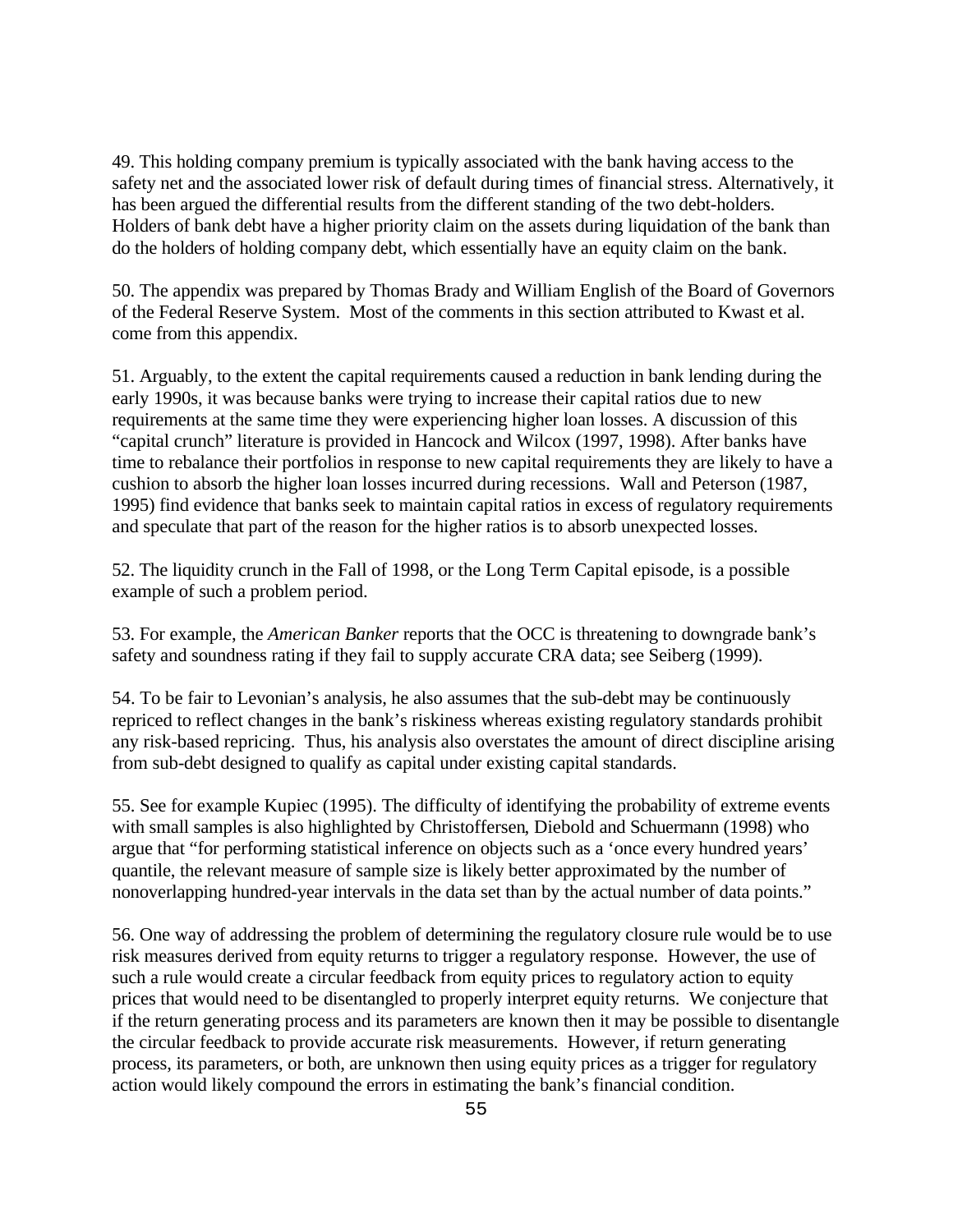57. This analysis assumes that debt-holders cannot obtain adequate compensation for the increase in risk, as is likely to be the case with the existing safety net.

58. The exception arises when a bank suffers sufficient losses in excess of its equity. However, these exceptions should be relatively easy to identify from very high observed sub-debt yields since investors will likely not be expecting to be repaid in full.

59. The exception to this occurs when the risk-free interest rate increases or when the liquidity risk premium substantially increases. The risk-free rate is readily observable and easy to account for. We consider the issues associated with increasing liquidity premiums in the discussion of our subdebt proposal.

60. Supervisor agencies could short-circuit this avoidance by having their examiners conduct subjective evaluations but that could easily result in examiners serving as shadow managers of banks.

61. Preferred stock is a form of equity but it would yield a clean signal unlike common equity. We do not propose the use of preferred stock for two reasons. First, dividend payments on preferred stock are not a deductible expense to the bank. Thus, forcing them to issue preferred stock would increase their costs. Second, discussions with market participants, as reported in Kwast et al. (1999, page 45), indicated that the preferred stock market is more heavily influenced by "relatively uninformed retail investors."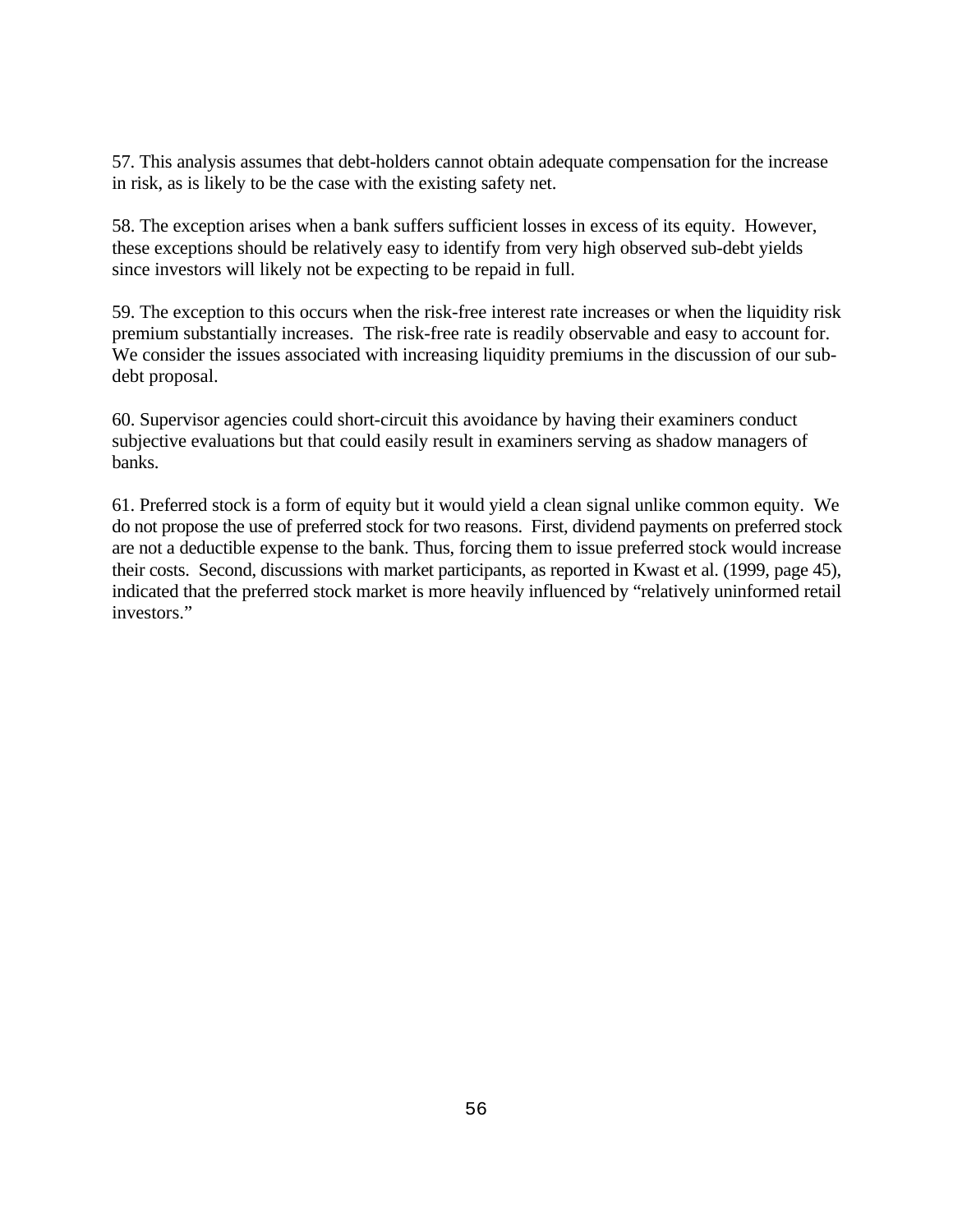# **REFERENCES**

Avery, R. B., T. M. Belton, and M. A. Goldberg (1988). Market discipline in regulating bank risk: New evidence from the capital markets*, Journal of Money, Credit, and Banking*, 20.

Baer, H. (1985). Private prices, public insurance: The pricing of federal deposit insurance. *Economic Perspectives,* Federal Reserve Bank of Chicago.

Baer, H, and E. Brewer (1986). Uninsured deposits as a source of market discipline: Some new evidence," *Economic Perspectives*, Federal Reserve Bank of Chicago, (September)*.*

Bank for International Settlement (1999). A New Capital Adequacy Framework. Consultative Paper Issued by the Basel Committee on Banking Supervision, June.

The Bankers Roundtable (1998*). Market-Based Incentive Regulation and Supervision: A Paradigm for the Future*, Washington, D.C.

Bartholomew, P. F. and G. Caprio (1998). Systemic risk, contagion, and the Southeast Asian financial crisis. Paper presented at a conference on *Restructuring Regulation & Financial Institutions*, Milken Institute (September) Santa Monica.

Basing, M.P. (1993). Comments on systemic risk, in *Proceedings of a Conference on Bank Structure and Competition,* Federal Reserve Bank of Chicago: Chicago.

Beighley, H.P. (1977). The Risk Perceptions of Bank Holding Company Debtholders, *Journal of Bank Research*, (Summer).

Benink, H. A. and R.H. Schmidt (2000). Agenda for banking in Europe, in *Bank Fragility and Regulation: Evidence From Different Countries and Different Times,* G.G. Kaufman, editor. JAI Press: Greenwich.

Benston, G.J. (1992). The purpose of capital for institutions with government-insured deposits. *Journal of Financial Services Research* 5.

Benston, G. J., R. A. Eisenbeis, P.M. Horvitz, E.J. Kane, and G.G. Kaufman (1986). *Perspectives on Safe and Sound Banking*, MIT Press: Cambridge.

Benston, G.J. and G.G. Kaufman (1988a). *Risk and Solvency Regulation of Depository Institutions: Past Policies and Current Options,* Salomon Brothers Monograph Series in Finance and Economics #1988-1: Graduate School of Business Administration, New York University: New York.

Benston, G.J. and G.G. Kaufman (1988b). Regulating bank safety and performance, in *Restructuring Banking and Financial services in America,* W.S. Haraf and R.M.Kushmeider, editors. American Enterprise Institute for Public Policy Research: Washington, D.C.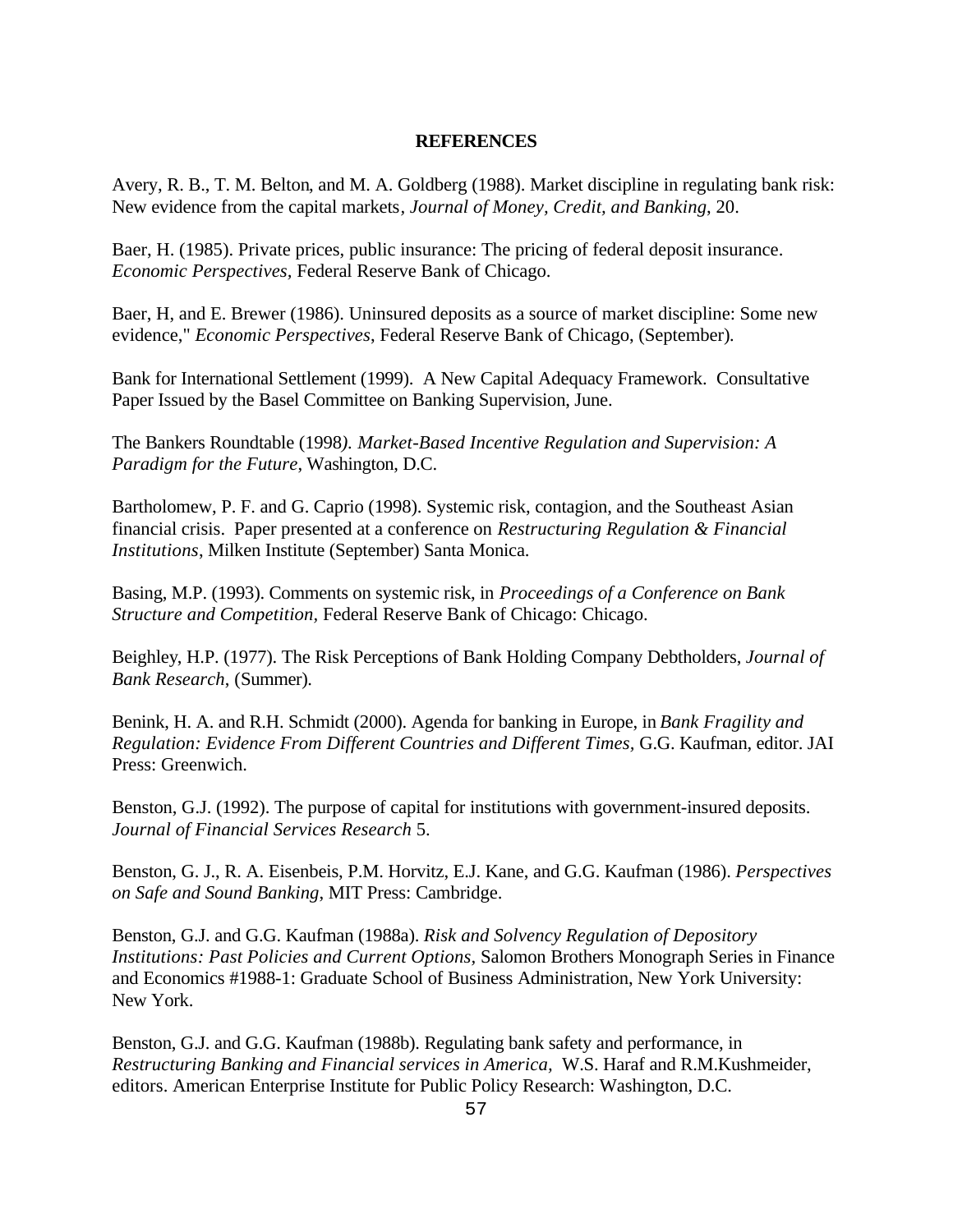Benston, G.J. and G.G. Kaufman (1994). Improving the FDIC Improvement Act: What was done and what still needs to be done to fix the deposit insurance problem, in *Reforming Financial Institutions and Markets in the United States,* George G. Kaufman, editor. Kluwer Academic Publishers: Boston.

Benston, G.J. and G.G. Kaufman (1998). Deposit insurance reform in the FDIC Improvement Act: The experience to date. *Economic Perspectives*. Federal Reserve Bank of Chicago. Second Quarter.

Berger, A. N. and S.M Davies (1994). The information content of bank examinations, in *Proceedings of a Conference on Bank Structure and Competition*, Federal Reserve Bank of Chicago: Chicago.

Berger, A.N., S.M Davies and M.J. Flannery (1999). Comparing market and regulatory assessments of bank performance: Who knows what, when*? Journal of Money, Credit, and Banking*, 32.

Berger, A.N., R.J. Herring and G.P. Szego (1995). The role of capital in financial institutions. *Journal of Banking and Finance,* 19.

Billett, M. T., J. A. Garfinkel, E. S. O'Neal (1998). The cost of market versus regulatory discipline in banking. *Journal of Financial Economics,* 48.

Bliss, R R. and M. J. Flannery (2000) Market discipline in the governance of U.S. bank holding companies: Monitoring vs. influencing*. Federal Reserve Bank of Chicago Working Paper,* WP-2000-3.

Boyd, J.H. and A.J. Rolnick (1988) A case for reforming federal deposit insurance, *Annual Report*, Federal Reserve Bank of Minneapolis.

Brewer III, E. (1988). The impact of deregulation on the true cost of savings deposits. *Journal of Economics and Business*, 40.

Broaddus, Jr., J.A. (1999). Incentives and banking, Speech presented to the National Conference for Teachers of Advanced Placement Economics :Richmond, September 26.

Broaddus, Jr., J.A. (2000). Market discipline and Fed lending, in *Proceedings of a Conference on Bank Structure and Competition,* Federal Reserve Bank of Chicago: Chicago.

Buser, S.A., A.H. Chen, and E.J. Kane (1981) Federal deposit insurance, regulatory policy, and optimal bank capital. *Journal of Finance*, 36.

Calomiris, C.W. (1997). *The Postmodern Bank Safety Net: Lessons from Developed and Developing Countries,* American Enterprise Institute for Public Policy Research, Washington.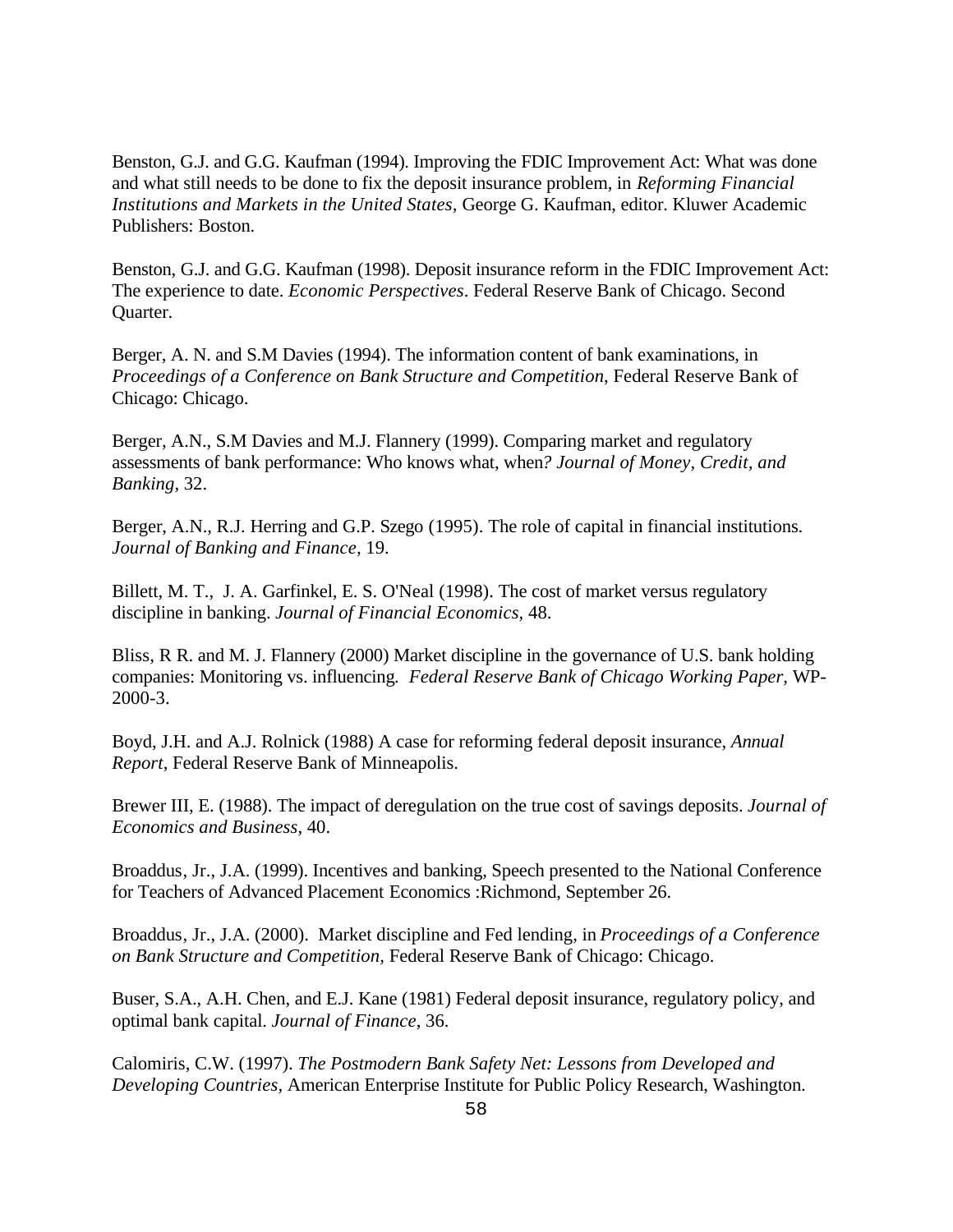Calomiris, C.W. (1998). *Blueprints for a New Global Financial Architecture,* September 23, American Enterprise Institute, Washington.

Calomiris, C.W. (1999). Building an incentive-compatible safety net. *Journal of Banking and Finance,* 23.

Calomiris, C.W. and C.M. Kahn (1991). The role of demandable debt in structuring optimal banking arrangements. *American Economic Review*, 81.

Calomiris, C.W. and A. Powell (2000). Can emerging market bank regulators establish credible discipline? The case of Argentina, 1992-1999. National Bureau of Economic Research Working Papers Series, #W7715, May.

Cargill, T.F. (1989). CAMEL ratings and the CD market*, Journal of Financial Services Research*, 3.

Caprio, G., W.C. Hunter, G.G. Kaufman and D.M. Leipziger (1998), *Preventing Bank Crises: Lessons from Recent Global Bank Failures.* World Bank: Washington D.C.

Carey, M and M. Hrycay (2000), Parameterizing credit risk models with rating data. *Proceedings of a Conference on Bank Structure and Competition,* Federal Reserve Bank of Chicago: Chicago.

Carrington, T. (1984). U.S. won't let 11 biggest banks in nation fail. *Wall Street Journal*, September 20.

Christoffersen, P.F., F.X. Diebold, and T. Schuermann (1998). Horizon problems and extreme events in financial risk management. *Economic Policy Review*, Federal Reserve Bank of New York, 4.

Cole, R.A. and J.W Gunther (1998). Predicting bank failures: A comparison of on- and off-site monitoring systems. *Journal of Financial Services Research*, 13.

Cooper, K. and D. R. Fraser (1988). The rising cost of bank failures: A proposed solution. *Journal of Retail Banking*, 10.

Covitz, D.M., D. Hancock, and M.L. Kwast (2000). Market discipline, banking organizations and subordinated debt. Paper presented at the 2000 Global Finance Association Meetings, April 21, Chicago.

Crane, D.B. (1976). A study of interest rate spreads in the !974 CD market," *Journal of Bank Research,* 7.

Dahl, D., G. Hanweck and J. O'Keefe (1995). The influence of auditors and examiners on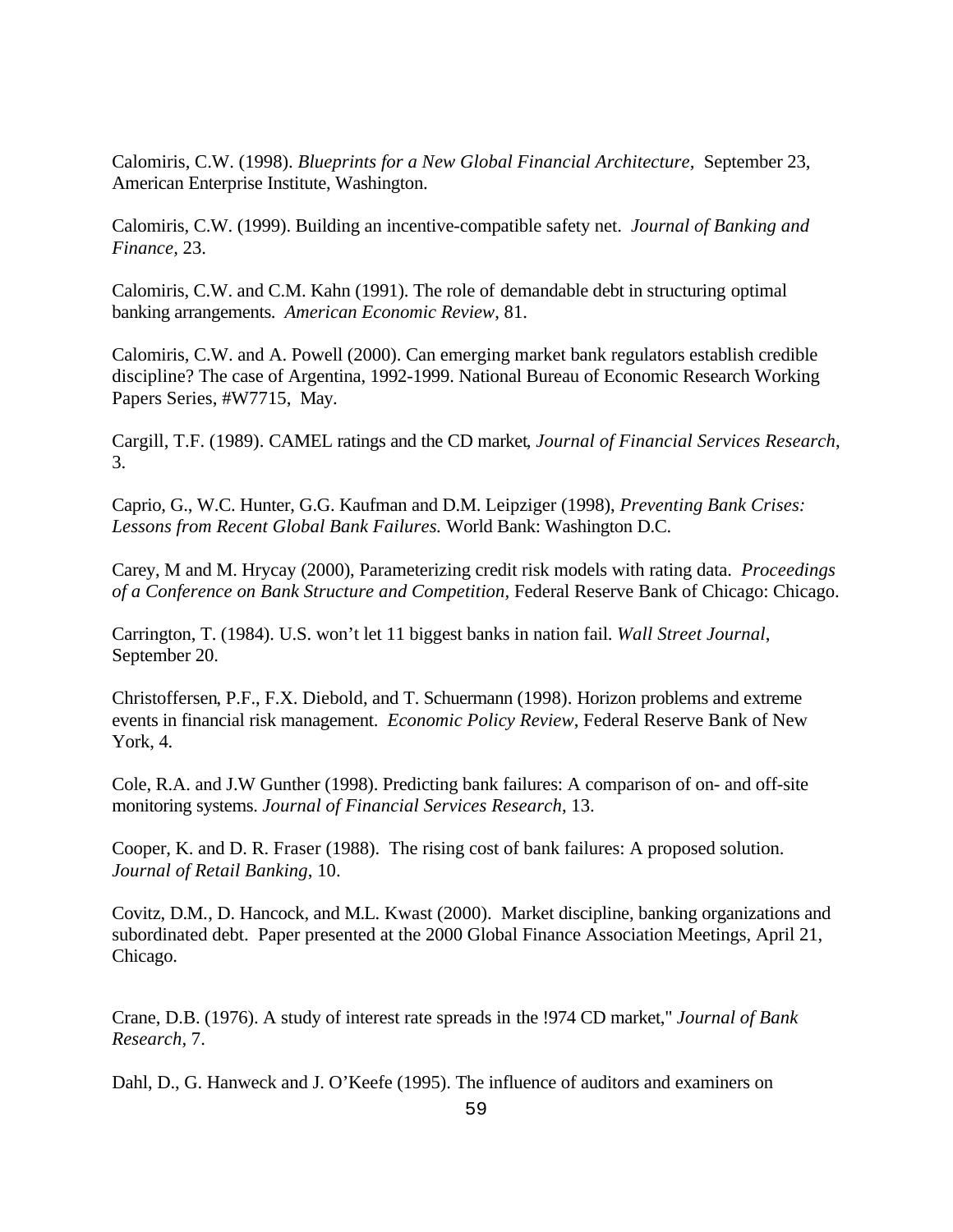accounting discretion in the banking industry. *FDIC Working Paper*, October.

DeYoung, R, M.J. Flannery, W. W. Lang, and S. Sorescu (1998). The informational advantage of specialized monitors: The case of bank examiners. Federal Reserve Bank of Chicago Working Paper Series, # 98-4, August.

Ellis, D.M. and M.J. Flannery (1992). Does the debt market assess large banks' risk, *Journal of Monetary Economics*, 30.

Ely, B. (1985). Yes—Private sector depositor protection is a viable alternative to federal deposit insurance, in *Proceedings of a Conference on Bank Structure and Competition,* Federal Reserve Bank of Chicago: Chicago.

England, C. (1985). A proposal for introducing private deposit insurance, in *Proceedings of a Conference on Bank Structure and Competition,* Federal Reserve Bank of Chicago: Chicago*.*

Evanoff, D.D. (1988). Branch banking and service accessibility*. Journal of Money, Credit, and Banking*, 20.

Evanoff, D.D. (1993). Preferred sources of market discipline*. Yale Journal on Regulation,* 10.

Evanoff, D.D. (1994). Capital requirements and bank regulatory reform, in *Global Risk Based Capital Regulations: Capital Adequacy,* C.A. Stone and A. Zissu, editors. Irwin: New York.

Evanoff, D.D. and L.D.Wall (2000a). Subordinated debt as bank capital: A proposal for regulatory reform. *Economic Perspectives*, Federal Reserve Bank of Chicago, Second Quarter.

Evanoff, D.D. and L.D. Wall (2000b). The role of subordinated debt in bank safety and soundness regulations, in *Proceedings of a Conference on Bank Structure and Competition,* Federal Reserve Bank of Chicago: Chicago*.*

Federal Deposit Insurance Corporation (1983). *Deposit Insurance in a Changing Environment: A study of the Current System of Deposit Insurance Pursuant to Section 712 of the Garn-St. Germain Depository Institution Act of 1982*. A Report to Congress on Deposit Insurance. U.S. Government Printing Office: Washington, DC.

Feldman, R.J. and A.J. Rolnick (1997). Fixing FDICIA: A plan to address the too-big-to-fail problem. *Annual Report*, Federal Reserve Bank of Minneapolis.

Ferguson, R.W. Jr. (1999). Evolution of financial institutions and markets: Private and policy implications. Speech presented at New York University: New York, February 25.

Flannery, M.J. (1994). Debt maturity and the deadweight cost of leverage: Optimally financing banking firms. *The American Economic Review*, Vol. 84.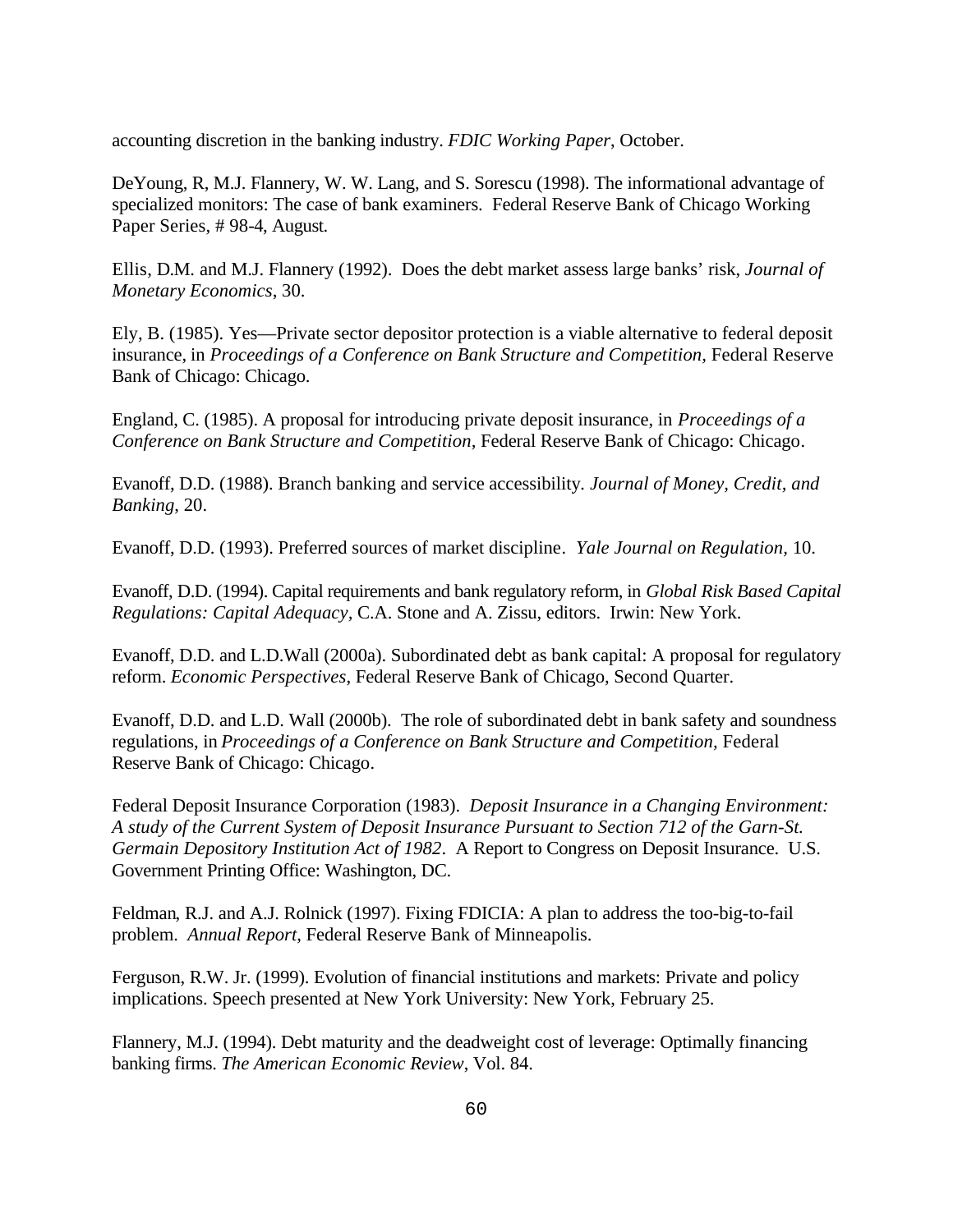Flannery, M.J. and S.M. Sorescu (1996). Evidence of bank market discipline in subordinated debenture yields: 1983 – 1991. *The Journal of Finance*, Vol. 51.

Fraser D.R. and J.P.McCormack (1978). Large bank failures and investor risk perceptions: Evidence from the debt market, *Journal of Financial and Quantitative Analysis*, 13.

Gilbert, R. A. (1990). Market discipline of bank risk: Theory and evidence, *Economic Review*, Federal Reserve Bank of St. Louis, (January/February).

Gorton, G. and A. M. Santomero (1990). Market discipline and bank subordinated debt, *Journal of Money, Credit, and Banking,* 22.

Greenspan, A. (2000). Banking evolution, in *Proceedings of a Conference on Bank Structure and Competition,* Federal Reserve Bank of Chicago: Chicago.

Hall, J.R., T.B. King, A.P. Meyer, and M.D. Vaughan (1999). Do uninsured depositors and bank supervisors view bank risk similarly? A comparison of the factors affecting jumbo-CD yields and CAMEL scores. Presented at the Financial Management Association Meetings, Orlando Florida, November.

Hancock, D. and J.A. Wilcox (1997). Bank capital, nonbank finance, and real estate activity. *Journal of Housing Research*, 8.

Hancock, D. and J.A. Wilcox (1998). The 'credit crunch' and the availability of credit to small business. *Journal of Banking and Finance*, 22.

Hannan,T.H. and G.A. Hanweck (1988) Bank insolvency risk and the market for large certificates of deposit. *Journal of Money, Credit, and Banking*, 20.

Herzig-Marx, C. and A.Weaver (1979). Bank soundness and the market for large negotiable certificates of deposit, *Federal Reserve Bank of Chicago Staff Memoranda*, # 79-1.

Horvitz, P.M. (1983). Market discipline is best provided by subordinated creditors. *American Banker*, July. 15, p. 3.

Horvitz, P.M. (1984). Subordinated debt is key to new bank capital requirements. *American Banker*, Dec. 31, p. 5.

Horvitz, P.M. (1987). A free-market approach to saving troubled banks. *American Banker*, December 10, p. 4.

Jagtiani, J., G.G. Kaufman and C. Lemieux (1999). Do markets discipline banks and bank holding companies? Evidence from debt pricing. presented at the American Economic Association meetings, January 3.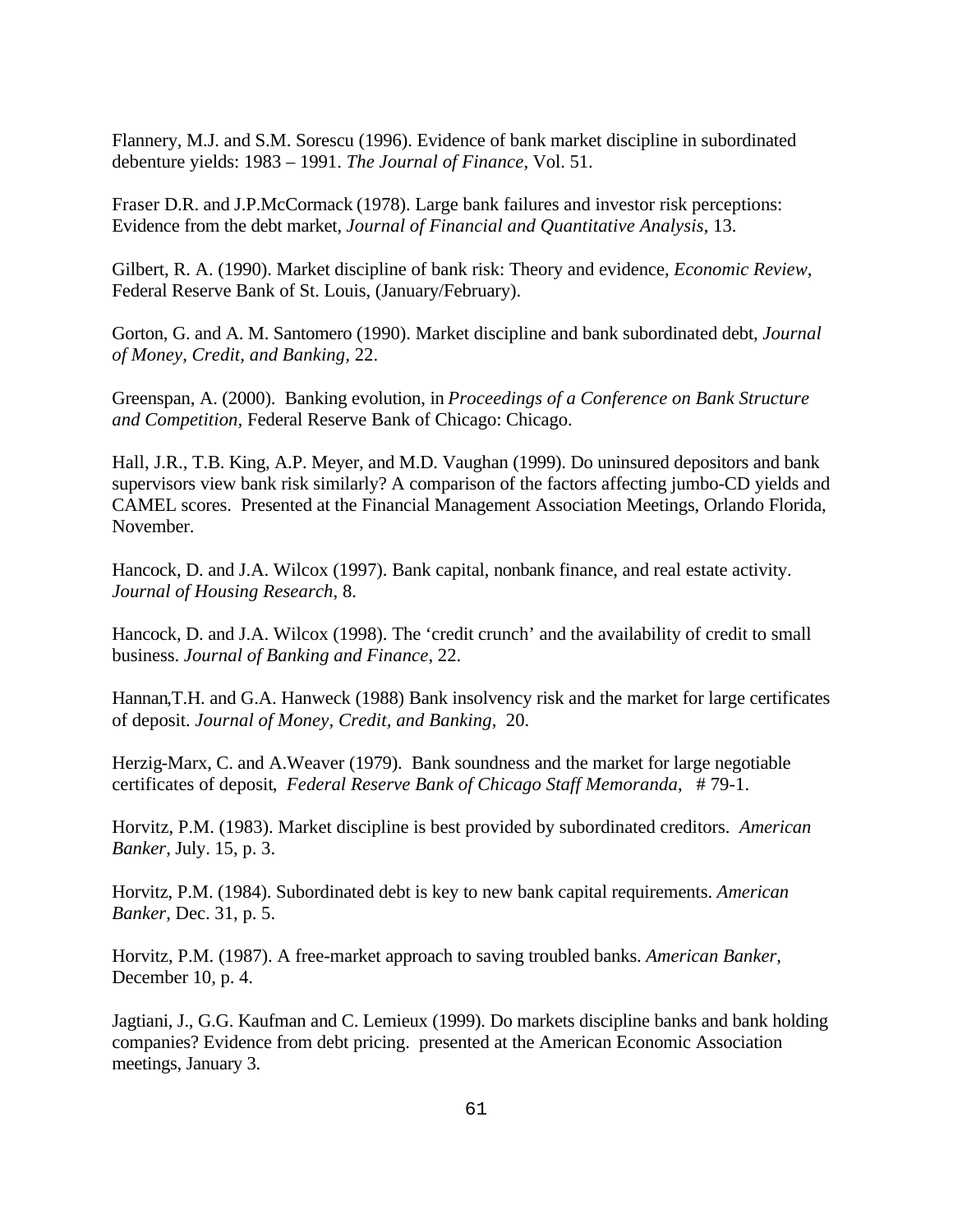James, C.M. (1988). The use of loan sales and standby letters of credit by commercial banks. *Journal of Monetary Economics*, 22.

James, C.M. (1990). Heterogeneous creditors and the market value of bank LDC loan portfolios. *Journal of Monetary Economics*, 25.

Jones, D.S. (1998). Emerging problems with the Basle Accord: Regulatory capital arbitrage and related issues. Paper presented at a conference on *Credit Risk Modeling and the Regulatory Implications*, Bank of England (September).

Jones, D.S. (2000). Emerging problems with the Basel Capital Accord: Regulatory capital arbitrage and related issues. *Journal of Banking and Finance*, 24.

Kaufman, G.G. (1996). Bank failures, system risk, and bank regulation. *Cato Journal*, Spring.

Kane, E.J. (1977). Good intentions and unintended evil: The case against selective credit allocation. *Journal of Money, Credit, and Banking,* 9.

Kane, E.J. (2000). Incentives for banking megamergers: What motives might regulators infer from event-study evidence? in *Proceedings of a Conference on Bank Structure and Competition,* Federal Reserve Bank of Chicago: Chicago*.*

Kane, E.J. (1989), *The S&L insurance mess: How did it happen?* Urban Institute Press: Washington, D.C.

Keehn, S. (1989). *Banking on the Balance; Powers and the Safety Net.* Federal Reserve Bank of Chicago: Chicago.

Keeley, M.C. (1990). Deposit insurance, risk, and market power in banking*. American Economic Review*; 80.

Kupiec, P.H. (1995). Techniques for verifying the accuracy of risk measurement models. Board of Governors of the Federal Reserve System, *Finance and Economics Discussion Series*: 95-24, May.

Kwast, M.L. and S.W. Passmore (1997). The subsidy provided by the federal safety net: Theory measurement and containment. Board of Governors of the Federal Reserve System, *Finance and Economics Discussion Series,* 97-58, December.

Kwast, M.L., D.M. Covitz, D. Hancock, J.V. Houpt, D.P. Adkins, N. Barger, B. Bouchard, J.F. Connolly, T.F. Brady, W.B. English, D.D. Evanoff, and L.D. Wall (1999). Using subordinated debt as an instrument of market discipline. Report of a study group on subordinated notes and debentures, Board of Governors of the Federal Reserve System, M. Kwast (chair), *Staff Study*, No. 172, December.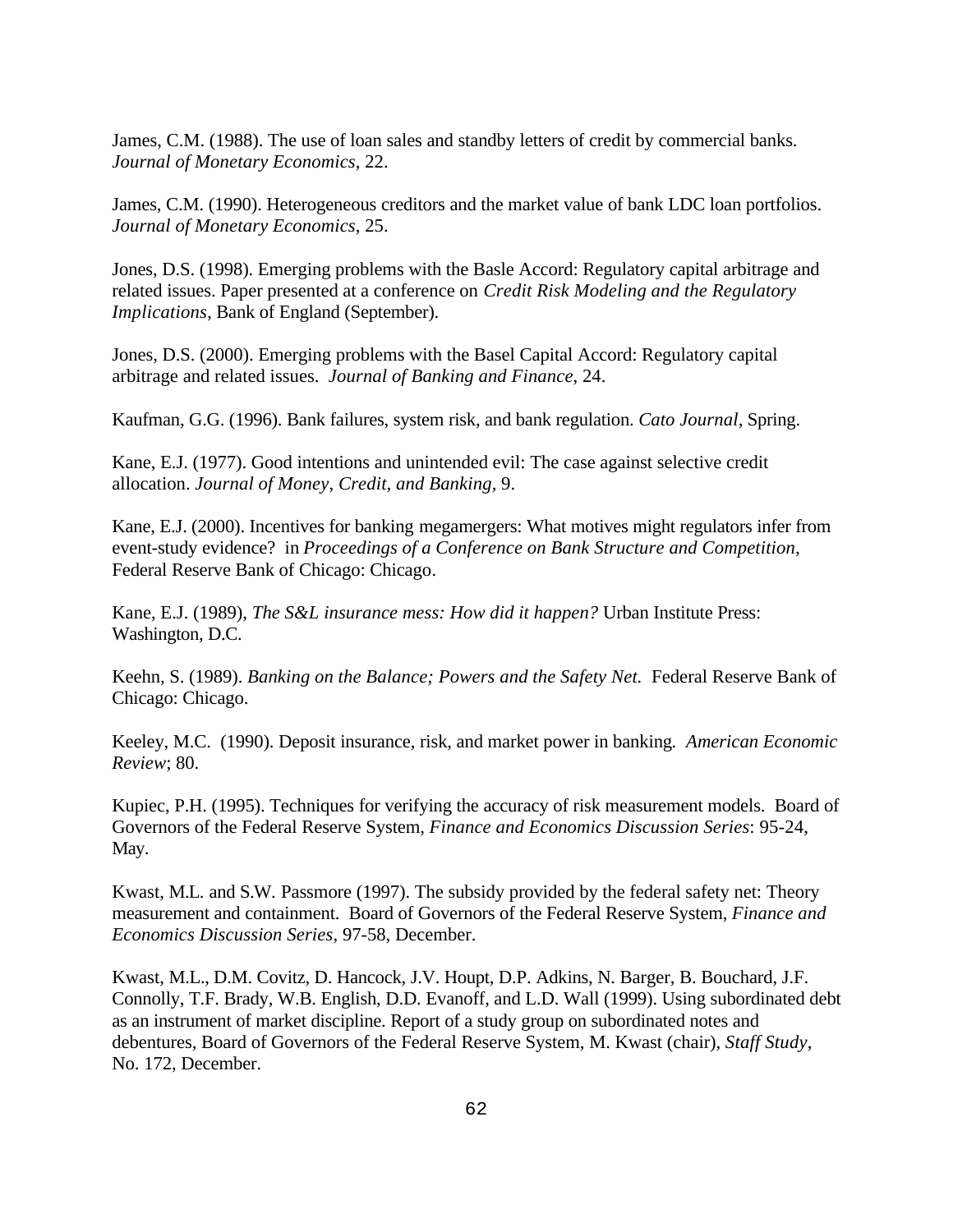Levonian, M. (1999). Using subordinated debt to enhance market discipline in banking. Memo, Federal Reserve Bank of San Francisco.

Litan, R.E. (2000) International Bank Capital Standards: Next Steps, in *Global Financial Crises: Lessons From Recent Events,* J.R. Bisignano, W.C. Hunter and G.G. Kaufman, editors. Kluwer Academic: Boston.

Litan, R. E. and J. Rauch (1997). *American Finance for the 21st Century*, U.S. Government Printing Office: Washington D.C.

Marino, J. A. and R.L. Bennett (1999). The consequences of national depositor preference. *Banking Review*, Federal Deposit Insurance Corporation, 12.

Martinez Peria, M.S. and S.L. Schmukler (1998). Do depositors punish banks for 'bad' behavior? Examining market discipline in Argentina, Chile, and Mexico. *World Bank Working Paper Series*, #2058 (December).

Meyer, L.H. (1999). Market discipline as a complement to bank supervision and regulation. Speech before the Conference on Reforming Bank Capital Standards, Council on Foreign Relations, New York, June 14.

Milhaupt, C.J. (1999). Japan's experience with deposit insurance and failing banks: Implications for financial regulatory design*? Monetary and Economic Studies*, 17.

Mingo, J.J. (1999). Policy implications of the Federal Reserve study of credit risk models at major US banking organizations. *Journal of Banking and Finance*, 24.

Morgan, D.P., and K.J. Stiroh (2000). Bond market discipline of banks: Is the market tough enough? in *Proceedings of a Conference on Bank Structure and Competition,* Federal Reserve Bank of Chicago: Chicago.

Moskow, M.H. (1998). Regulatory efforts to prevent banking crises, in *Preventing Bank Crises: Lessons from Recent Global Bank Failures,* Caprio, G., W.C. Hunter, G.G. Kaufman and D.M. Leipziger, editors. World Bank: Washington D.C.

Musumeci, J.J. and J.F. Sinkey, Jr. (1990a). The international debt crisis, investor contagion, and bank security returns in 1987: The Brazilian Experience*. Journal of Money, Credit and Banking,* 22.

Musumeci, J.J. and J.F. Sinkey, Jr. (1990b). The international debt crisis and bank loan-lossreserve decisions: The signaling content of partially anticipated events*. Journal of Money, Credit, and Banking*, 22.

Noe, T.H., M.J. Rebello and L.D. Wall (1996). Managerial rents and regulatory intervention in troubled banks. *Journal of Banking and Finance,* 20.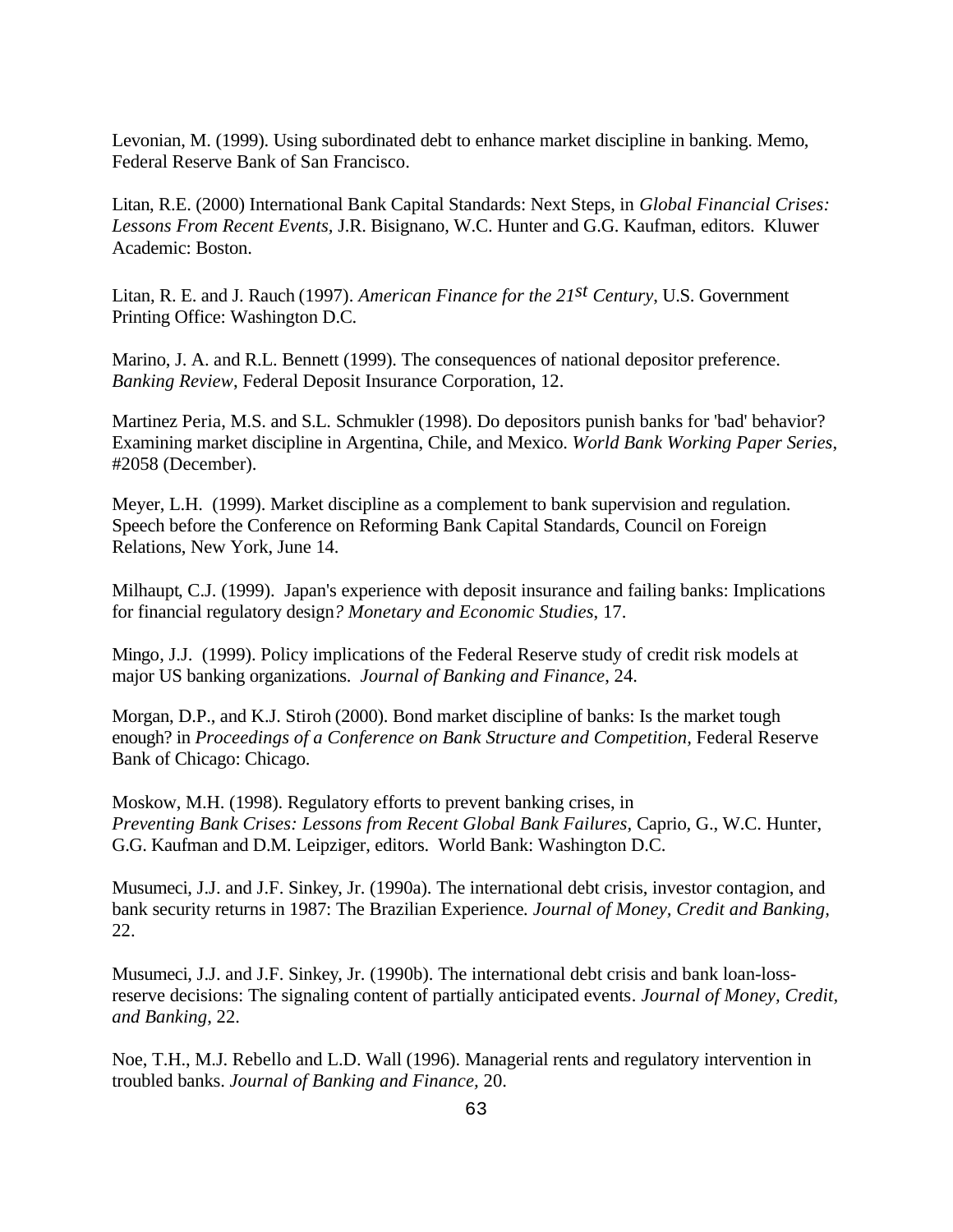O'Hare M. and W. Shaw (1990). Deposit insurance and wealth effects: The Value of Being 'Too Big to Fail'. *The Journal of Finance*, 45.

Penas, M. and H. Unal (2000). Bank mergers and subordinated debt yields, in *Proceedings of a Conference on Bank Structure and Competition,* Federal Reserve Bank of Chicago: Chicago*.*

Pettway, R.H. (1976). The effects of large bank failures upon investor's risk cognizance in the commercial banking industry. *Journal of Financial and Quantitative Analysis*, 11.

Pilloff, S.J. (1996). Performance changes and shareholder wealth creation associated with mergers of publicly traded banking institution. *Journal of Money, Credit, and Banking*, 28.

Pilloff, S.J. and A.M. Santomero (1997). The value effects of bank mergers and acquisitions. Working paper 9707, Wharton Financial Institutions Center, Philadelphia.

Pyle, D.H. (1974). The losses on savings deposits from interest rate regulation. *Bell Journal of Economics and Management*, 5.

Seiberg, J. (1999). CAMELs penalty threatened if flaws found in CRA data, American *Banker,* April 27, p.2.

Startz, R. (1979). Implicit interest on demand deposits. *Journal of Monetary Economics*, 5.

Stern, G.H. (1992). Banking's middle ground: Balancing excessive regulation and taxpayer risk. *Annual Report*, Federal Reserve Bank of Minneapolis.

Stern, G.H. (1998). Market discipline as bank regulator. *The Region*, Federal Reserve Bank of Minneapolis (June).

Tanoue, D. (2000). *Statement Before the Annual Convention Of the Independent Community Bankers of America*, San Antonio, March 7.

Theodore, S.S. (1999). *Rating Methodology: Bank Credit Risk*. Moody's Investor Services, Global Credit Research: New York.

U.S. Shadow Regulatory Committee (2000). *Reforming Bank Capital Regulation.* The AEI Press: Washington D.C

Volcker, P. (1985). Statement before the Committee on Banking, Housing and Urban Affairs. U.S. Senate,  $99<sup>th</sup> Congress, 1<sup>st</sup> session.$ 

Wall, L.D. (1989). A plan for reducing future deposit insurance losses: Puttable subordinated debt. *Economic Review,* Federal Reserve Bank of Atlanta.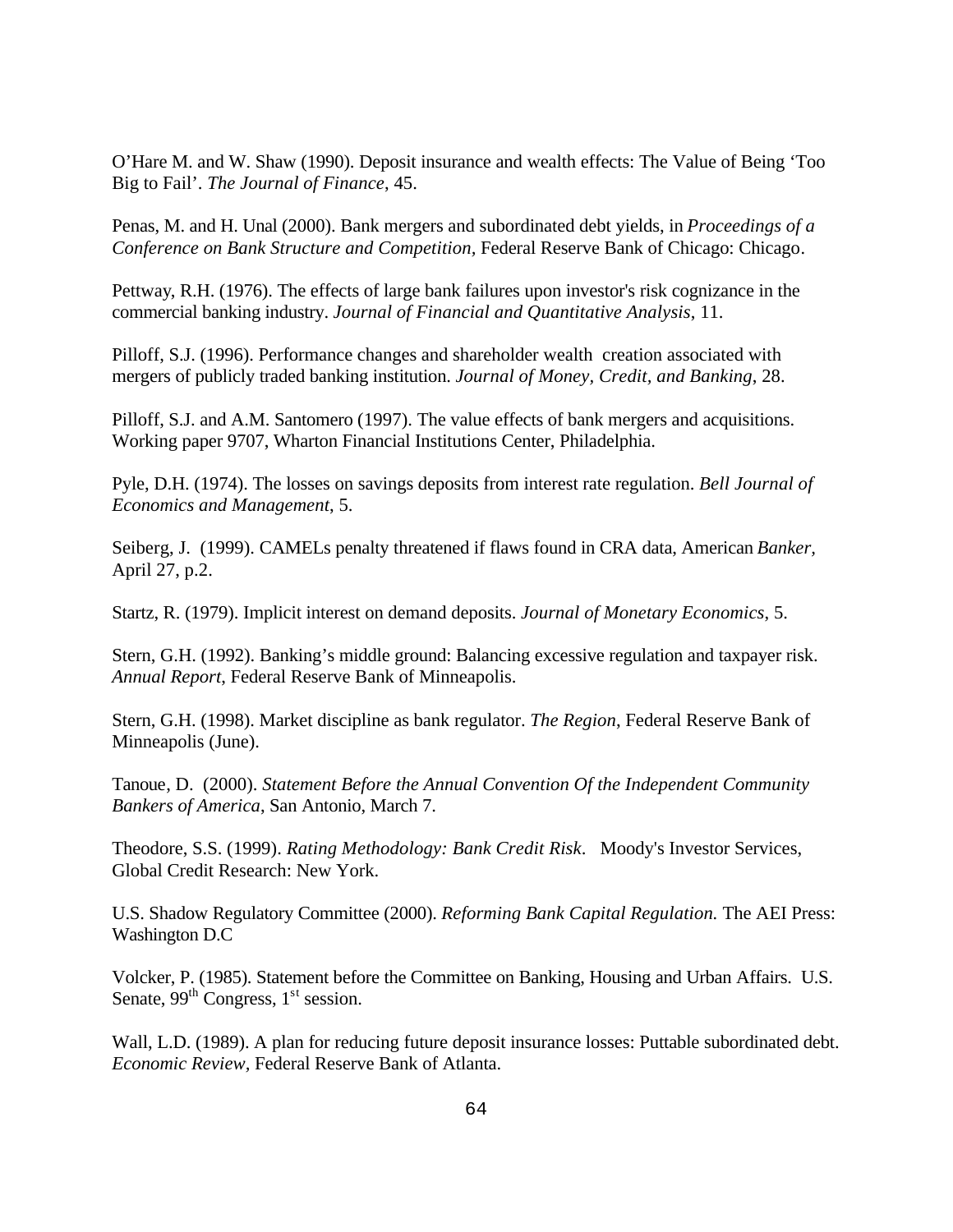Wall, L.D. and David R. Peterson (1987). The effect of capital adequacy guidelines on large bank holding companies. *Journal of Banking and Finance*, 11.

Wall, L.D., and David R. Peterson (1995). Bank holding company capital targets in the early 1990s: The regulators versus the markets. *Journal of Banking and Finance*, 19.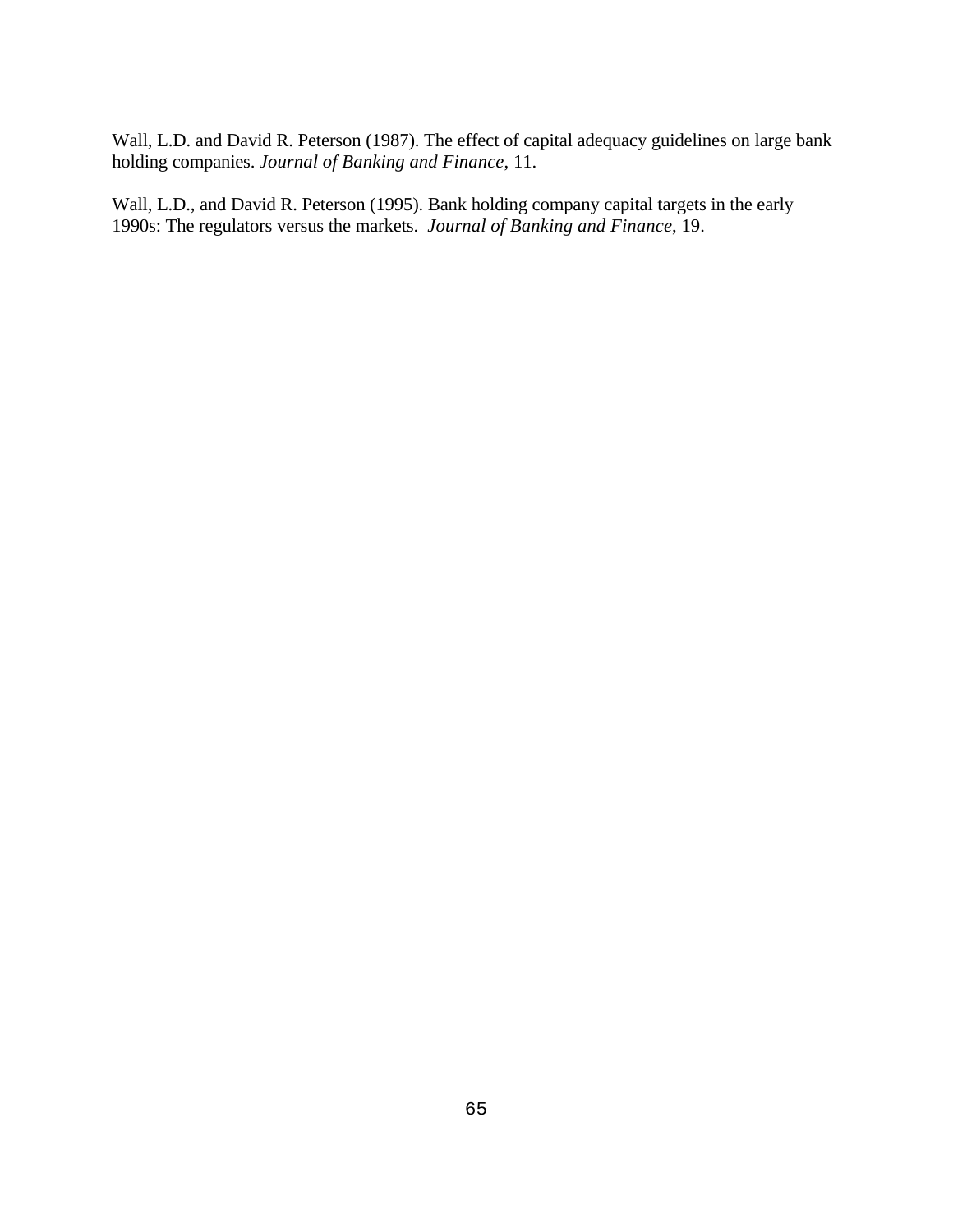| Bibliographic | Required Amount?       |                   | <b>Debt Characteristics</b> | Insolvency           | Participants? |            |                         |                |
|---------------|------------------------|-------------------|-----------------------------|----------------------|---------------|------------|-------------------------|----------------|
| Citation      |                        |                   |                             | Procedures?          | (All Banks?)  |            |                         |                |
|               |                        |                   |                             |                      |               |            |                         |                |
|               |                        | Maturity?         | Issuance?                   | Covenants?           | Rate          | Putable    |                         |                |
|               |                        |                   |                             |                      | Cap?          | Debt       |                         |                |
| Federal       | Banks would be         | Maturity          | As banks grow they          | Penalties would be   | None. Not     |            | FDIC assistance might   | Not discussed. |
| Deposit       | required to maintain a | selection should  | would be required to        | imposed on banks     |               | discussed. | still be granted and    |                |
| Insurance     | minimum protective     | take into         | proportionately add         | that fell below      |               |            | serious disruption      |                |
| Corporation   | cushion to support     | consideration the | to their                    | minimum levels.      |               |            | avoided in a manner     |                |
| (1983).       | deposits (e.g., 10)    | desirability of   | "capitalization."           | Provisions where     |               |            | which would not         |                |
|               | percent) which would   | frequent          | Those heavily               | debt holders receive |               |            | benefit stockholders    |                |
|               | be met by use of a     | exposure to       | dependent on debt,          | some equity interest |               |            | and subordinate         |                |
|               | combination of equity  | market judgment.  | primarily the larger        | and exercise some    |               |            | creditors. This could   |                |
|               | and sub-debt.          |                   | banks, would have to        | management           |               |            | be accomplished by      |                |
|               |                        | The total debt    | go to the market            | control such as in   |               |            | effecting a phantom     |                |
|               |                        | perhaps should    | frequently to expand        | the selection of     |               |            | merger transaction with |                |
|               |                        | mature serially   | their cushion and to        | members of the       |               |            | a newly-chartered bank  |                |
|               |                        | (e.g. one-third   | refinance maturing          | board of directors   |               |            | which has been          |                |
|               |                        | every two years). | issues.                     | may be appropriate   |               |            | capitalized with FDIC   |                |
|               |                        |                   |                             | as may               |               |            | financial assistance.   |                |
|               |                        |                   |                             | convertibility to    |               |            | The new bank would      |                |
|               |                        |                   |                             | common stock         |               |            | assume the liabilities  |                |
|               |                        |                   |                             | under certain        |               |            | of the closed bank and  |                |
|               |                        |                   |                             | provisions.          |               |            | purchase its high-      |                |
|               |                        |                   |                             |                      |               |            | quality assets.         |                |
|               |                        |                   |                             |                      |               |            |                         |                |

# **TABLE 1. A SUMMARY OF VARIOUS SUBORDINATED DEBT PROPOSALS**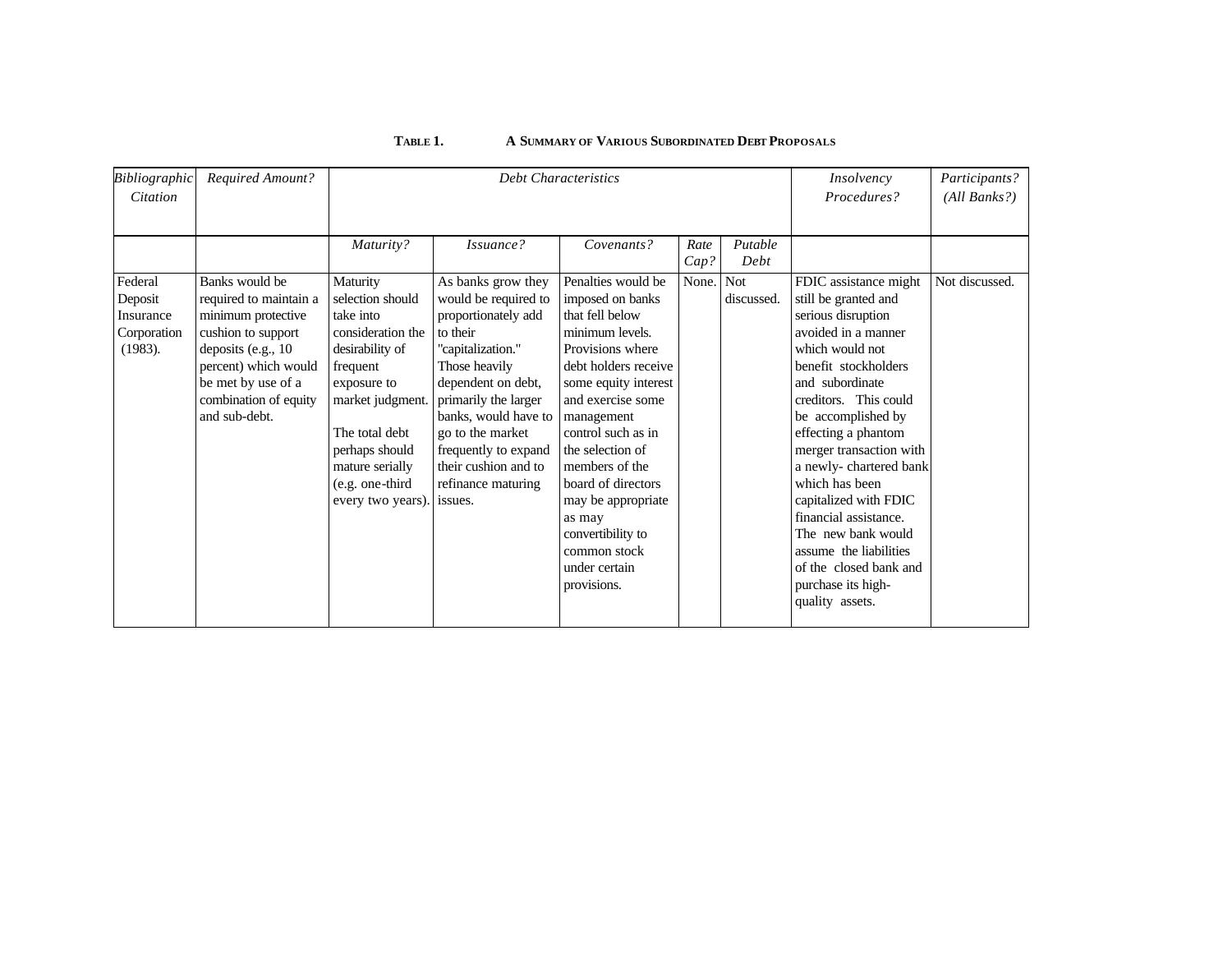| Bibliographic<br>Citation                                               | Required Amount?                                                                                   |                                                        | <b>Debt Characteristics</b> | Insolvency<br>Procedures?                                                         | Participants?<br>(All Banks?) |                                                                                                        |                                                                                                                                                                                                                                                                 |                                                                                                                                                                                                                                                                                                                                                                                                                                                                            |
|-------------------------------------------------------------------------|----------------------------------------------------------------------------------------------------|--------------------------------------------------------|-----------------------------|-----------------------------------------------------------------------------------|-------------------------------|--------------------------------------------------------------------------------------------------------|-----------------------------------------------------------------------------------------------------------------------------------------------------------------------------------------------------------------------------------------------------------------|----------------------------------------------------------------------------------------------------------------------------------------------------------------------------------------------------------------------------------------------------------------------------------------------------------------------------------------------------------------------------------------------------------------------------------------------------------------------------|
|                                                                         |                                                                                                    | Maturity?                                              | Issuance?                   | Covenants?                                                                        | Rate<br>Cap?                  | Putable<br>Debt                                                                                        |                                                                                                                                                                                                                                                                 |                                                                                                                                                                                                                                                                                                                                                                                                                                                                            |
| Benston,<br>Eisenbeis,<br>Horvitz,<br>Kane<br>and<br>Kaufman<br>(1986). | A significant level<br>(e.g., 3 to 5 percent of<br>deposits or a certain<br>proportion of equity). | Short maturity,<br>but long enough<br>to prevent runs. | Frequent.                   | Yes, to restrict the<br>ability of the banks<br>to engage in risky<br>activities. | None.                         | A small<br>percentage<br>of the<br>issue<br>should be<br>redeemed<br>at the<br>option of<br>the holder | Advised prompt<br>closure when market<br>value of equity is zero.<br>Noted that in order to<br>protect the FDIC, the<br>notes would have to<br>allow for wide<br>discretion by the FDIC<br>in arranging purchases<br>and assumptions in<br>cases of insolvency. | These authors<br>indicated that<br>they believed<br>that large banks<br>would be able to<br>sell sub-debt<br>notes through<br>the national<br>financial<br>markets, small<br>banks might be<br>able to sell<br>capital notes<br>over the counter<br>to customers<br>locally (or<br>locally by other<br>means), but<br>medium-sized<br>banks would be<br>too large to sell<br>sufficient notes<br>locally, but not<br>large enough to<br>have access to<br>national markets |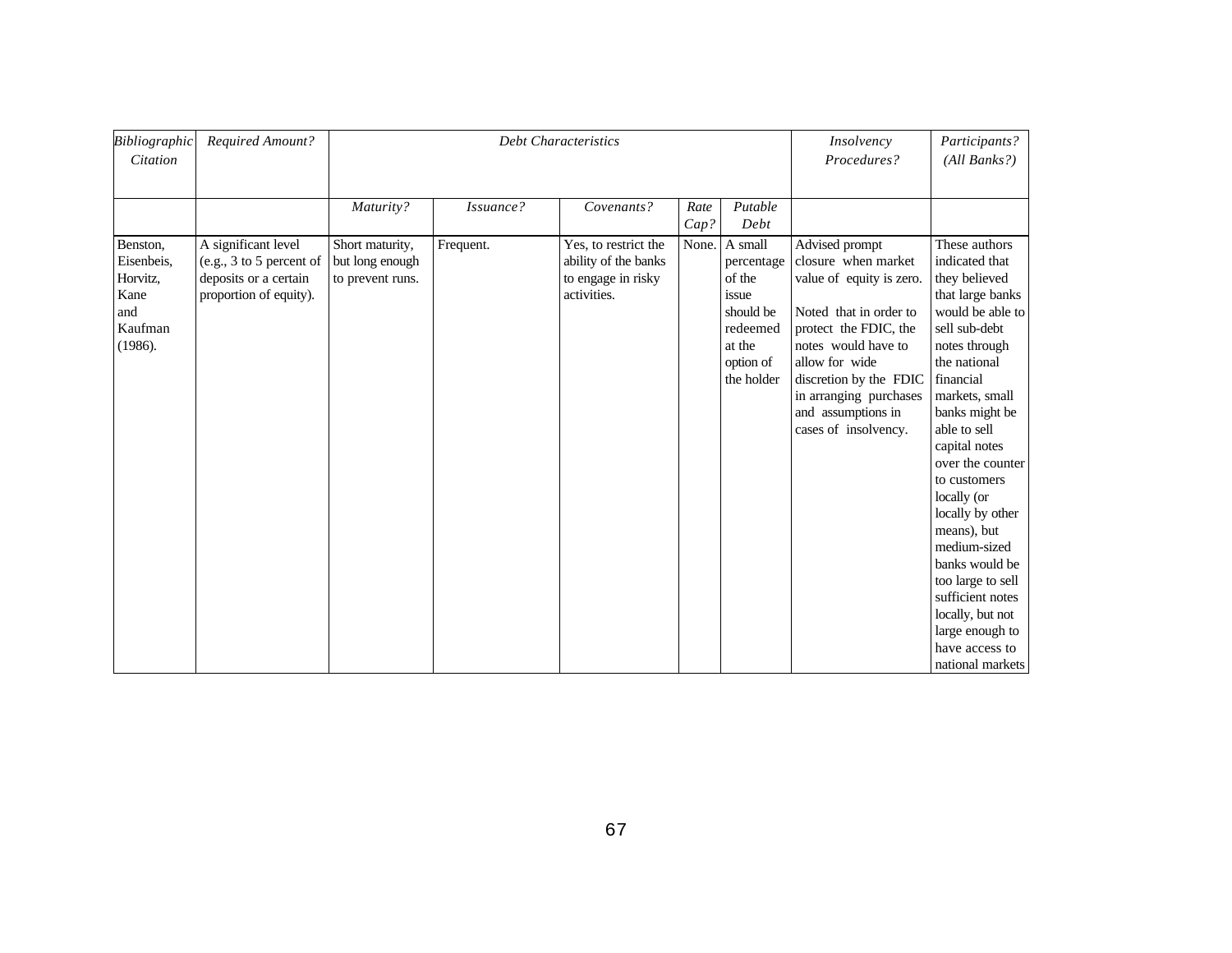| Bibliographic<br>Citation     | Required Amount?                                              | Debt Characteristics                                                           |                                                                                    |                |                |                          | Insolvency<br>Procedures?                                                                                                                                                                                                        | Participants?<br>(All Banks?)                                                                                                             |
|-------------------------------|---------------------------------------------------------------|--------------------------------------------------------------------------------|------------------------------------------------------------------------------------|----------------|----------------|--------------------------|----------------------------------------------------------------------------------------------------------------------------------------------------------------------------------------------------------------------------------|-------------------------------------------------------------------------------------------------------------------------------------------|
|                               |                                                               | Maturity?                                                                      | Issuance?                                                                          | Covenants?     | Rate Cap?      | Putable<br>Debt          |                                                                                                                                                                                                                                  |                                                                                                                                           |
| Horvitz<br>(1986).            | A minimum of 4<br>percent of<br>deposits.                     | Not discussed.                                                                 | Not discussed.                                                                     | Not discussed. | None.          | <b>Not</b><br>discussed. | FDIC would<br>choose when to<br>close the bank.<br>Sub-debt<br>holders would<br>provide a<br>margin of error<br>in the<br>determination<br>of when a bank<br>should be<br>closed and<br>would reduce<br>the loss to the<br>FDIC. | Not discussed.                                                                                                                            |
| Litan and<br>Rauch<br>(1997). | A minimum of 1<br>to 2 percent of<br>risk-weighted<br>assets. | The<br>subordinate<br>bonds would<br>have<br>maturities of<br>at least 1 year. | A fraction of the<br>sub-debt<br>outstanding would<br>come due in each<br>quarter. | Not discussed. | Not discussed. | <b>Not</b><br>discussed. | Not discussed.                                                                                                                                                                                                                   | Sub-debt would<br>only be required of<br>banks in<br>organizations<br>above a certain<br>size (e.g. \$10)<br>billion in total<br>assets.) |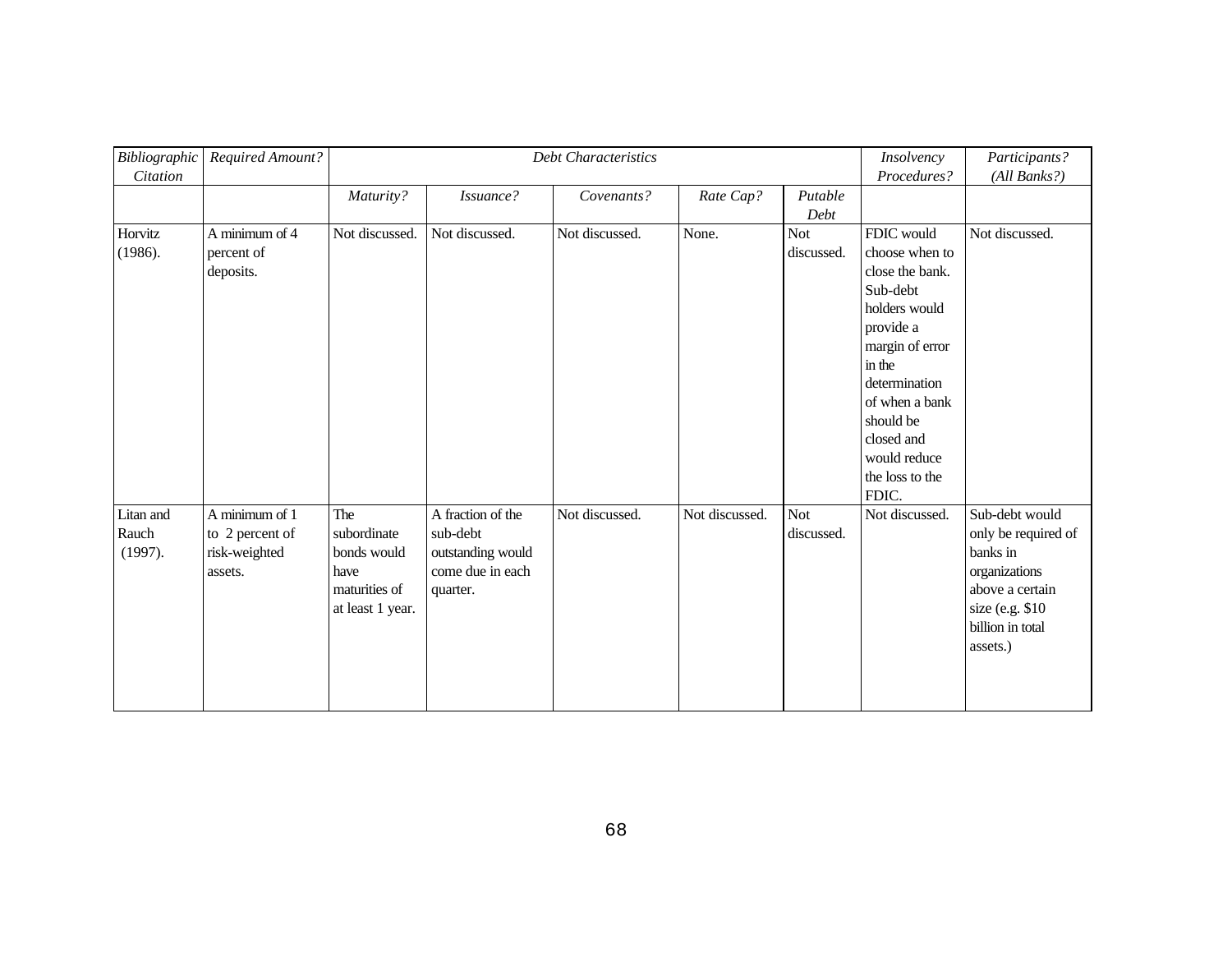| <b>Bibliographic</b><br>Citation     | Required Amount?                             | <b>Debt Characteristics</b> |                |                |                |                          | Insolvency<br>Procedures? | Participants?<br>(All Banks?)                                                                                                                                                                                                                                                                                                                                                                                                                                                           |
|--------------------------------------|----------------------------------------------|-----------------------------|----------------|----------------|----------------|--------------------------|---------------------------|-----------------------------------------------------------------------------------------------------------------------------------------------------------------------------------------------------------------------------------------------------------------------------------------------------------------------------------------------------------------------------------------------------------------------------------------------------------------------------------------|
|                                      |                                              | Maturity?                   | Issuance?      | Covenants?     | Rate Cap?      | Putable<br>Debt          |                           |                                                                                                                                                                                                                                                                                                                                                                                                                                                                                         |
| The Bankers<br>Roundtable<br>(1998). | A minimum of 2<br>percent of<br>liabilities. | Not discussed.              | Not discussed. | Not discussed. | Not discussed. | <b>Not</b><br>discussed. | Not discussed.            | Banks would have<br>the option of<br>complying with<br>either a Basle-type<br>risk-based capital<br>standard or on<br>approaches that<br>rely on more<br>market-based<br>elements. Those<br>banks that (a) are<br>"adequately<br>capitalized" but<br>not subject to the<br>leverage<br>requirements under<br>prompt corrective<br>action, or (b)<br>determine<br>appropriate capital<br>levels using<br>internal<br>management<br>procedures would<br>be required to<br>issue sub-debt. |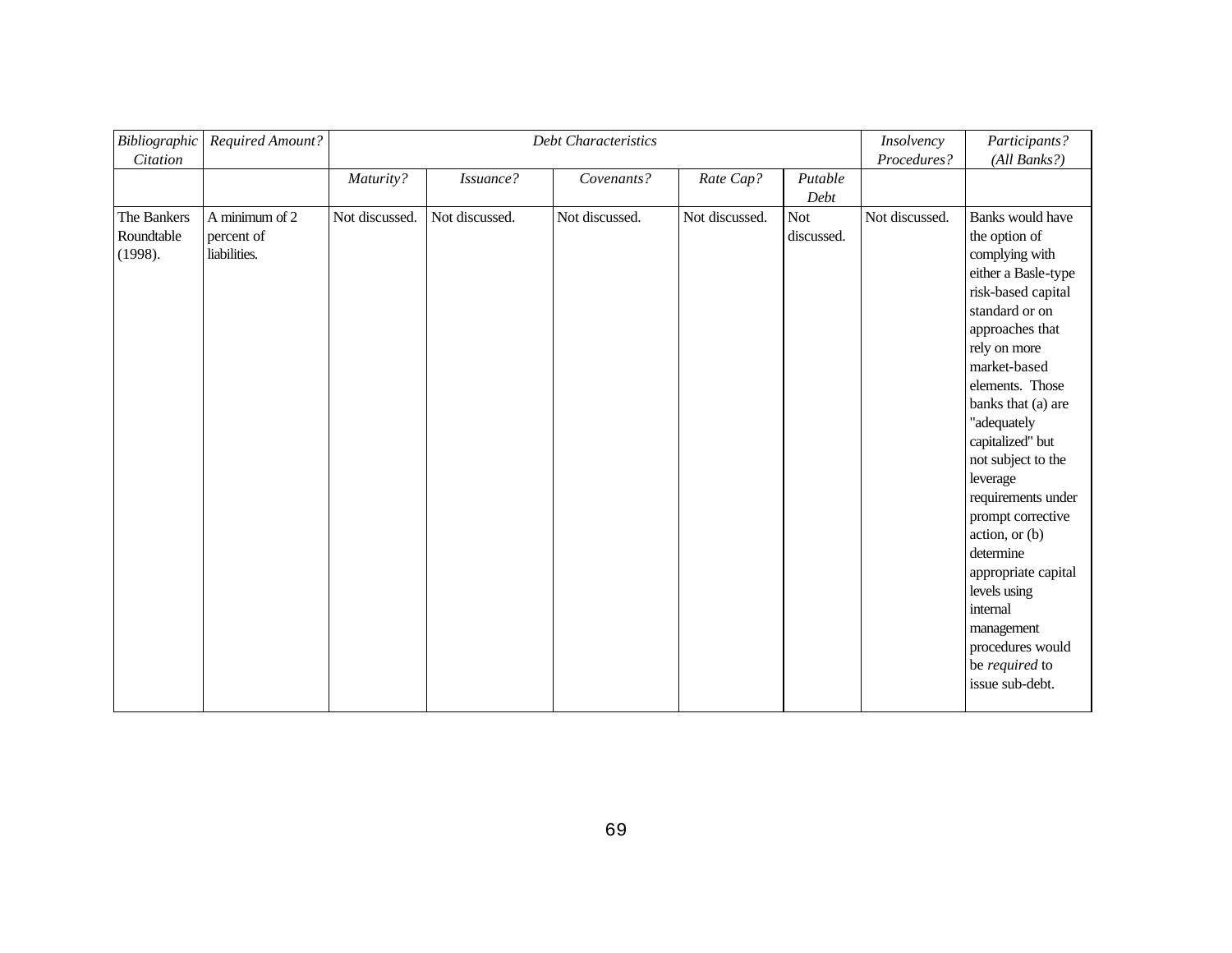| <b>Bibliographic</b><br>Citation | Required Amount?                                                                                               | <b>Debt Characteristics</b>                                                                |                                                                                                                                                 |                                                                                                                                                                                                            |           | Insolvency<br>Procedures? | Participants?<br>(All Banks?)                                                                                                                                                                                                                                                                                                                                                             |                                                                                          |
|----------------------------------|----------------------------------------------------------------------------------------------------------------|--------------------------------------------------------------------------------------------|-------------------------------------------------------------------------------------------------------------------------------------------------|------------------------------------------------------------------------------------------------------------------------------------------------------------------------------------------------------------|-----------|---------------------------|-------------------------------------------------------------------------------------------------------------------------------------------------------------------------------------------------------------------------------------------------------------------------------------------------------------------------------------------------------------------------------------------|------------------------------------------------------------------------------------------|
|                                  |                                                                                                                | Maturity?                                                                                  | Issuance?                                                                                                                                       | Covenants?                                                                                                                                                                                                 | Rate Cap? | Putable<br>Debt           |                                                                                                                                                                                                                                                                                                                                                                                           |                                                                                          |
| Keehn<br>(1989).                 | A minimum of 4<br>percent sub-debt<br>to risk assets ratio<br>along with a 4<br>percent equity<br>requirement. | The<br>subordinated<br>bonds would<br>have<br>maturities of<br>no less than<br>five years. | Issues would be<br>staggered to ensure<br>that no more than<br>20 percent, and no<br>less than 10<br>percent, mature<br>within any one<br>year. | Sanctions on bank<br>dividend policy,<br>payment of<br>management fees,<br>deposit growth,<br>and deposit rates<br>would be<br>progressively<br>increased as the<br>bank's<br>performance<br>deteriorated. | None.     | <b>Not</b><br>discussed.  | <b>Bank</b><br>ownership<br>would be<br>converted to<br>the sub-debt<br>holders<br>following a<br>judicial or<br>regulatory<br>determination<br>of insolvency.<br>Creditors<br>would be<br>converted to<br>common<br>shareholders<br>and would have<br>a prescribed<br>period to<br>recapitalize the<br>bank or find an<br>acquirer; failing<br>that, the bank<br>would be<br>liquidated. | Small banks could<br>be allowed<br>alternative means<br>to meet the debt<br>requirement. |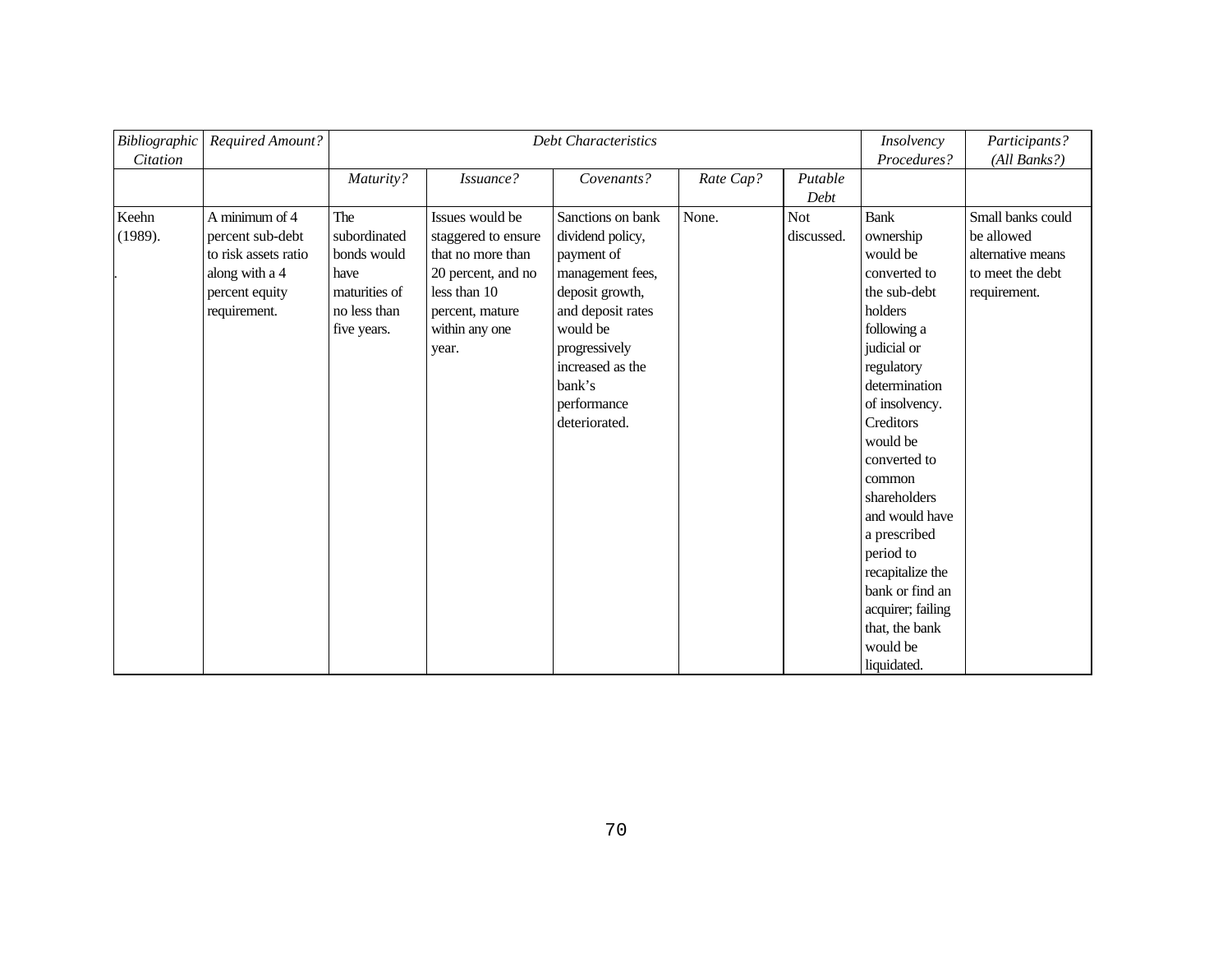| Bibliographic | Required Amount? |                | <b>Debt Characteristics</b> | Insolvency     | Participants?  |             |                   |                      |
|---------------|------------------|----------------|-----------------------------|----------------|----------------|-------------|-------------------|----------------------|
| Citation      |                  |                |                             |                |                |             | Procedures?       | (All Banks?)         |
|               |                  | Maturity?      | Issuance?                   | Covenants?     | Rate Cap?      | Putable     |                   |                      |
|               |                  |                |                             |                |                | Debt        |                   |                      |
| Cooper and    | A specified      | The            | Frequent.                   | Convertible to | Yes, bonds     | The notes   | When a put        | Authors believed     |
| Fraser        | percentage of    | subordinate    |                             | equity.        | would be       | would       | occurred, the     | that the put feature |
| (1988).       | deposits (e.g. 3 | putable notes  |                             |                | putable at 95  | carry a     | FDIC would be     | of the proposed      |
|               | percent.)        | would not be   |                             |                | percent of par | "put"       | compensated       | sub-debt would       |
|               |                  | long-term, but |                             |                | value.         | feature.    | for its           | create a viable      |
|               |                  | would be       |                             |                |                | They        | payments on       | market for the       |
|               |                  | rolled over at |                             |                |                | could be    | behalf of the     | instrument, no       |
|               |                  | frequent       |                             |                |                | redeemed    | issuing bank      | matter how small     |
|               |                  | intervals.     |                             |                |                | at the      | with nonvoting    | the issuing bank.    |
|               |                  | These notes    |                             |                |                | option of   | equity shares of  | If not, they         |
|               |                  | would be       |                             |                |                | the note    | the bank. The     | suggested that       |
|               |                  | variable rate  |                             |                |                | holders at  | bank would        | these banks could    |
|               |                  | instruments    |                             |                |                | a fixed     | have a            | receive assistance   |
|               |                  | with rate      |                             |                |                | percent of  | prescribed        | from the FDIC or     |
|               |                  | adjustments    |                             |                |                | par value   | period in which   | Federal Reserve in   |
|               |                  | and interest   |                             |                |                | (e.g., 95)  | it could          | the placement of     |
|               |                  | payments       |                             |                |                | percent).   | repurchase        | this debt with       |
|               |                  | made           |                             |                |                | The notes   | these equity      | investors.           |
|               |                  | frequently.    |                             |                |                | would be    | shares. If it did |                      |
|               |                  |                |                             |                |                | redeemable  | not do so by the  |                      |
|               |                  |                |                             |                |                | not by the  | end of the        |                      |
|               |                  |                |                             |                |                | issuing     | period,           |                      |
|               |                  |                |                             |                |                | bank but at | revocation of     |                      |
|               |                  |                |                             |                |                | the FDIC.   | the bank's        |                      |
|               |                  |                |                             |                |                |             | charter would     |                      |
|               |                  |                |                             |                |                |             | occur and the     |                      |
|               |                  |                |                             |                |                |             | FDIC would        |                      |
|               |                  |                |                             |                |                |             | deal with the     |                      |
|               |                  |                |                             |                |                |             | insolvent bank.   |                      |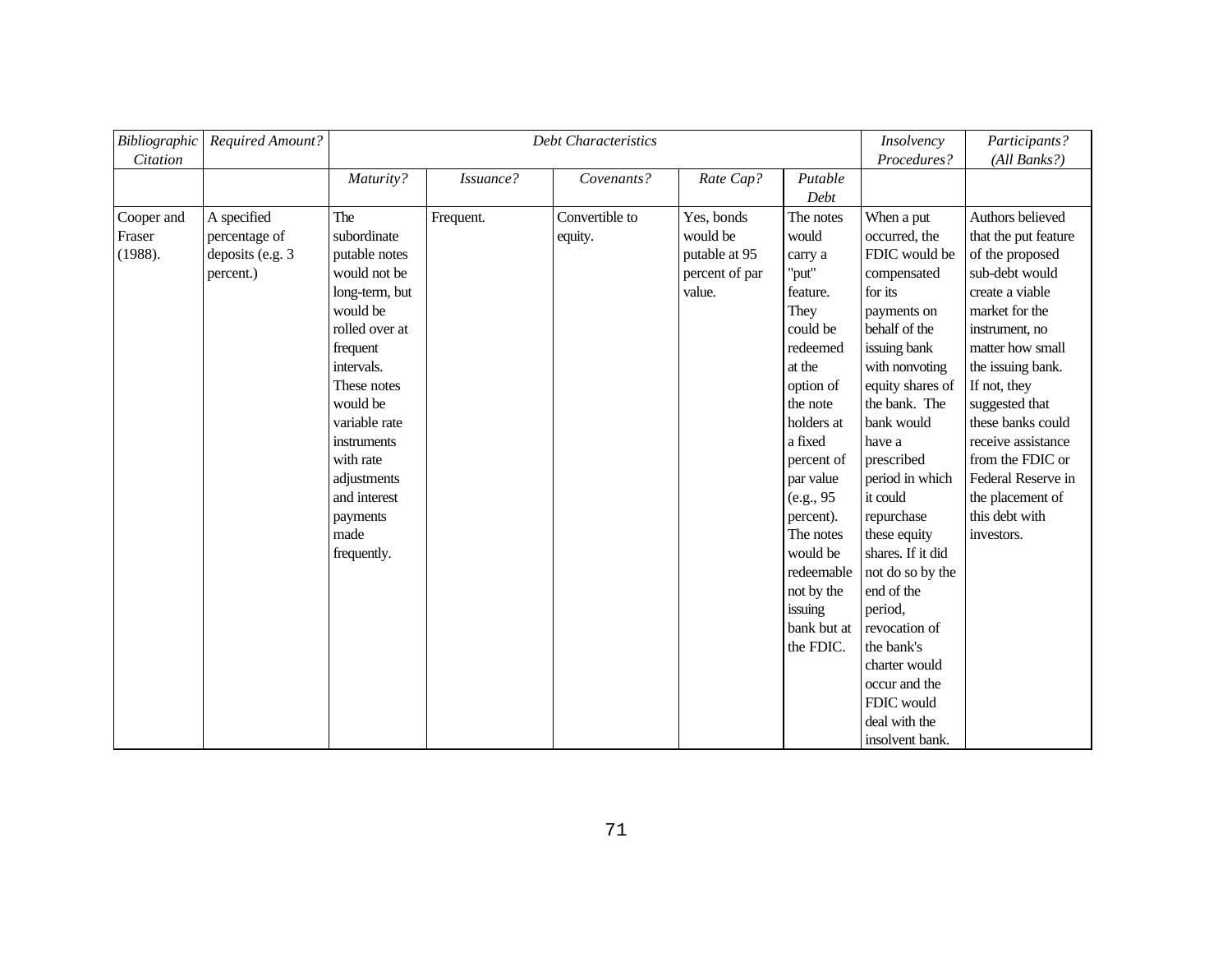| Bibliographic | Required         |                    |                    | Debt Characteristics |                |                     | Insolvency                                  | Participants?        |
|---------------|------------------|--------------------|--------------------|----------------------|----------------|---------------------|---------------------------------------------|----------------------|
| Citation      | Amount?          |                    |                    |                      |                |                     | Procedures?                                 | (All Banks?)         |
|               |                  | Maturity?          | Issuance?          | Covenants?           | Rate Cap?      | <b>Putable Debt</b> |                                             |                      |
|               |                  |                    |                    |                      |                |                     |                                             |                      |
| Wall (1989).  | Par value of     | <b>Bondholders</b> | At the bank level, | There would be       | Not discussed. | Yes.                | Any bank that could                         | Small banks, defined |
|               | putable          | would be           | not the holding    | restrictions on      |                | <b>Bondholders</b>  | not honor the                               | as those with less   |
|               | sub-debt         | allowed to         | company level.     | the percentage of    |                | would be allowed    | redemption requests                         | than \$2 billion in  |
|               | greater          | request            |                    | putable debt that    |                | to request          | on its putable                              | assets, would be     |
|               | than $4$ to $5$  | redemption in      |                    | could be owned       |                | redemption in       | sub-debt at                                 | exempted because of  |
|               | percent of risk- | cases where        |                    | by insiders          |                |                     | cases where such the end of 90 days         | the limited market   |
|               | weighted         | such               |                    | individually and     |                | redemption did      | without violating the                       | they might face for  |
|               | assets.          | redemption         |                    | in toto.             |                | not violate         | regulatory                                  | sub-debt             |
|               |                  | did not violate    |                    |                      |                | regulatory          | requirements would                          | instruments. Those   |
|               |                  | regulatory         |                    |                      |                | standards. With     | be deemed insolvent                         | banks would have     |
|               |                  | standards.         |                    |                      |                | the exercise of a   | and would be closed.                        | the option of        |
|               |                  |                    |                    |                      |                | put, a bank would   |                                             | operating under the  |
|               |                  |                    |                    |                      |                | have 90 days to     | If the proceeds of the putable subordinated |                      |
|               |                  |                    |                    |                      |                | meet the            | sale or liquidation                         | debt standard.       |
|               |                  |                    |                    |                      |                | requirements by     | exceeded the total of                       |                      |
|               |                  |                    |                    |                      |                | issuing new debt    | deposits, that excess                       |                      |
|               |                  |                    |                    |                      |                | or through          | would first be                              |                      |
|               |                  |                    |                    |                      |                | reducing its        | returned to the                             |                      |
|               |                  |                    |                    |                      |                | sub-debt            | sub-debt                                    |                      |
|               |                  |                    |                    |                      |                | requirements,       | holders; the                                |                      |
|               |                  |                    |                    |                      |                | e.g., through the   | remainder, if any,                          |                      |
|               |                  |                    |                    |                      |                | sale of assets.     | would be paid to                            |                      |
|               |                  |                    |                    |                      |                |                     | equity holders.                             |                      |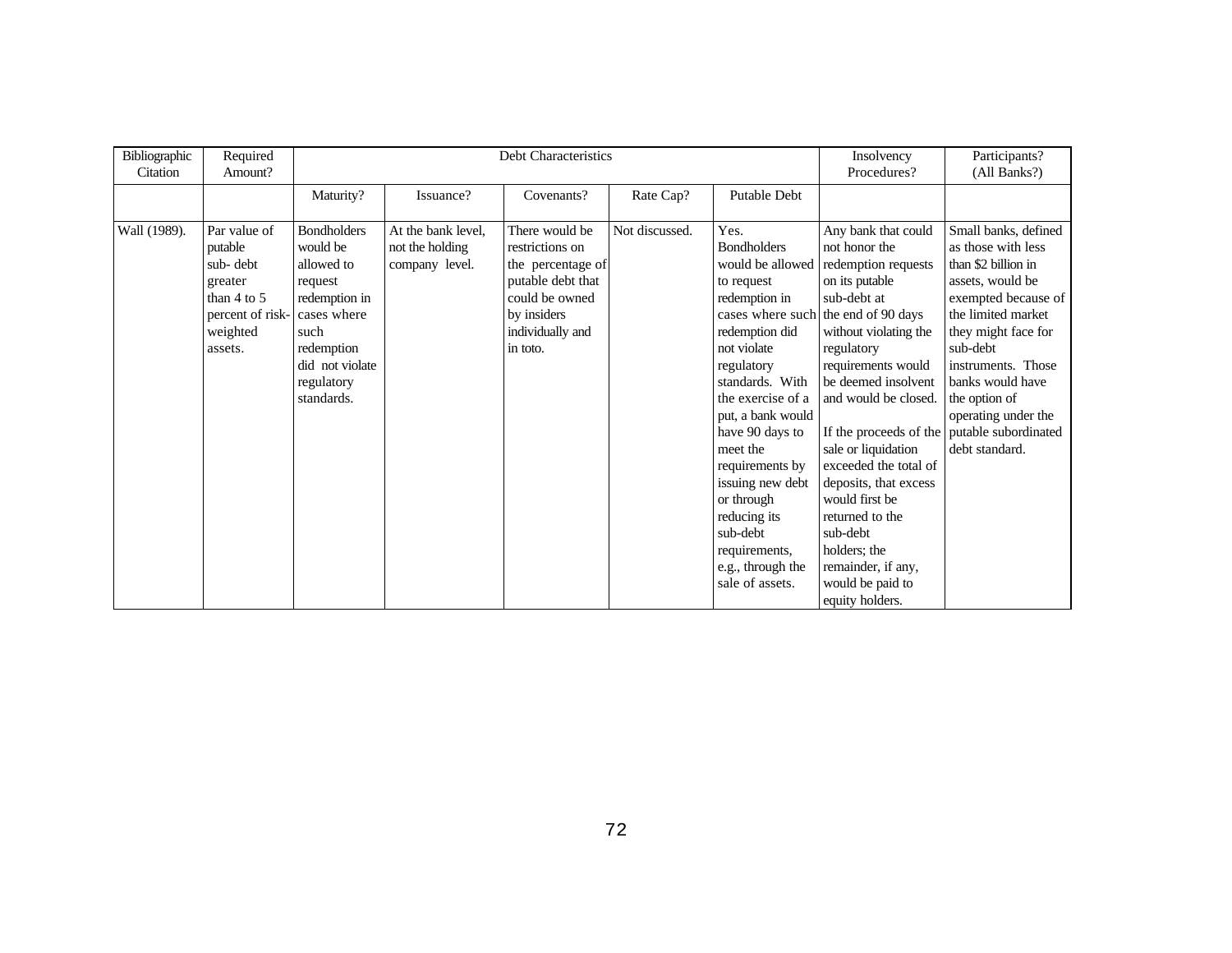| Bibliographic<br>Citation | Required<br>Amount?                                                                                                                                                                                                                                                   | Debt Characteristics                                                                                                                                                                                                              |                                                                                                                    |                                                                                                                                                                                                                                                                                                                                                                                                                      |           |                                                                                                                                                                                                                                               | Insolvency<br>Procedures?                                                                                                                                                                                                                                                                       | Participants?<br>(All Banks?)                                                                                                                                                                                                                                                                                                |
|---------------------------|-----------------------------------------------------------------------------------------------------------------------------------------------------------------------------------------------------------------------------------------------------------------------|-----------------------------------------------------------------------------------------------------------------------------------------------------------------------------------------------------------------------------------|--------------------------------------------------------------------------------------------------------------------|----------------------------------------------------------------------------------------------------------------------------------------------------------------------------------------------------------------------------------------------------------------------------------------------------------------------------------------------------------------------------------------------------------------------|-----------|-----------------------------------------------------------------------------------------------------------------------------------------------------------------------------------------------------------------------------------------------|-------------------------------------------------------------------------------------------------------------------------------------------------------------------------------------------------------------------------------------------------------------------------------------------------|------------------------------------------------------------------------------------------------------------------------------------------------------------------------------------------------------------------------------------------------------------------------------------------------------------------------------|
|                           |                                                                                                                                                                                                                                                                       | Maturity?                                                                                                                                                                                                                         | Issuance?                                                                                                          | Covenants?                                                                                                                                                                                                                                                                                                                                                                                                           | Rate Cap? | <b>Putable Debt</b>                                                                                                                                                                                                                           |                                                                                                                                                                                                                                                                                                 |                                                                                                                                                                                                                                                                                                                              |
| Evanoff<br>(1993).        | A significant<br>proportion of<br>total capital<br>would be held<br>in sub-debt.<br>The eight<br>percent<br>minimum<br>capital<br>requirement<br>could be<br>restructured to<br>require a<br>minimum of 4<br>percent equity<br>and 4 percent<br>subordinated<br>debt. | Short enough<br>so that the<br>bank would<br>have to go to<br>the market on<br>a regular basis,<br>but long<br>enough to tie<br>debt holders to<br>the bank and<br>make the<br>inability to run<br>meaningful<br>(e.g., 5 years). | Staggered so that<br>banks would have<br>to approach the<br>market on a<br>frequent basis (e.g.<br>semi-annually). | Following the<br>prompt corrective<br>action (PCA)<br>provisions of<br>FDICIA.<br>sanctions on bank<br>dividend policy,<br>payment of<br>management<br>fees, deposit<br>growth, and<br>deposit rates<br>would be<br>progressively<br>increased as the<br>bank's<br>performance<br>deteriorated.<br>Implicit in the<br>discussion seems<br>to be the<br>incorporation of<br>the sub-debt<br>requirements into<br>PCA. | None.     | A variant of the<br>proposal would<br>require the bank<br>issue putable<br>subordinated<br>debt. The bank<br>would have 90<br>days to issue<br>replacement debt.<br>If it could not do<br>so, it would be<br>taken over by the<br>regulators. | Once a bank's debt<br>capital fell below the<br>required level,<br>existing subordinated<br>debt holders would<br>be given an equity<br>position and would<br>have a prescribed<br>period to recapitalize<br>the bank or find an<br>acquirer; failing that,<br>the bank would be<br>liquidated. | This author suggests<br>that a few investment<br>bankers had<br>indicated some<br>interest in<br>establishing mutual<br>funds for the<br>sub-debt<br>instruments issued by<br>small banks. Also,<br>his conversations<br>with small bankers<br>suggested that they<br>could raise this type<br>of debt relatively<br>easily. |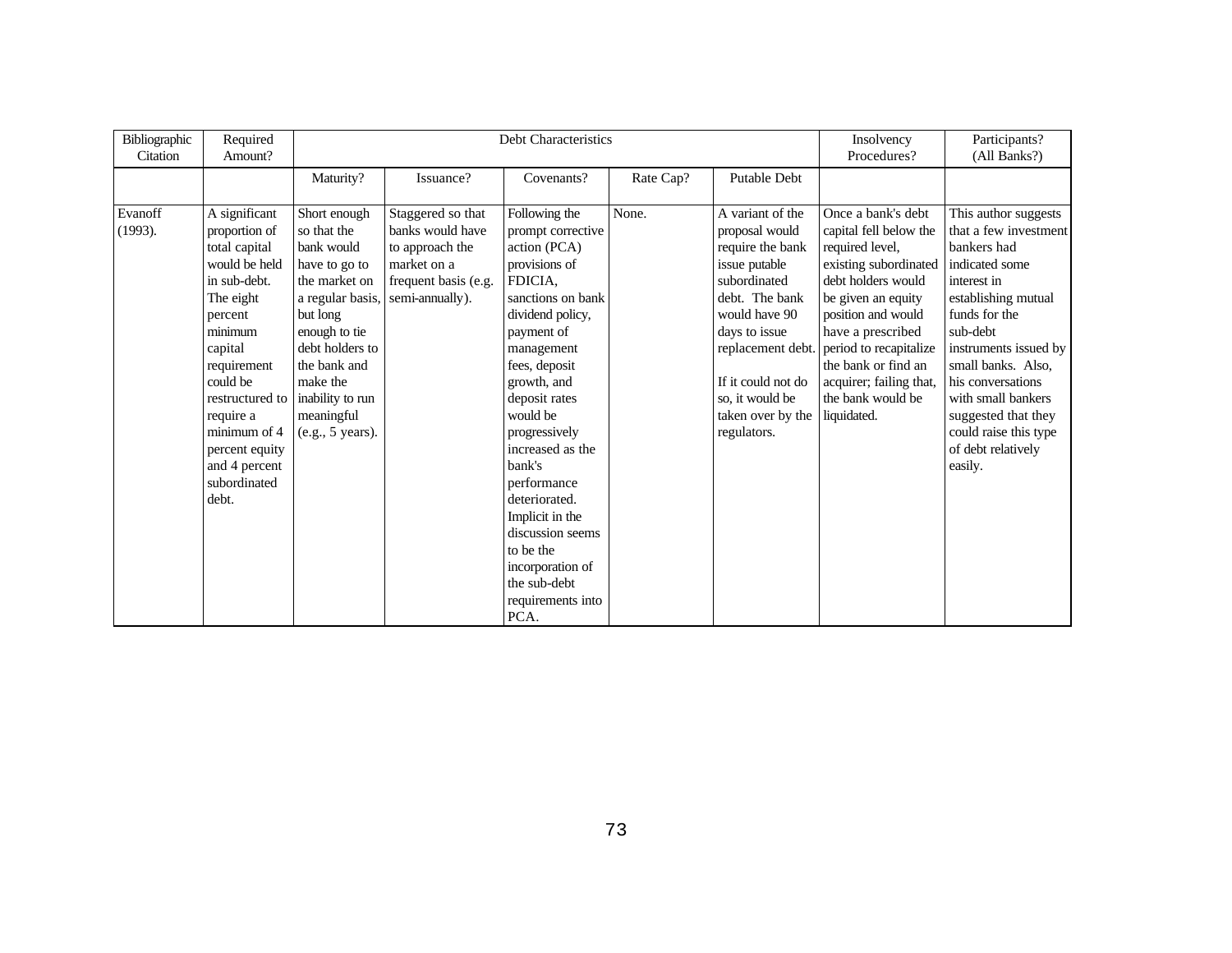| Bibliographic<br>Citation | Required<br>Amount?                                                                          | Debt Characteristics |                                                                                   |                                                                                                                                                                                                                                                                                                                                                 |                                                                                                                                    |              | Insolvency<br>Procedures?                                                                  | Participants?<br>(All Banks?) |
|---------------------------|----------------------------------------------------------------------------------------------|----------------------|-----------------------------------------------------------------------------------|-------------------------------------------------------------------------------------------------------------------------------------------------------------------------------------------------------------------------------------------------------------------------------------------------------------------------------------------------|------------------------------------------------------------------------------------------------------------------------------------|--------------|--------------------------------------------------------------------------------------------|-------------------------------|
|                           |                                                                                              | Maturity?            | Issuance?                                                                         | Covenants?                                                                                                                                                                                                                                                                                                                                      | Rate Cap?                                                                                                                          | Putable Debt |                                                                                            |                               |
| Calomiris<br>(1997).      | 2 percent of<br>total<br>nonreserve<br>assets or 2<br>percent of risk-<br>weighted<br>assets | Not discussed.       | For rollovers, and<br>to accommodate<br>growth in the<br>bank's balance<br>sheet. | "Insiders" would<br>not be permitted<br>to hold<br>subordinated<br>debt. Further,<br>holders of<br>sub-debt<br>would have no<br>direct or indirect<br>interest in the<br>stock of the bank<br>that issues the<br>debt. Author<br>suggested that the<br>ideal<br>sub-debt<br>holders would be<br>unrelated foreign<br>financial<br>institutions. | The subordinated Not discussed.<br>debt would earn<br>a yield no<br>greater than 50<br>basis points<br>above the<br>riskless rate. |              | Sub-debt<br>holders must have<br>their money at stake<br>when a bank<br>becomes insolvent. | Yes.                          |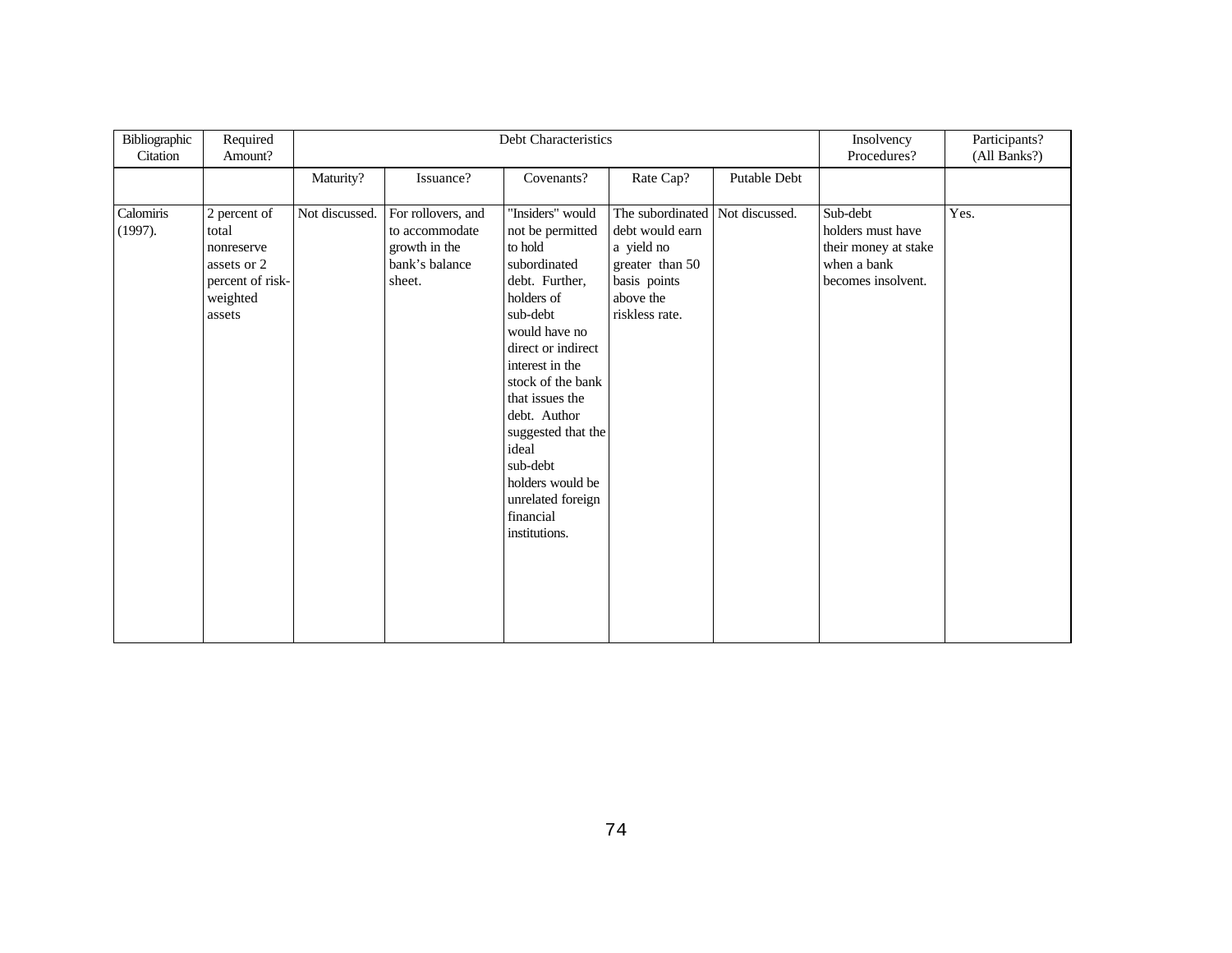| Bibliographic   | Required          | Debt Characteristics |                     |                   |                    |                     | Insolvency            | Participants?           |
|-----------------|-------------------|----------------------|---------------------|-------------------|--------------------|---------------------|-----------------------|-------------------------|
| Citation        | Amount?           |                      |                     |                   |                    |                     | Procedures?           | (All Banks?)            |
|                 |                   | Maturity?            | Issuance?           | Covenants?        | Rate Cap?          | <b>Putable Debt</b> |                       |                         |
|                 |                   |                      |                     |                   |                    |                     |                       |                         |
| Calomiris       | <b>Banks</b> must | Two years.           | $1/24$ of the issue | Debt must be      | Rates would be     | Not discussed.      | Banks that could not  | The plan would          |
| (1999).         | "maintain" a      |                      | would mature each   | issued to large   | capped at the      |                     | issue would be        | apply to all banks.     |
|                 | minimum           |                      | month.              | domestic banks    | one-year           |                     | required to shrink    | Debt issued by small    |
| NOTE: This      | fraction (say 2   |                      |                     | or foreign        | Treasury bill rate |                     | their assets by 1/24  | banks (those that       |
| plan is         | percent) of       |                      |                     | financial         | plus a "maximum    |                     | $(4.17%)$ during the  | may have difficulty     |
| described as    | their risky       |                      |                     | institutions. See | spread" (say, 3)   |                     | next month. If        | accessing foreign       |
| "a sub-debt     | (non-Treasury     |                      |                     | the "All Banks?"  | percent.)          |                     | additional            | banks and               |
| plan for a      | bill) assets in   |                      |                     | column for        |                    |                     | contraction is        | international finance   |
| developing      | subordinated      |                      |                     | details.          |                    |                     | required (because of  | markets) could be       |
| country."       | debt              |                      |                     |                   |                    |                     | prior growth) then    | held by large           |
| While a plan    | (sometimes)       |                      |                     |                   |                    |                     | the additional        | domestic or foreign     |
| targeted at the | called            |                      |                     |                   |                    |                     | shrinkage could be    | banks. Debt issued      |
| U.S. would      | uninsured         |                      |                     |                   |                    |                     | achieved over three   | by large banks must     |
| differ in some  | deposits).        |                      |                     |                   |                    |                     | months. (He also      | be held by foreign      |
| important       |                   |                      |                     |                   |                    |                     | discusses measuring   | financial institutions. |
| details         |                   |                      |                     |                   |                    |                     | assets and            |                         |
| (especially in  |                   |                      |                     |                   |                    |                     | sub-debt              |                         |
| terms of        |                   |                      |                     |                   |                    |                     | using a three month   |                         |
| acceptable      |                   |                      |                     |                   |                    |                     | moving average.)      |                         |
| investors),     |                   |                      |                     |                   |                    |                     | Presumably, this      |                         |
| such a plan     |                   |                      |                     |                   |                    |                     | would result in the   |                         |
| would           |                   |                      |                     |                   |                    |                     | bank liquidating all  |                         |
| generally work  |                   |                      |                     |                   |                    |                     | of its assets over 24 |                         |
| along the lines |                   |                      |                     |                   |                    |                     | to 27 months if it    |                         |
| of the          |                   |                      |                     |                   |                    |                     | could no longer issue |                         |
| developing      |                   |                      |                     |                   |                    |                     | SND.                  |                         |
| country         |                   |                      |                     |                   |                    |                     |                       |                         |
| proposal.       |                   |                      |                     |                   |                    |                     |                       |                         |